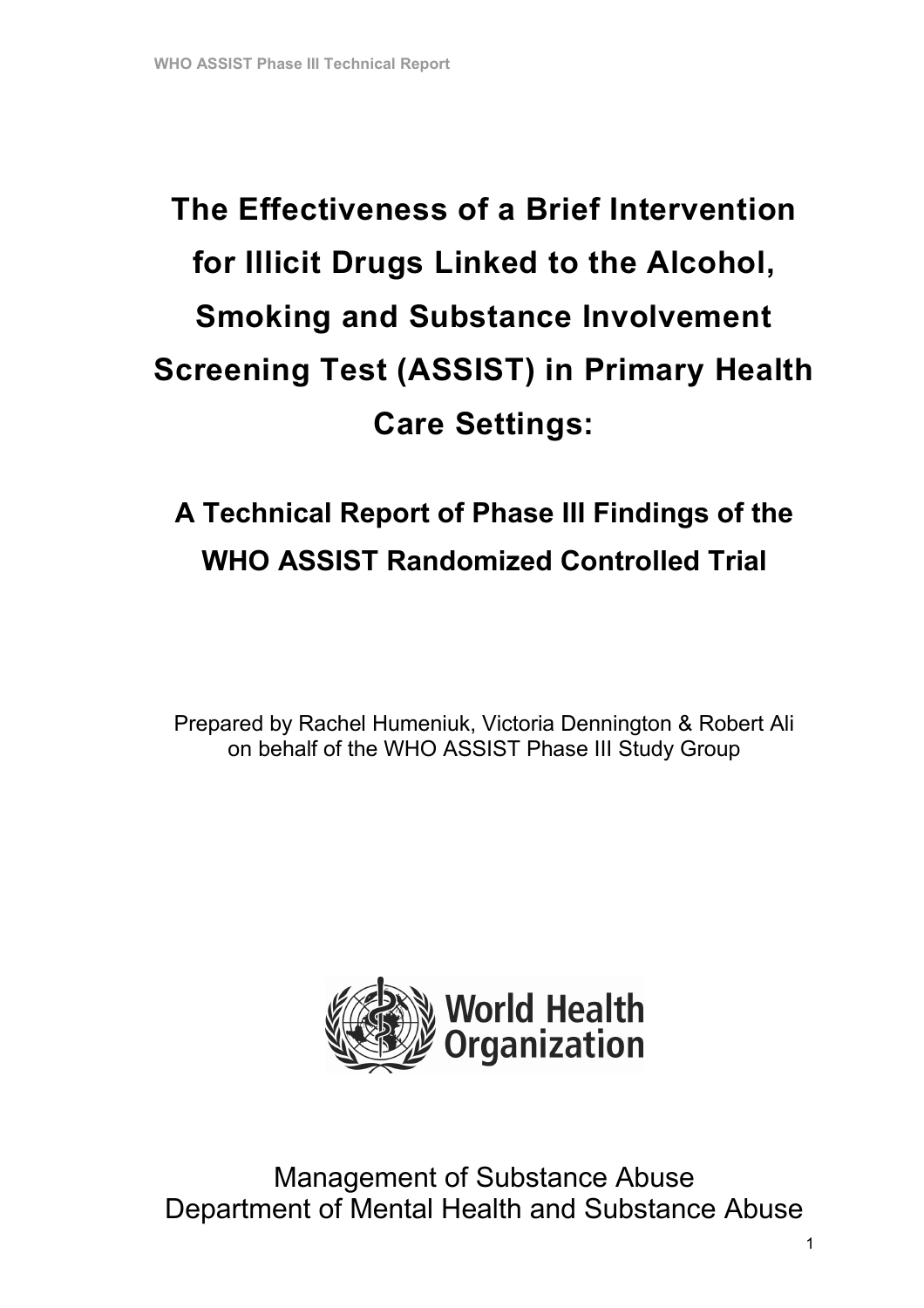#### WHO Library Cataloguing-in-Publication Data

#### Humeniuk, Rachel

 The effectiveness of a brief intervention for illicit drugs linked to the alcohol, smoking and substance involvement screening test (ASSIST) in primary health care settings : a technical report of phase III findings of the WHO ASSIST randomized controlled trial [electronic resource] / prepared by Rachel Humeniuk, Victoria Dennington & Robert Ali on behalf of the WHO ASSIST Phase III Study Group

1.Substance abuse detection - methods. 2.Clinical trials, Phase III. 3.Evaluation studies. 4.Primary health care - utilization. I.Dennington, Victoria. II.Ali, Robert. III.World Health Organization. ASSIST Phase III Study Group.

ISBN 978 92 4 159651 0 (NLM classification: WM 270)

#### © World Health Organization 2008

All rights reserved. Publications of the World Health Organization can be obtained from WHO Press, World Health Organization, 20 Avenue Appia, 1211 Geneva 27, Switzerland (tel.: +41 22 791 3264; fax: +41 22 791 4857; e-mail: **bookorders@who.int**). Requests for permission to reproduce or translate WHO publications – whether for sale or for noncommercial distribution – should be addressed to WHO Press, at the above address (fax: +41 22 791 4806; e-mail: permissions@who.int).

The designations employed and the presentation of the material in this publication do not imply the expression of any opinion whatsoever on the part of the World Health Organization concerning the legal status of any country, territory, city or area or of its authorities, or concerning the delimitation of its frontiers or boundaries. Dotted lines on maps represent approximate border lines for which there may not yet be full agreement.

The mention of specific companies or of certain manufacturers' products does not imply that they are endorsed or recommended by the World Health Organization in preference to others of a similar nature that are not mentioned. Errors and omissions excepted, the names of proprietary products are distinguished by initial capital letters.

All reasonable precautions have been taken by the World Health Organization to verify the information contained in this publication. However, the published material is being distributed without warranty of any kind, either expressed or implied. The responsibility for the interpretation and use of the material lies with the reader. In no event shall the World Health Organization be liable for damages arising from its use.

The named authors alone are responsible for the views expressed in this publication.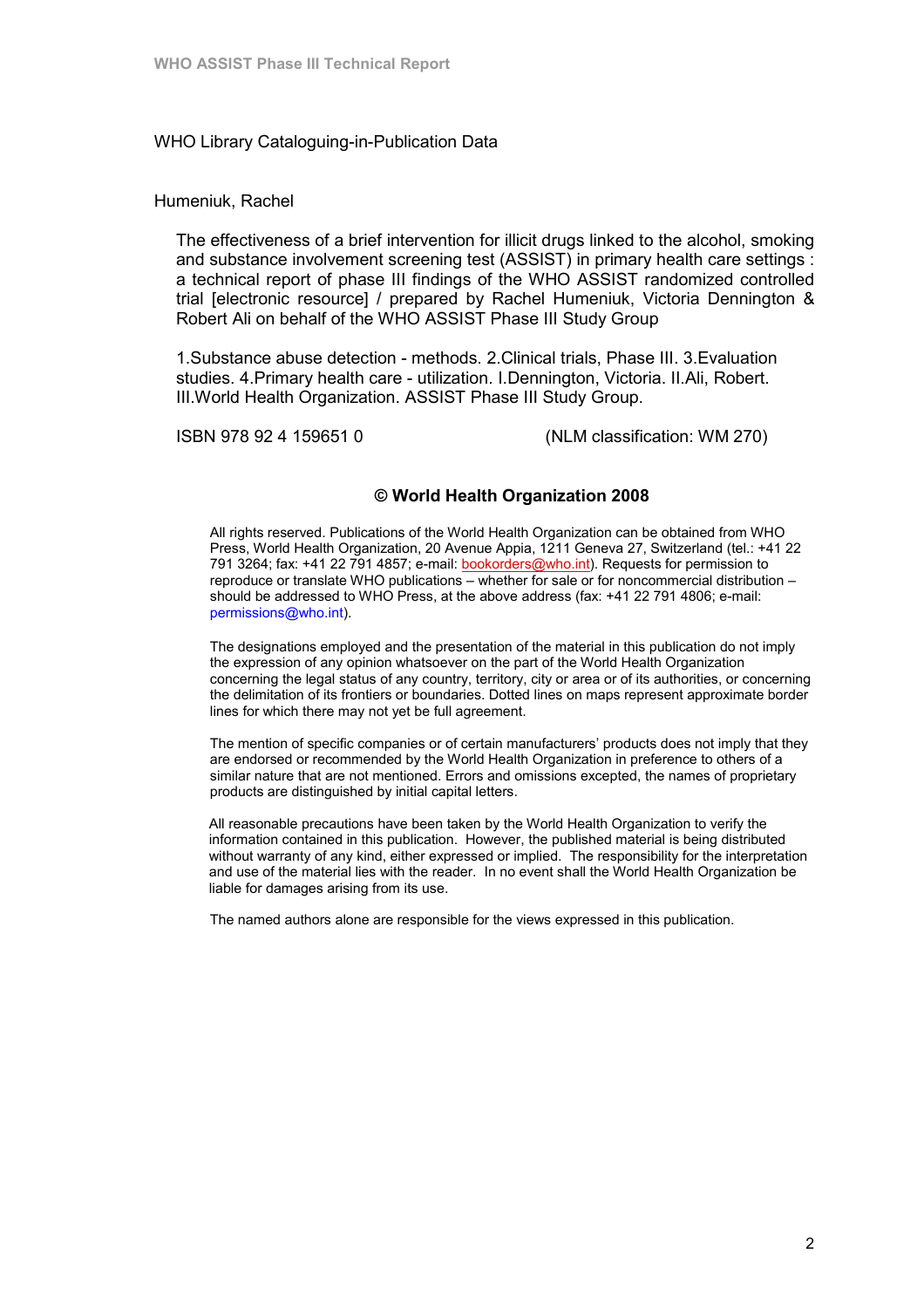#### ACKNOWLEDGEMENTS

Phase III of the WHO ASSIST project was coordinated by the Drug & Alcohol Services South Australia (DASSA) and implemented by the WHO ASSIST Phase III Working Group which included:

- Robert Ali (Drug & Alcohol Services South Australia, Adelaide, Australia)
- Thomas Babor (Department of Community Medicine and Health Care, University of Connecticut School of Medicine, Farmington, United States of America)
- Maria Lucia O. Souza-Formigoni (Universidade Federal de Sao Paulo, Sao Paulo, Brazil)
- Rachel Humeniuk (Drug & Alcohol Services South Australia, Adelaide, Australia)
- Roseli Boerngen de Lacerda (Department of Pharmacology, Universidade Federal do Parana, Curitiba, Brazil)
- Walter Ling (Integrated Substance Abuse Programs, Jane & Terry Semel Institute for Neuroscience, Department of Psychiatry and Biobehavioral Sciences, David Geffen School of Medicine, UCLA, United States of America)
- Bonnie McRee (Department of Community Medicine and Health Care, University of Connecticut School of Medicine, Farmington, United States of America)
- David Newcombe (Drug & Alcohol Services South Australia, Adelaide, Australia)
- Hemraj Pal (National Drug Dependence Treatment Centre and Department of Psychiatry, All India Institute of Medical Sciences, India)
- Vladimir Poznyak (Department of Mental Health and Substance Abuse, World Health Organization, Geneva, Switzerland)
- Sara Simon (Integrated Substance Abuse Programs, Jane & Terry Semel Institute for Neuroscience, Department of Psychiatry and Biobehavioral Sciences, David Geffen School of Medicine, UCLA, United States of America)
- Janice Vendetti (Department of Community Medicine and Health Care, University of Connecticut School of Medicine, Farmington, United States of America)

Victoria Dennington of Drug & Alcohol Services South Australia, Adelaide, Australia also played a significant role in the preparation of this report and the qualitative analysis of participant feedback from all sites involved.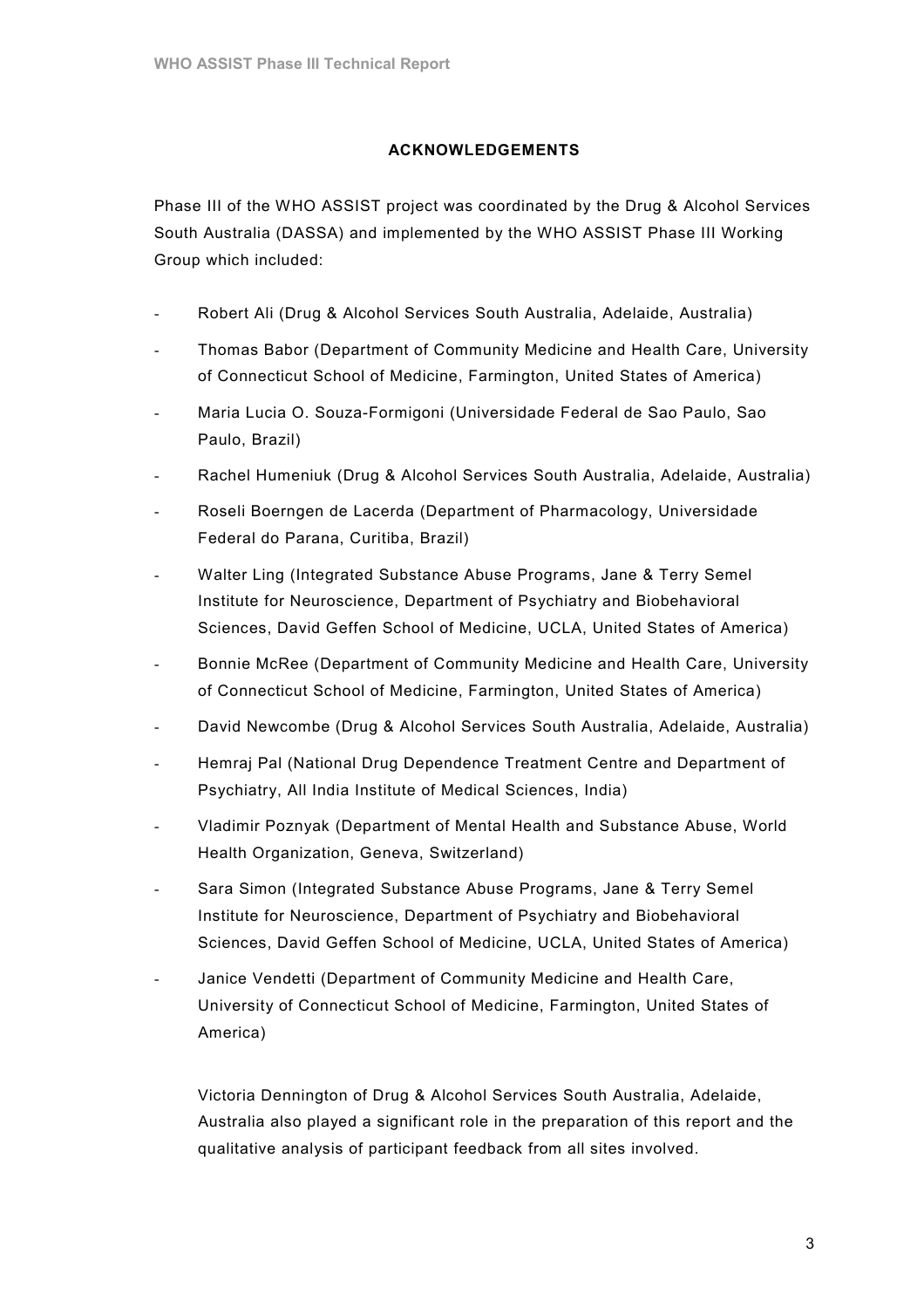The preparation of this document was coordinated by Vladimir Poznyak from the WHO Department of Mental Health and Substance Abuse, and Rachel Humeniuk and Robert Ali from Clinical Services and Research Division, Drug and Alcohol Services South Australia, WHO Collaborating Centre for Research in the Treatment of Drug and Alcohol Problems, Australia. Partial financial support for participation of the WHO Collaborating Centre for Research in the Treatment of Drug and Alcohol Problems in the WHO ASSIST Phase III Study was provided by the Australian Commonwealth Department of Health and Ageing. Funding for participation of the sites in the United States of America was provided by the US National Institute on Drug Abuse (Grant # R01 DA016592).

The authors also would like to thank the staff of the primary health care clinics involved for their generous cooperation and assistance in recruiting participants for this study.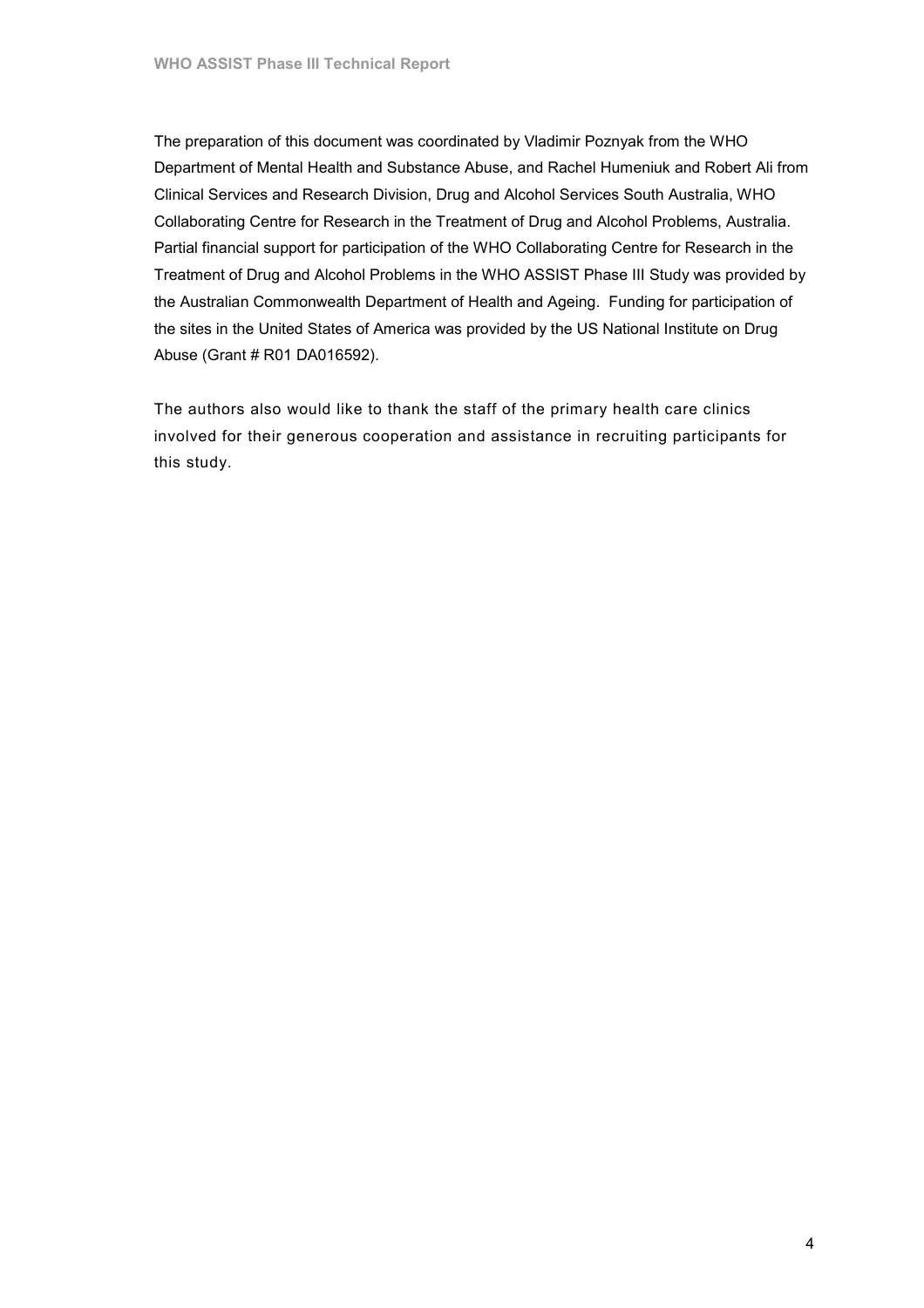## EXECUTIVE SUMMARY

There is substantial evidence of the benefits of screening and brief intervention for alcohol problems in primary health care (PHC) settings, however, there is currently a paucity of empirical information concerning the effectiveness of brief interventions (a) for illicit drug use; (b) as linked to screening outcomes, and (c) when used in primary health care settings.

The Alcohol, Smoking and Substance Involvement Screening Test (ASSIST) was developed under the auspices of the World Health Organisation (WHO) by an international group of specialist addiction researchers and clinicians in response to the overwhelming public health burden associated with problematic substance use worldwide. The ASSIST was designed to screen for problem or risky use of tobacco, alcohol, cannabis, cocaine, amphetamine-type stimulants (ATS), sedatives, hallucinogens, inhalants, opioids and 'other drugs'. A risk score is obtained for each substance and falls into either a 'low', 'moderate' or 'high' risk category which determines the type of intervention ('none', 'brief intervention', 'brief intervention plus referral').

The primary aim of the ASSIST Phase III Project was to conduct an international randomized controlled trial (RCT) evaluating the effectiveness of a Brief Intervention (BI) for illicit drugs (cannabis, cocaine, ATS & opioids) as linked to the Alcohol, Smoking and Substance Involvement Screening Test (ASSIST). Participants were recruited from PHC settings in four countries (Australia, Brazil, India, the United States of America) and were randomly allocated to an intervention or waitlist control group at baseline and followed up three months later. Both groups were administered the ASSIST and a demographic profile questionnaire at baseline. Intervention participants received a brief intervention for the drug for which they scored the highest on the ASSIST (either cannabis, cocaine, ATS or opioids). They also received self-help materials relating to that drug. After being administered the ASSIST at the 3-month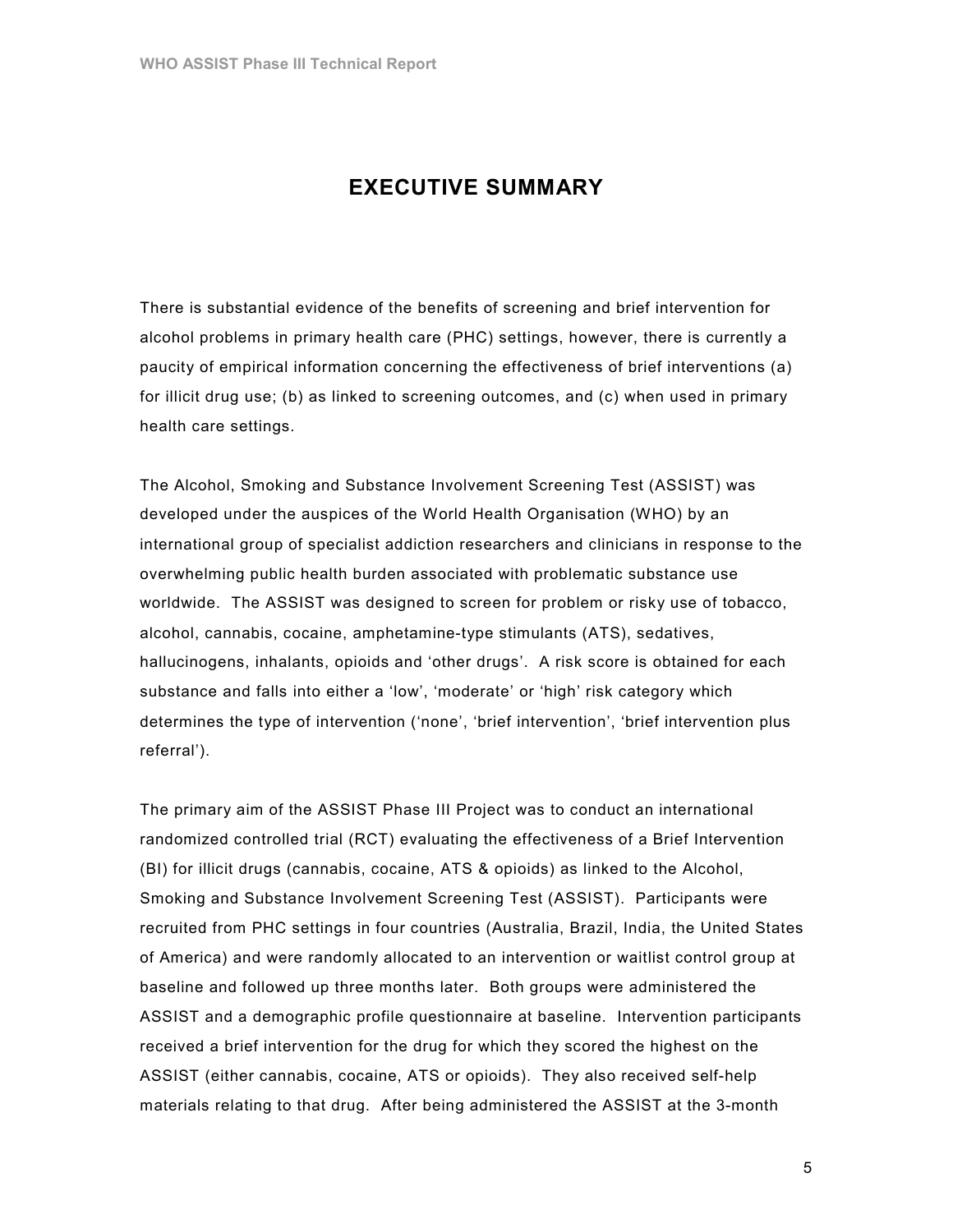follow-up, the brief intervention participants were administered a semi-structured interview (Brief Intervention Process Rating Form) which asked for their views on the information and feedback they had received at the last interview three months ago. For ethical reasons, control participants were given a brief intervention at the follow-up stage (after they had been administered the ASSIST).

The ASSIST-linked BI was designed to be very short and easily linked to the score from the ASSIST screening questionnaire via the use of the ASSIST Feedback Report Card which records the participants' ASSIST scores and presents the risks associated with the participants' current pattern of substance use. Furthermore, the ASSIST-linked BI incorporated FRAMES (Feedback, Responsibility, Advice, Menu, Empathy, Selfefficacy) and motivational interviewing techniques that have been found to reduce client resistance while still facilitating change, the main components of which were Feedback, Responsibility and Advice. Each country developed their own culturally appropriate brief intervention around these principles.

ASSIST Total Illicit Substance Involvement Scores (calculated by the addition of all responses to Questions 1-8 excluding alcohol and tobacco) and ASSIST Specific Substance Involvement Scores for each Substance (calculated by the addition of responses to Questions 2-7 within each substance class) were determined, and twoway repeated measures ANOVA (General Linear Model or GLM) were utilized to assess the effectiveness of the Brief Intervention. Comparisons of these ASSIST scores at baseline and follow-up for both groups of participants (Control and BI) were conducted, in which control participants served to control for the effects of time and determine if there was a significant interaction effect. GLM statistics were calculated for the total pooled sample (all countries), and also for each country where relevant. Comparisons between countries were made initially with GLM and significant findings were further investigated with Tukey's HSD post-hoc comparisons.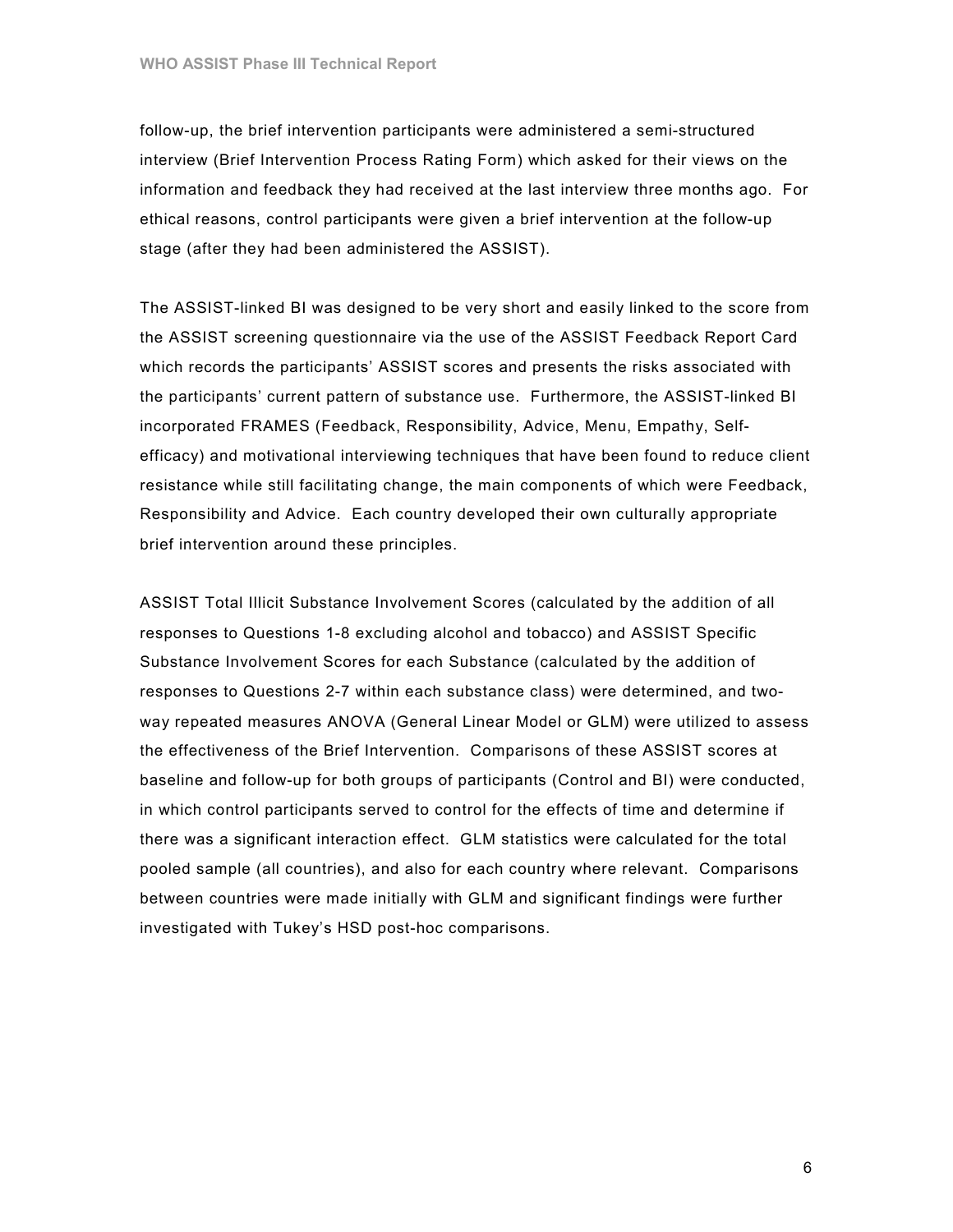An integral aspect of this Phase III study was to investigate how participants perceived the feedback and information they had received and whether they had modified their attitude and substance use as a result. During the follow-up interview participants who received the BI at baseline were asked for feedback on the information and feedback they had received (using the Brief Intervention Process Rating Form), and these responses were analysed using qualitative research techniques.

A total of 731 participants were recruited from a variety of PHC settings for the international study (Australia n = 171; Brazil n = 165; India n = 177; United States of America n = 218). The United States site comprised participants combined from two different states; California (n=40) and Connecticut (n=178). Participants were aged between 16 and 62 years and scored between 4 and 26 (moderate risk) for cannabis, stimulants (cocaine or ATS) or opioids. A total of 372 participants were randomly allocated to the BI group (50.9%) and 359 (49.1%) were randomized to the wait list Control Group. A total of 395 participants were in the cannabis group, 247 in the stimulants group (92 cocaine; 155 ATS) and 89 were in the opioids group. A total of 628 participants were followed up (86%) and the remainder were lost to follow-up.

The inferential analysis of the pooled data (i.e. all countries' data combined) demonstrated that follow-up scores were significantly lower than baseline scores for Total Illicit Substance Involvement, Cannabis Specific Substance Involvement, Stimulant Specific Substance Involvement and Opioid Specific Substance Involvement. This first analysis did not differentiate between Control and BI groups and indicates that there was an overall decrease in substance use and risk over time. However, when group type was taken into consideration, (i.e. Control or BI) participants receiving the brief intervention had significantly reduced scores for all measures (excluding Opioid Specific Substance Involvement) compared with Control participants. These findings indicate that the brief intervention was effective compared with no intervention in getting participants to reduce their substance use and risk, as determined by the ASSIST questionnaire. However, it also indicates that even when a brief intervention was not received (as in the case of Control participants at baseline) a reduction in ASSIST scores also was observed, albeit not to the same degree as the BI participants.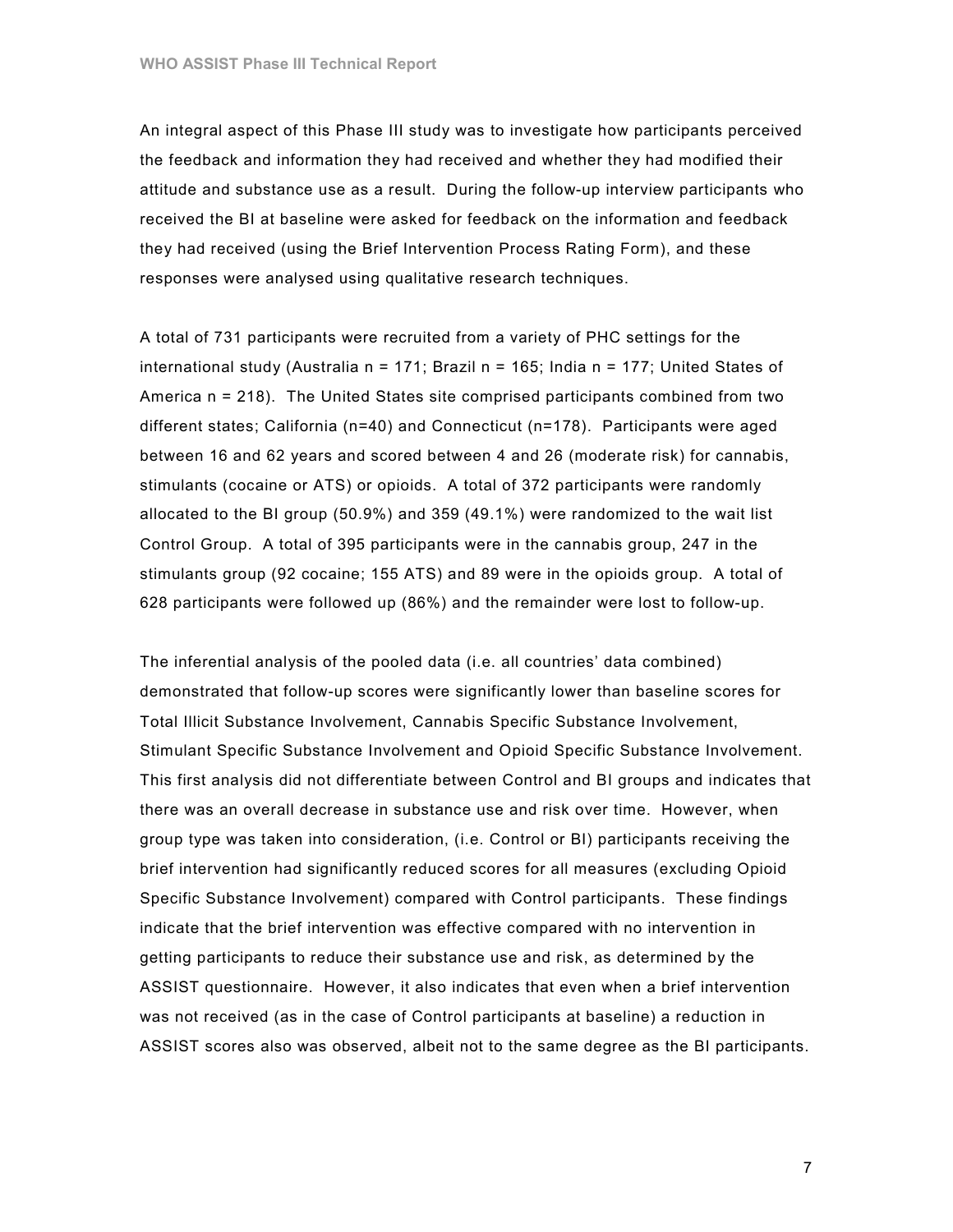While a significant interaction effect was not observed for the Opioid Specific Substance Involvement Score with the pooled data, there certainly was a tendency for participants receiving the opioid-targeted BI to have lower scores at follow-up compared with the Control participants. However, when Indian participants - who comprised the majority of opioid users - were considered on their own, there was a significant interaction effect (p<0.05).

With the exception of the United States site, all countries demonstrated that the BI participants had significantly lower Total Illicit Substance Involvement scores at followup compared with the Control subjects. A similar pattern, including the lack of a brief intervention effect, also was observed for Cannabis and Stimulant Specific Substance Involvement Scores in participants recruited in the USA. Conversely, Indian and Brazilian sites demonstrated a very strong brief intervention effect for Cannabis Specific Substance Involvement Scores (p<0.005), as did Australia (p<0.005) and Brazil (p<0.01) for Stimulant Specific Substance Involvement Scores.

The reasons underlying the contrast between the Australian, Brazilian and Indian sites and the United States site with regards to a brief intervention effect was not completely clear. However, there were some protocol and participant differences between the USA and other sites which may have contributed to the lack of a brief intervention effect.

Results from this study also demonstrated that the reduction in illicit drug use due to the implementation of the ASSIST and linked BI did not appear to have resulted in increased use of other substances including tobacco, alcohol, inhalants, sedatives or hallucinogens.

The ASSIST Brief Intervention Process Rating form was administered at the follow-up interview to a total of 372 participants (Australia  $n = 86$ ; Brazil  $n = 94$ ; India  $n = 89$ ; USA n = 103) to determine how behaviour change occurred from an individual perspective. Over eighty per cent (82.8%) of all participants who received the brief intervention at baseline reported attempting to cut down on their substance use as a result of the feedback and information they had received. Of the participants who did manage to reduce their substance use (n=224, 60.2%) the average time participants maintained this reduction was 11.2 weeks.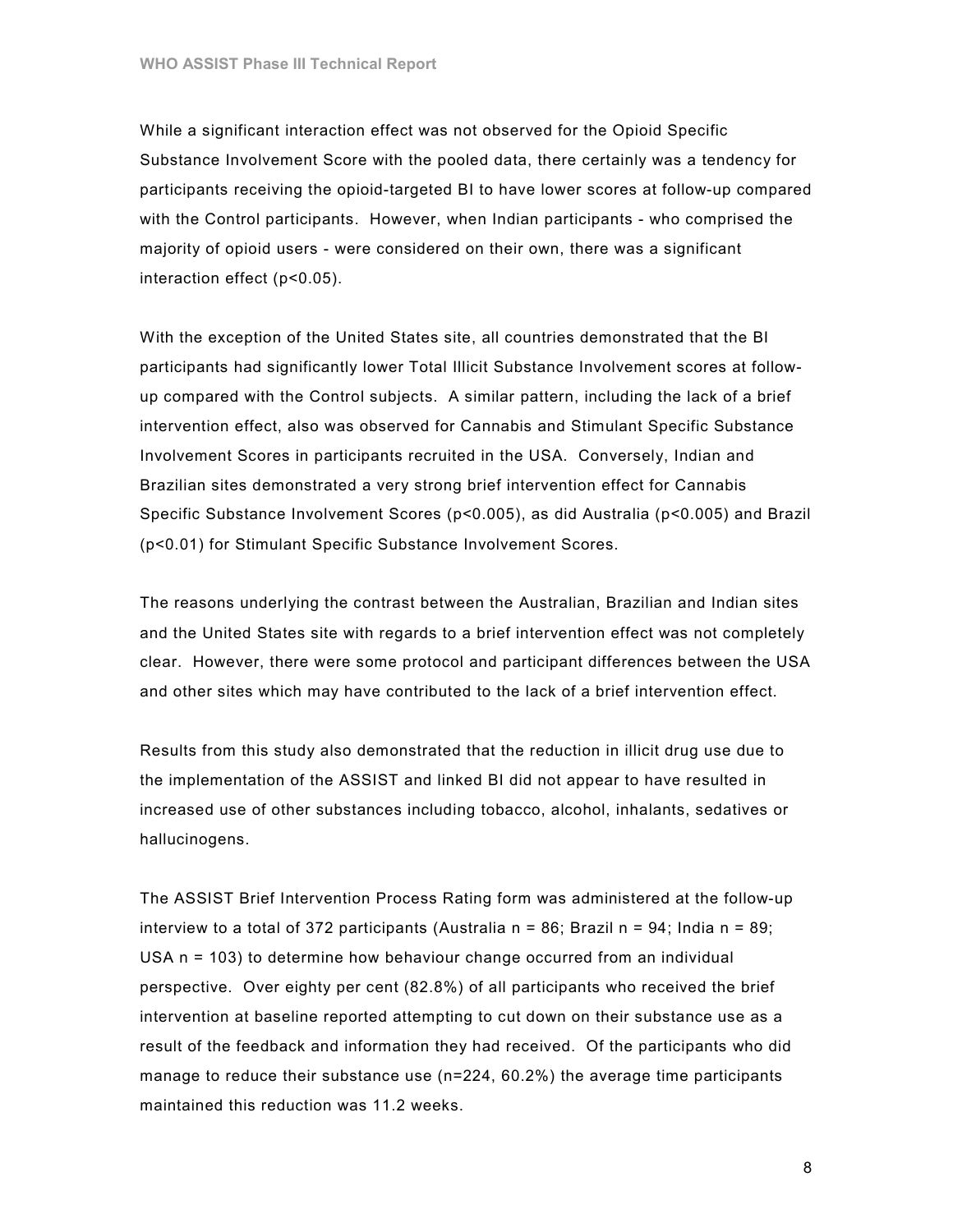Three main themes were identified overall regarding the feedback received ('To help', 'To inform', 'To raise awareness') and were representative of the kinds of positive feedback received from participants about the ASSIST-linked BI process and its ability to raise awareness about levels of substance use and subsequent potential health effects of continued use. Participants identified four main themes when considering the influence of the brief intervention on their health behaviour. The themes 'Cutting down', 'Stopping use', 'Thinking about it' and 'Feeling better' were identified from the analysis of comments from the 260 participants who stated the ASSIST-linked BI had influenced their health behaviour. Conversely, participants who reported that the feedback and information they had received as part of the ASSIST-linked BI had no influence on their health behaviour identified four themes, 'Heard it all before', 'Choice', 'It's not an issue' and 'I can't give up'.

Participants also were invited to comment on which aspects of the information and feedback most influenced their health behaviour around their substance use. There were two dominant themes identified in the analysis 'Obligations and responsibilities' and 'Identifying and defining the problem'. The second theme: 'Identifying and defining the problem' centred on comments relating to three aspects of the information and feedback identified by participants as being most influential: 1) the score, 2) the interview and 3) 'hearing myself speak'.

The success of incorporating motivational interviewing techniques into the ASSISTlinked BI is evident in the comments outlined above, which illustrate some of the ways in which participants valued the opportunity to receive a personalized score regarding their risk and to hear themselves talk about the effects of their substance use more fully. These comments also indicate that the opportunity to generate such 'change-talk' played an integral role in positively influencing their health behaviour.

The findings from the qualitative analysis above are commensurate with the inferential analysis of the effectiveness of the brief intervention. Participants' comments pointed to the successful and appropriate incorporation of ASSIST scores within a motivational interviewing context. The personal feedback given to participants through their ASSIST scores provided a non-confrontational way of drawing attention to the less positive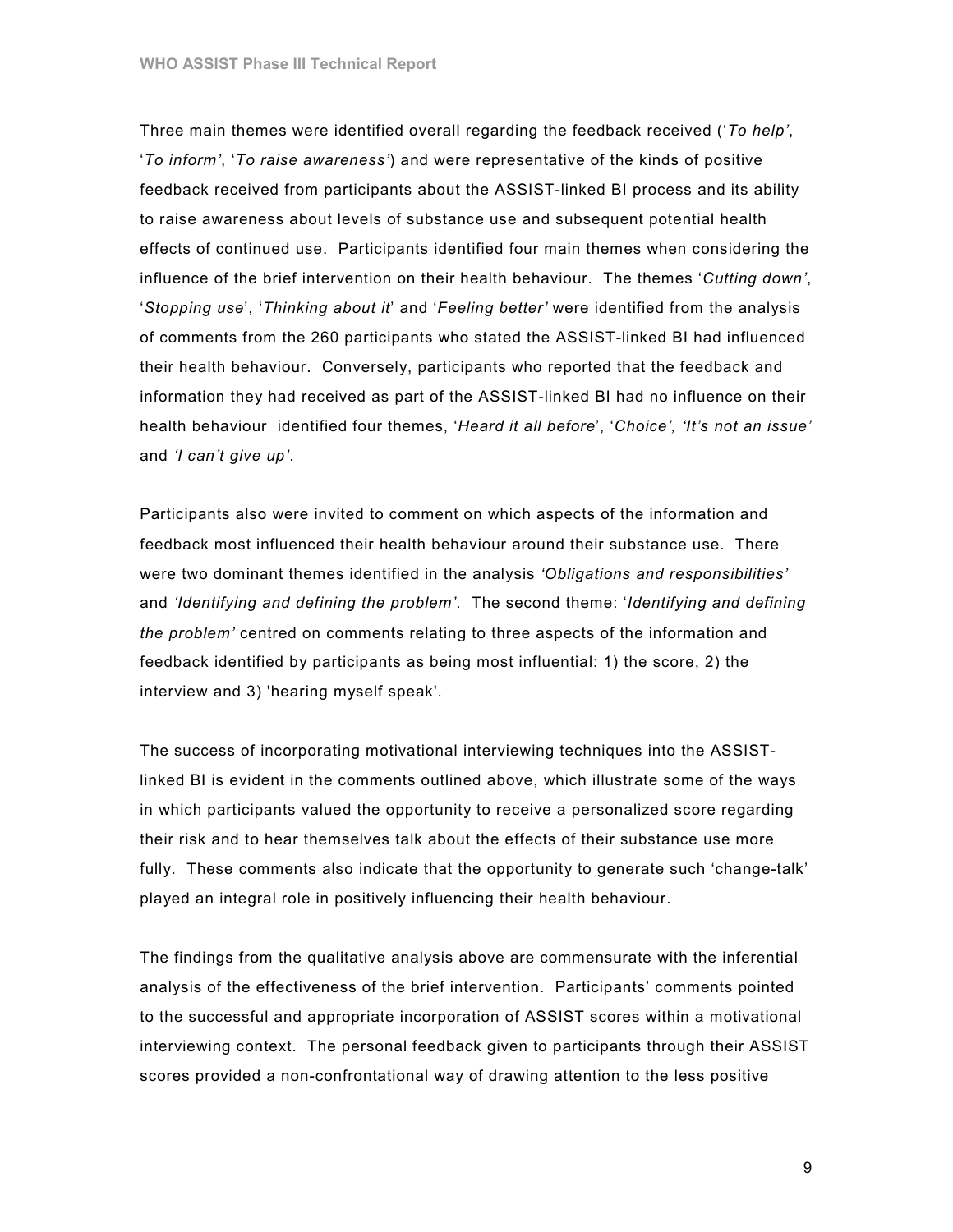aspects (risks) of continued substance use in ways that elicited participants' own reasons for, and advantages of change.

Overall it appears that the ASSIST-linked brief intervention was effective in getting participants to reduce their substance use and risk as measured by their ASSIST score and these findings were commensurate with participant feedback which was gathered at the 3-month follow-up interview.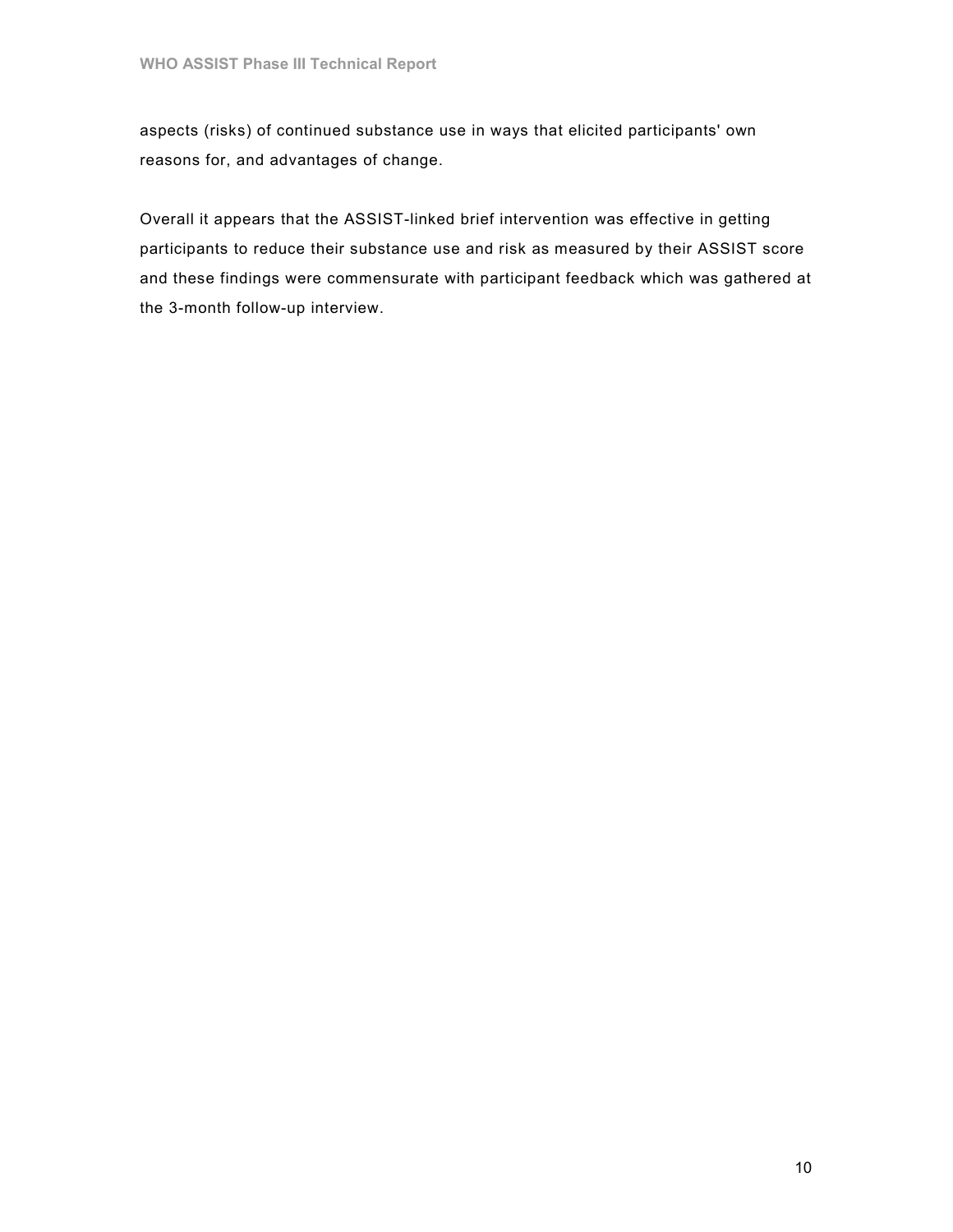## **TABLE OF CONTENTS**

| 1.1 The Alcohol Smoking and Substance Involvement Screening     |  |
|-----------------------------------------------------------------|--|
|                                                                 |  |
|                                                                 |  |
|                                                                 |  |
|                                                                 |  |
|                                                                 |  |
|                                                                 |  |
|                                                                 |  |
|                                                                 |  |
|                                                                 |  |
|                                                                 |  |
|                                                                 |  |
|                                                                 |  |
|                                                                 |  |
|                                                                 |  |
|                                                                 |  |
|                                                                 |  |
|                                                                 |  |
|                                                                 |  |
|                                                                 |  |
|                                                                 |  |
|                                                                 |  |
|                                                                 |  |
|                                                                 |  |
|                                                                 |  |
| 2.8.3 Thematic Analysis on Participant Feedback at follow-up 30 |  |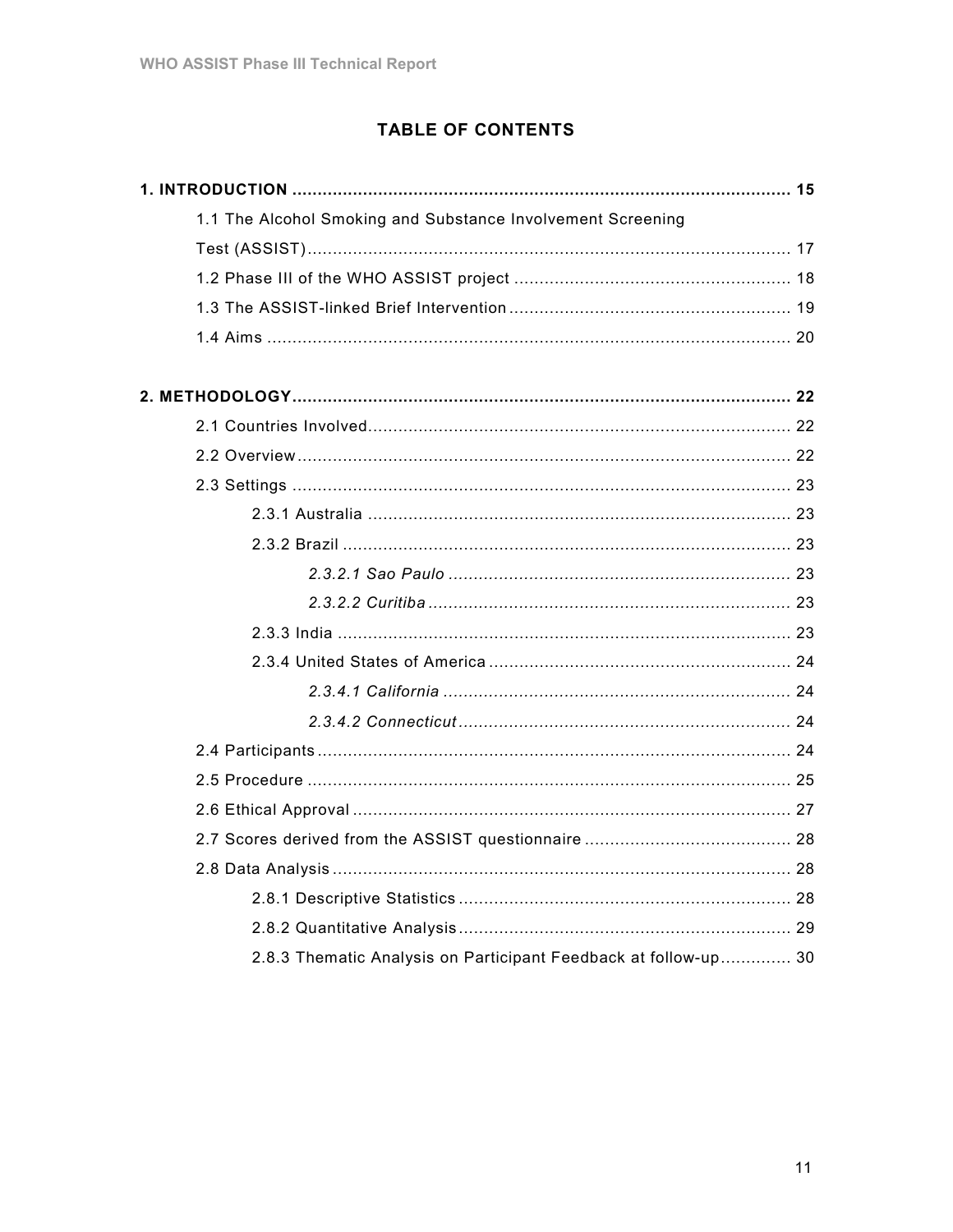| 3.1.3.1 Current Frequency of Substance Involvement  39          |  |
|-----------------------------------------------------------------|--|
| 3.1.3.2 Comparison of substance use at baseline by Brief        |  |
|                                                                 |  |
|                                                                 |  |
|                                                                 |  |
| 3.2.1 Effect of the ASSIST BI on Total Illicit Substance        |  |
|                                                                 |  |
|                                                                 |  |
| 3.2.3 Effect of the ASSIST BI on Cannabis Specific Substance    |  |
|                                                                 |  |
|                                                                 |  |
|                                                                 |  |
| 3.2.4 Effect of the ASSIST BI on Stimulant Specific Substance   |  |
| Involvement Scores (Amphetamine-Type Stimulants and cocaine) 48 |  |
|                                                                 |  |
|                                                                 |  |
| 3.2.5 Effect of the ASSIST BI on Opioid Specific Substance      |  |
|                                                                 |  |
|                                                                 |  |
|                                                                 |  |
|                                                                 |  |
| 3.2.6.1 Tobacco Specific Substance Involvement Score,           |  |
|                                                                 |  |
| 3.2.6.2 Alcohol Specific Substance Involvement Score,           |  |
|                                                                 |  |
| 3.2.6.3 Inhalant Specific Substance Involvement Score,          |  |
|                                                                 |  |
| 3.2.6.4 Sedative Specific Substance Involvement Score,          |  |
|                                                                 |  |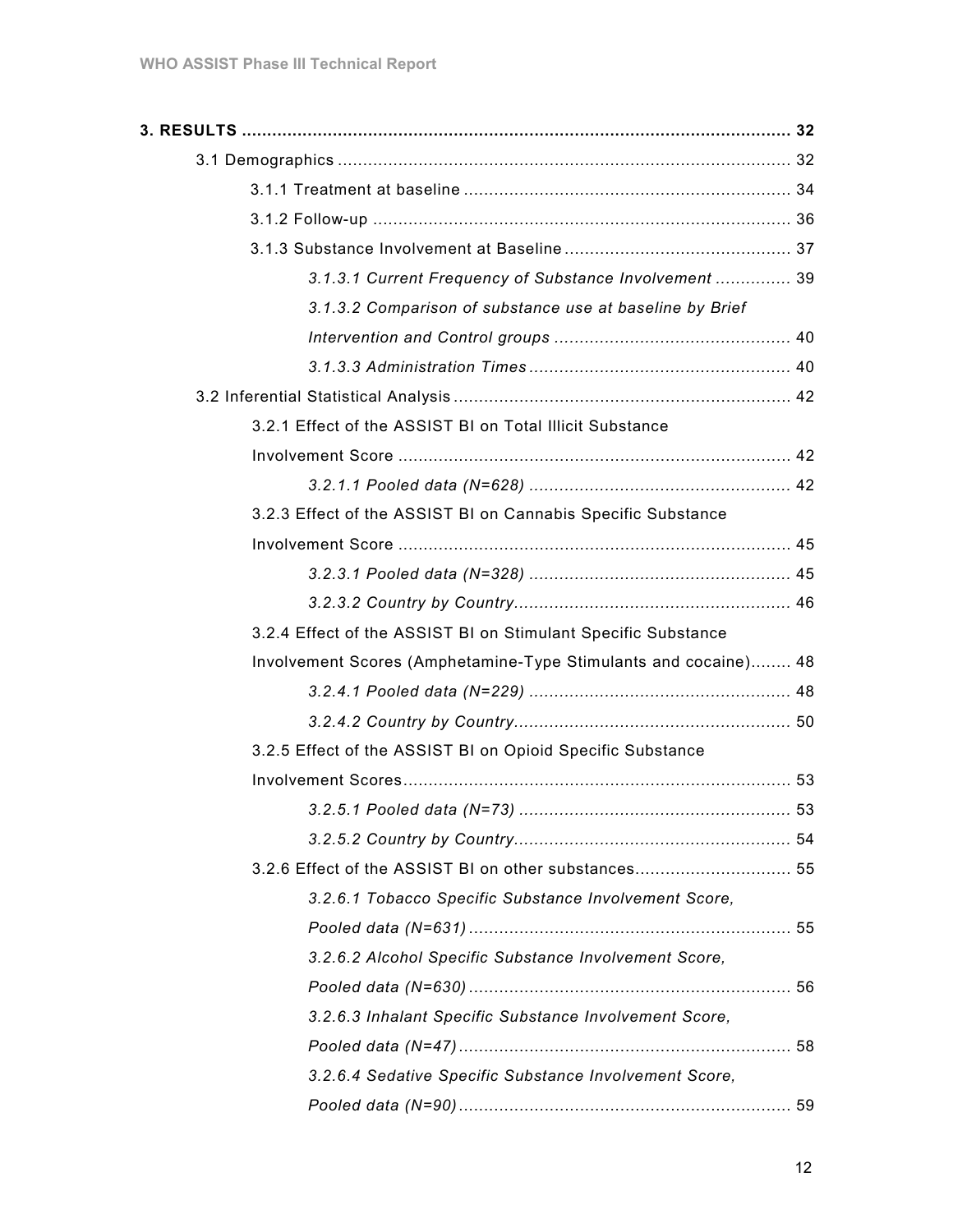| 3.2.6.5 Hallucinogen Specific Substance Involvement Score,      |  |
|-----------------------------------------------------------------|--|
|                                                                 |  |
| 3.2.7 Effect of group (high or low scoring) on ASSIST scores 63 |  |
|                                                                 |  |
| 3.2.7.2 Cannabis Specific Substance Involvement  64             |  |
| 3.2.7.3 Stimulant Specific Substance Involvement  65            |  |
|                                                                 |  |
| 3.3.1 Did you attempt to cut down on your drug use (after       |  |
|                                                                 |  |
|                                                                 |  |
| 3.3.3 How long in weeks did the reduction in drug use last? 67  |  |
|                                                                 |  |
|                                                                 |  |
|                                                                 |  |
|                                                                 |  |
|                                                                 |  |
|                                                                 |  |
| 5. RESULTS - ANALYSIS AND DISCUSSION OF FEEDBACK ON BI  77      |  |
|                                                                 |  |
| 5.2 Participants' general comments on Information and Feedback  |  |
|                                                                 |  |
|                                                                 |  |
|                                                                 |  |
|                                                                 |  |
|                                                                 |  |
|                                                                 |  |
|                                                                 |  |
|                                                                 |  |
|                                                                 |  |
|                                                                 |  |
|                                                                 |  |
|                                                                 |  |
|                                                                 |  |
|                                                                 |  |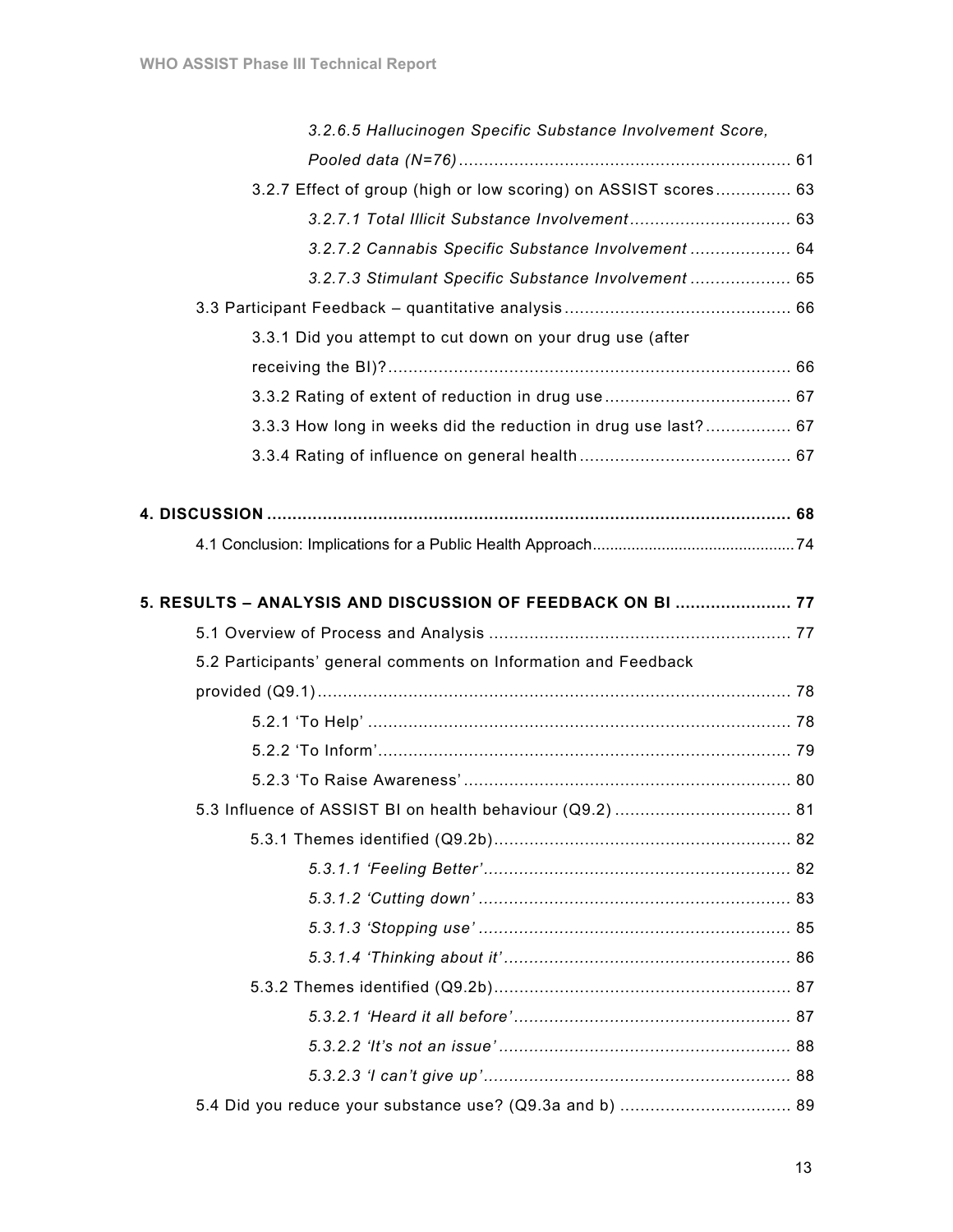| 5.7 Analysis and discussion of feedback on 'Self-help' material (Q9.5) 94 |  |
|---------------------------------------------------------------------------|--|
| 5.7.1 How much of the 'Self-help' booklet did you read? (Q9.5a) 94        |  |
|                                                                           |  |
|                                                                           |  |
|                                                                           |  |
|                                                                           |  |
|                                                                           |  |
|                                                                           |  |
|                                                                           |  |
|                                                                           |  |
|                                                                           |  |
| 8.1 WHO ASSIST V3.0 Questionnaire                                         |  |
| 8.2 WHO ASSIST Feedback Report Card                                       |  |
| 8.3 WHO ASSIST Brief Intervention Record                                  |  |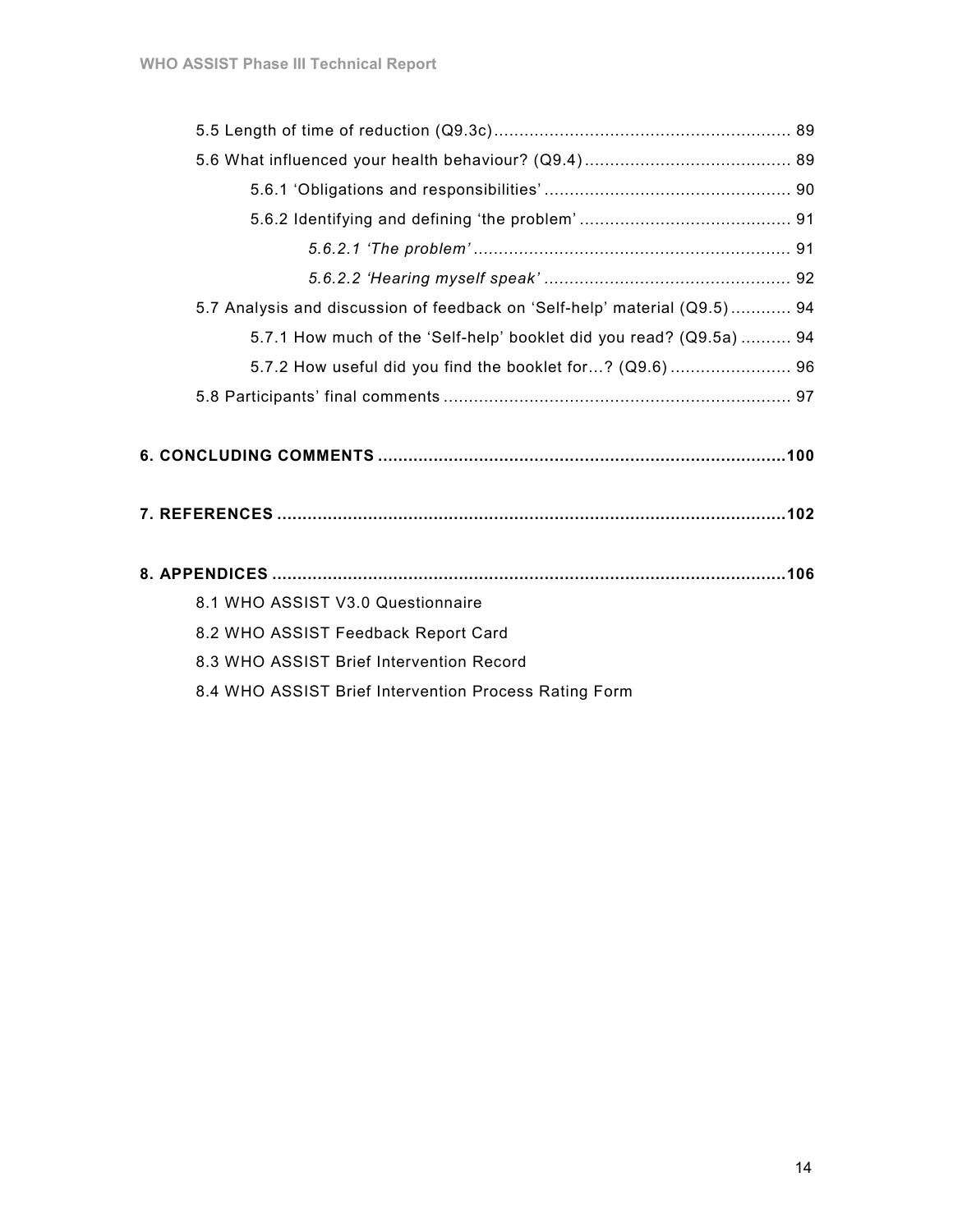#### 1. INTRODUCTION

There is a significant public health burden associated with substance use worldwide. Tobacco, alcohol and illicit drugs (heroin and cocaine) account for 8.8%, 3.2% and 0.4% of all deaths respectively, and 4.1%, 4.0% and 0.8% of Disability Adjusted Life Years respectively. Indeed, according to the 2002 World Health Report substance use is among the top 20 risk factors for death worldwide (World Health Organization, 2002). There is also evidence that the burden on the public health care system from risky, albeit non-dependent use, may be greater than the burden due to dependent use (Institute of Medicine, 1990; Skinner, 1987).

There is substantial evidence of the benefits of screening and brief intervention for alcohol problems in primary health care (PHC) settings, particularly when the brief intervention is linked to the results of screening tests such as the Alcohol Use Disorders Identification Test (AUDIT) ((Babor et al., 2007; Bien et al., 1993; Cordoba et al., 1998; Heather, 1996; Maisto et al., 2001; Miller & Rollnick, 2002; Senft et al., 1997; WHO Brief Intervention Study Group, 1996). The WHO Brief Intervention Study Group found that five minutes of simple advice, linked to the results of the AUDIT were as effective as 20 minutes of counselling (1996). Moreover, brief interventions have been shown to be a cost effective way of reducing alcohol consumption and associated problems (Fleming et al., 2000; Wutzke et al., 2001).

Screening and brief intervention for substance use other than alcohol might be effective in primary care settings if culturally appropriate procedures could be developed. However, compared with the number of studies for alcohol or tobacco, there is currently a paucity of empirical information concerning the effectiveness of brief interventions (a) for illicit drug use; (b) as linked to screening outcomes, and (c) when used in primary care settings ((Babor et al., 2007; Dunn et al., 2001). Part of the reason for the scarcity of research may be a result of not having access to adequate screening instruments for substances other than alcohol or tobacco.

There is evidence suggesting that brief interventions may work for non-alcohol, nontobacco drugs such as cannabis (Copeland et al., 2001; Lang et al., 2000; Stephens et  $al.$ , 2000), benzodiazepines (Bashir et al., 1994), opioids (Saunders et al., 1995) and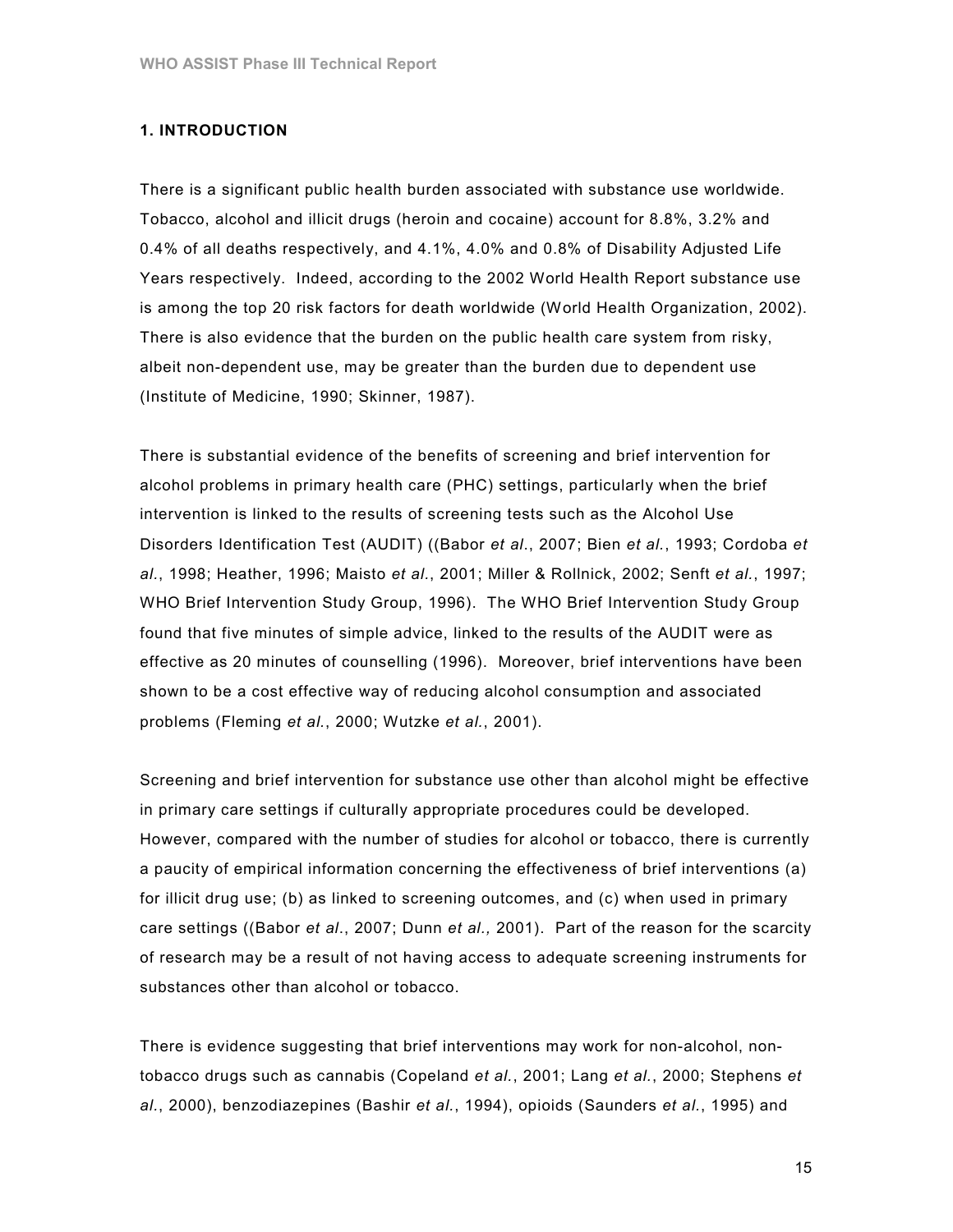cocaine (Stotts et al., 2001). For example, patients with chronic benzodiazepine problems received brief advice lasting a few minutes and a self-help book, as part of a routine visit to a general practitioner. The brief advice group significantly reduced their benzodiazepine use and showed improved general health both 3 and 6 months after the advice was given (Bashir et al., 1994). In another study, regular amphetamine users including dependent users, were recruited from a variety of health settings and assessed using a variety of procedures. Participants were found to reduce their amphetamine use following a brief intervention which comprised two-four sessions of Cognitive Behavioural Therapy and a self-help book (Baker et al., 2001). A randomized controlled trial conducted by Bernstein et al. (2004) used a variety of drug and alcohol screening tests to assess clients recruited from walk-in primary health care clinics. Clients randomized to the brief intervention group were more likely to reduce their cocaine and heroin use than those not receiving the brief intervention. In this US study, the brief intervention conducted by peer educators lasted an average of 20 minutes (range 10-45 min.) with an adjunct ten minute 'booster' intervention via telephone ten days later. Finally, a pilot study amongst adolescents recruited from primary care settings showed that a 15-20 minute intervention linked to a brief self-report screening questionnaire resulted in attitudinal changes towards substance use and decisions to cut down (Stern et al., 2007). This same study (Project CHAT) found that brief interventions based on motivational interviewing techniques were a viable approach for working with adolescents in primary care settings.

While the above-mentioned studies demonstrate that brief interventions for drugs can be effective, it is worth noting that for the majority of the studies the brief intervention session lasted between 30 and 90 minutes and that the interventions were not necessarily linked to screening outcomes within primary care settings.

In fact, until recently, a culturally-neutral screening questionnaire for all substances, including illicit drugs, has not been available for use in primary care settings.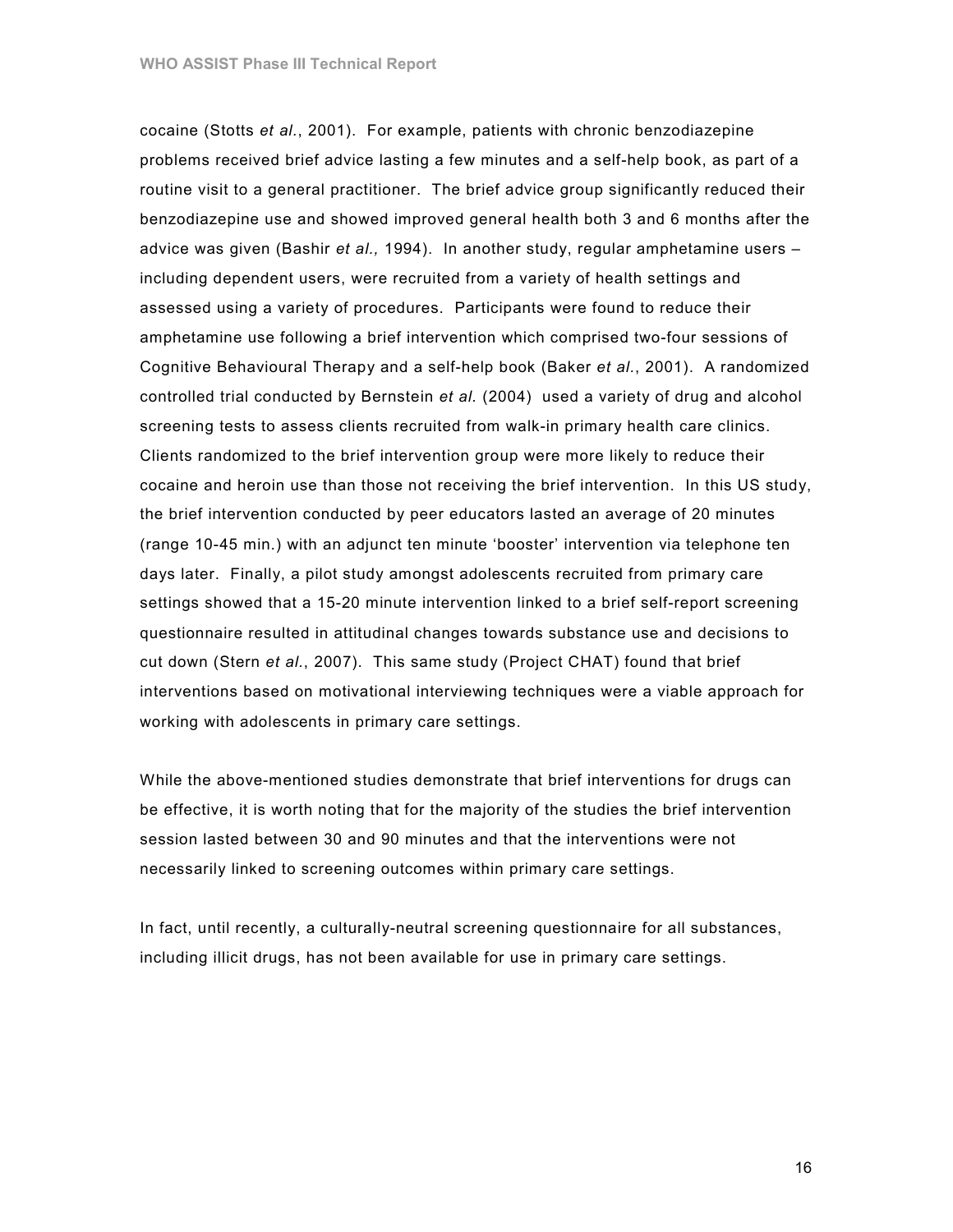#### 1.1 The Alcohol Smoking and Substance Involvement Screening Test (ASSIST)

The Alcohol, Smoking and Substance Involvement Screening Test (ASSIST) was developed under the auspices of the World Health Organisation (WHO) by an international group of specialist addiction researchers and clinicians in response to the overwhelming public health burden associated with problematic substance use worldwide. The ASSIST was designed to screen for problem or risky use of tobacco, alcohol, cannabis, cocaine, amphetamine-type stimulants (ATS), sedatives, hallucinogens, inhalants, opioids and 'other drugs'. It is worth noting that methylene dioxymethamphetamine (MDMA), also commonly referred to as ecstasy, was included in the amphetamine-type stimulants category.

The ASSIST has undergone significant testing (see below) to ensure that it is feasible, reliable, valid, flexible, comprehensive and cross-culturally relevant. Phase I of the ASSIST project investigated test-retest reliability at the item level and scale level, and included qualitative data collection on feasibility and acceptability. Two-hundred and thirty-six sets of test-retest interviews were completed by ten international sites in nine different countries. Data were examined according to question stem, substance class and data collection setting in order to provide recommendations for improving the instrument. Published results indicate that the ASSIST proved to be a reliable and feasible screening tool (WHO ASSIST Working Group, 2002).

Phase II of the ASSIST project investigated the validity of the ASSIST for use in primary health care settings. The validity study conducted with 1,047 subjects from seven different countries, demonstrated that the ASSIST had good concurrent, construct, predictive and discriminative validity. A brief intervention linked to ASSIST scores also was piloted as part of Phase II and demonstrated that a brief intervention for alcohol was an effective way of significantly reducing alcohol ASSIST scores when compared with primary health care subjects who did not receive an intervention (Humeniuk et al., (In press); Humeniuk, 2006; Newcombe et al., 2005). Similarly, the brief intervention was also shown to be effective for drugs other than alcohol (cannabis, opioids & cocaine) and ASSIST scores for these substances were significantly reduced by 23% from baseline to follow-up three months later.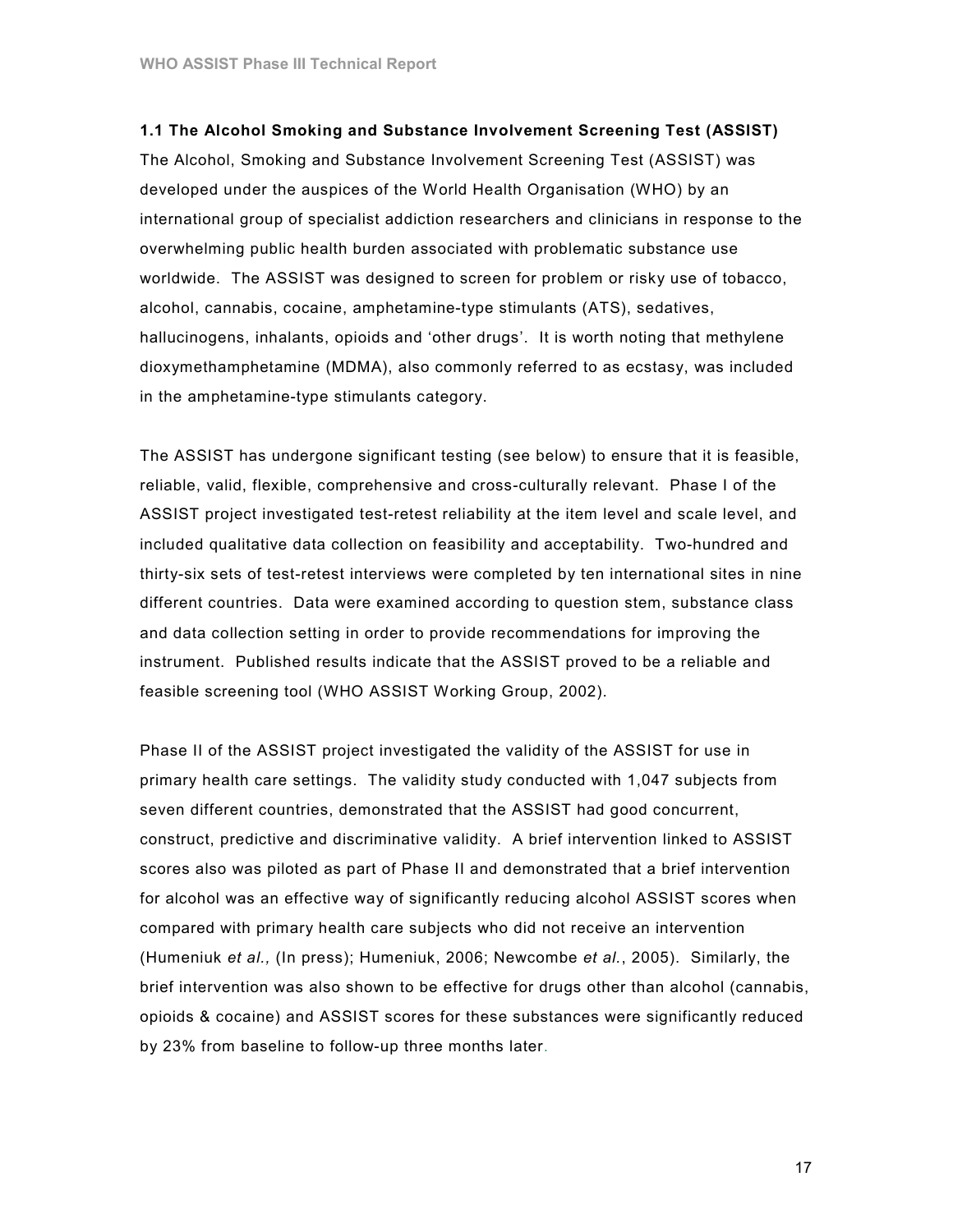The ASSIST V3.0 questionnaire (see APPENDIX 1) commences with a general screening question that asks about lifetime use of any psychoactive substance; if the respondent reports no use, the interview can be terminated. If the respondent admits to lifetime use of one or more substances, the remaining questions need only to be asked with regard to those substances used. Question 2 asks about frequency of use in the past three months. If none of the substances have been used in the past three months, the interviewer can skip to the last three questions, which enquire about lifetime problems of those substances used. Question 3 is a measure of psychological dependence and asks about frequency of strong compulsion to use substances in past three months. Question 4 is a measure of harmful substance use, and asks how frequently the respondents' drug use had led to health, social, legal or financial problems. Question 5 asks whether respondents have failed to meet role obligations because of their use of substances (except tobacco). Questions 6 to 8 ask about lifetime and recent problems, including whether friends or relatives have expressed concern, prior attempts at controlling drug use and prior injection of drugs during the past three months and in their lifetime.

#### 1.2 Phase III of the WHO ASSIST project

The international WHO ASSIST Phase III project is based on the model used by the WHO to advance alcohol screening and brief intervention through the development of the Alcohol Use Disorders Identification Test (AUDIT) (Babor et al., 1989; Babor & Higgins-Biddle, 2001; Babor et al., 2001; WHO Brief Intervention Study Group, 1996). The primary aim of the Phase III Project was to conduct a cross-cultural randomized controlled trial (RCT) evaluating the effectiveness of a Brief Intervention (BI) for illicit drugs (cannabis, cocaine, ATS & opioids) as linked to the Alcohol, Smoking and Substance Involvement Screening Test (ASSIST). It is worth noting that participants recruited to this study scored within the moderate risk range of the ASSIST only (i.e. between 4 and 26) and were not high risk, dependent users. Participants in this group were at moderate risk of health and other problems because of their drug use and may have been currently experiencing problems or at risk of developing problems in the future including the risk of dependence.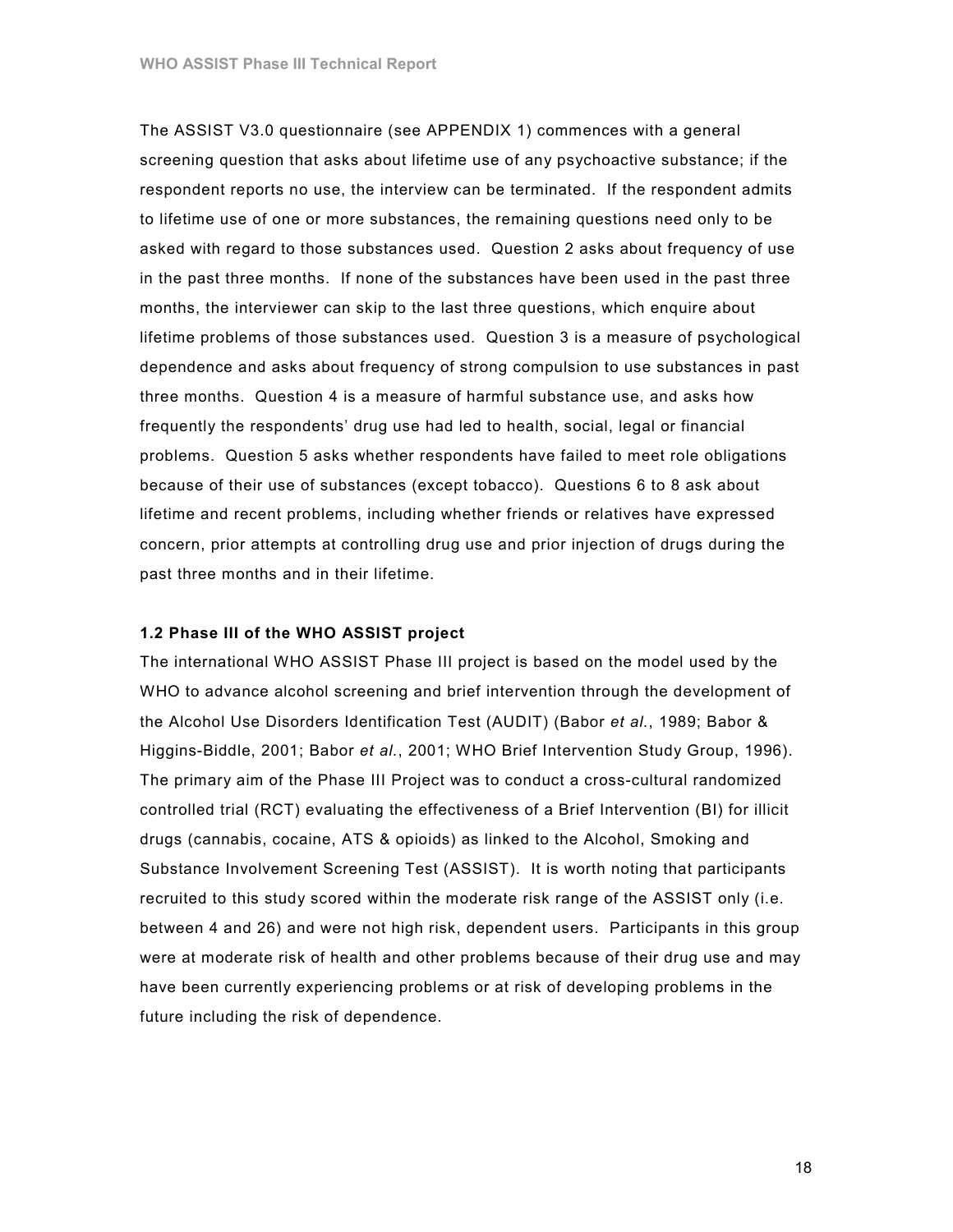#### 1.3 The ASSIST-linked Brief Intervention

It was intended that this study be as 'real world' as possible and hence it was expected that only a very brief intervention would be feasible in most primary care settings. This was due to time constraints and a general reluctance by health care workers to deal with substance users. Consequently, the length of the brief intervention was expected to vary from country to country depending on the time available to the clinician and their cultural style, but was intended to be between 5 and 15 minutes in duration.

The aim of the ASSIST-linked Brief Intervention was to move participants through the stages of change using the technique of FRAMES and Motivational Interviewing (Bien et al., 1993; Miller & Rollnick, 2002). The stages of change model proposes that individuals pass through recognised stages of change as they modify their own behaviour (Prochaska & DiClemente, 1982). Each stage of the cycle of change reflects both a period of time and a set of tasks or processes of change required for movement to the next stage. The specific stages of change include Pre-contemplation (not thinking about changing), Contemplation (thinking about change, weighing up the pros and cons and information/resource gathering) and Action (actually cutting down or stopping). While stage of change was not formally measured in this study, the outcome measure of ASSIST score change and associated participant feedback was used as a marker of change.

While it is clear that brief interventions are effective, particularly for alcohol, it appears that implementation and uptake within health settings may be hindered by a variety of barriers (Roche & Freeman, 2004). The three main reasons perceived by clinical staff as barriers to taking up screening of alcohol screening and BI within PHC settings were: (1) a lack of time, (2) concern that patients will be defensive and, (3) a lack of staff knowledge and skills to conduct the screening and intervention (Barry et al., 2004).

To combat the identified limitations, the ASSIST-linked BI was designed to be very short and easily linked to the score from the ASSIST screening questionnaire via the use of the ASSIST Feedback Report Card (See APPENDIX 2), which records the participants' ASSIST scores and presents the risks associated with the participants' current pattern of substance use. Furthermore, the ASSIST-linked BI incorporated motivational interviewing techniques that have been found to reduce client resistance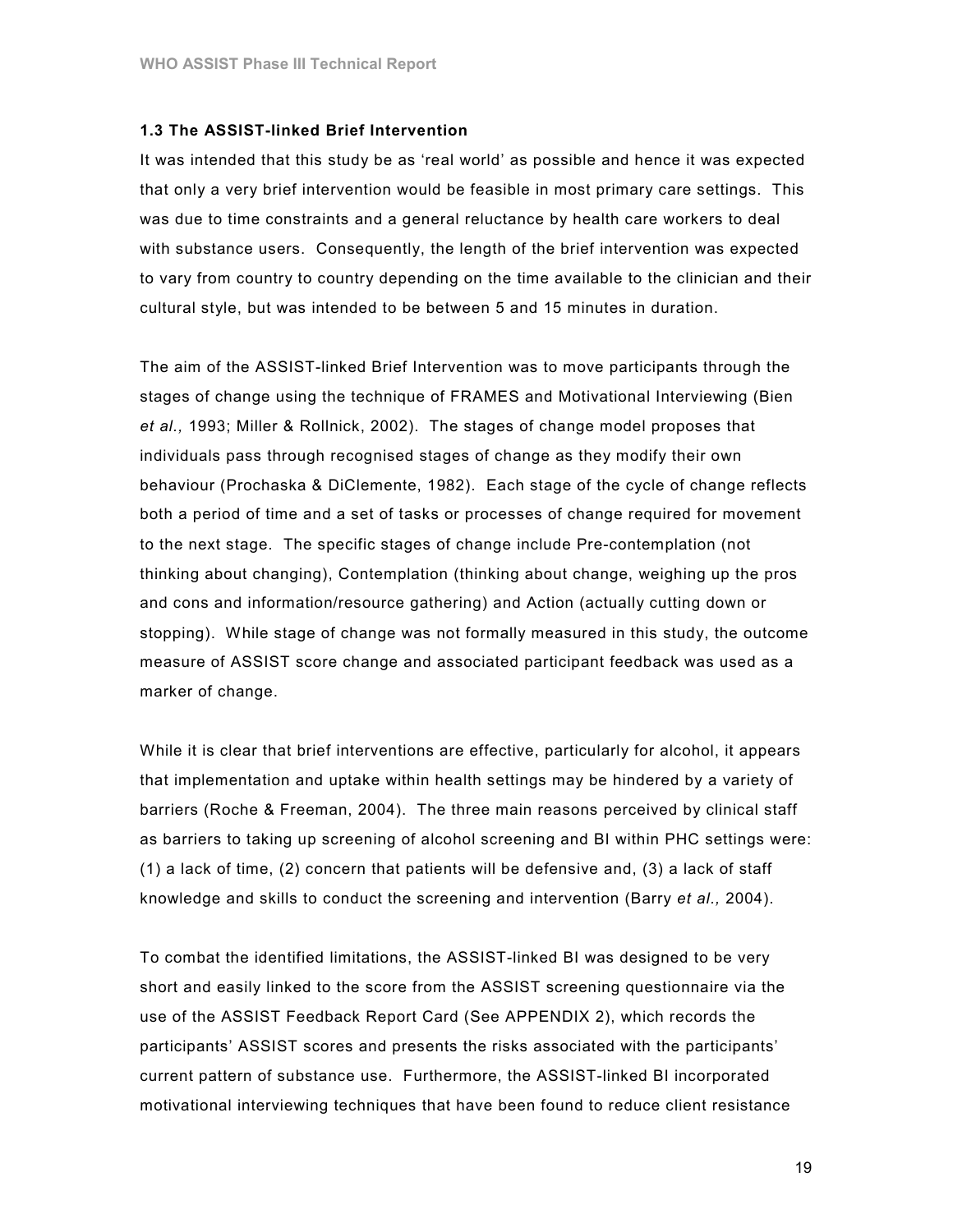while still facilitating change, the main components of which were Feedback and Advice. Each country developed their own culturally appropriate brief intervention based around these principles (see, for an Australian example, Humeniuk et al., 2007). The brief intervention was further bolstered by a take-home guide called Self-help strategies for cutting down or stopping substance use: A guide (Humeniuk et al., 2003) which was a generic self-help booklet designed to take participants through the process of weighing up the risks associated with their substance use and providing simple strategies for change. Booklets were translated into the local language where relevant. Each country also provided participants with specific drug information booklets developed for that country.

#### 1.4 Aims

The primary aim of the Phase III WHO study was to undertake an international multisite collaborative project to evaluate the effectiveness of a Brief Intervention for illicit drugs (cannabis, cocaine, ATS & opioids) as linked to the ASSIST, in a variety of primary health care settings and in a number of different cultural contexts. A secondary aim involved the development of client and clinician resources incorporating: instructions for administering the ASSIST and Brief Intervention; self-help materials on specific drugs and generic self-help strategies to reduce drug use; information on injecting risk, and a feedback report card on current drug use.

While standard statistical techniques were used to determine if the BI was successful in reducing ASSIST scores, drug use and risk, these same techniques were less able to determine how the ASSIST-linked BI actually worked, which also was of interest in this study, and an area that is infrequently investigated by RCTs. Nock (2007) proposed that "showing that a treatment causes change does not in itself illuminate how this change occurred" and identified three goals that should be shared by clinical researchers: "(1) to develop methods that decrease pathology and return individuals to healthy, adaptive functioning, (2) to elucidate the processes through which these methods have their effects, and (3) to identify the conditions that influence the efficacy of these methods" (p. 4S).

Analysis of client talk has been shown to be an indicator of successful reduction or cessation of alcohol use and there is evidence that 'client commitment language'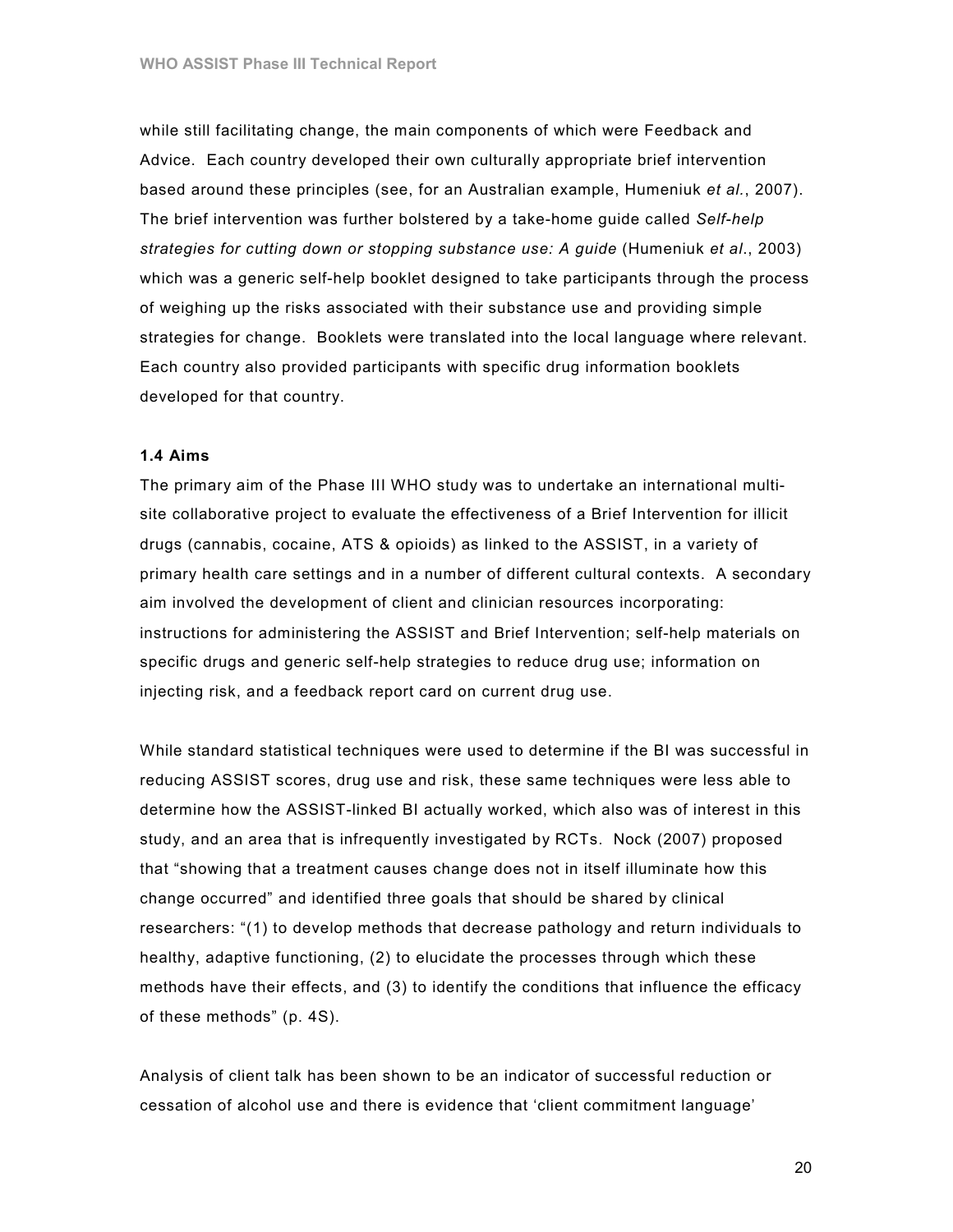occurring during motivational interviewing can predict drug use outcomes and "client language within treatment sessions is a promising mechanism for MI" (Amrhein et al., 2003, p. 40S #184). Accordingly participants who received the BI at baseline were asked for feedback on the information and feedback they had received at that time, and these responses were analysed using qualitative research techniques as described in the Methodology (2.8.2 Thematic Analysis on Participant Feedback at follow-up).

Overall, the Phase III international study intended to provide answers to the following research questions:

- 1. Does the ASSIST BI significantly reduce Total Illicit Substance Involvement<sup>1</sup>?
- 2. Does the ASSIST BI reduce the Specific Substance Involvement Score<sup>1</sup> (cannabis, stimulants [cocaine and ATS], opioids) for which subjects received a Brief Intervention, and does the ASSIST-linked BI perform better for some illicit substances than others?
- 3. Does reducing illicit substance use as a result of receiving a BI result in substitution with other substances?
- 4. Do people who score higher within the moderate risk range (i.e., above 15) respond any differently to a specific brief intervention than people in the lower range (i.e., between 4 and 15)?
- 5. Are there any differences between countries with regards to the above findings?
- 6. Are the testimonies (feedback) of participants who received the brief intervention commensurate with the results of the quantitative analysis  $(Q1 - 3$  above) and how did the ASSIST-linked BI create a change in drug use?

 $\overline{a}$ 

 $^{\rm 1}$  See Section 2.7 on page 28 for a description of these scores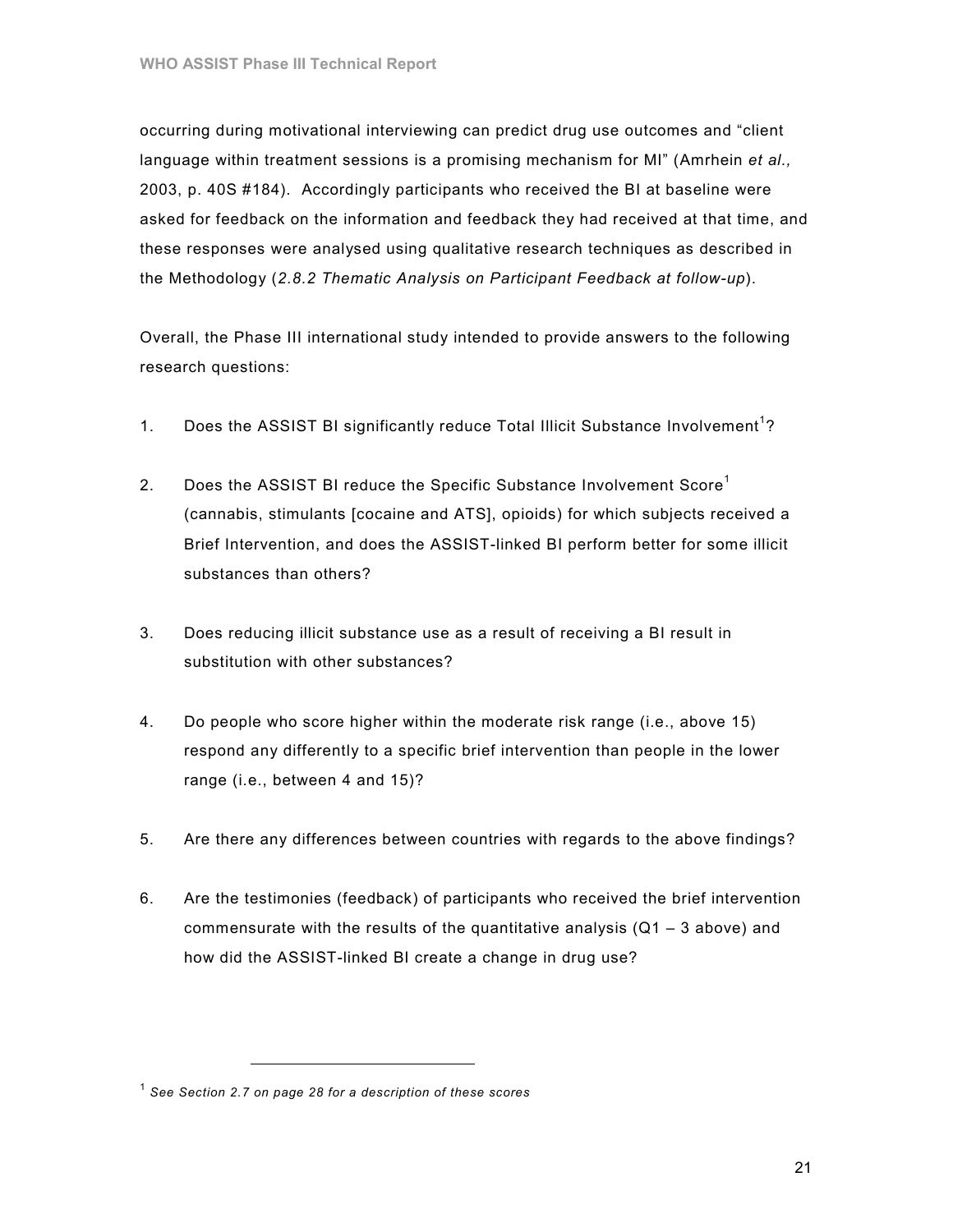#### 2. METHODOLOGY

#### 2.1 Countries Involved

The project was conducted at Clinical Research Units (CRU's) in four countries selected to represent the broad range of cultures, political and economic systems in which substance-related problems are prevalent, and to enhance the cross-national generalizability of the findings. The sites were; 1) Australia: Drug and Alcohol Services South Australia (also the Coordinating Centre); 2) Brazil: Departamento de Psicobiologia, Universidade Federal de Sao Paulo, Sao Paulo - and - Departamento de Farmacologia, Universidade Federal do Parana Curitiba, Paraná; 3) India: National Drug Dependence Treatment Centre and Department of Psychiatry, All India Institute of Medical Sciences, New Delhi; 4) USA: UCLA Integrated Substance Abuse Programs & Friends Research Institute, Los Angeles – and – Department of Community Medicine and Health Care, University of Connecticut, School of Medicine, Connecticut.

#### 2.2 Overview

The study employed a randomized controlled design in which eligible participants were randomly allocated to an intervention or waitlist control group at baseline and followed up three months later. Both groups were administered the ASSIST and a demographic profile questionnaire at baseline. Intervention participants received a brief intervention for the drug for which they scored the highest on the ASSIST (either; cannabis, cocaine, ATS or opioids). They also received self-help materials relating to that drug. If participants scored within the moderate risk range for two or more of the target drugs, they were asked which substance was of the most concern to them, and the Brief Intervention was aimed at this substance. Details about the Brief Intervention were recorded on a BI checklist (APPENDIX 8.3, "WHO ASSIST Brief Intervention Record"). Both groups were re-interviewed three months later with the ASSIST. After being administered the ASSIST, the brief intervention participants were administered a semistructured interview which asked for their views on the information and feedback they had received at the last interview three months ago (APPENDIX 8.4, "WHO ASSIST Brief Intervention Process Rating Form – Follow up"). For ethical reasons, control participants were placed on a waitlist for treatment, and were given a brief intervention at the follow-up stage (after they had been administered the ASSIST). Details of the follow-up intervention were recorded on a "WHO ASSIST Brief Intervention Record" but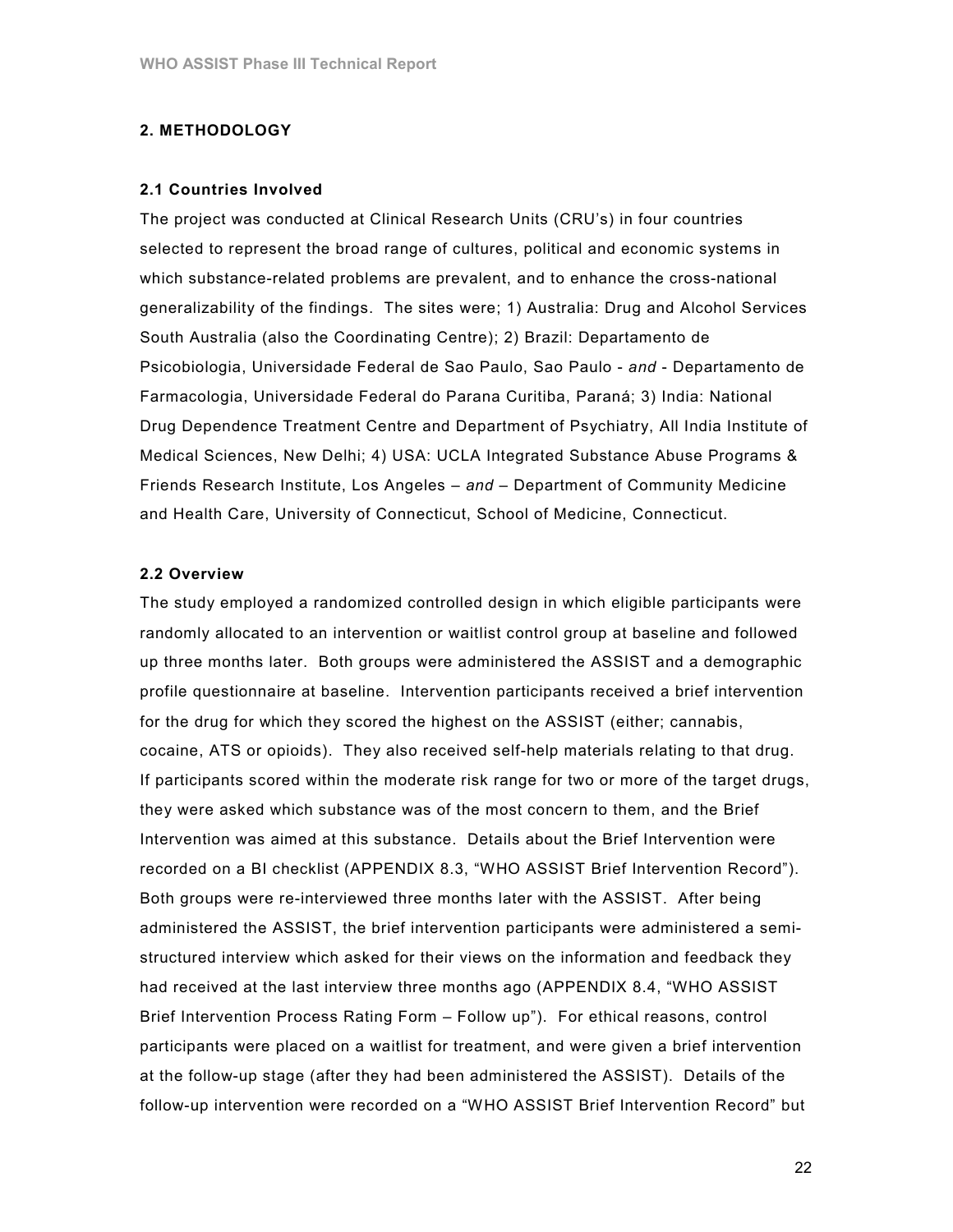are not included in the results of this study. With the exception of the Brazilian sites, participants were compensated for their time in the study and for travel relating to returning to the clinic for the second interview three months later.

#### 2.3 Settings

The Primary Health Care (PHC) settings from which participants were recruited, and the periods over which recruitment took place, varied from country to country as outlined below.

#### 2.3.1 Australia

Within Australia the Phase III study was conducted at a free, walk-in sexually transmitted disease service (Clinic 275) in metropolitan Adelaide, South Australia. This clinic is linked to the Royal Adelaide Hospital and is the primary clinic for sexual health in South Australia. Participants were recruited over two periods: September – October 2003 and April 2004 – May 2005.

#### 2.3.2 Brazil

#### 2.3.2.1 Sao Paulo

In São Paulo city, Phase III was conducted at four primary general health care units and two health centers which specialized in assessment and treatment of STDs. In Diadema city 17 primary general health care units were used to recruit participants. Participants were recruited between July 2004 and November 2006.

#### 2.3.2.2 Curitiba

Within Curitiba, Parana Phase III was conducted at nine free, primary general health care settings in metropolitan Curitiba, and at one free, walk-in primary general health care outpatient setting linked to a general hospital in Palmas city. Both cities are located in South Brazil. Participants were recruited over the period between August 2004 and May 2006.

#### 2.3.3 India

National Drug Dependence Treatment Centre and the Department of Psychiatry at All India Institute of Medical Sciences, New Delhi, India was involved in recruitment of the sample. The sample was recruited from the community at Trilokpuri and border area of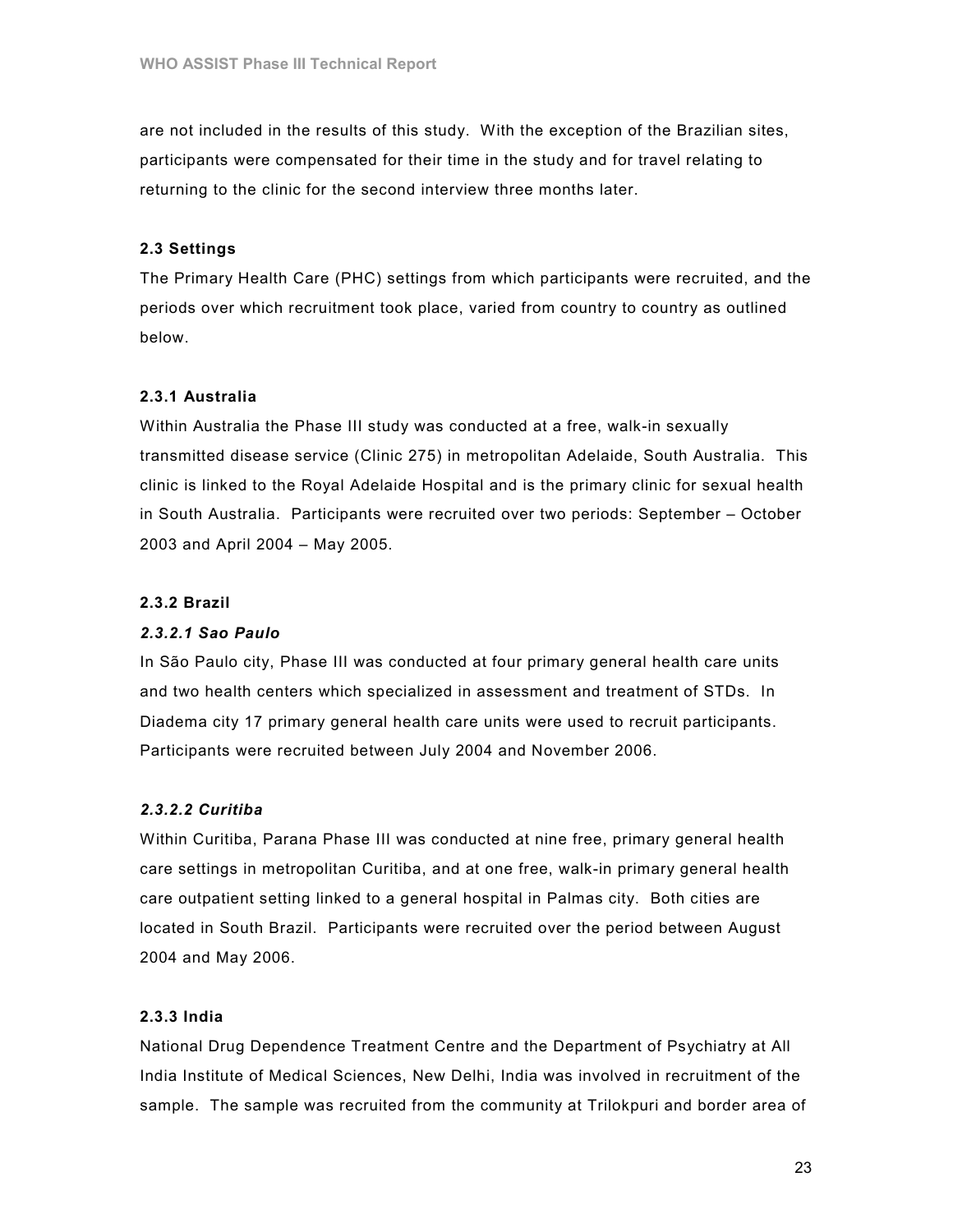Delhi with Ghaziabad called Shadipur and assessed at the Community Drug Treatment Centre in Trilokpuri. The former was primarily used to recruit cannabis users whereas the latter, a community of transporters contributed to a mixed though predominantly opioid using sample. The recruitment of study sample started in March 2004 and data collection finished in March 2005.

#### 2.3.4 United States of America

#### 2.3.4.1 California

Within California the Phase III study was conducted both at a neighborhood clinic connected with UCLA, and at a walk-in health clinic associated with a drug treatment programme. Participants were recruited between September and December 2005 and August and September 2006.

#### 2.3.4.2 Connecticut

In the United States of America (Connecticut site), participants were recruited from a number of general medicine and dental clinics within the Hartford area. The largest number of participants were recruited from the Advanced Education in General Dentistry Clinic at the University of Connecticut Health Center (UCHC). This dental clinic serves as the primary dental provider for low-income and emergency dental patients in the state. The clinic houses 25 dental residents, and six dental assistants. On average, 40 of the 100 patients seen per day are emergency cases. Participants were also recruited from the adult medicine and dental clinics at Community Health Services (CHS); a full-service Federally Qualified Health Center in Hartford. A small number of participants were recruited from the Internal Medicine Residency Clinic at UCHC, and less than one-third of the participants were referrals to the study. Participants were recruited from January 2005 through December 2006.

#### 2.4 Participants

Participants were aged between 16 and 62 years and were clinic attendees. Participants who scored in the low risk range between 0 and 3 for cannabis, cocaine, ATS and opioids, and between 0 and 31 for tobacco, and between 0 and 26 for alcohol, hallucinogens, sedatives, inhalants or other drugs, were excluded from enrolment into the study, but received information on drugs if relevant.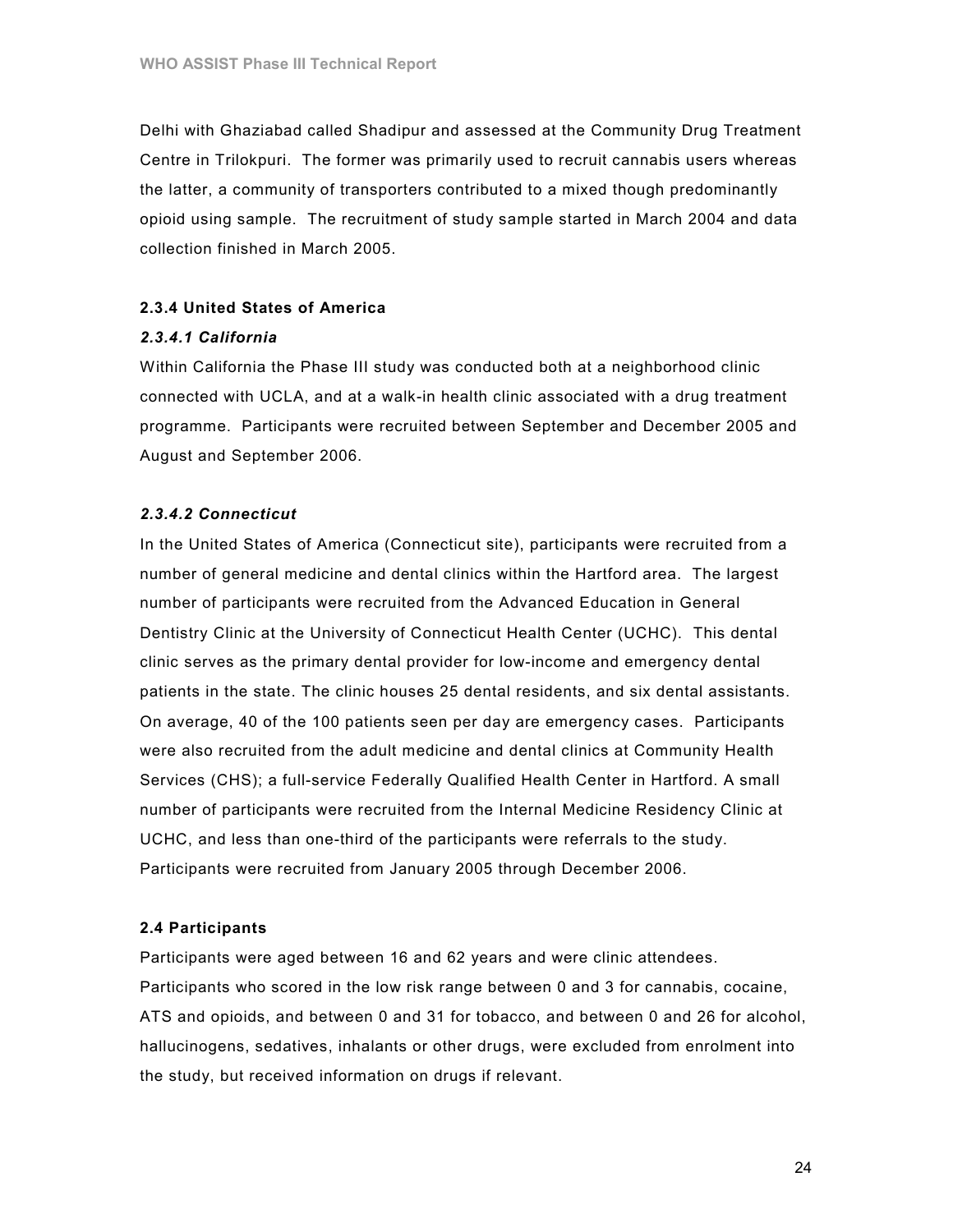Participants who scored between 4 and 26 (moderate risk) for cannabis, cocaine, ATS or opioids were enrolled in the study and randomized to either the Control or Intervention group.

Participants who scored in the high risk category (27 or higher for any of the substances), or who had frequently injected drugs in the last three months (more than 4 times per month on average) were excluded from enrolment into the study and were referred to specialist treatment services within that country.

The following were the primary inclusion/exclusion criteria for recruitment to the study. Participants in the study were:

- 1. between the ages of 16 and 62 years;
- 2. a member of the main ethnic group(s) in the population;
- 3. able to communicate in the main language of the country;
- 4. willing to participate in a 3 month follow-up where they return to the treatment agency for interview;
- 5. able to be followed up three months later and give contact details of at least 2- 3 other people;
- 6. of fixed address and able to provide contact details of their home;
- 7. not pending incarceration within the next three months;
- 8. not severely cognitively impaired or have severe behaviour;
- 10. not tended to violent or aggressive behaviour;
- 11. physically well enough to participate in a 30 minute interview and intervention session;
- 12. not intoxicated or going through withdrawal from alcohol or other drugs;
- 13. not currently in drug (excluding nicotine) or alcohol treatment (within the last month),
- 14. not incarcerated or in an environment where they were not able to come and go as they please in the last three months.

#### 2.5 Procedure

Procedures varied slightly from country to country. In Australia, India and the USA clinical research interviewers were trained by the Study Coordinator at each site to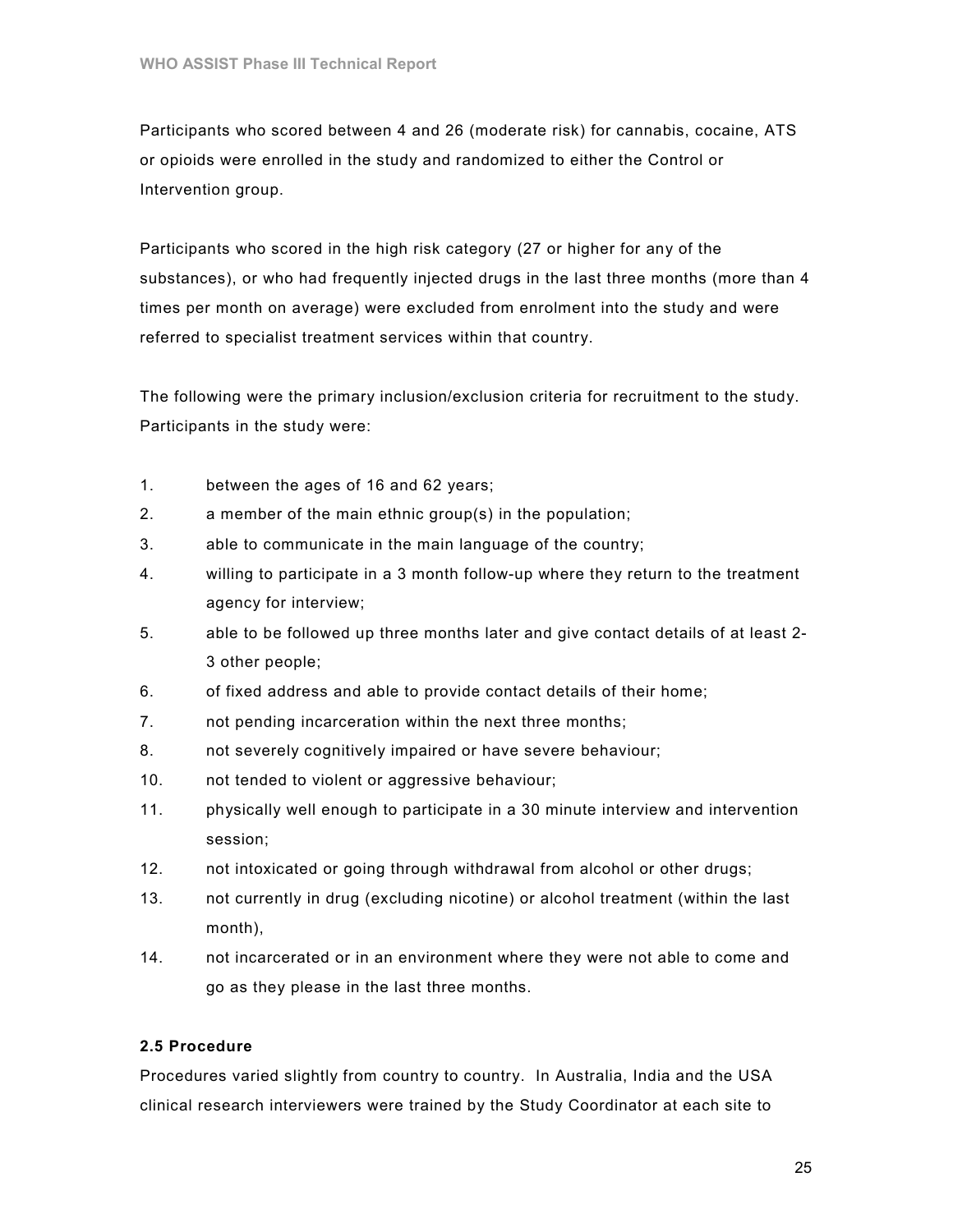administer the test battery, ASSIST and Brief Intervention. For the purposes of this study, clinical interviewers were recognized as being 'defacto' staff of the clinic, to ensure that the screening and intervention were as 'real world' as possible. All interviewers had some level of tertiary education within the field of health. Within the Brazilian PHCs, both clinicians and researchers were used to recruit participants and conduct the study and were trained by the local study coordinators to administer the test battery, ASSIST and Brief Intervention.

Primary Health Care clients were pre-screened for suitability in terms of their ASSIST score and around the exclusion/inclusion criteria. Some PHC setting utilized a selfcompletion version of the ASSIST as an initial pre-study screen (Australia and USA), while other sites approached and screened clients directly. Participants who appeared to score within the desirable moderate risk range met the inclusion/exclusion criteria were recruited to the study under the proviso that they were eligible to participate. Participants were administered the ASSIST questionnaire and demographic profile by the interviewer and following enrolment into the study were randomized to either the waitlist Control or Intervention group and were assigned a unique identification number. Depending on their gender and the score received for a particular substance at baseline, participants in each group also were matched to a high use (scoring between 16 and 27 for cannabis, cocaine, ATS or opioids) or low use substance group (scoring between 4 and 15 for cannabis, cocaine, ATS or opioids). All participants gave their informed consent and were asked for contact information to arrange a follow-up interview.

Intervention participants received the ASSIST-linked Brief Intervention including the associated self-help materials. The Brief Intervention was timed and details of the Brief Intervention were recorded on a checklist (APPENDIX 8.3, "WHO ASSIST Brief Intervention Record"). Control participants did not receive an intervention, but were told that they would be contacted again in three months, and to contact the clinical interviewer if they had concerns about the study or their substance use during this time. Both Control and Intervention participants had an appointment made by the researcher for the three month follow-up at the completion of the baseline session. It is worth noting that baseline assessments were kept to a minimum because of the potential for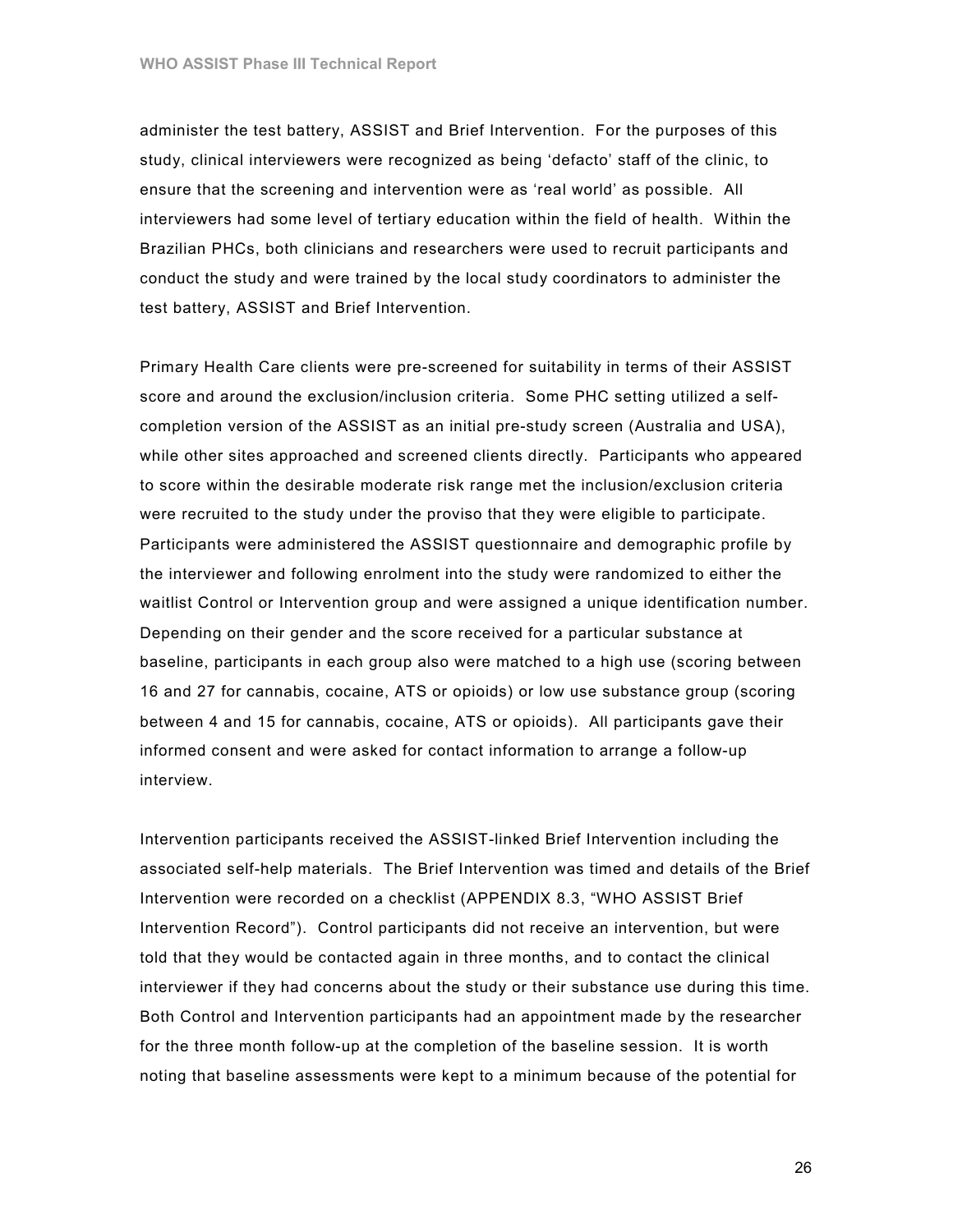bias and disruption to the flow of routine medical consultation at the primary health care setting, although this did vary from country to country.

At the three month follow-up, both groups (Control & Intervention) were re-administered the ASSIST and the Intervention participants were administered a brief intervention feedback questionnaire to ascertain perceptions of how the information and feedback they received at baseline had affected their drug use (APPENDIX 8.4, "WHO ASSIST Brief Intervention Process Rating Form – Follow up"). Control participants received a brief intervention at this time.

#### 2.6 Ethical Approval

Ethical approval for this study was obtained from the appropriate regulatory bodies in each country and all relevant ethical safeguards were met in relation to protection of participants. Ethical approval was obtained from the following regulatory bodies:

- o Australia Royal Adelaide Hospital board of ethics, South Australia
- o Brazil
	- o Sao Paulo Committee of Ethics on Research from the Federal University of São Paulo/Hospital São Paulo and Committee of Ethics on Research of Reference and Training on STD/AIDS from S.Paulo State.
	- o Curitiba Ethics Committee for Human Research of the Hospital de Clínicas da Universidade Federal do Parana.
- $\circ$  India –Ethics Committee of the All India Institute of Medical Sciences, New Delhi
- o USA CA UCLA Office for Protection of Research Subjects
- o USA Conn Human Subjects Protections Office at the University of Connecticut Health Center

Participants were given verbal and written information concerning the study and asked to sign consent forms. Within the Australian, Brazilian and Indian sites the Information sheet was 1-2 pages and the consent procedure took a few minutes. The USA sites had an alternative approach relating to the ethical requirements of the investigating institution. Their required consent and HIPAA Authorization forms were 5 pages long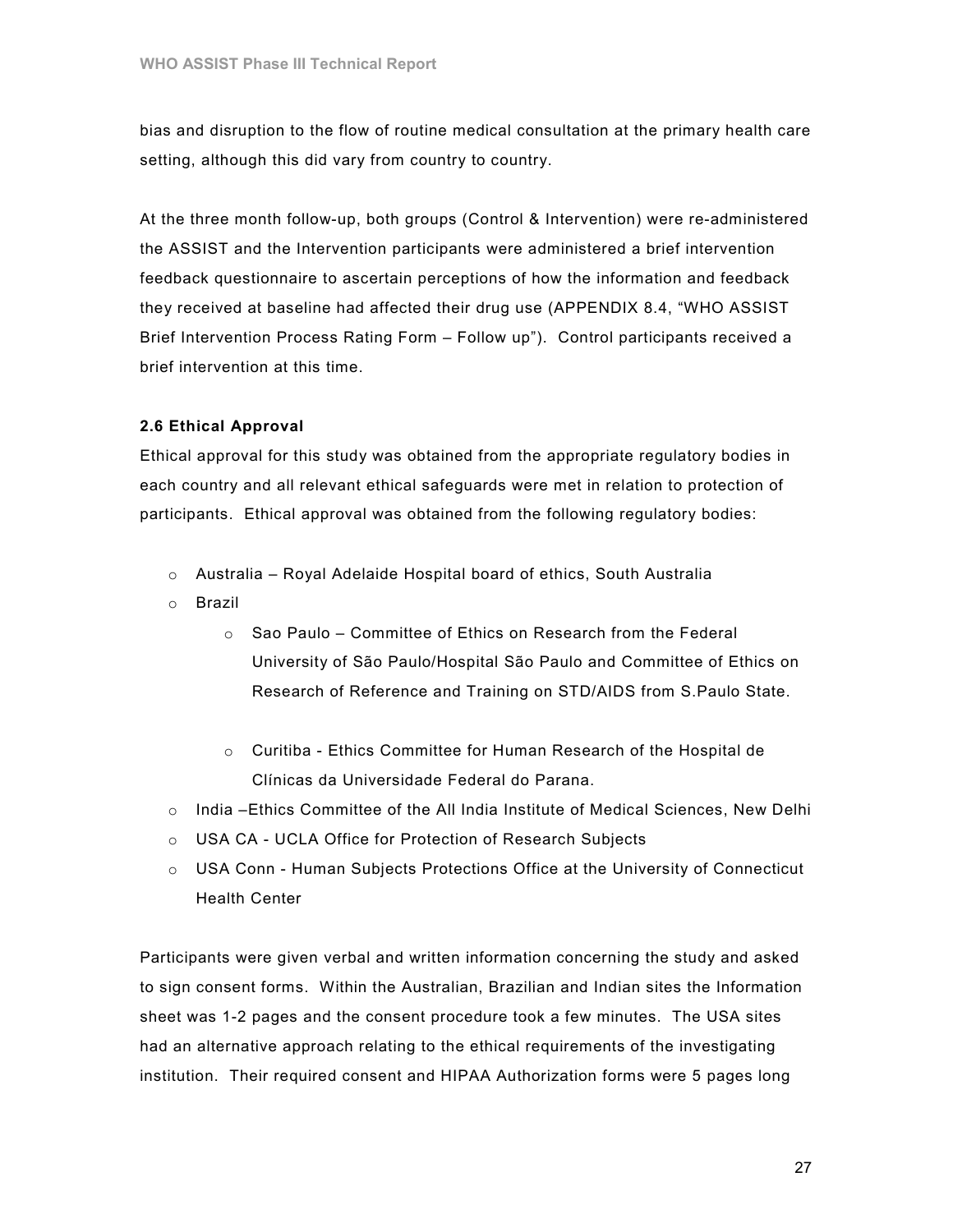which needed to be read to participants. This process took approximately 10-15 minutes.

#### 2.7 Scores derived from the ASSIST questionnaire

A number of scores derived from participants' results on the ASSIST were used for analysis. The following scores at both baseline and follow-up were calculated from data collected:

1. Total Illicit Substance Involvement Score (calculated by the addition of all responses to Questions 1-8 excluding alcohol and tobacco)

 $\Sigma$  Q1<sub>c – j</sub> + Q2<sub>c – j</sub> + Q3<sub>c – j</sub> + Q4<sub>c – j</sub> + Q5<sub>c – j</sub> + Q6<sub>c – j</sub> + Q7<sub>c – j</sub> + Q8 (Max Score: 336)

2. Specific Substance Involvement Score for each Substance (calculated by the addition of responses to Questions 2-7 within each substance class). This score indicates the extent of involvement with specific substances (tobacco, alcohol, cannabis, cocaine, ATS, inhalants, sedatives/sleeping pills, hallucinogens and opioids). NB. Q5. is not included for calculation of the Tobacco Specific Substance Involvement Score, however, all other Specific Substance Involvement Scores are calculated similarly (for example, see Alcohol Score below).

 $\Sigma$  Q2<sub>a</sub> + Q3<sub>a</sub> + Q4<sub>a</sub> + Q6<sub>a</sub> + Q7<sub>a</sub> (a = Tobacco, Max Score: 31)  $\Sigma$  Q2<sub>b</sub> + Q3<sub>b</sub> + Q4<sub>b</sub> + Q5<sub>b</sub> + Q6<sub>b</sub> + Q7<sub>b</sub> (b = Alcohol, Max Score: 39)

#### 2.8 Data Analysis

#### 2.8.1 Descriptive Statistics

Descriptive statistics were obtained for the demographic characteristics of the pooled sample as well as for each country. Substance involvement at baseline, ASSIST scores at baseline and average follow-up times also were calculated for the pooled and country by country data. Where relevant, one-way ANOVA and Chi-square comparisons were used to detect differences between groups. This also included the comparison of ASSIST scores between Control and BI participants at baseline.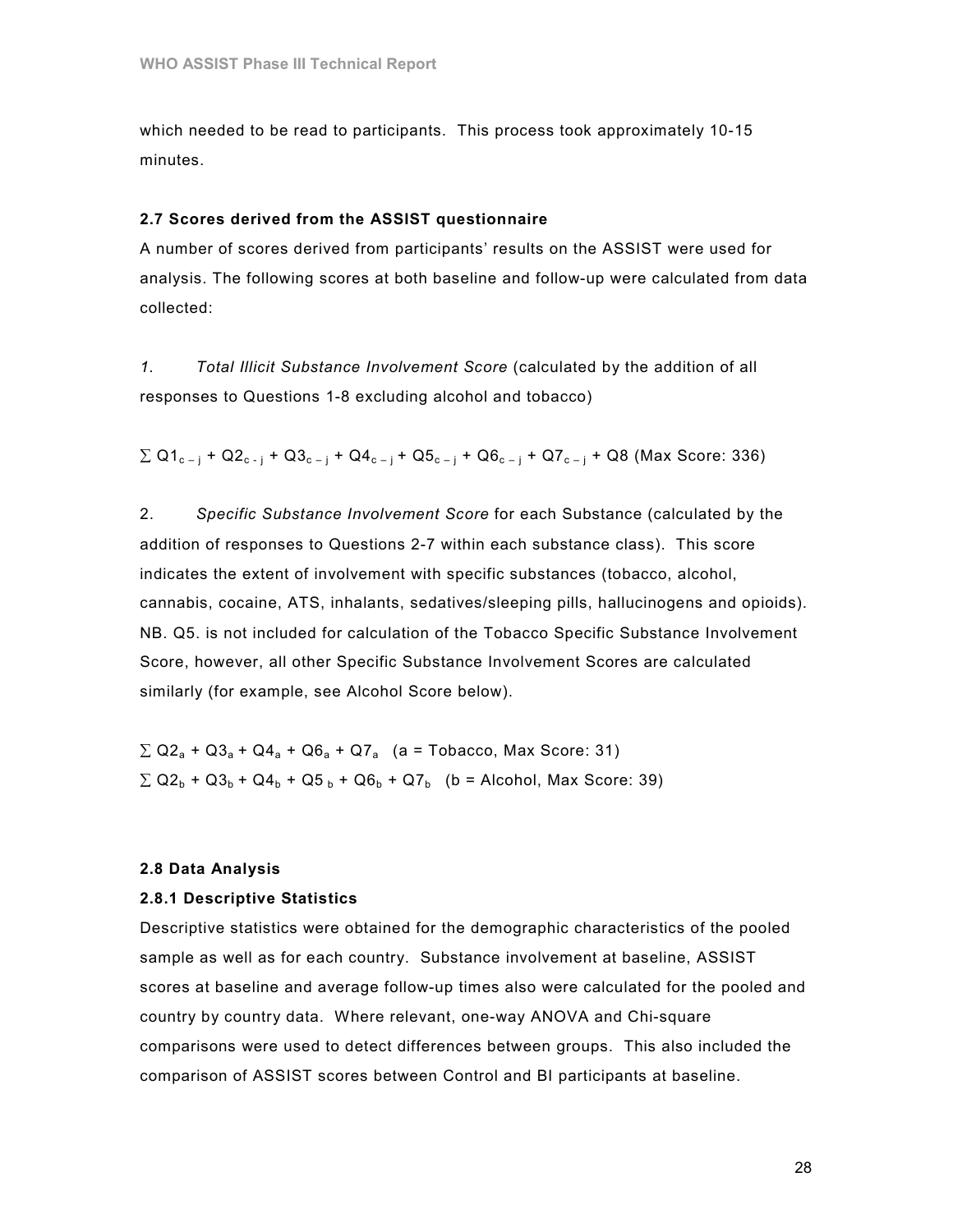#### 2.8.2 Quantitative Analysis

Two-way repeated measures ANOVA (General Linear Model or GLM) were utilized to assess the effectiveness of the Brief Intervention. Comparisons of ASSIST scores at baseline and follow-up for both groups of participants (Control and BI) were conducted on several ASSIST substance scores (detailed below). Amphetamine-type Stimulants and Cocaine Specific Substance Involvement Scores were collapsed into one category called Stimulant Specific Substance Involvement Scores to create an adequate sample size for comparison.

Control participants (who did not receive the brief intervention at baseline) were included in the analysis to control for the effects of time and determine if there was a significant interaction effect. GLM statistics were calculated for the total pooled sample (all countries), and also for each country where relevant. Comparisons between countries were made initially with GLM and significant findings were further investigated with Tukey's HSD post-hoc comparisons.

Analysis was performed on the following scores and samples:

- ASSIST Total Illicit Substance Involvement Scores;
	- o For all participants from all countries (pooled)
	- o Country by country (Australia, Brazil, India, USA)
- ASSIST Specific Substance Involvement Scores for cannabis, stimulants (ATS and cocaine) and opioids\*;
	- o For all participants from all countries (pooled)
	- o Country by country (Australia, Brazil, India, USA)
	- o \* India was the only country involved in an investigation of changes in the Opioid Specific Substance Involvement Score due to inadequate sample sizes in other countries.
- ASSIST Specific Substance Involvement Scores for substances not targeted by a specific BI;
	- o Tobacco and Alcohol Specific Substance Involvement Scores for all participants from all countries (pooled)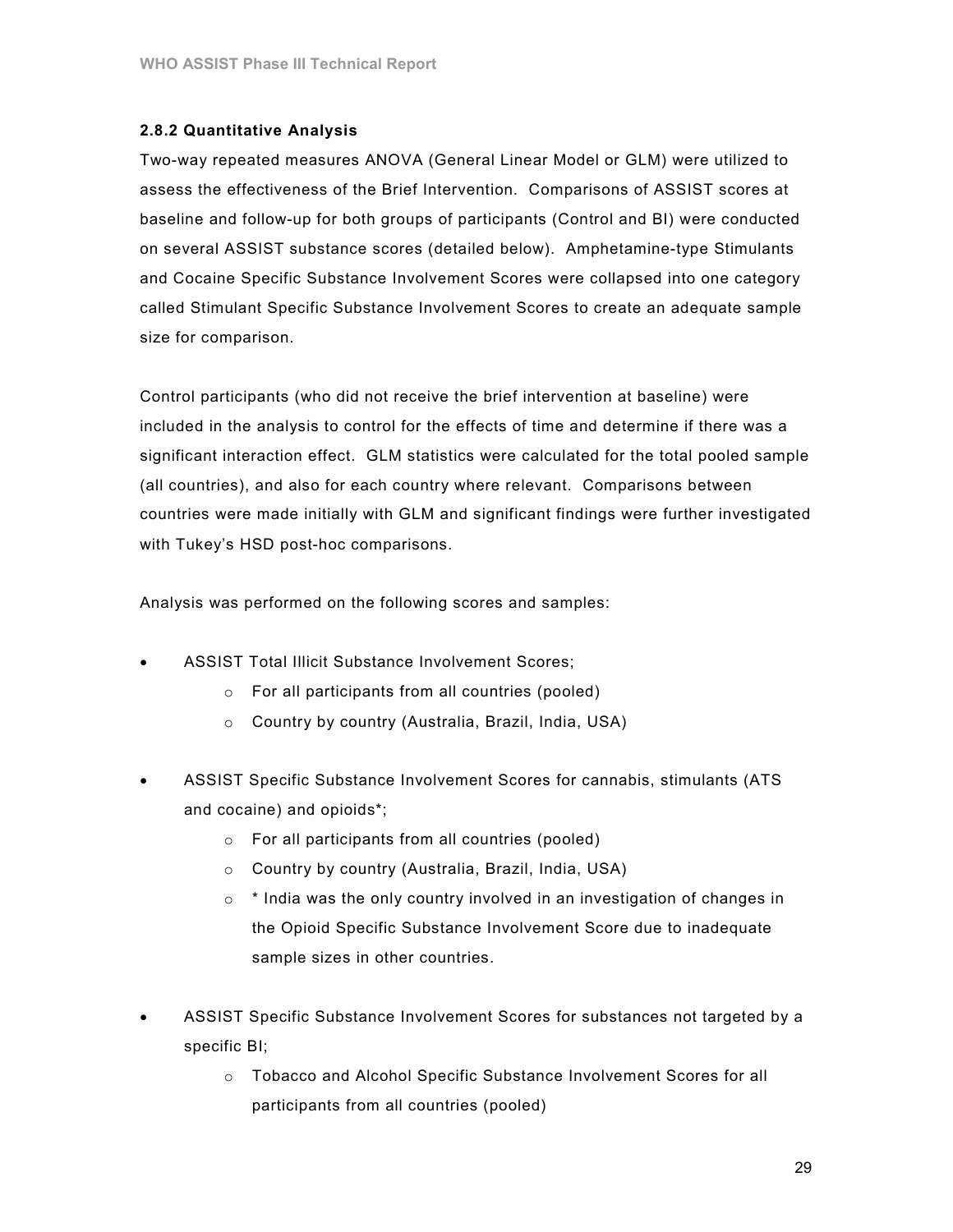- o Inhalant, Sedative and Hallucinogen Specific Substance Involvement Scores for all participants who scored positive (i.e.,  $\geq$ 1) for these substances at baseline from all countries (pooled)
- Comparison of 'high' (16-26) and 'low' (4-15) scorers for the following domain scores;
	- o Total Illicit Substance Involvement
	- o Cannabis Specific Substance Involvement
	- o Stimulant Specific substance Involvement
	- o Quantitative Participant Feedback scores
- Quantitative Participant Feedback;
	- o For all participants from all countries (pooled)
	- o Country by country (Australia, Brazil, India, USA)

#### 2.8.3 Thematic Analysis on Participant Feedback at follow-up

A significant and innovative aspect of the responses resulting from ASSIST-screening, is that it allows personalized feedback to participants regarding their risk scores and the provision of information around their current patterns of use and the risks associated with those scores. The scores also allow the clinician to engage the client in a non-confrontational way using client-centred techniques. This is the essence of a good brief intervention. This personalized feedback was specifically incorporated into the design of the ASSIST BI via the use of the ASSIST Feedback Report Card (See APPENDIX 8.2) to increase participants' understanding of the relationship between their substance taking behaviour and their health outcomes.

An integral aspect of this Phase III study was to investigate how participants perceived the feedback and information they had received and whether they had modified their attitude and substance use as a result. In order to achieve this, feedback from participants receiving the brief intervention was incorporated to determine the effectiveness of the ASSIST BI. The ASSIST Brief Intervention Process Rating Form (see APPENDIX 8.4) was administered at follow-up three months after baseline. This gave participants, who received a brief intervention at baseline, the opportunity to provide feedback on the process of the ASSIST-linked BI via a series of open-ended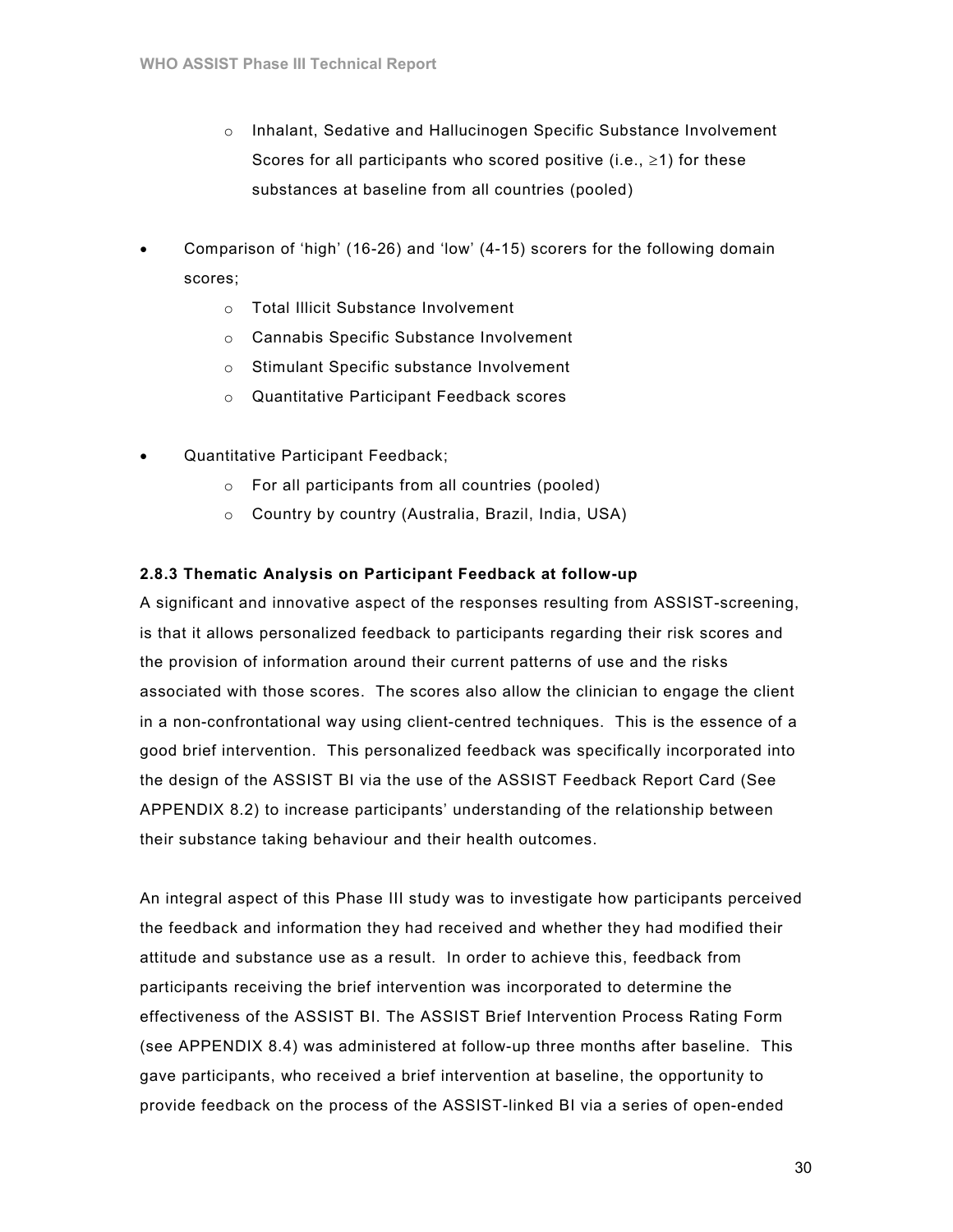questions and/or rating scales. It is worth noting that participants were re-administered the ASSIST questionnaire prior to the Brief Intervention Process Rating Form. The ASSIST Brief Intervention Process Rating Form focussed on three broad areas:

- 1. General Information about participants' perceptions of feedback and information provided as part of the process of the BI;
- 2. Specific questions concerning the information and feedback received during the session with the interviewer, and
- 3. Specific questions concerning the written take-home information provided in the Substance Users Guide.

Descriptive statistics describing participants' self-report rating scale outcomes ascertained from the Brief Intervention Process Rating are presented using descriptive statistics.

Responses to each open-ended question (termed 'data set') were analysed using thematic analysis (Braun & Clarke, 2006). Responses in each data set were examined to identify similarities and/or differences and were manually coded into key themes. Themes were considered 'key' when there was a repeated occurrence of terms and/or phrases within the corpus of responses. More specifically, the patterned responses identified as key themes within each data set capture something important in relation to the research questions about the effectiveness of the BI. Where applicable, these themes were discussed in conjunction with results from participants' rating scales that formed part of the question. Implications arising from these results also are discussed.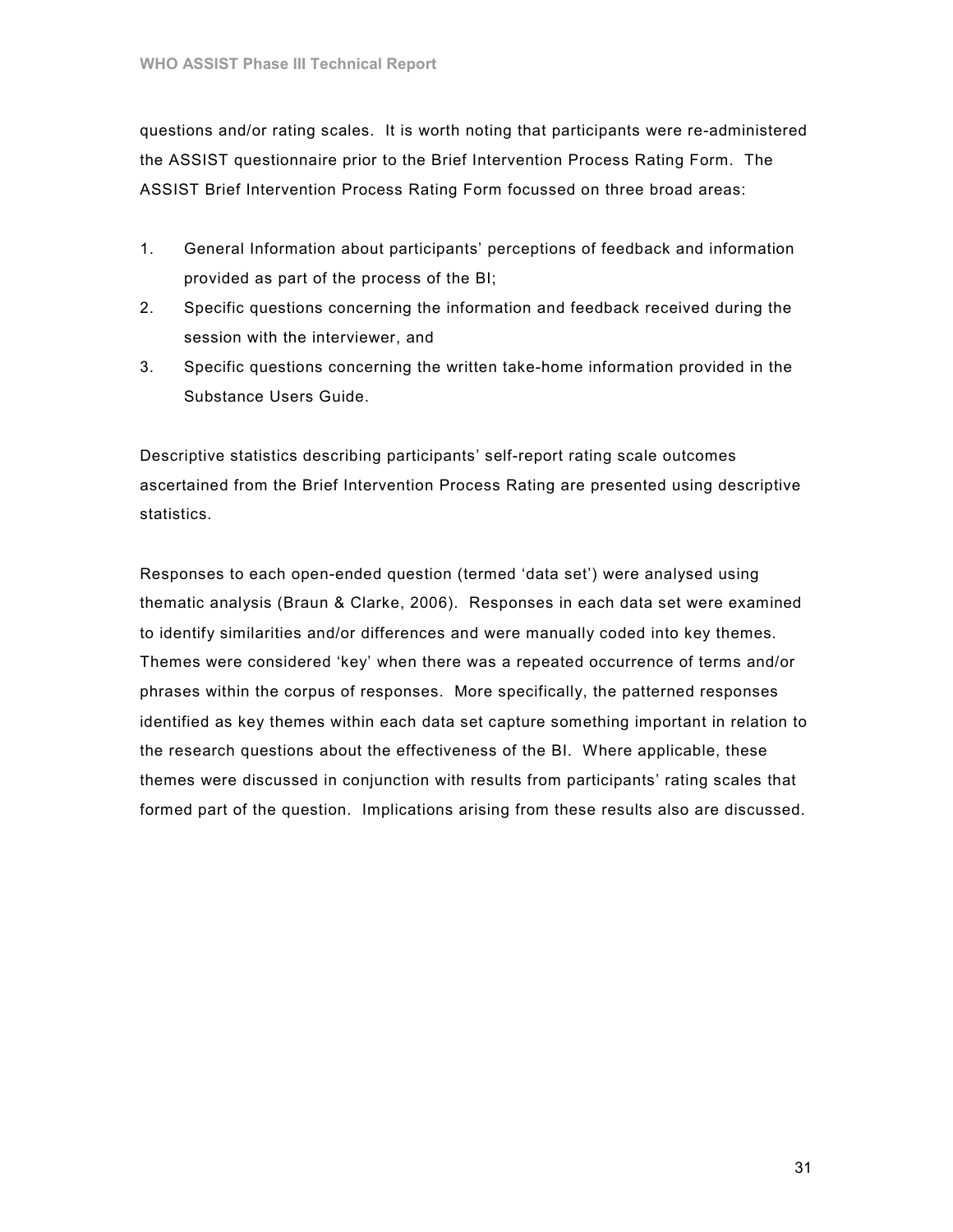#### 3. RESULTS

#### 3.1 Demographics

A total of 731 participants were recruited for the international study (Australia  $n = 171$ ; Brazil  $n =$ 165; India n = 177; USA n = 218). The USA site comprised participants combined from two different states; California (n=40) and Connecticut (n=178).

Over two thirds (72.1%) of the sample were male (Australia 62%, Brazil 81%, India 100%, USA 51%) and 72% of all participants were currently employed (Australia 77%, Brazil 60%, India 94%, USA 58%). The mean age of participants was 31.4 (sd = 9.3) and ranged between 16 and 62 years. The mean number of years of education achieved by participants was 9.5 (sd = 5.2) and ranged from 0 to 22 years. The variation in participants' age and education levels by country is shown in Tables 1 and 2 respectively.

| <b>Country</b> | Mean Age (SD) years | Min | Max |
|----------------|---------------------|-----|-----|
| Australia      | 26.2(6.0)           | 17  | 45  |
| Brazil         | 34.2(9.6)           | 16  | 62  |
| India          | 33.4(8.7)           | 18  | 50  |
| <b>USA</b>     | 31.7(10.0)          | 18  | 58  |

Table 1. Participants' age in years by country (N=731)

| Table 2. Participants' education level in years by country (N=731) |  |  |  |  |  |  |
|--------------------------------------------------------------------|--|--|--|--|--|--|
|--------------------------------------------------------------------|--|--|--|--|--|--|

| <b>Country</b><br><b>Mean education (SD)</b> |           | Min | Max |
|----------------------------------------------|-----------|-----|-----|
|                                              | years     |     |     |
| Australia                                    | 13.4(2.3) | 9   | 20  |
| <b>Brazil</b>                                | 9.5(3.8)  |     | 22  |
| India                                        | 2.5(3.6)  | 0   | 12  |
| <b>USA</b>                                   | 12.3(2.0) | 5   | 18  |

Over half of the total sample had never been married (55.5%) with 34.1% either married or cohabiting. There was some variation between countries with regards to the proportion of participants who had never been married. Australian participants in this study were the least likely to be married (91.2%) followed by American participants (54.6%), Brazilian participants (58.8%) and Indian participants (18.8%).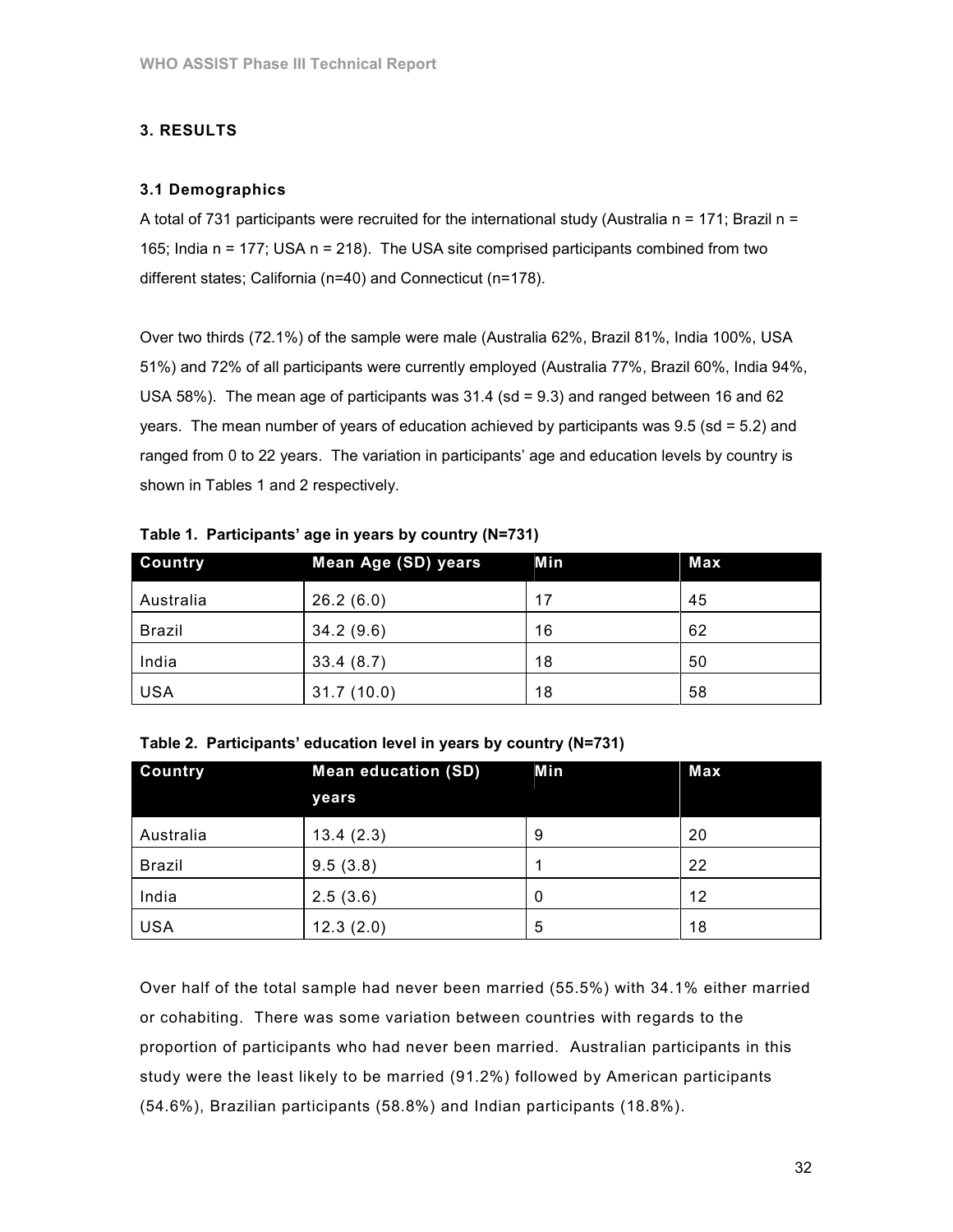The majority of the sample lived either in their own home or their own rented accommodation (93.7%) and this was the case for the majority of participants in all countries (range: USA 91.3% - Australia 96.5%).

Just over one half of the participants identified themselves as white Caucasian (59.6%) followed by Indian (24.4%) or African (7.3%). The remainder identified themselves as Mulatto (3.1%), Hispanic (2.2%), Asian/Pacific Islander (1.2%), Native American (0.4%), Aboriginal/Torres Strait Islander (0.3%) or 'Other' (1.5%).

Around one third of participants (32.1%) reported having no religious preference, while another third reported having Christian (Protestant, Catholic or Orthodox Christian) beliefs (33.4%). The remaining participants identified as being Hindu (23.1%), Muslim/Islamic (1.2%), Buddhist (0.4%) or did not identify with any of the religious preferences presented (9.7%).

The variation in participants' race and religious preference by country is shown in Tables 3 and 4 respectively.

|                 | Australia % | <b>Brazil %</b> | India % | <b>USA %</b> |
|-----------------|-------------|-----------------|---------|--------------|
| Christian       | 24.0        | 48.4            | 0.6     | 55.9         |
| beliefs         |             |                 |         |              |
| Hindu           | 0           | 0               | 95.5    | 0            |
| <b>Buddhist</b> | 0.6         | 0.6             | 0       | 0.5          |
| Muslim/Islamic  | 0.6         |                 | 4.0     | 0.5          |
| Not religious   | 70.2        | 26.1            | 0       | 33.0         |
| Other religious | 4.7         | 24.8            | 0       | 10.1         |

|  | Table 3. Participants' religious preference by country |  |  |  |
|--|--------------------------------------------------------|--|--|--|
|--|--------------------------------------------------------|--|--|--|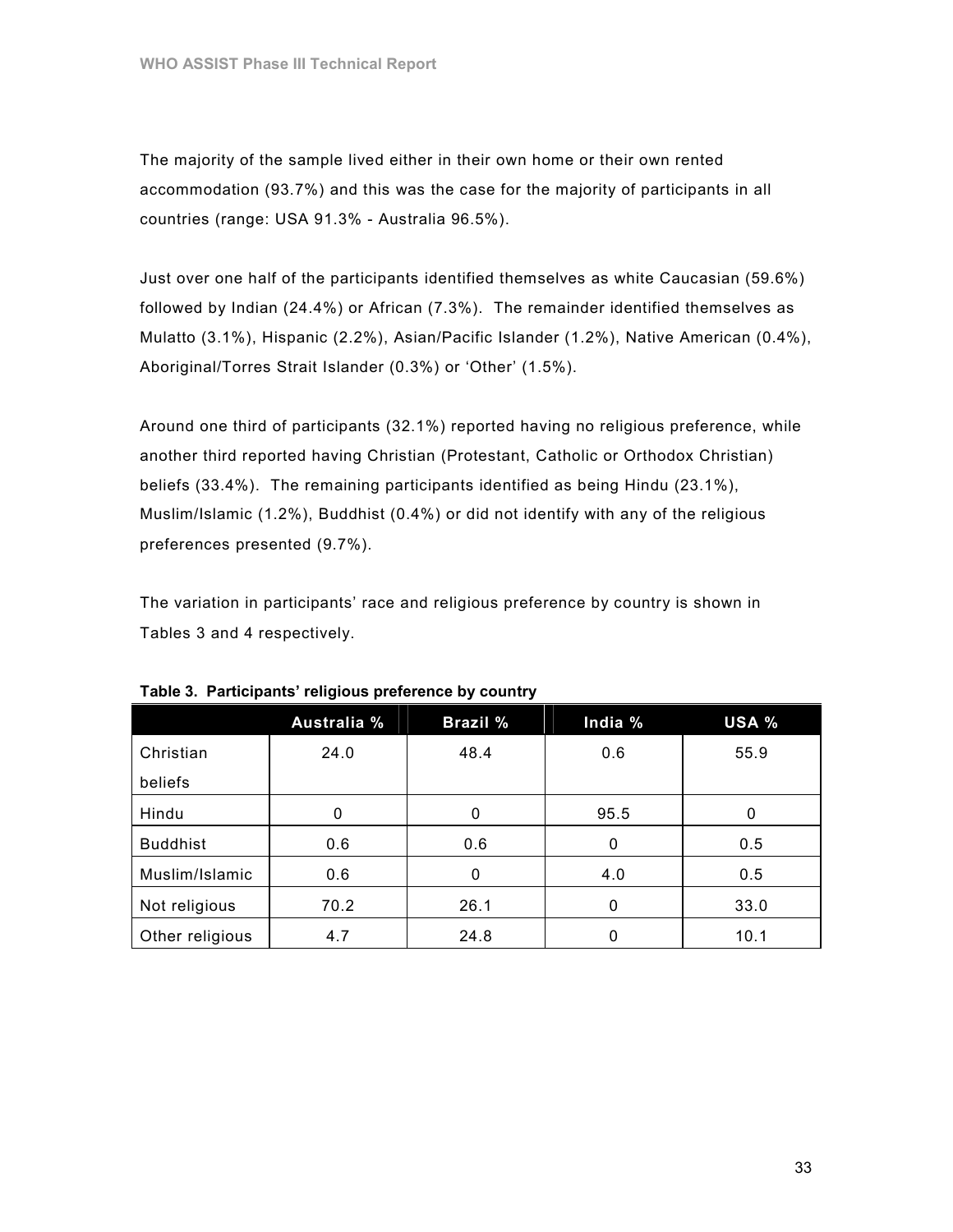|                        | Australia % | <b>Brazil %</b> | India %      | <b>USA %</b> |
|------------------------|-------------|-----------------|--------------|--------------|
| <b>White Caucasian</b> | 94.7        | 79.4            | 0            | 65.6         |
| Indian                 | 0           | 0.6             | 100          | 0            |
| Asian/Pacific          | 3.5         | 0               | $\mathbf{0}$ | 1.4          |
| Islander               |             |                 |              |              |
| Hispanic               | 0           | 1.2             | 0            | 6.4          |
| Aboriginal/Torres      | 1.2         | 0               | 0            | 0            |
| Strait Islander        |             |                 |              |              |
| African                | 0           | 1.8             | 0            | 22.9         |
| Native American        | 0           | 0               | 0            | 1.4          |
| Mulatto                | 0           | 13.9            | 0            | 0            |
| Other race             | 0.6         | 3.0             | $\Omega$     | 2.3          |

Table 4. Participants' race by country

Fifteen per cent (15%) of participants had received treatment for drug or alcohol problems (excluding nicotine) at some stage in their lives (Australia 8.8%, Brazil 18.2%, India 0%, USA 29.8%) and the mean time since receiving the treatment was 3.8 years (sd=4.9) previously. Participants had most frequently received treatment for problems related to the use of cocaine  $(4.5\%)$ , alcohol  $(4.0\%)$ , cannabis  $(2.6\%)$ , ATS  $(1.8\%)$ , opioids (1.2%), hallucinogens (0.4%) or 'another drug' (0.5%), and treatment was most likely to be counselling (6.6%) followed by residential rehabilitation (3.3%), assisted detoxification (2.5%), a twelve step program (1.5%) or pharmacotherapy (0.7%).

#### 3.1.1 Treatment at baseline

All participants were randomized into two groups at baseline. The 372 participants who were randomly allocated to the BI group (50.9%) received a drug-specific BI at baseline and the 359 (49.1%) randomized to the wait list Control Group received a BI at follow up (approximately three months later). A total of 395 participants were in the cannabis group, 92 in the cocaine group, 155 in the ATS group and 89 were in the opioids group. Table 5 shows the variation between countries in the types of substance user recruited to the study.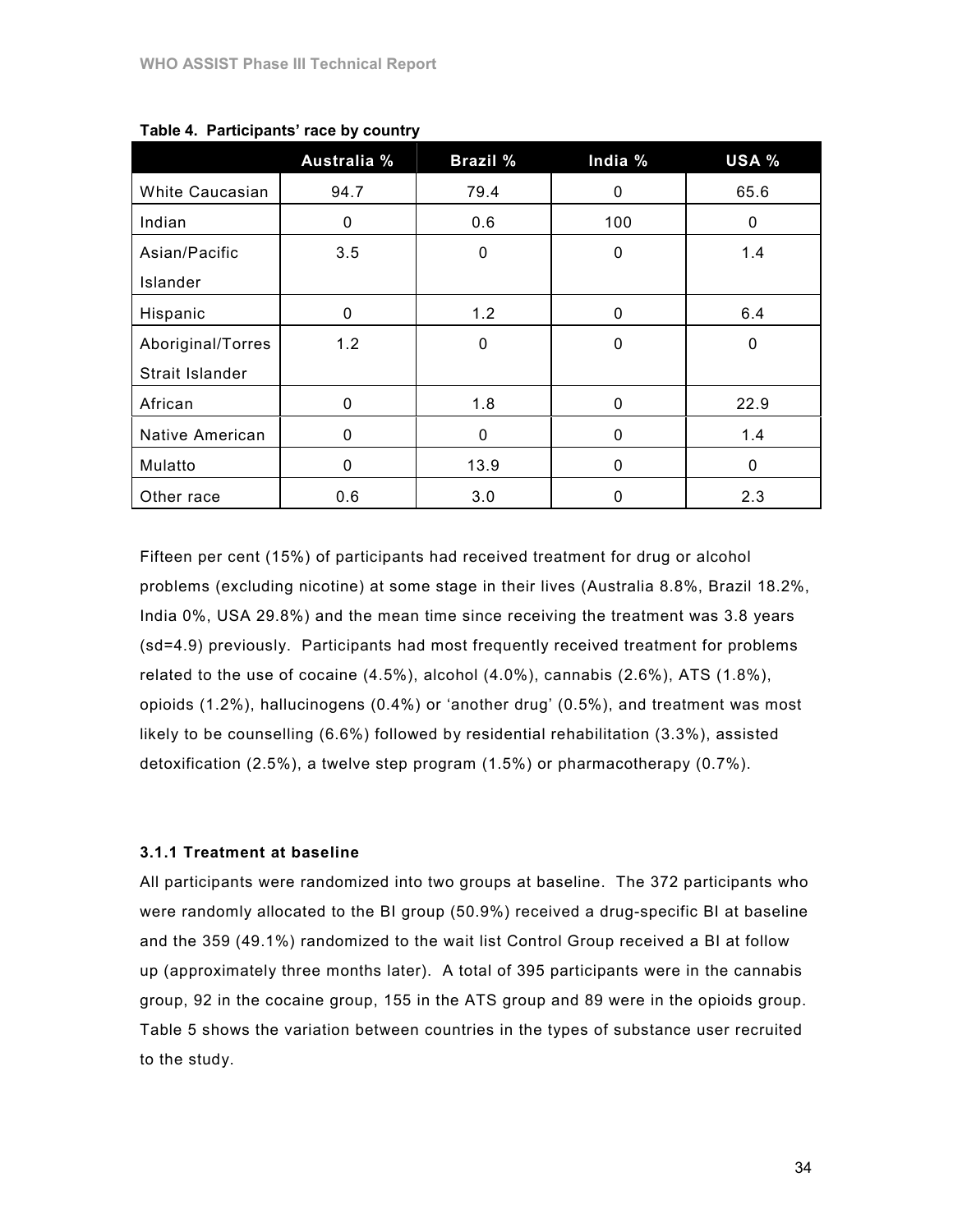|              | <b>Australia</b> | <b>Brazil</b> | India | <b>USA</b> | <b>Total</b> |
|--------------|------------------|---------------|-------|------------|--------------|
| Cannabis     | 31               | 112           | 106   | 146        | 395          |
| Cocaine      | 9                | 45            | 0     | 38         | 92           |
| <b>ATS</b>   | 129              | 8             | 0     | 18         | 155          |
| Opioids      | $\overline{2}$   | 0             | 71    | 16         | 89           |
| <b>Total</b> | 171              | 165           | 177   | 218        | 731          |

Table 5. Substance group by country

Participants in each group also were allocated to a 'high' or 'low' use substance group depending on their gender and the score received for a particular substance at baseline. They were then randomized to get a brief intervention or wait list control. That is, participants scoring between 4 and 16 were allocated to the 'low score' category and those scoring 17-26 were allocated to the 'high score' category. However, it is worth noting that all these participants still were considered to be at 'moderate risk' from their substance use. Table 6 below summarises the distribution of male and female participants across the high/low substance use in both the Brief Intervention and Control Groups.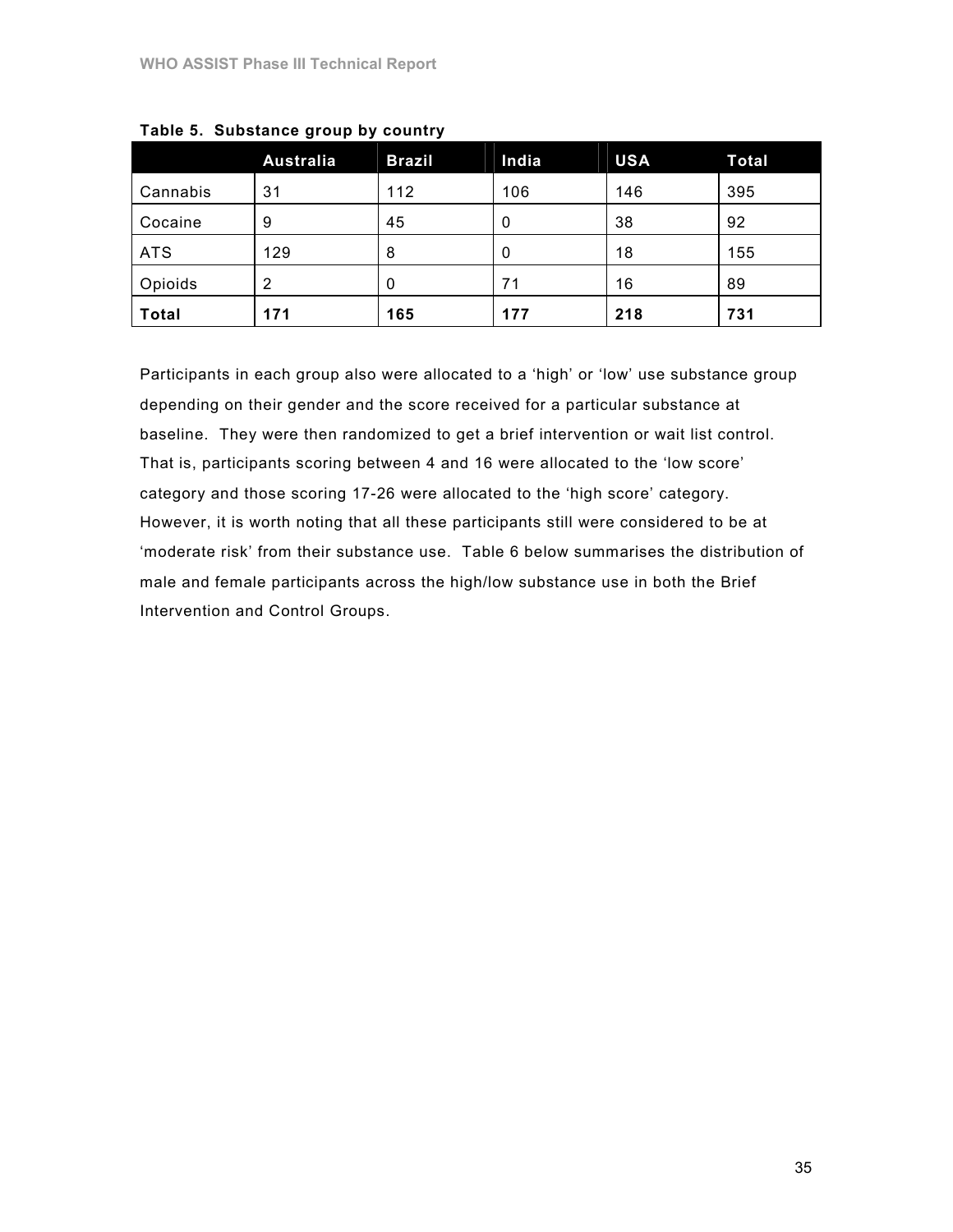|                       | Frequency of High or Low scorers by gender |                   |                         |                     |               |                  |
|-----------------------|--------------------------------------------|-------------------|-------------------------|---------------------|---------------|------------------|
|                       | Male High<br>47.2%                         | Male Low<br>24.9% | Female High<br>14.9%    | Female Low<br>13.0% | Sub-<br>total | <b>Total</b>     |
| Cannabis<br>BI        | 102                                        | 58                | 28                      | 24                  | 212           | 395              |
| Cannabis<br>Control   | 85                                         | 47                | 23                      | 28                  | 183           | $(54.0\%)$       |
| Cocaine<br>BI         | 20                                         | 11                | $\overline{7}$          | $6\phantom{1}$      | 44            | 92               |
| Cocaine<br>Control    | 14                                         | 23                | $\boldsymbol{9}$        | $\overline{2}$      | 48            | (12.6)           |
| ATS BI                | 23                                         | 19                | 17                      | 15                  | 74            | 155              |
| <b>ATS</b><br>Control | 23                                         | 23                | 18                      | 17                  | 81            | $(21.2\%)$       |
| Opioids BI            | 38                                         | $\pmb{0}$         | 3                       | $\mathbf 1$         | 42            | 89               |
| Opioids<br>Control    | 40                                         | $\mathbf 1$       | $\overline{\mathbf{4}}$ | $\overline{2}$      | 47            | $(12.2\%)$       |
| <b>Total</b>          | 527 (72.1%)                                |                   | 204 (27.9%)             |                     | 731           | 731<br>$(100\%)$ |

Table 6. Substance Group Randomization n (%) within total sample (N=731)

#### 3.1.2 Follow-up

It was intended that the period of time between baseline and follow-up interviews be 3 months (approximately 90 days). The average reported period of time between the baseline and follow-up interview was between three and four months (mean = 104.7 days, sd = 30.9, median 95 days). The time between the two interviews ranged from approximately one month (32 days) to over one year (435 days) for the total sample, although there was some variation between the sites. A total of 628 participants were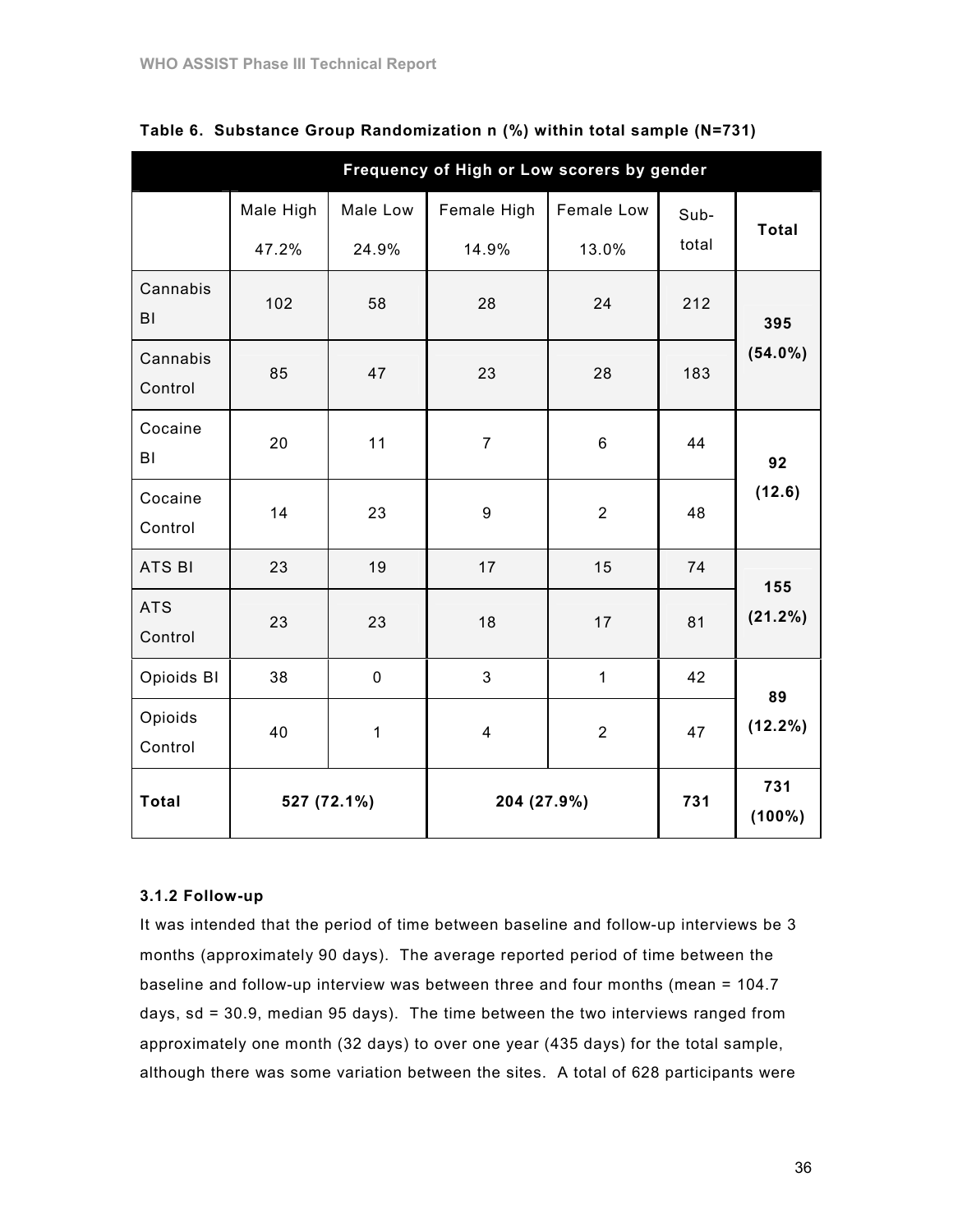followed up (86%) and the remainder were lost to follow-up. Table 7 shows the variation in follow-up times and follow-up rates by country.

|            | Follow-up   | Mean (sd)       |                    |          |          |
|------------|-------------|-----------------|--------------------|----------|----------|
|            | rate $(\%)$ | days            | <b>Median days</b> | Min days | Max days |
| Australia  | 94.7        | 101.7<br>(14.7) | 97.0               | 80       | 158      |
| Brazil     | 86.7        | (24.9)<br>113.1 | 110.0              | 83       | 210      |
| India      | 87.6        | 95.9(7.8)       | 94.0               | 78       | 132      |
| <b>USA</b> | 77.1        | (51.3)<br>106.9 | 92.0               | 32       | 435      |

| Table 7. Number of days between baseline and follow-up interview by country |
|-----------------------------------------------------------------------------|
| and follow-up rates by country                                              |

#### 3.1.3 Substance Involvement at Baseline

Alcohol, cigarettes and cannabis were the substances most likely to have been used ever, and to have received a positive Specific Substance Involvement Score by this sample, followed by ATS and cocaine. Gamma-hydroxybutyrate (GHB or 'Fantasy') was the substance most frequently reported (3.1%) under 'other drugs'. ASSIST scores obtained by the sample are shown in Table 8. These scores were calculated only for participants who scored positive (i.e. at least one) for the specific substance concerned. With regard to individual substances, the highest average score was for tobacco followed by ATS then cannabis and alcohol. Table 9 shows country by country variation of the frequency of participants scoring positive for the main illicit substances of interest (cannabis, cocaine, ATS and opioids) and tobacco and alcohol, as well as the respective ASSIST SSI scores obtained.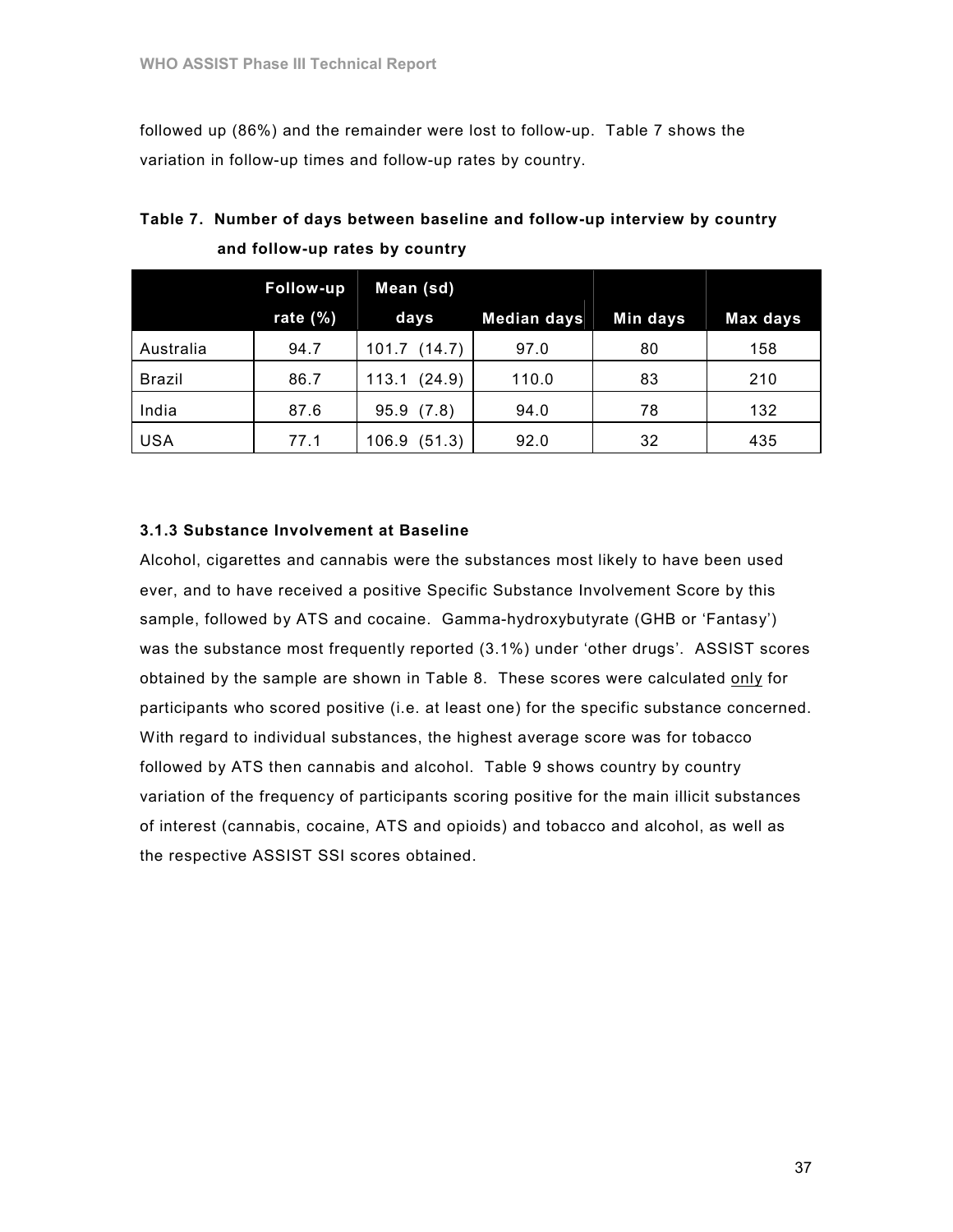# Table 8. Frequency of lifetime substance use and positive SSI scores for a substance and respective ASSIST scores obtained (N=731)

| <b>Specific</b><br><b>Substance</b> | Q1. Ever Used<br>Lifetime N (%) | $N$ (%) scoring +ve for<br>substance (SSI) | <b>ASSIST SSI mean</b><br>score (SD) |
|-------------------------------------|---------------------------------|--------------------------------------------|--------------------------------------|
| <b>Tobacco</b>                      | 707 (96.7)                      | 622 (85.1)                                 | 17.0(10.0)                           |
| Alcohol                             | 715 (97.8)                      | 634 (86.7)                                 | 12.0(9.2)                            |
| Cannabis                            | 706 (96.6)                      | 617 (84.4)                                 | 13.2(9.2)                            |
| Cocaine                             | 373 (51.0)                      | 216 (29.5)                                 | 3.2(6.9)                             |
| ATS                                 | 323 (44.2)                      | 215 (29.4)                                 | 3.9(7.4)                             |
| Inhalants                           | 208 (28.5)                      | 50(6.8)                                    | 0.3(2.0)                             |
| <b>Sedatives</b>                    | 237 (32.4)                      | 97 (13.3)                                  | 1.3(4.6)                             |
| Hallucinogens                       | 292 (39.9)                      | 85 (11.6)                                  | 0.6(2.1)                             |
| Opioids                             | 232 (31.7)                      | 147 (20.1)                                 | 3.5(7.9)                             |
| Other                               | 37(5.1)                         | 12(1.6)                                    | $0.1$ $(0.7)$                        |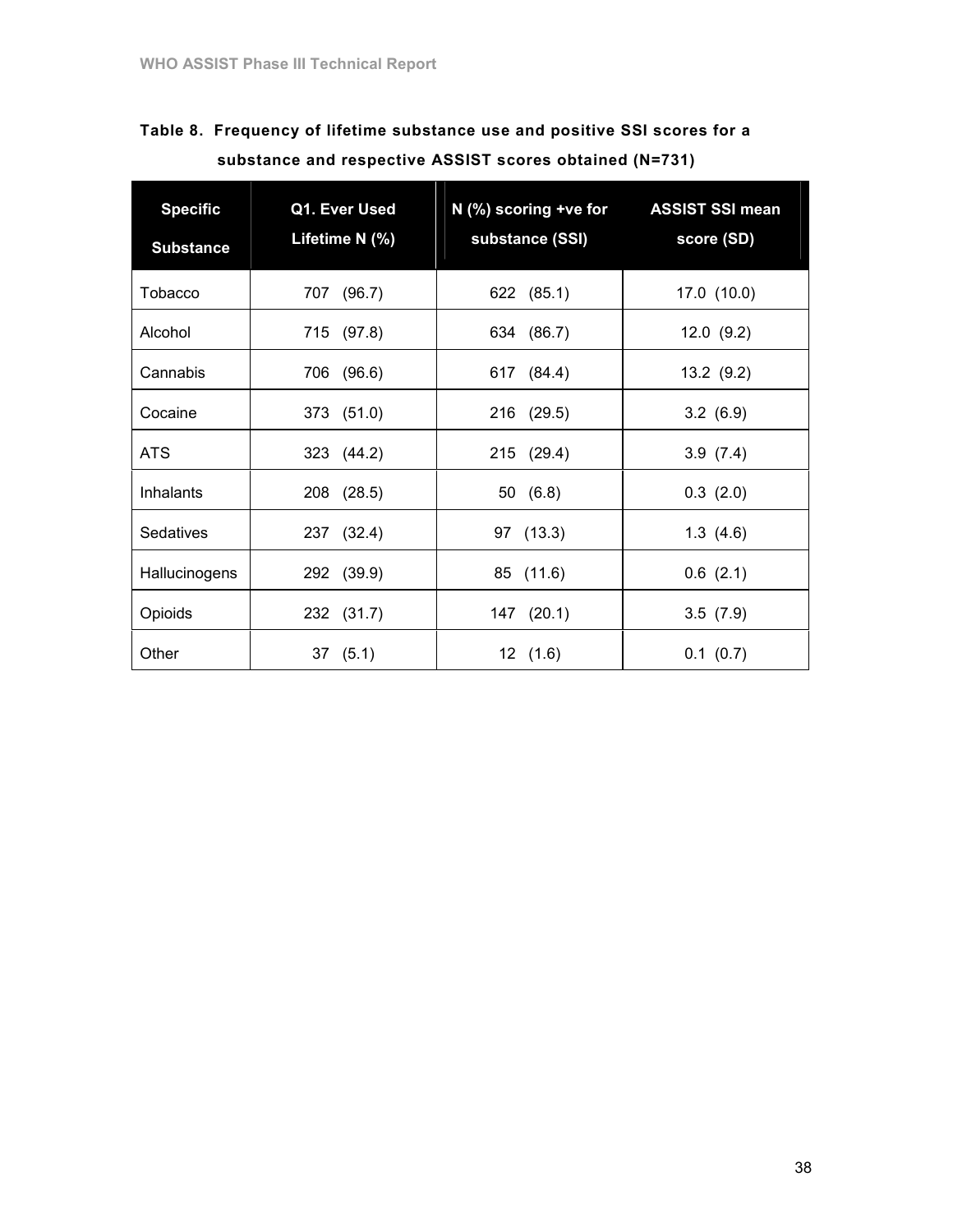|                | Australia n=171 |       | Brazil $n = 165$ |           | India n=177 |           | <b>USA n=218</b> |        |
|----------------|-----------------|-------|------------------|-----------|-------------|-----------|------------------|--------|
|                | $n$ (%)         | SSI   | $n$ (%)          | SSI       | $n$ (%)     | SSI       | $n$ (%)          | SSI    |
|                | scoring         | score | scoring          | score     | scoring     | score     | scoring          | score  |
|                | $+ve$           | (sd)  | $+ve$            | (sd)      | $+ve$       | (sd)      | $+ve$            | (sd)   |
|                | 143             | 12.7  | 140              | 12.8      | 136         | 22.1      | 198              | 15.4   |
| Cannabis       | (83.6)          | (8.6) | (84.8)           | (6.9)     | (76.8)      | (2.6)     | (90.8)           | (7.8)  |
|                | 61              | 5.2   | 71               | 10.9      |             |           | 84               | 14.9   |
| Cocaine        | (35.7)          | (4.4) | (43.0)           | (8.0)     | 0           | $\pmb{0}$ | (38.5)           | (10.0) |
|                | 152             | 14.6  | 19               | 7.4       |             |           | 44               | 9.9    |
| <b>ATS</b>     | (88.9)          | (7.5) | (11.5)           | (6.3)     | 0           | $\pmb{0}$ | (20.2)           | (7.2)  |
|                | 17              | 6.1   |                  | 3.0       | 84          | 22.1      | 45               | 12.9   |
| <b>Opioids</b> | (9.9)           | (7.1) | (0.6)<br>1       | $(\cdot)$ | (47.5)      | (3.2)     | (20.6)           | (9.4)  |
|                | 142             | 18.7  | 127              | 18.2      | 176         | 23.1      | 177              | 19.3   |
| <b>Tobacco</b> | (83)            | (8.7) | (80.0)           | (8.5)     | (99.4)      | (2.7)     | (81.2)           | (8.6)  |
|                | 169             | 12.6  | 144              | 10.8      | 124         | 19.1      | 197              | 13.9   |
| <b>Alcohol</b> | (98.8)          | (7.8) | (87.3)           | (8.8)     | (70.0)      | (3.4)     | (90.4)           | (9.6)  |

Table 9. Frequency of positive SSI scores and respective ASSIST scores obtained for cannabis, cocaine, ATS, opioids, tobacco and alcohol by country

The mean Total Illicit Substance Involvement Score at baseline for the total sample was 36.2 (SD = 19.4, n = 731). Participants from Australia had the highest Total Illicit Substance Involvement Score at baseline (45.2, sd=18.9) followed by those from the USA (37.1, sd=23.6), India (34.7, sd=14.3) and Brazil (27.2, sd=13.5). These scores were significantly different overall  $(F(3,726) = 27.2, p<0.001)$ .

The majority (N= 628, 86%) of participants had never injected any substance. Of the remaining participants who had injected drugs in their lifetime, twenty three (3.2%) reported injecting within the past three months.

#### 3.1.3.1 Current Frequency of Substance Involvement

The substances most frequently used (Q2) by the total sample of participants in the last three months were alcohol, followed by tobacco, cannabis, ATS, cocaine and opioids (Table 10 below).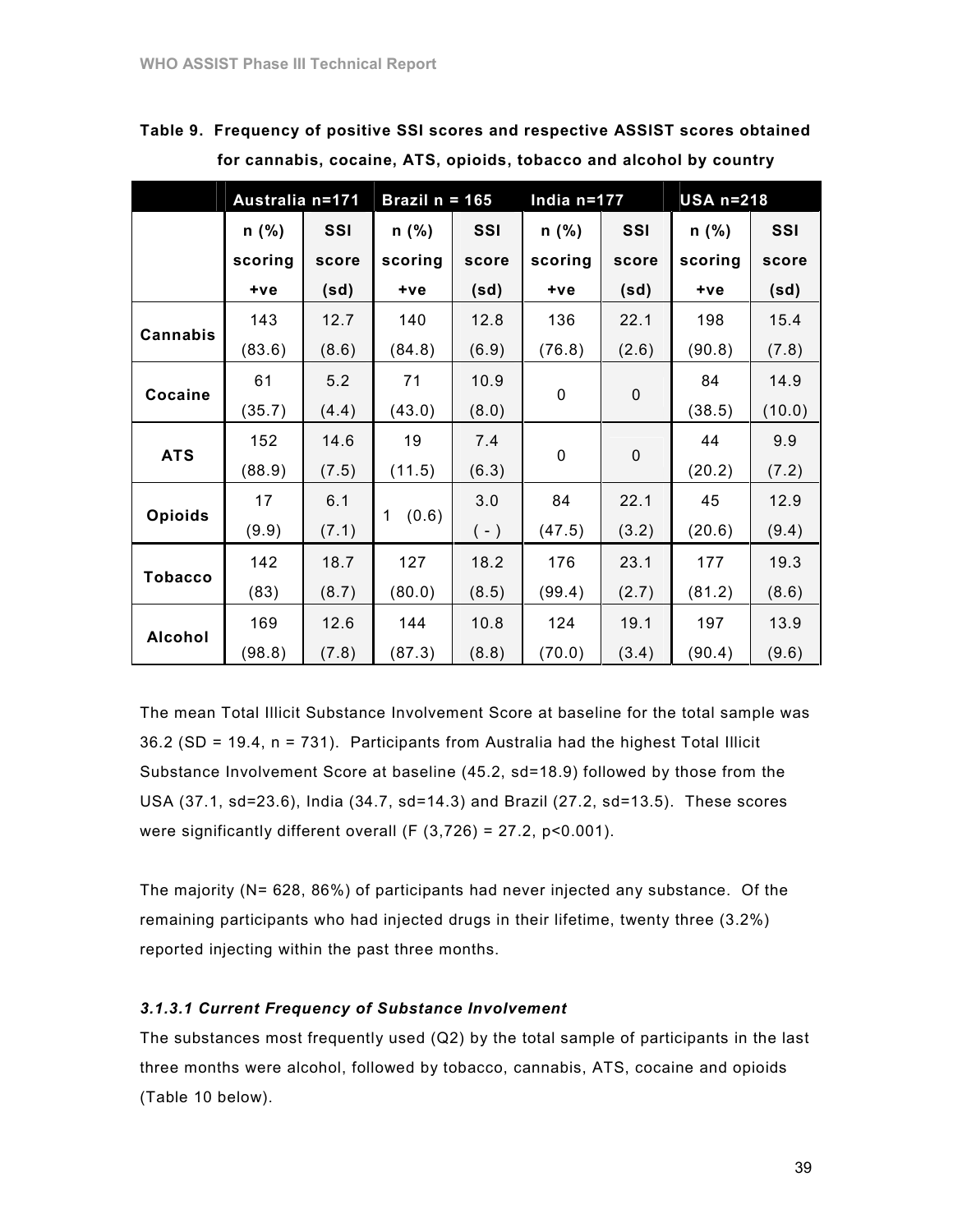|               |            | Frequency N (%) of use in last 3 months (Q2) |            |            |              |
|---------------|------------|----------------------------------------------|------------|------------|--------------|
|               | Never      | Once or                                      | Monthly    | Weekly     | Daily /      |
|               |            | Twice                                        |            |            | Almost daily |
| Tobacco       | 140 (19.2) | 29(4.0)                                      | 14(1.9)    | 44 (6.0)   | 504 (68.9)   |
| Alcohol       | 121 (16.6) | 100 (13.7)                                   | 124 (17.0) | 299 (40.9) | 87 (11.9)    |
| Cannabis      | 147 (20.1) | 54 (11.5)                                    | 94 (12.9)  | 153 (20.9) | 253 (34.6)   |
| Cocaine       | 571 (78.1) | 73 (10.0)                                    | 48 (6.6)   | 35(4.8)    | 4 $(0.5)$    |
| <b>ATS</b>    | 543 (74.3) | 55 (7.5)                                     | 75 (10.3)  | 55 (7.5)   | 3(0.4)       |
| Inhalants     | 700 (95.8) | 24(3.3)                                      | 4 $(0.5)$  | 2(0.3)     | 1 $(0.1)$    |
| Sedatives     | 648 (88.6) | 32(4.4)                                      | 20(2.7)    | 23(3.1)    | 8(1.1)       |
| Hallucinogens | 683 (93.4) | 35(4.8)                                      | 11 (1.5)   | 2(0.3)     | 0            |
| Opioids       | 605 (82.8) | 19(2.6)                                      | 23(3.1)    | 21(2.9)    | 63 (8.6)     |
| Other         | 728 (99.6) | 2(0.3)                                       | 1(0.1)     | 0          | 0            |

Table 10. Frequency of Substance use over last 3 months (Q2) (N=731).

## 3.1.3.2 Comparison of substance use at baseline by Brief Intervention and Control groups

There were no significant differences between BI and Control groups at baseline with respect to their Total Illicit Substance Involvement Scores (p=0.73), Tobacco SSI (p=0.43), Alcohol SSI (p=0.90), Cannabis SSI (p=0.19), Cocaine SSI (p=0.92), ATS SSI (p=0.53), Inhalant SSI (p=0.57), Sedative SSI (p=0.20), Hallucinogen SSI (p=0.98), Opioid SSI (p=0.98) or 'Other drug' SSI (p=0.99). There was no significant difference in injecting behaviour between BI and Control subjects (Chi squared=0.99, p=0.61).

## 3.1.3.3 Administration Times

Table 11 below shows the average time taken to administer the ASSIST questionnaire and BI respectively at baseline and at follow-up. Tables 12 and 13 show the respective times taken by each country for administration of the baseline ASSIST and BI. There were significant differences in the overall time taken to administer the ASSIST (p<0.001) and BI (p<0.001) between countries.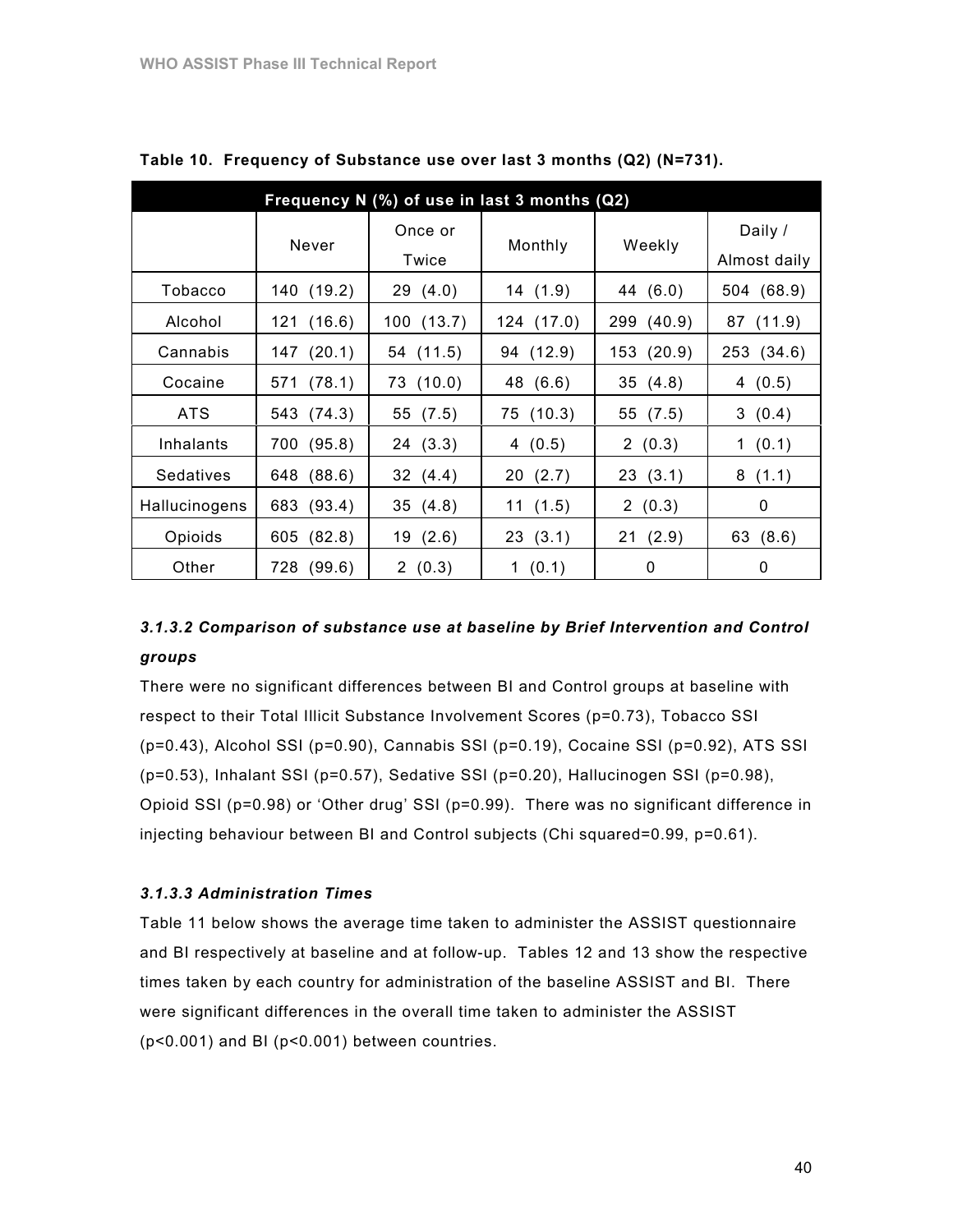| Intervention at Baseline and Follow-up |              |               |     |            |
|----------------------------------------|--------------|---------------|-----|------------|
|                                        | Mean (SD)    | <b>Median</b> | Min | <b>Max</b> |
| ASSIST Baseline (N = 702)              | 7.9(3.7)     |               | 3   | 60         |
| ASSIST Follow-up $(N = 631)$           | (3.2)<br>6.7 | 5             |     | 25         |

Table 11. Time (minutes) to administer the ASSIST Questionnaire and Brief

BI Baseline (N = 369)  $\begin{array}{|c|c|c|c|c|c|c|c|c|} \hline \end{array}$  13.8 (8.5) 11 1 3 60

BI Follow-up (N = 285)  $\begin{vmatrix} 11.3 & (6.9) \end{vmatrix}$  10 1 1 1 40

| country          |               |               |            |     |
|------------------|---------------|---------------|------------|-----|
|                  | Mean (sd)     | <b>Median</b> | <b>Min</b> | Max |
| Australia n=171  | 8.3(2.4)      | 8             | 4          | 17  |
| Brazil n=165     | $7.2$ $(3.7)$ | 5             | 3          | 25  |
| India $n=177$    | 6.6(1.9)      | 6             | 4          | 12  |
| <b>USA n=189</b> | (5.0)<br>9.3  | 10            | 3          | 60  |

| Table 13. Time (minutes) to administer the BI at baseline by country |
|----------------------------------------------------------------------|
|----------------------------------------------------------------------|

|                  | Mean (sd)     | Median | Min | Max |
|------------------|---------------|--------|-----|-----|
| Australia n=83   | 7.7(2.1)      | 8      | 3   | 15  |
| Brazil n=94      | 23.3(10.9)    | 20     | 8   | 60  |
| India $n=89$     | 10.9(1.6)     | 11     |     | 15  |
| <b>USA n=103</b> | 12.7<br>(4.7) | 12     | 4   | 30  |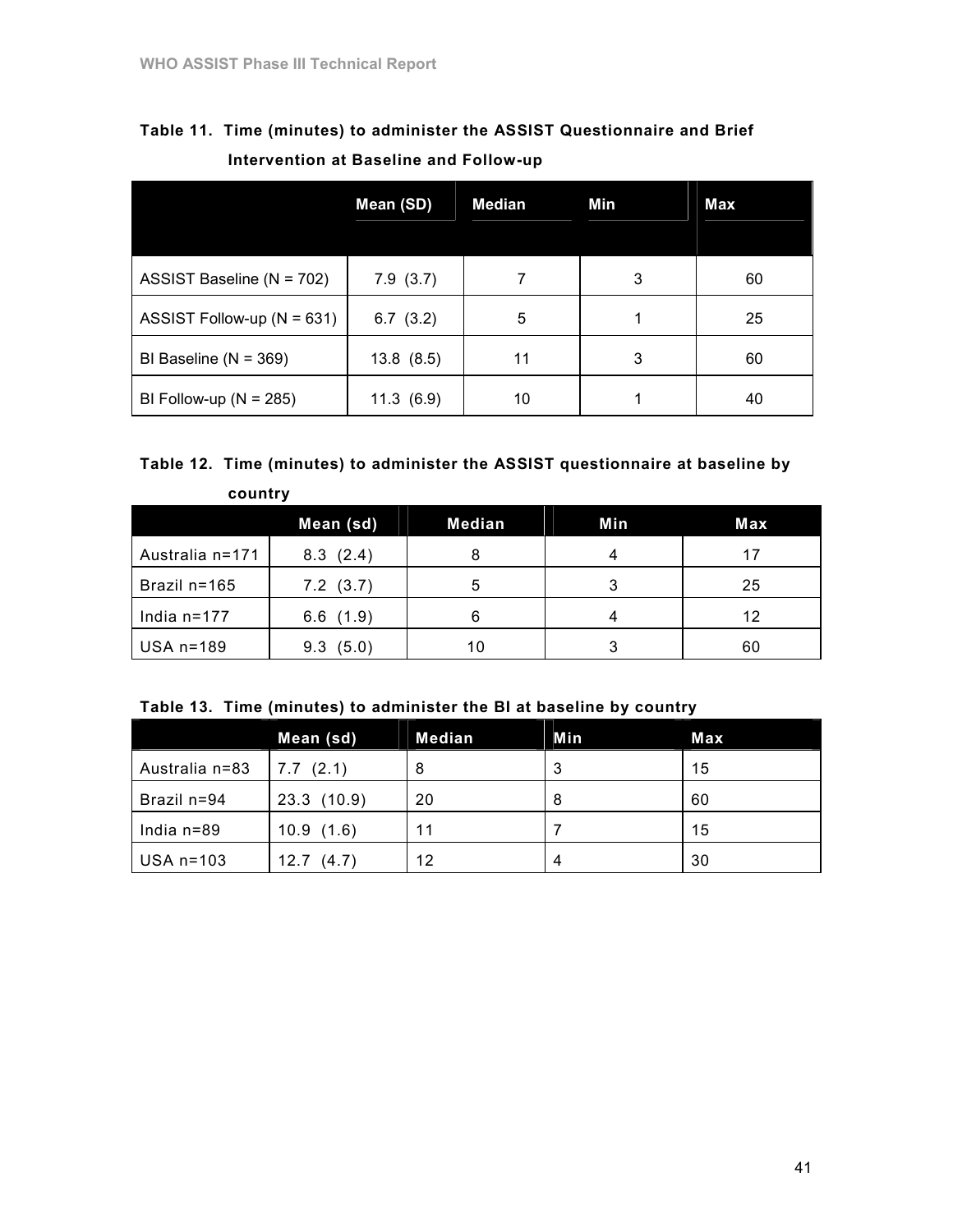## 3.2 Inferential Statistical Analysis

# 3.2.1 Effect of the ASSIST BI on Total Illicit Substance Involvement Score 3.2.1.1 Pooled data (N=628)

All participants were included in the analysis, regardless of the substance targeted in the intervention (n = 628). Assumptions of normality, homogeneity of variance and sphericity were met. Two-way repeated measures ANOVA results showed that there was a significant reduction over time  $(F(1,626) = 117.5, p < 0.001)$  regardless of group. Moreover, there was a significant interaction effect and the group receiving the Brief Intervention at baseline had significantly lower mean Total Illicit Substance Involvement scores at follow-up compared with the Control group (Table 14,  $F(1,626) = 7.2$ ,  $p < 0.01$ , observed power 76.4%, alpha=0.05). Results are shown graphically in Figure 1 below.

## Table 14. Total Illicit Substance Involvement Scores – BI and Control at Baseline and Follow-up (N=628) – Pooled data.

|                                   |                 | Baseline Score (SD) Follow-up Score (SD) |
|-----------------------------------|-----------------|------------------------------------------|
| Control Group (n=306)             | $36.9$ $(20.1)$ | 32.3 (17.9)                              |
| <b>Brief Intervention (n=322)</b> | 36.7 (19.0)     | 28.9 (17.3)                              |

A similar interaction effect was observed when the two-way repeated measures ANOVA was re-calculated controlling for age and education  $(F(1,624) = 7.6, p<0.01,$  observed power = 78.4%) however, neither age nor education appeared to have a significant impact on the outcome (p=0.15 and p=0.85 respectively).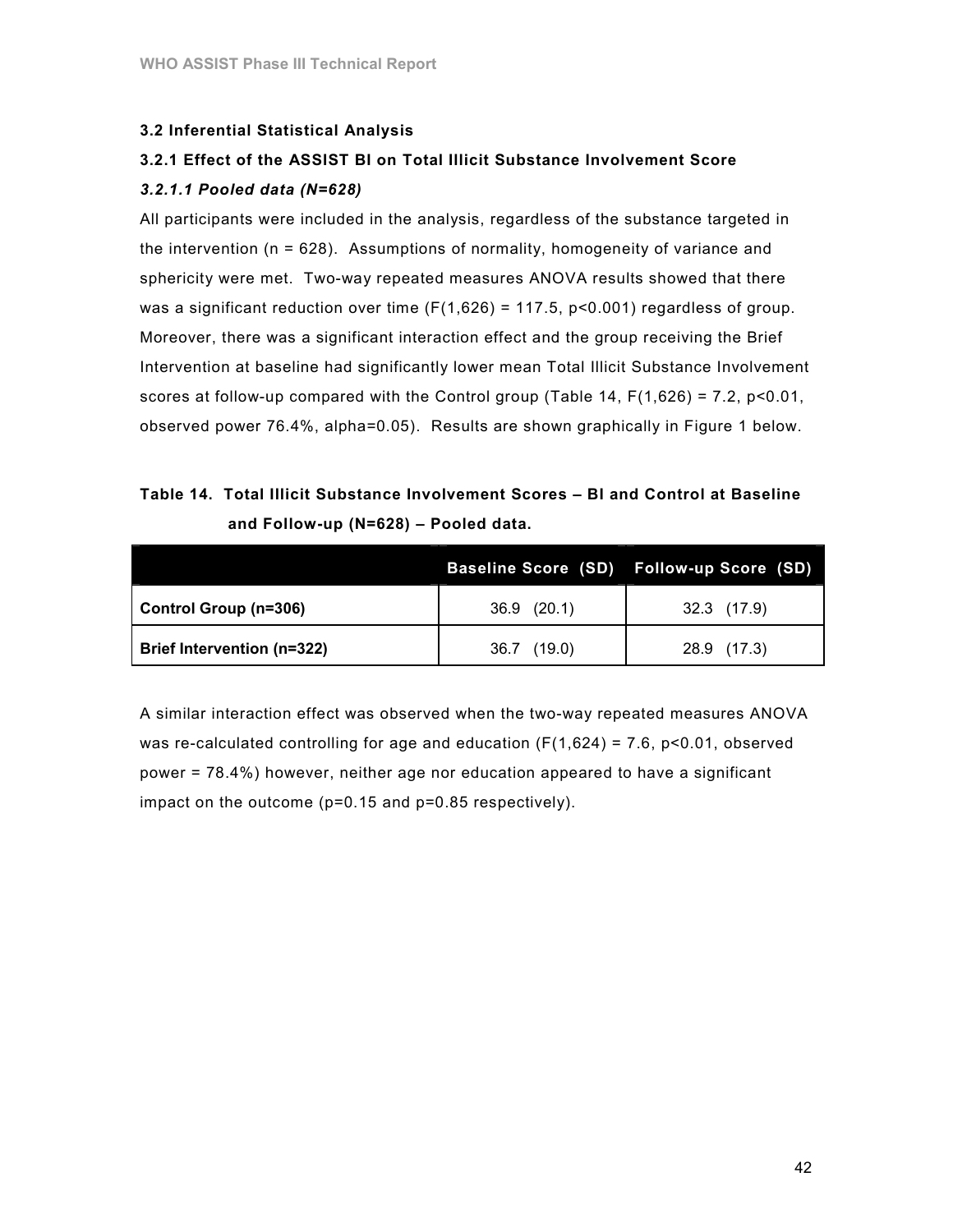



All participants were included in the analysis for each country, regardless of the substance targeted in the intervention. Assumptions of normality, homogeneity of variance and sphericity were met. Two-way repeated measures ANOVA results showed there was a significant reduction over time for each country regardless of group (Australia: F(1,160) = 25.0, p<0.001; Brazil: F(1,141) = 29.8, p<0.001; India: F(1,153)  $= 66.5, p < 0.001;$  USA:  $F(1, 166) = 23.2, p < 0.001$ ).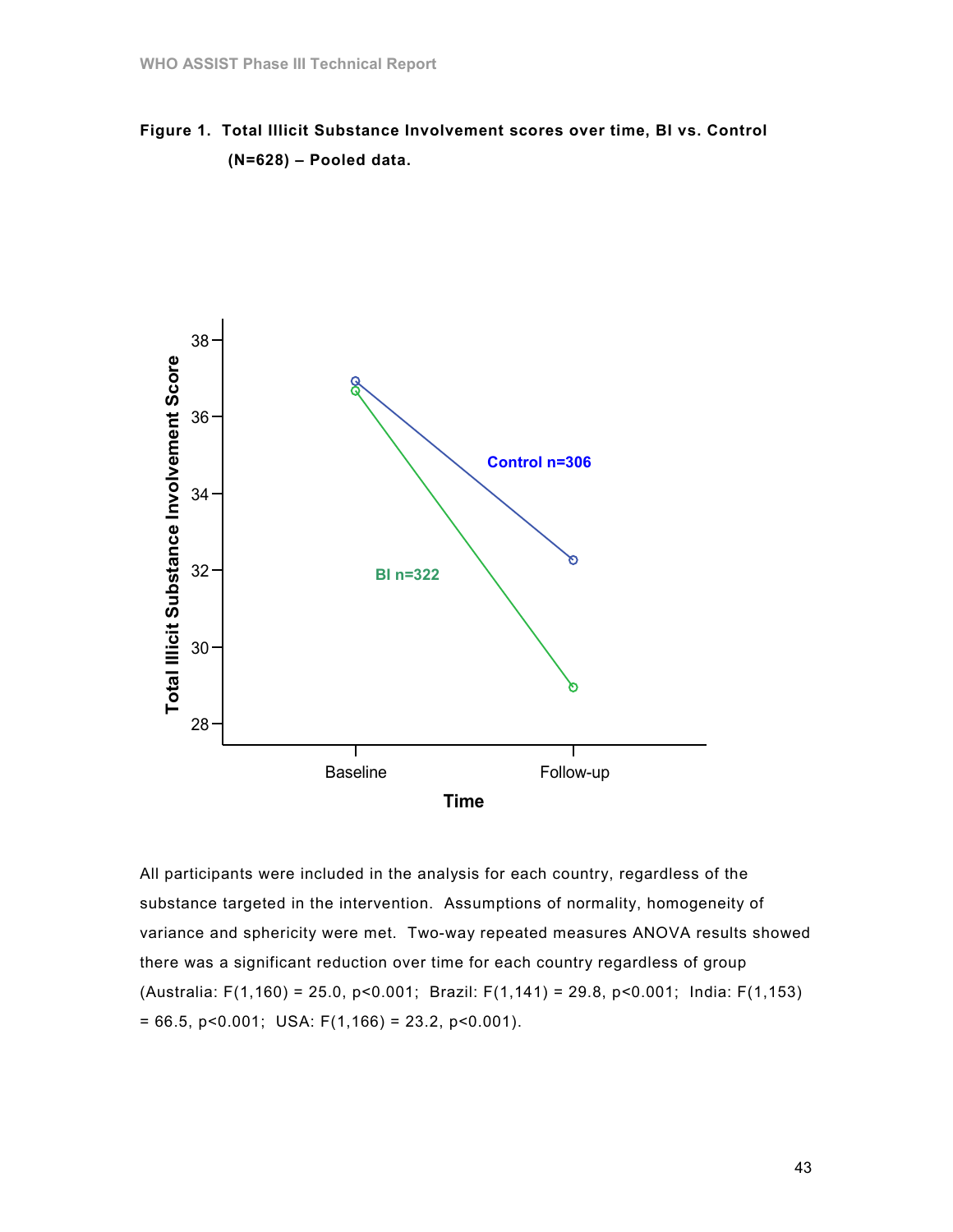There was a significant interaction effect for all countries with the exception of the USA. Table 15 shows Total Illicit substance Involvement Scores for each country and that the participants receiving the Brief Intervention in Australia, Brazil and India had significantly reduced Total Substance Involvement Scores at follow-up compared with Control subjects. Tukey's HSD post hoc comparisons of mean differences in Total Illicit Substance Involvement scores between each respective country are shown in Table 16. The table shows that there were significant differences between countries with respect to the change in Total Illicit Substance Involvement scores over time.

| Table 15. Total Illicit Substance Involvement Scores - BI and Control at Baseline |
|-----------------------------------------------------------------------------------|
| and Follow-up by country                                                          |

|                  |                     | <b>Baseline</b> | Follow-up       | Interaction   | <b>Power</b> | Interaction by |
|------------------|---------------------|-----------------|-----------------|---------------|--------------|----------------|
|                  |                     | Score (SD)      | Score (SD)      | effect $p$    |              | country p      |
| <b>Australia</b> | Control<br>$(n=80)$ | 43.4 (18.7)     | 42.3 (20.3)     | $F = 14.68$ , | 97%          |                |
|                  | BI<br>$(n=82)$      | 47.2 (19.4)     | 39.0 (17.8)     | p < 0.001     |              |                |
| <b>Brazil</b>    | Control<br>$(n=60)$ | 25.6 (12.2)     | 23.2 (12.2)     | $F = 9.1$     | 85%          |                |
|                  | BI<br>$(n=83)$      | 29.3 (14.3)     | 20.9 (13.5)     | p < 0.005     |              | $F = 6.4$ ,    |
| India            | Control<br>$(n=77)$ | 34.5 (14.9)     | 30.4 (13.4)     | $F = 10.0$ ,  | 85%          | p < 0.001      |
|                  | BI<br>$(n=78)$      | 34.5 (13.9)     | 25.2 (12.3)     | p < 0.005     |              |                |
| <b>USA</b>       | Control<br>$(n=89)$ | 40.9 (25.4)     | $31.0$ $(18.1)$ | $F = 2.5$     | 35%          |                |
|                  | BI<br>$(n=79)$      | 35.6 (22.6)     | 30.6 (19.2)     | $p=0.11$      |              |                |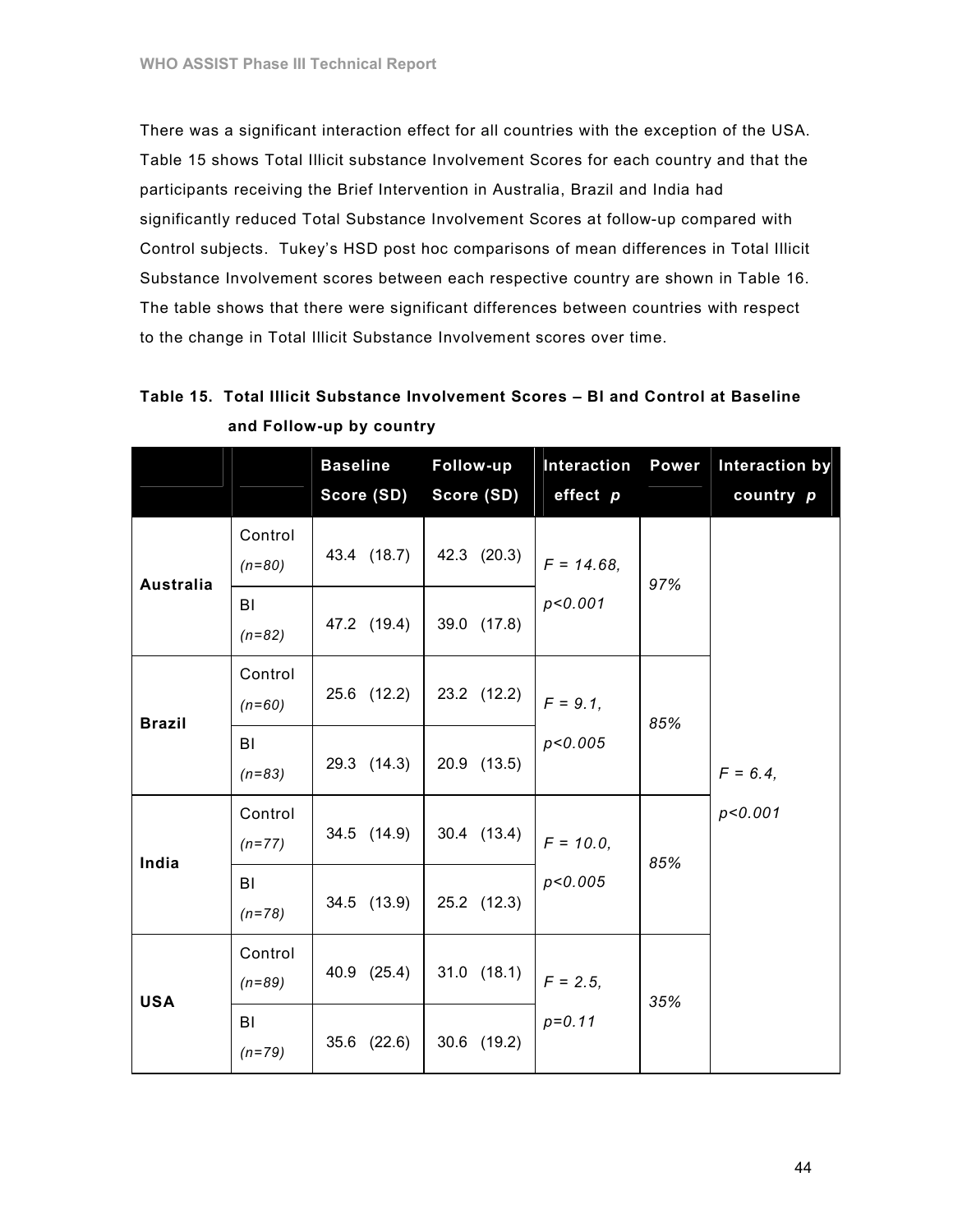| Table 16. Post hoc comparisons of mean differences in Total Illicit Substance |
|-------------------------------------------------------------------------------|
| Involvement Scores between countries                                          |

|                 | <b>Australia</b> | <b>Brazil</b> | India      | <b>USA</b> |
|-----------------|------------------|---------------|------------|------------|
| Australia       |                  |               |            |            |
| Mean difference | na               | $-18.2$       | $-11.8$    | $-8.4$     |
| (p value)       |                  | (p<0.001)     | (p<0.001)  | (p<0.001)  |
| <b>Brazil</b>   |                  |               |            |            |
| Mean difference | 18.2             | na            | 6.4        | 9.8        |
| $(p$ value)     | (p<0.001)        |               | (p<0.005)  | (p<0.001)  |
| India           |                  |               |            |            |
| Mean difference | 11.8             | $-6.4$        | na         | 3.4        |
| $(p$ value)     | (p<0.001)        | (p<0.005)     |            | $(p=0.22)$ |
| <b>USA</b>      |                  |               |            |            |
| Mean difference | 8.4              | $-9.8$        | $-3.4$     | na         |
| (p value)       | (p<0.001)        | (p<0.001)     | $(p=0.22)$ |            |

#### 3.2.3 Effect of the ASSIST BI on Cannabis Specific Substance Involvement Score

### 3.2.3.1 Pooled data (N=328)

Participants included in this analysis were those from all countries randomized to receive BI for cannabis involvement at baseline (n=176), and those randomized to the Control Group for cannabis involvement at follow-up (n=152). Assumptions of normality, homogeneity of variance and sphericity were met. Two-way repeated measures ANOVA results showed that there was a significant reduction over time  $(F(1,326) = 51.2, p<0.001)$  regardless of group. Moreover, there was a significant interaction effect and the group receiving the Brief Intervention at baseline had significantly lower mean Cannabis Specific Substance Involvement scores at follow-up compared with the Control group (Table 17,  $F(1,326) = 4.2$ ,  $p < 0.05$ , observed power 53%, alpha=0.05). Results are shown graphically in Figure 2 below.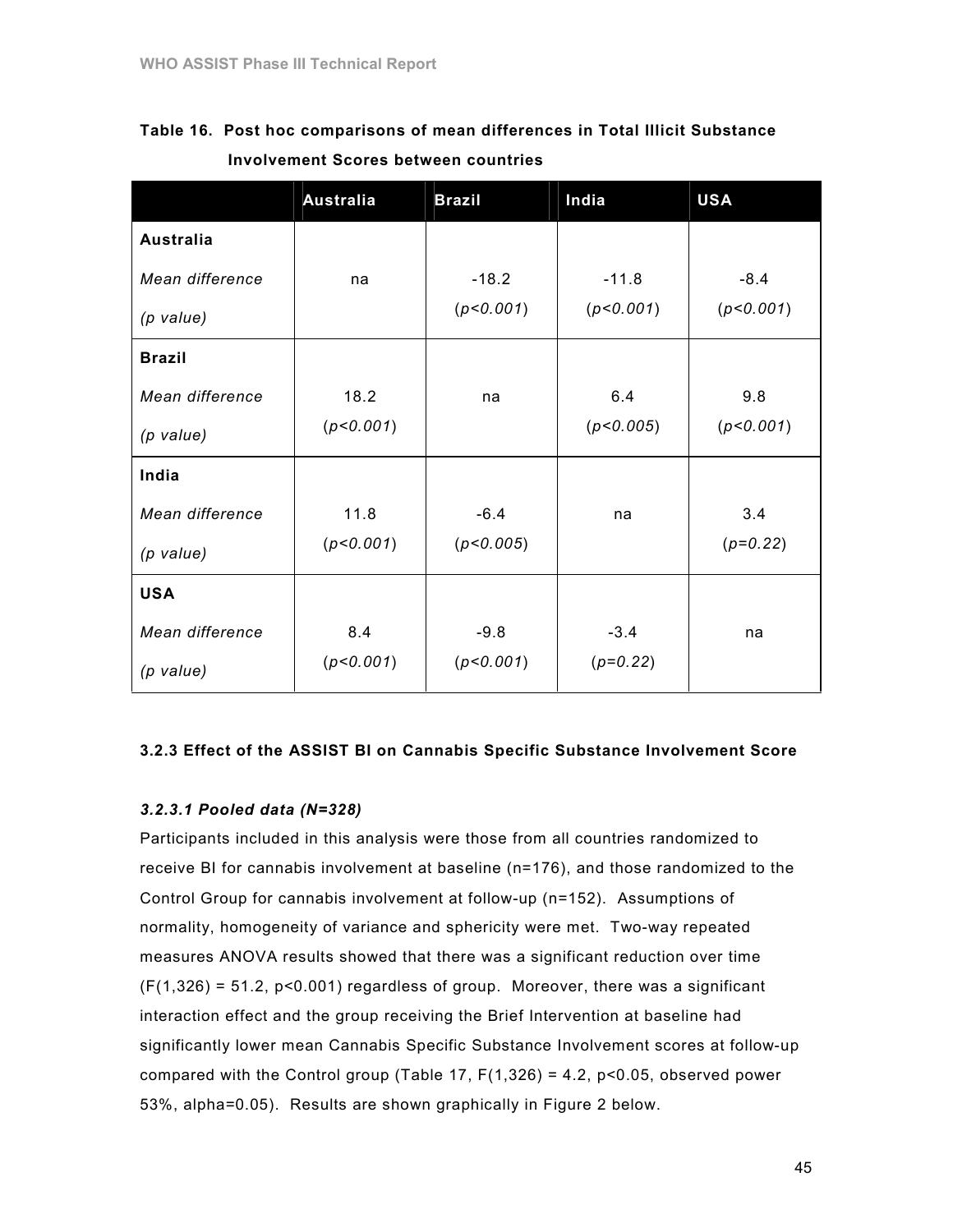# Table 17. Cannabis Specific Substance Involvement Scores – BI and Control at Baseline and Follow-up (N=328)

|                                   |                | Baseline Score (SD) Follow-up Score (SD) |
|-----------------------------------|----------------|------------------------------------------|
| <b>Control Group (n=152)</b>      | 17.8 (6.7)     | $15.7$ $(8.1)$                           |
| <b>Brief Intervention (n=176)</b> | $17.6$ $(7.0)$ | $13.9$ (9.0)                             |

Figure 2. Cannabis Specific Substance Involvement scores over time, BI vs. Control (N=328) – Pooled data.



## 3.2.3.2 Country by Country

All participants in the cannabis group were included in the analysis for each country. Assumptions of normality, homogeneity of variance and sphericity were met. Two-way repeated measures ANOVA results showed there was a significant reduction over time for each country regardless of group (Australia:  $F(1,28) = 4.0$ , p=0.05; Brazil:  $F(1,90) =$ 9.0, p<0.005; India:  $F(1,96) = 20.2$ , p<0.001; USA:  $F(1,106) = 19.5$ , p<0.001).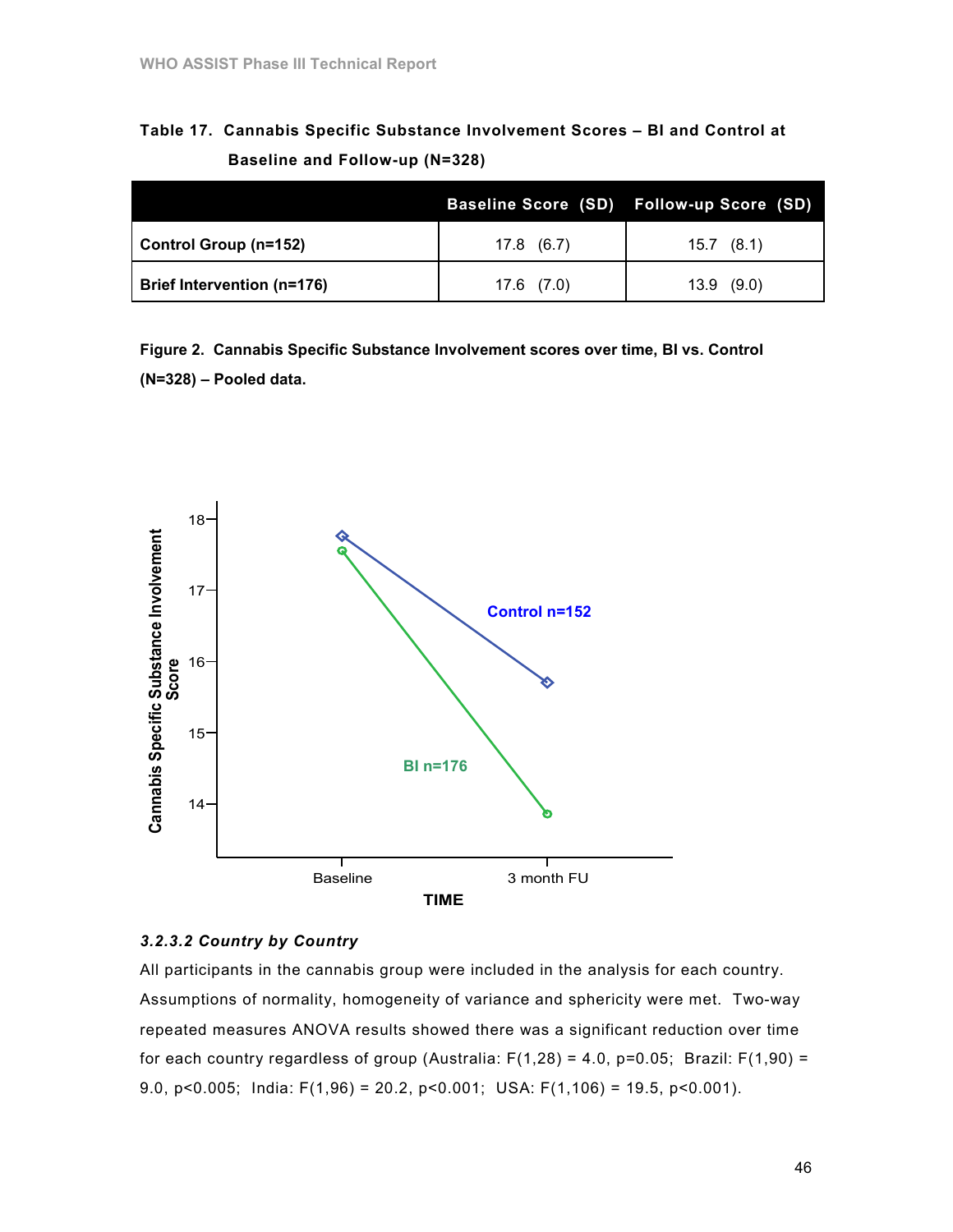There was a significant interaction effect for Brazil and India, but not Australia or the USA. Table 18 shows the respective Cannabis Substance Involvement Scores for each country and that the participants receiving the Brief Intervention in Brazil and India had significantly reduced Cannabis Specific Substance Involvement Scores at follow-up compared with Control subjects. Tukey's HSD post hoc comparisons of mean differences in Cannabis Specific Substance Involvement scores between each respective country are shown in Table 19.

|                  |                       | <b>Baseline</b><br>Score (SD) | Follow-up<br>Score (SD) | Interaction<br>effect<br>p value | <b>Power</b> | Interaction<br>by country<br>p value |
|------------------|-----------------------|-------------------------------|-------------------------|----------------------------------|--------------|--------------------------------------|
| <b>Australia</b> | Control<br>$(n=13)$   | $19.1 \quad (7.8)$            | $18.7$ $(7.9)$          | $F = 24.07$ ,                    | 31%          |                                      |
|                  | BI<br>$(n=17)$        | $20.2$ (5.3)                  | $17.2$ $(6.2)$          | $p = 0.137$                      |              |                                      |
| <b>Brazil</b>    | Control<br>$(n=35)$   | $12.1$ (5.9)                  | $12.1 \quad (7.4)$      | $F = 9.0,$                       | 84%          |                                      |
|                  | <b>BI</b><br>$(n=57)$ | 13.1 (6.2)                    | $8.3$ $(7.8)$           | p < 0.005                        |              | $F = 5.5$ ,                          |
| India            | Control<br>$(n=49)$   | $22.3$ $(2.6)$                | $21.7$ (5.0)            | $F = 11.7$ ,                     | 92%          | p < 0.005                            |
|                  | <b>BI</b><br>$(n=49)$ | $22.9$ $(1.9)$                | $18.7$ (6.3)            | p < 0.005                        |              |                                      |
| <b>USA</b>       | Control<br>$(n=55)$   | 17.0 (6.6)                    | $11.9$ $(7.3)$          | $F = 2.7$ ,                      | 37%          |                                      |
|                  | <b>BI</b><br>$(n=53)$ | $16.6$ $(7.8)$                | $14.3$ $(10.1)$         | $p=0.105$                        |              |                                      |

|                                   | Table 18. Cannabis Specific Substance Involvement Scores - BI and Control at |
|-----------------------------------|------------------------------------------------------------------------------|
| Baseline and Follow-up by country |                                                                              |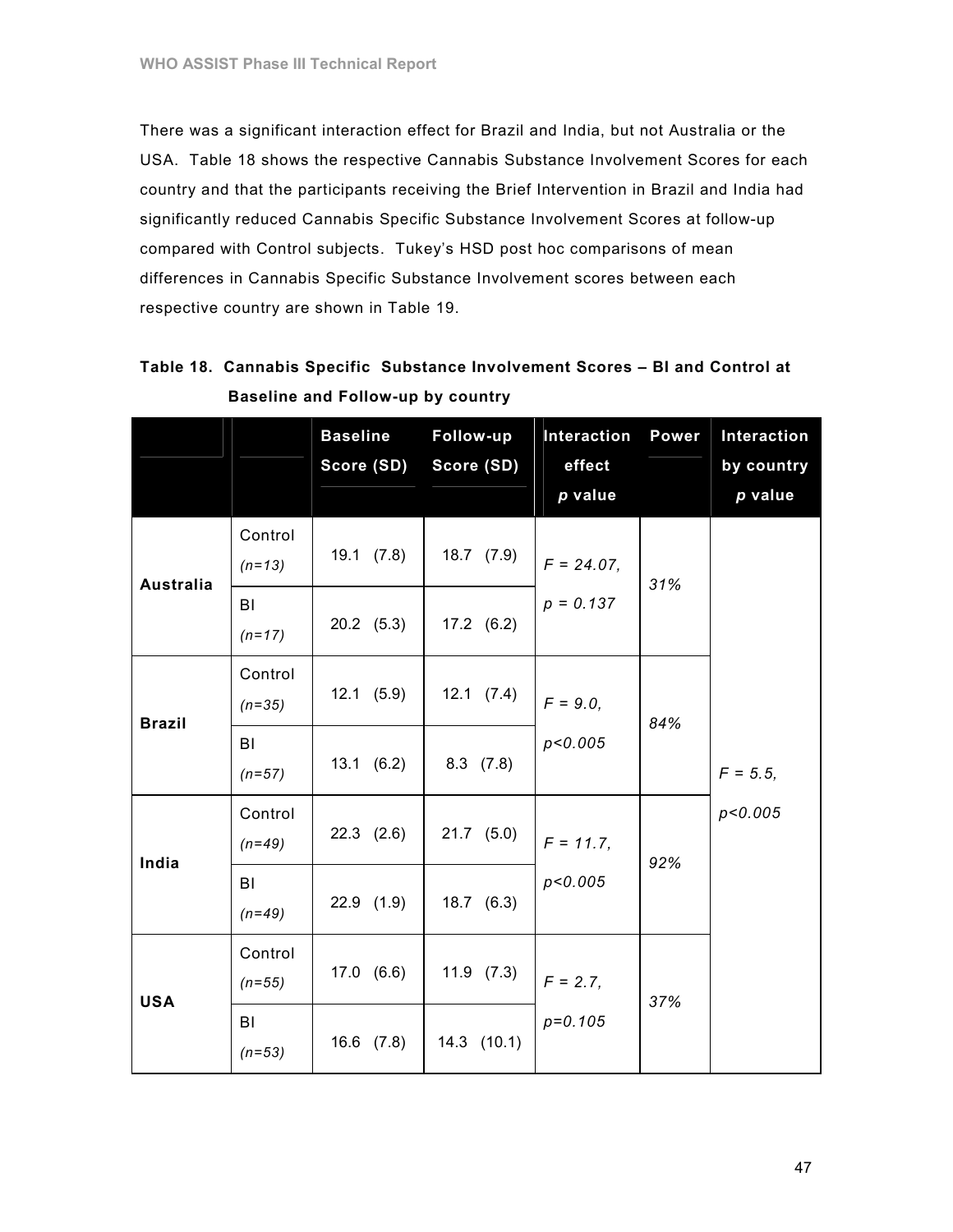|  | Table 19. Post hoc comparisons of mean differences in Cannabis Specific |  |  |  |
|--|-------------------------------------------------------------------------|--|--|--|
|  |                                                                         |  |  |  |

|                  | <b>Australia</b> | <b>Brazil</b> | India      | <b>USA</b> |
|------------------|------------------|---------------|------------|------------|
| <b>Australia</b> |                  |               |            |            |
| Mean difference  | na               | $-7.6$        | 2.6        | $-3.8$     |
| (p value)        |                  | (p<0.001)     | $(p=0.12)$ | (p<0.01)   |
| <b>Brazil</b>    |                  |               |            |            |
| Mean difference  | 7.6              | na            | 10.1       | 3.7        |
| (p value)        | (p<0.001)        |               | (p<0.001)  | (p<0.001)  |
| India            |                  |               |            |            |
| Mean difference  | $-2.6$           | $-10.1$       | na         | $-6.4$     |
| $(p$ value)      | $(p=0.12)$       | (p<0.001)     |            | (p<0.001)  |
| <b>USA</b>       |                  |               |            |            |
| Mean difference  | 3.8              | $-3.7$        | 6.4        | na         |
| $(p$ value)      | (p<0.01)         | (p<0.001)     | (p<0.001)  |            |

Substance Involvement Scores between countries

# 3.2.4 Effect of the ASSIST BI on Stimulant Specific Substance Involvement Scores (Amphetamine-Type Stimulants and cocaine)

## 3.2.4.1 Pooled data (N=229)

Participants included were those from all countries randomized to receive BI for either cocaine or ATS at baseline (n=110), and those randomized to the Control Group for cocaine or ATS involvement at follow-up (n=119). Assumptions of normality, homogeneity of variance and sphericity were met. Two-way repeated measures ANOVA results showed that there was a significant reduction over time  $(F(1,227) =$ 95.6, p<0.001) regardless of group. Moreover, there was a significant interaction effect and the group receiving the Brief Intervention at baseline had significantly lower mean Stimulant Substance Involvement scores at follow-up compared with the Control group (Table 20, F(1,227) = 9.4, p<0.005, observed power 86%, alpha=0.05). Results are shown graphically in Figure 3 below.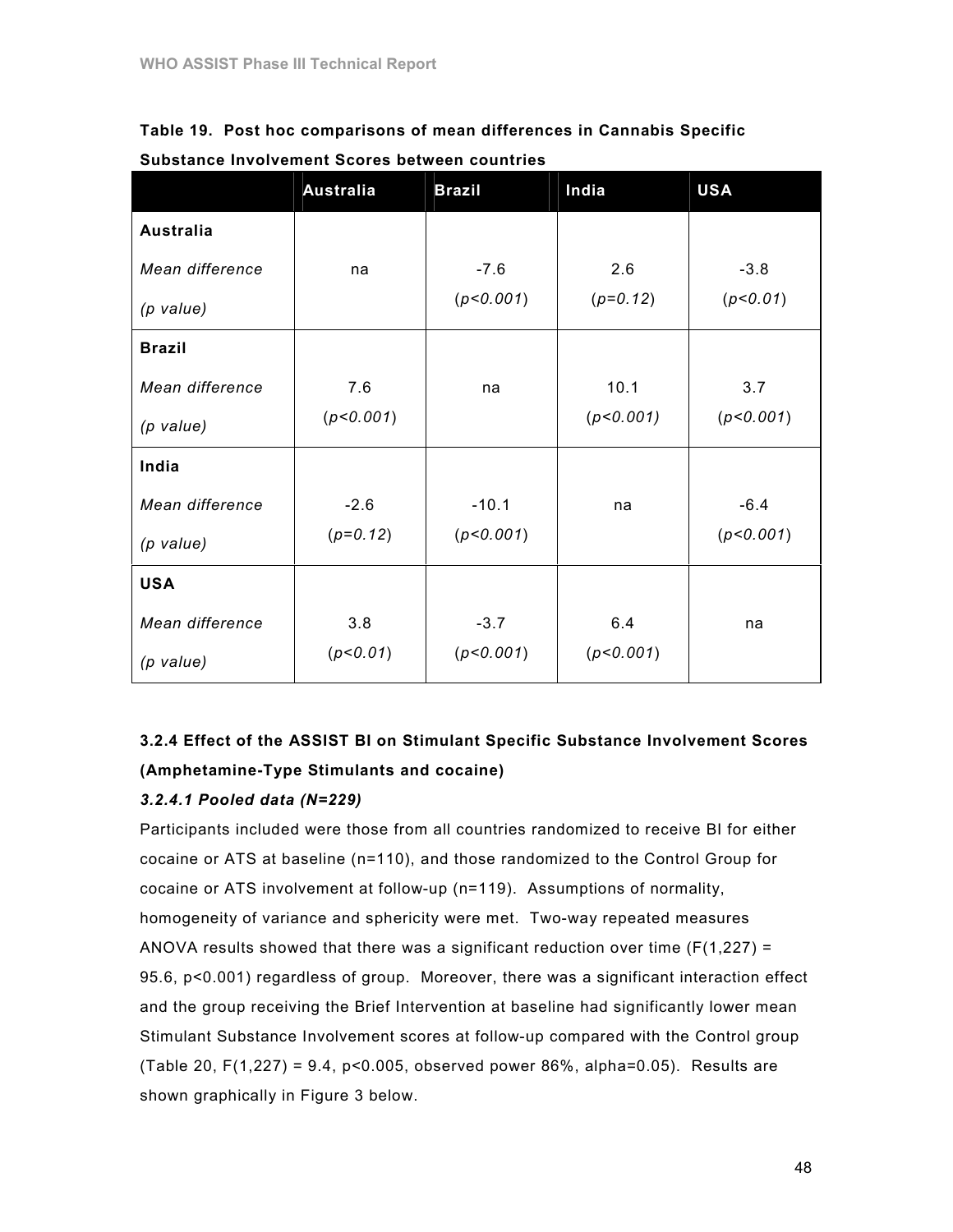Table 20. Stimulant Specific Substance Involvement Scores (ATS and cocaine) – BI and Control at Baseline and Follow-up (N=229)

|                                   |                | Baseline Score (SD) Follow-up Score (SD) |
|-----------------------------------|----------------|------------------------------------------|
| Control Group (n=119)             | $15.3$ $(7.3)$ | 12.1(8.6)                                |
| <b>Brief Intervention (n=110)</b> | $17.3$ $(7.4)$ | 11.1(8.6)                                |

Figure 3. Stimulant (cocaine & ATS) Specific Substance Involvement scores over time, BI vs. Control (N=229) – Pooled data.

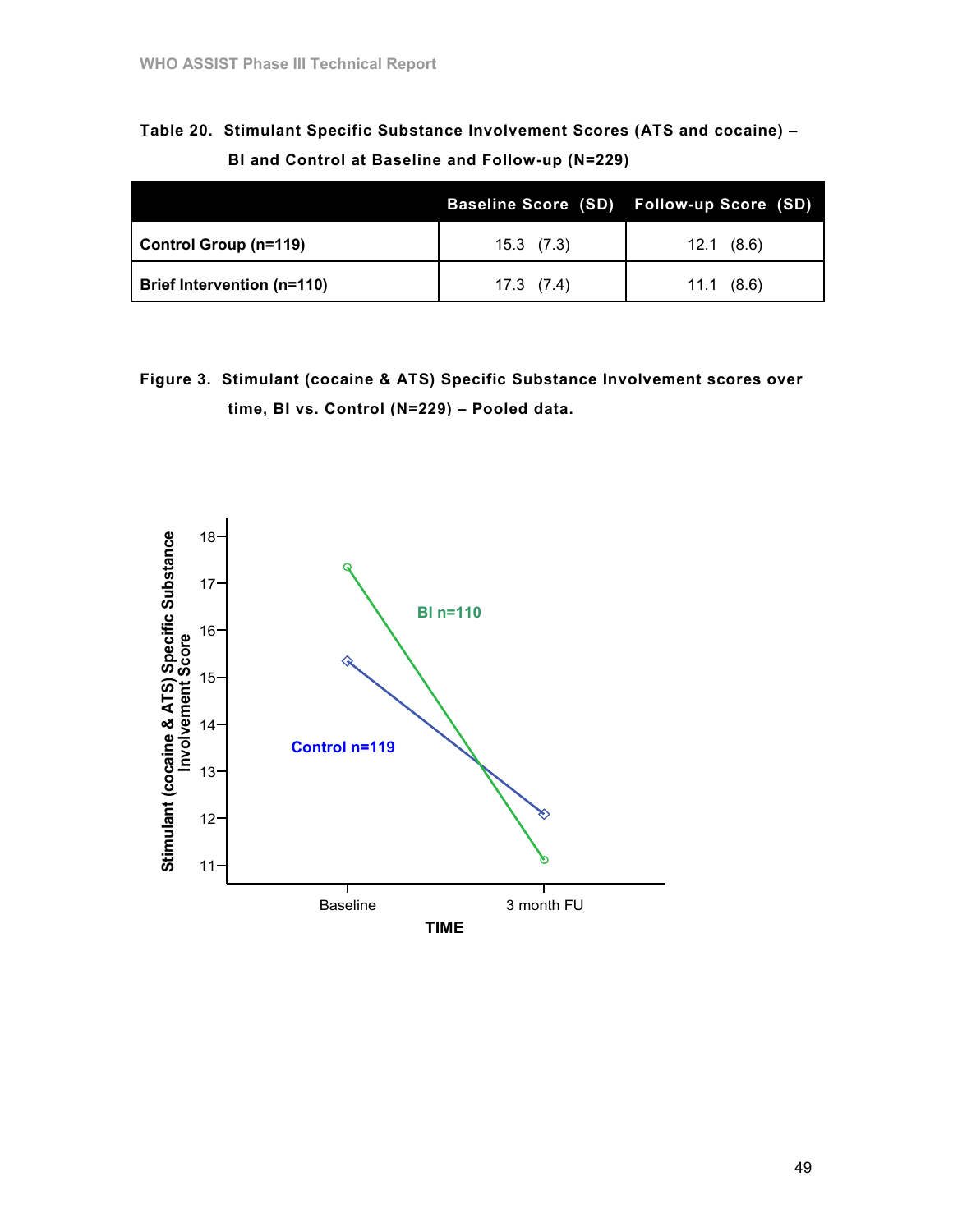## 3.2.4.2 Country by Country

All participants in the stimulant groups (cocaine and ATS) were included in the analysis for each country where relevant. Assumptions of normality, homogeneity of variance and sphericity were met. Two-way repeated measures ANOVA results showed there was a significant reduction over time for each country (excluding India which did not recruit any stimulant users) regardless of group (Australia:  $F(1,128) = 41.4$ ,  $p=0.05$ ; Brazil:  $F(1,49) = 33.3$ ,  $p < 0.001$ ; USA:  $F(1,46) = 22.1$ ,  $p < 0.001$ ).

There was a significant interaction effect for Australia and Brazil, but not the USA. Table 21 shows the respective Stimulant (cocaine & ATS) Substance Involvement Scores for each country and that the participants receiving the Brief Intervention in Australia and Brazil had significantly reduced Stimulant Substance Involvement Scores at follow-up compared with Control subjects. Tukey's HSD post hoc comparisons of mean differences in Stimulant Specific Substance Involvement scores between each respective country (excluding India) are shown in Table 22.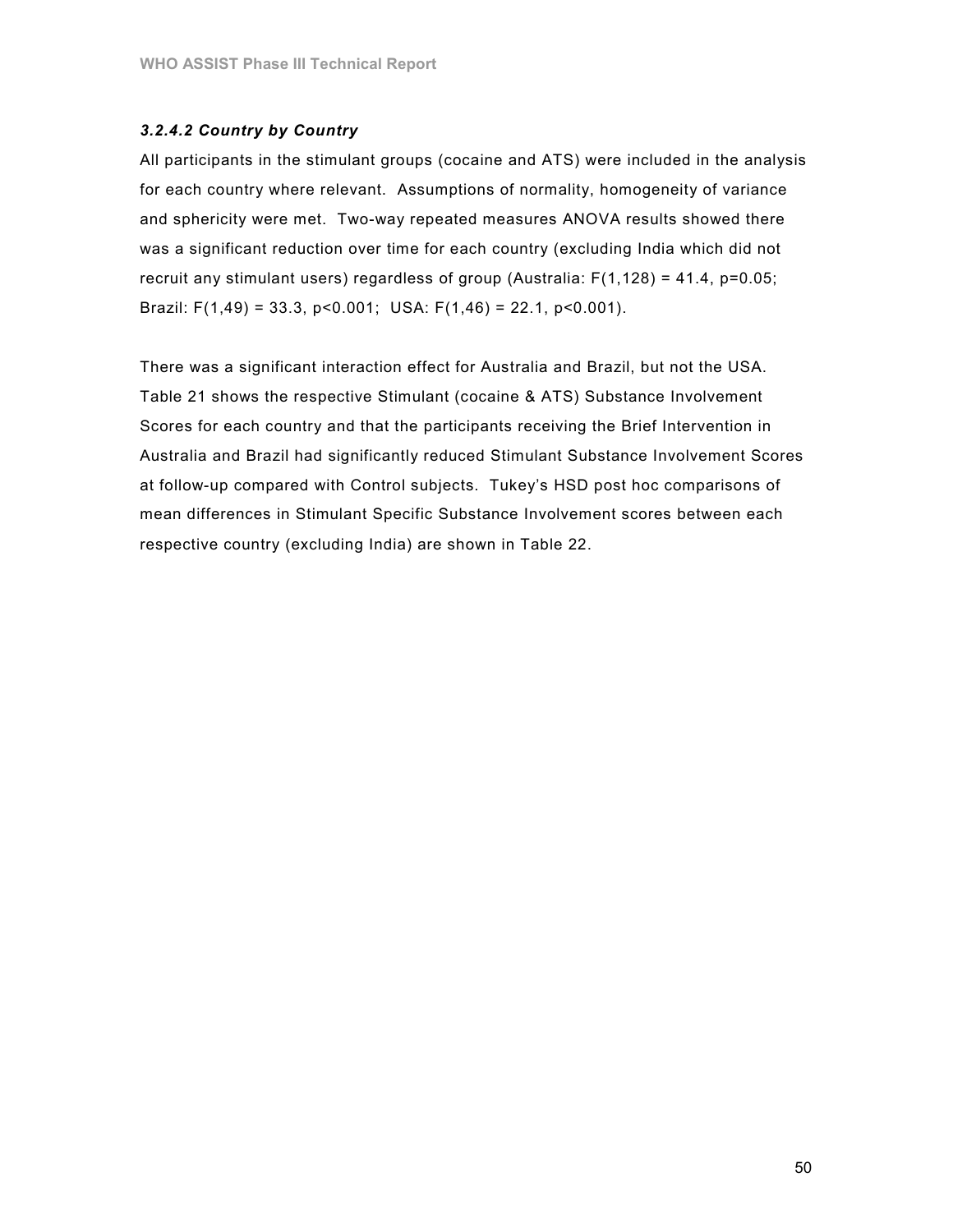| Table 21. Stimulant Specific Substance Involvement Scores (cocaine and ATS) - |
|-------------------------------------------------------------------------------|
| BI and Control at Baseline and Follow-up by country                           |

|                  |                      | <b>Baseline</b><br>Score (SD) | Follow-up<br>Score (SD) | Interaction<br>effect<br>p value | <b>Power</b> | <b>Interaction</b><br>by country<br>p value |
|------------------|----------------------|-------------------------------|-------------------------|----------------------------------|--------------|---------------------------------------------|
| <b>Australia</b> | Control<br>$(n=66)$  | 15.4(6.9)                     | $13.5$ $(7.9)$          | $F = 8.7$ ,                      | 84%          |                                             |
|                  | BI<br>$(n=64)$       | $16.8$ $(7.2)$                | $11.7$ $(7.3)$          | p < 0.005                        |              |                                             |
| <b>Brazil</b>    | Control<br>$(n=25)$  | $11.2 \quad (6.1)$            | 7.7(6.2)                | $F = 7.2$                        | 75%          |                                             |
|                  | BI<br>$(n=26)$       | 16.0 (6.8)                    | $6.5$ $(5.8)$           | p < 0.01                         |              | $F = 2.9$ ,                                 |
| India            | Control<br>$(n=0)$   | na                            | na                      | <b>NA</b>                        | <b>NA</b>    | $P = 0.06$                                  |
|                  | <b>BI</b><br>$(n=0)$ | na                            | na                      |                                  |              |                                             |
| <b>USA</b>       | Control<br>$(n=28)$  | $18.6$ $(7.6)$                | 12.6 (10.9)             | $F = 0.1$ ,                      | 6%           |                                             |
|                  | BI<br>$(n=20)$       | $20.7$ $(8.4)$                | 15.3 (12.4)             | $p = 0.73$                       |              |                                             |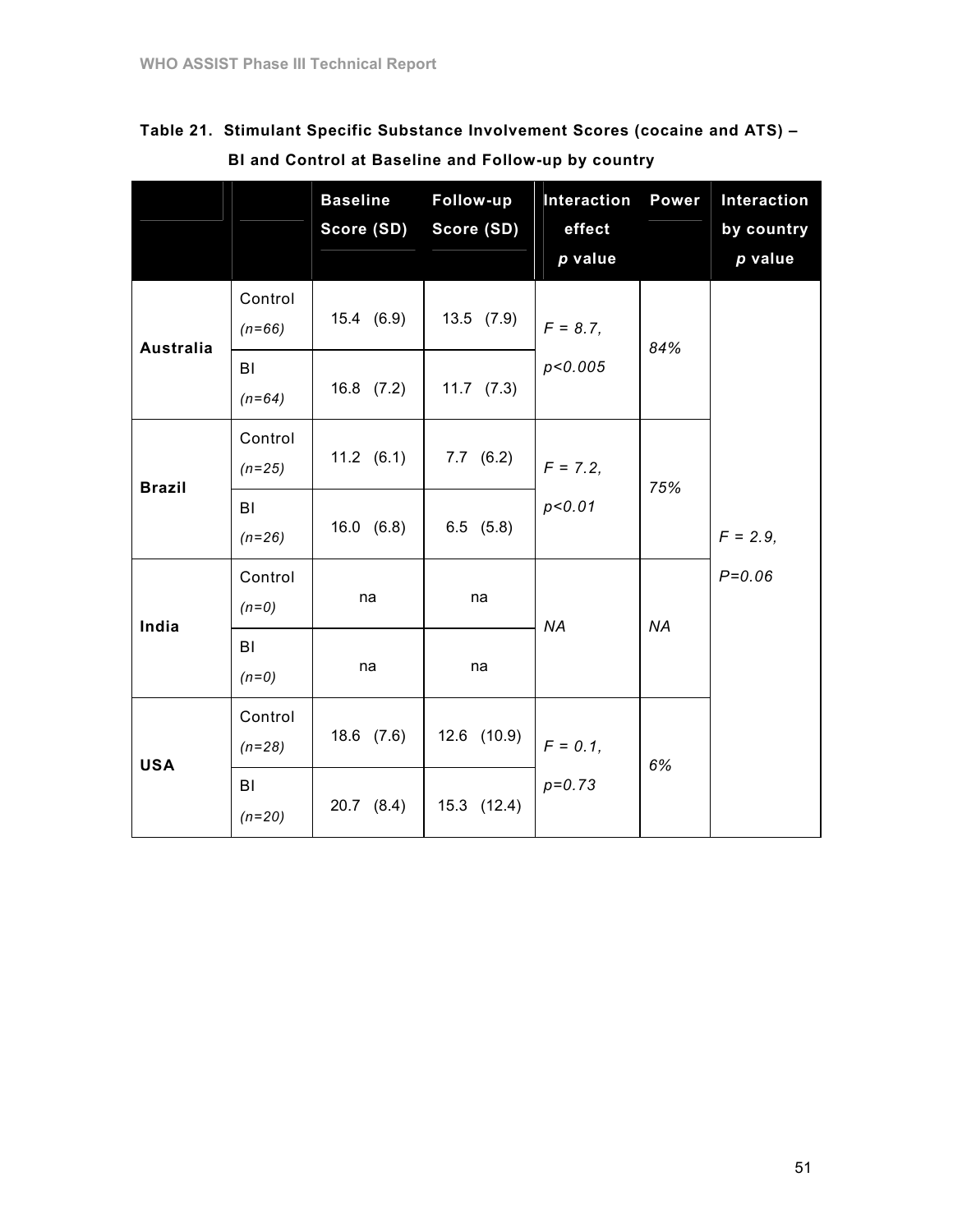# Table 22. Post hoc comparisons of mean differences in Stimulant Specific Substance Involvement Scores between countries

|                 | <b>Australia</b> | <b>Brazil</b> | India | <b>USA</b> |
|-----------------|------------------|---------------|-------|------------|
| Australia       |                  |               |       |            |
| Mean difference | na               | $-4.0$        | na    | 2.3        |
| $(p$ value)     |                  | (p<0.001)     |       | $(p=0.11)$ |
| <b>Brazil</b>   |                  |               |       |            |
| Mean difference | 4.0              | na            | na    | 6.3        |
| $(p$ value)     | (p<0.001)        |               |       | (p<0.001)  |
| India           |                  |               |       |            |
| Mean difference | na               | na            | na    | na         |
| $(p$ value)     |                  |               |       |            |
| <b>USA</b>      |                  |               |       |            |
| Mean difference | $-2.3$           | $-6.3$        | na    | na         |
| $(p$ value)     | $(p=0.11)$       | (p<0.001)     |       |            |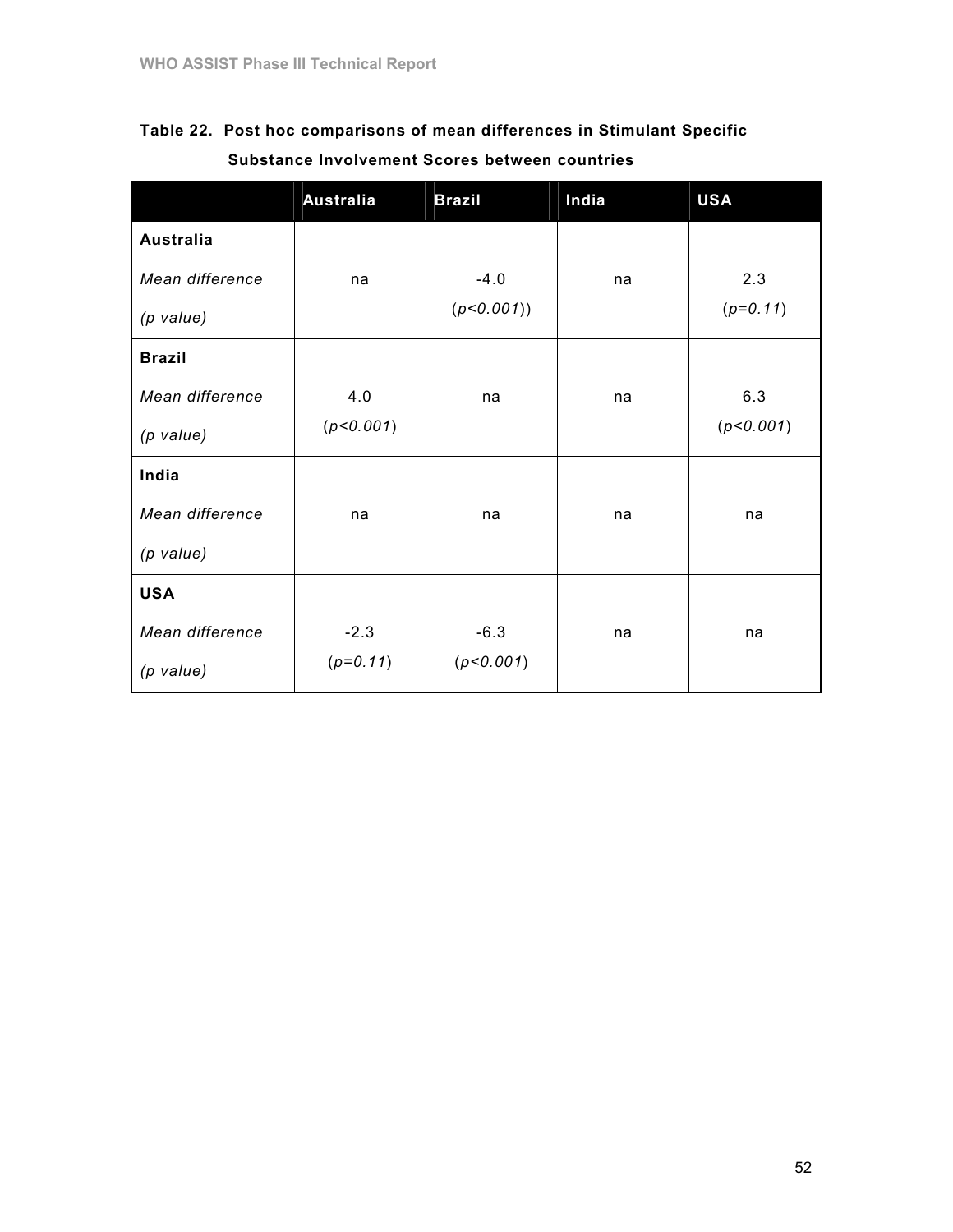# 3.2.5 Effect of the ASSIST BI on Opioid Specific Substance Involvement Scores 3.2.5.1 Pooled data (N=73)

Participants included were those from all countries randomized to receive BI for opioids at baseline (n=37), and those randomized to the Control Group for opioids at follow-up (n=36). Assumptions of normality, homogeneity of variance and sphericity were met. Two-way repeated measures ANOVA results showed that there was a significant reduction over time  $(F(1,71) = 49.4, p<0.001)$  regardless of group. The interaction effect was not significant in this case although it appeared there was a tendency for the group receiving the Brief Intervention at baseline to have lower mean Opioid Substance Involvement scores at follow-up compared with the Control group (Table 23,  $F(1,71) =$ 3.4, p=0.07, observed power 45%, alpha=0.05). Results are shown graphically in Figure 4 below.

## Table 23. Opioid Specific Substance Involvement Scores – BI and Control at Baseline and Follow-up (N=73)

|                                  |                | Baseline Score (SD) Follow-up Score (SD) |
|----------------------------------|----------------|------------------------------------------|
| Control Group (n=36)             | $21.9$ (3.8)   | $16.3$ (9.4)                             |
| <b>Brief Intervention (n=37)</b> | $22.7$ $(3.5)$ | 13.1(8.9)                                |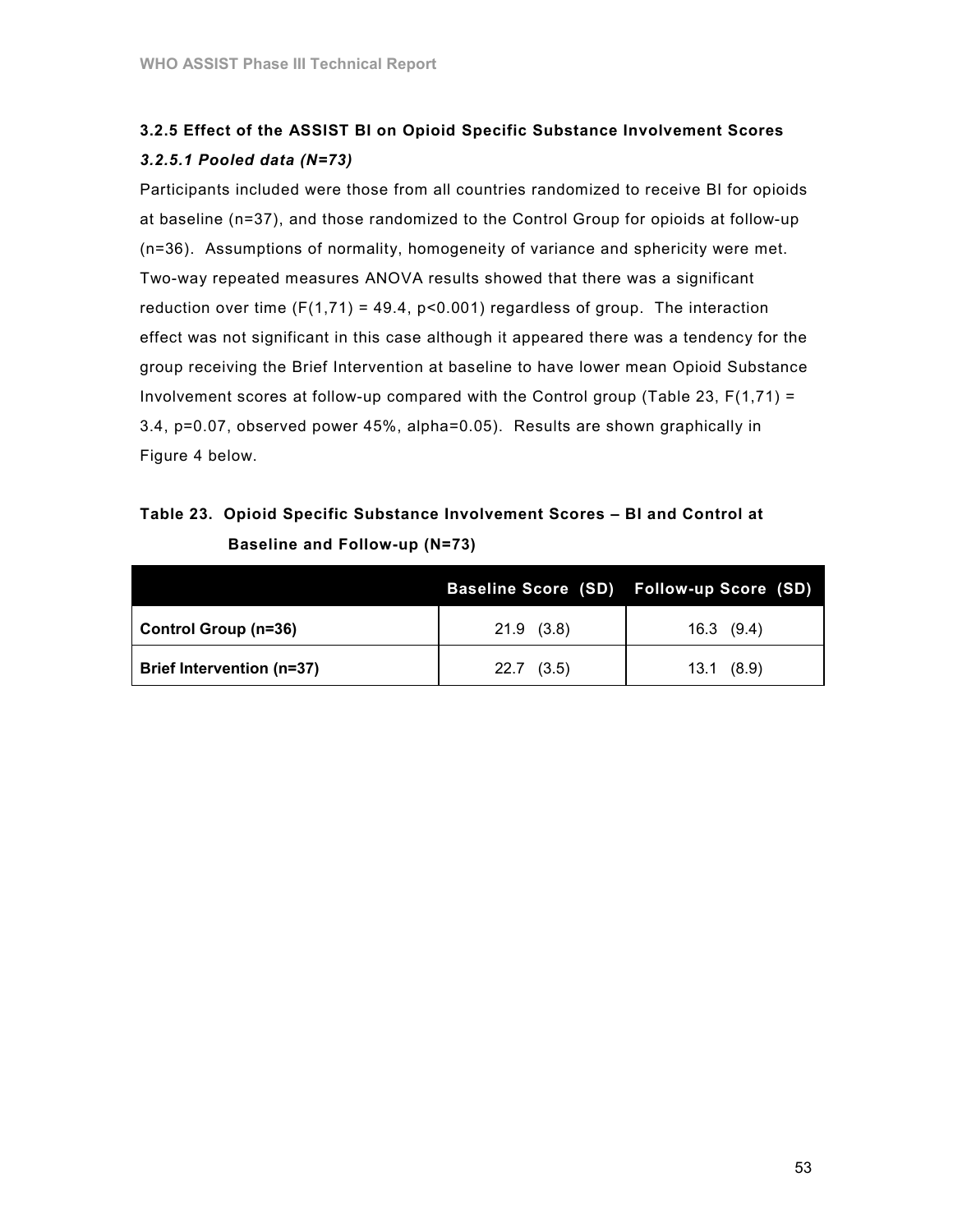Figure 4. Opioid Specific Substance Involvement scores over time, BI vs. Control (N=73) – Pooled data.



#### 3.2.5.2 Country by Country

Only participants from the Indian site were included in any analysis because other sites had recruited either very small or zero numbers of opioid users (Australia = 2; Brazil = 0, USA = 16). Assumptions of normality, homogeneity of variance and sphericity were met. Two-way repeated measures ANOVA results showed there was a significant reduction over time for India regardless of group ( $F(1,56) = 57.2$ ,  $p < 0.001$ ). There was a significant interaction effect for India and Table 24 shows the respective Opioid Substance Involvement Scores for India and that the participants receiving the Brief Intervention had significantly reduced Opioid Substance Involvement Scores at followup compared with Control subjects  $(F(1,56) = 6.9, p<0.05)$ .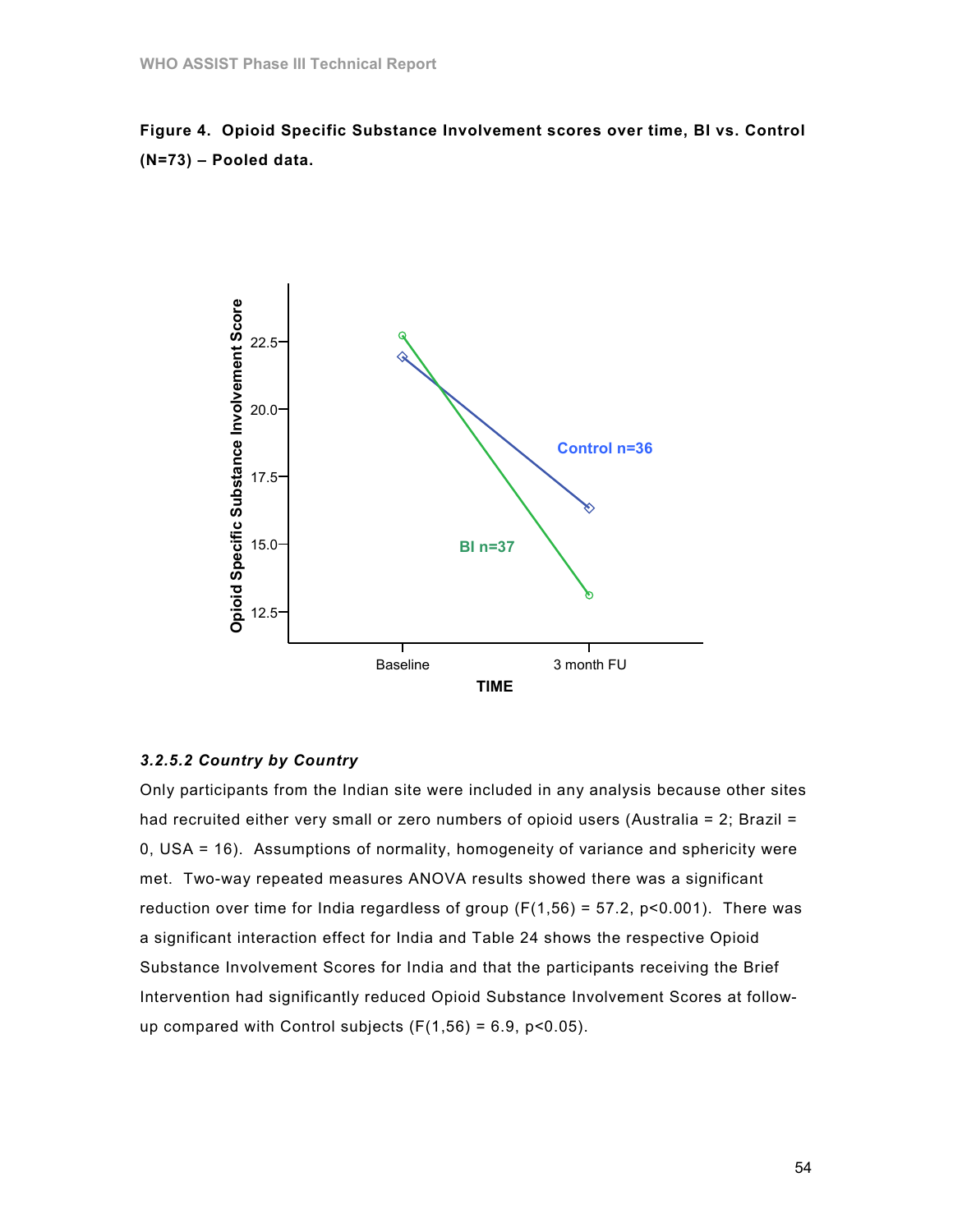# Table 24. Opioid Specific Substance Involvement Scores – BI and Control at Baseline and Follow-up for India

|                                  | <b>Baseline Score (sd)</b> | <b>Follow-up Score (sd)</b> |
|----------------------------------|----------------------------|-----------------------------|
| Control Group (n=28)             | $22.4$ $(2.4)$             | $16.9$ $(8.3)$              |
| <b>Brief Intervention (n=30)</b> | $22.9$ $(2.0)$             | 11.5(8.2)                   |

### 3.2.6 Effect of the ASSIST BI on other substances

#### 3.2.6.1 Tobacco Specific Substance Involvement Score, Pooled data (N=631)

All participants were included in the analysis, regardless of the substance targeted in the intervention  $(n = 631)$ . Assumptions of normality, homogeneity of variance and sphericity were met. Two-way repeated measures ANOVA results showed that there was a significant reduction over time  $(F(1,629) = 117.5, p<0.05)$  regardless of group, but not a significant interaction effect. Participants receiving the BI for illicit drugs did not have significantly higher or lower Tobacco Specific Substance Involvement Scores at follow-up in comparison with their Control counterparts (Table 25, F(1,629) = 1.2, p=0.28). Results are shown graphically in Figure 5 below.

| Table 25. Tobacco Specific Substance Involvement Scores – BI and Control at |
|-----------------------------------------------------------------------------|
| Baseline and Follow-up (N=631) - Pooled data.                               |

|                                   |               | Baseline Score (SD) Follow-up Score (SD) |
|-----------------------------------|---------------|------------------------------------------|
| <b>Control Group (n=308)</b>      | $17.5$ (10.1) | $17.2$ (10.0)                            |
| <b>Brief Intervention (n=323)</b> | $16.8$ (10.0) | (10.0)<br>16.0                           |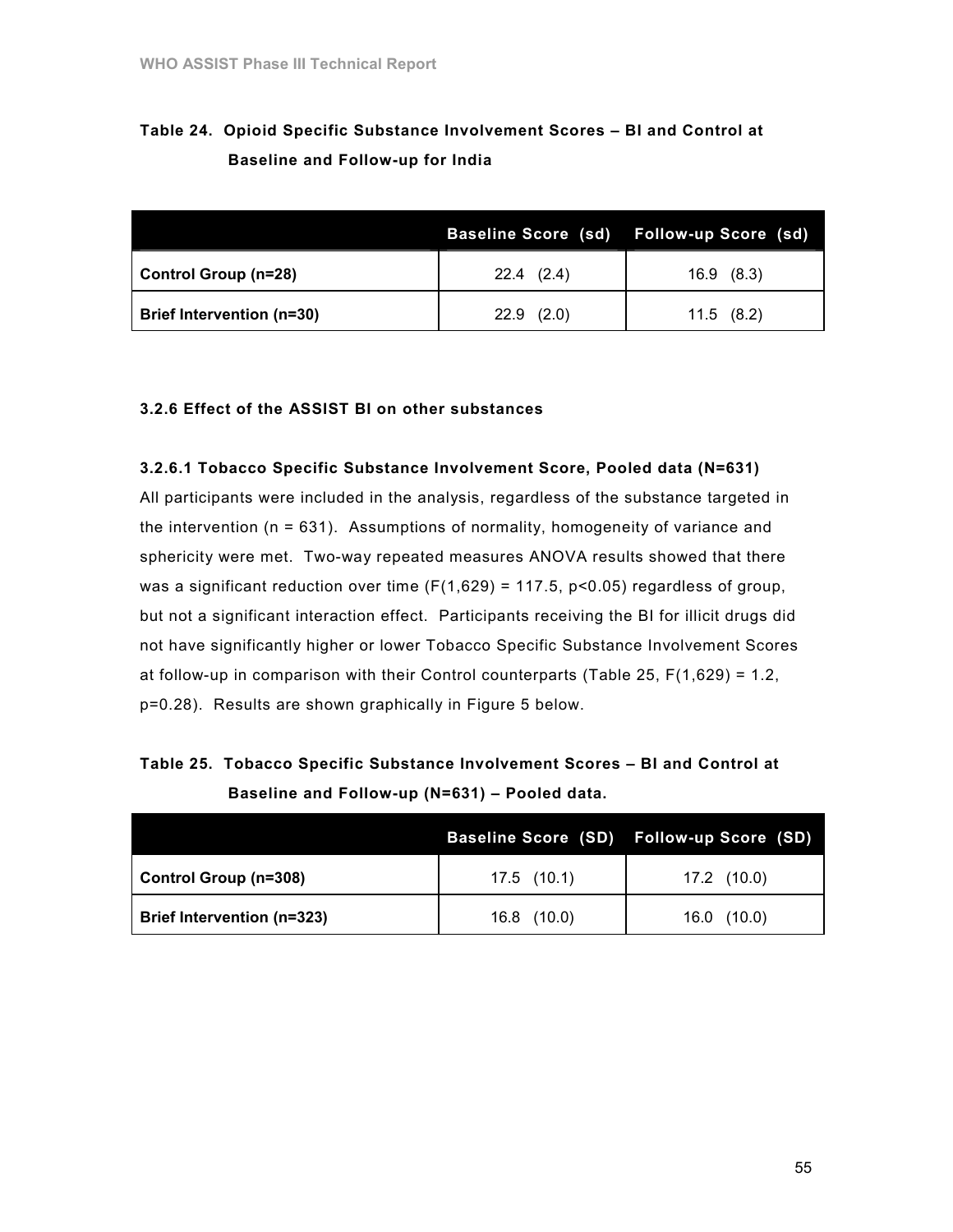



#### 3.2.6.2 Alcohol Specific Substance Involvement Score, Pooled data (N=630)

All participants were included in the analysis, regardless of the substance targeted in the intervention ( $n = 630$ ). Assumptions of normality, homogeneity of variance and sphericity were met. Two-way repeated measures ANOVA results showed that there was a significant reduction over time  $(F(1,628) = 59.8, p < 0.001)$  regardless of group, but not a significant interaction effect. Participants receiving the BI for illicit drugs did not have significantly higher or lower Alcohol Specific Substance Involvement Scores at follow-up in comparison with their Control counterparts (Table 26,  $F(1,628) = 3.4$ , p=0.07). Results are shown graphically in Figure 6 below.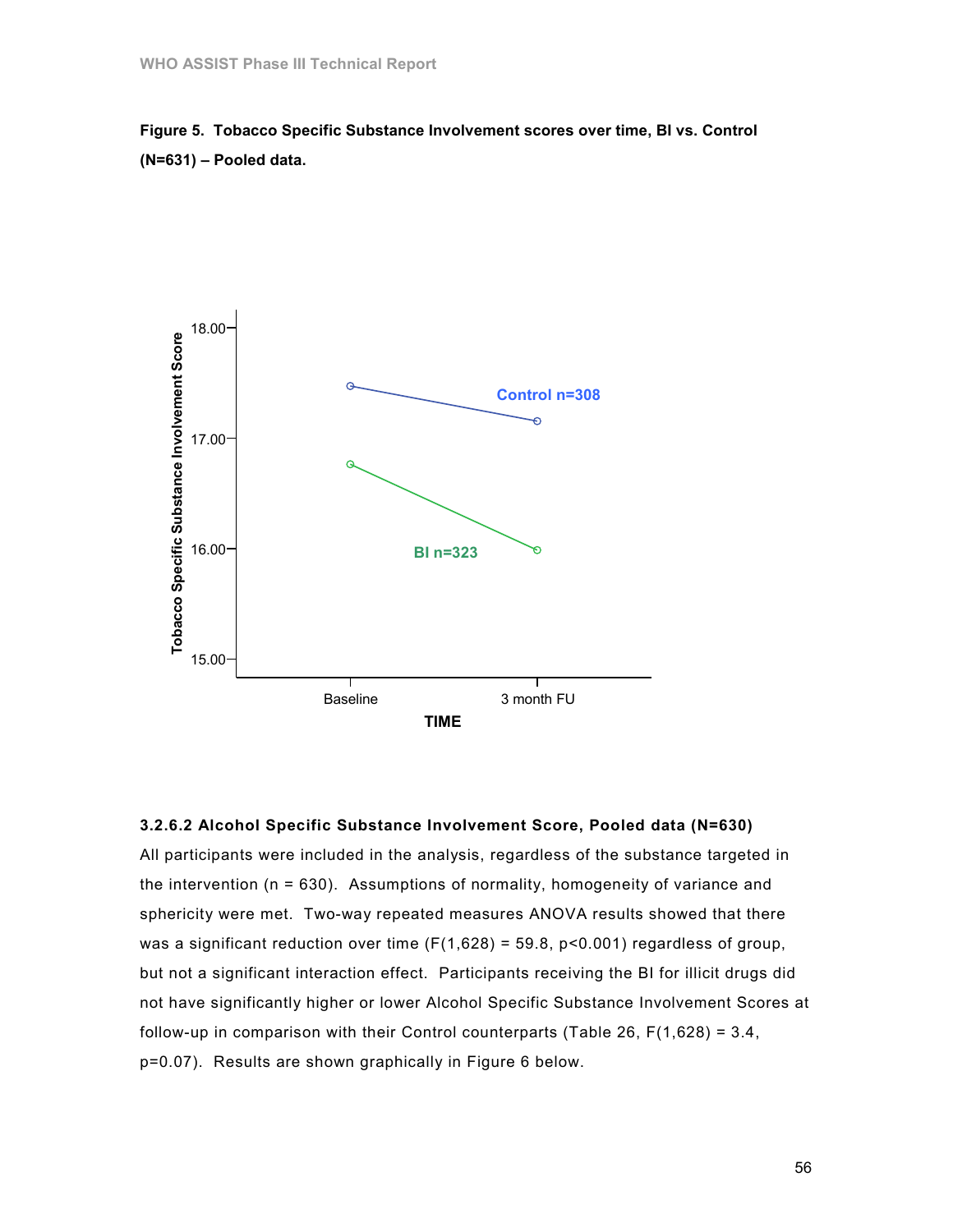Table 26. Alcohol Specific Substance Involvement Scores – BI and Control at Baseline and Follow-up (N=630) – Pooled data.

|                                   |              | Baseline Score (SD) Follow-up Score (SD) |
|-----------------------------------|--------------|------------------------------------------|
| <b>Control Group (n=308)</b>      | 12.4 (9.3)   | (8.6)<br>10.7                            |
| <b>Brief Intervention (n=322)</b> | $12.1$ (9.0) | 9.3(8.3)                                 |

Figure 6. Alcohol Specific Substance Involvement scores over time, BI vs. Control (N=630) – Pooled data.

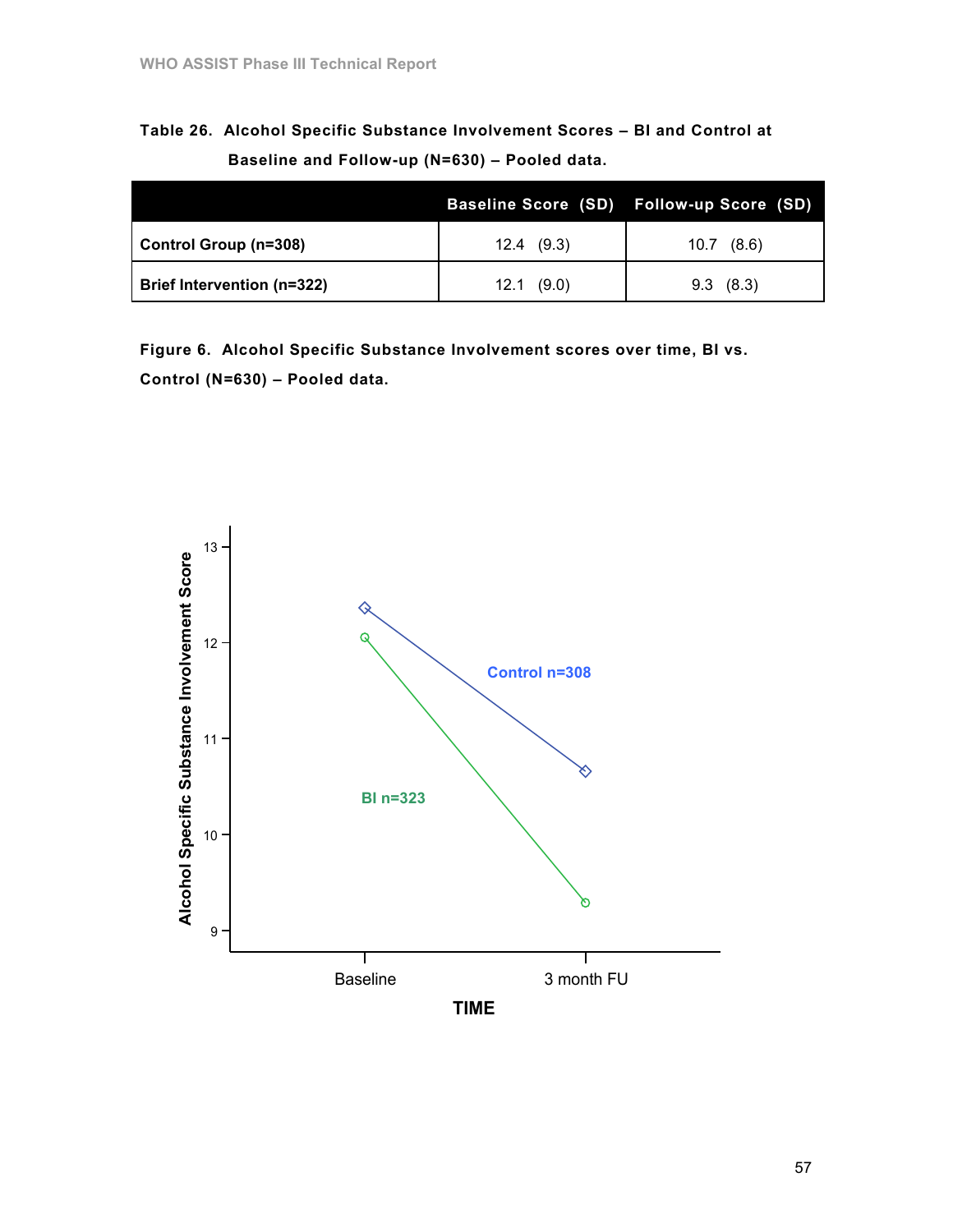### 3.2.6.3 Inhalant Specific Substance Involvement Score, Pooled data (N=47)

All participants who scored positive for inhalants at baseline (ie. >1) were included in the analysis, regardless of the substance targeted in the intervention  $(n = 47)$ . Assumptions of normality, homogeneity of variance and sphericity were met. Two-way repeated measures ANOVA results showed that there was a significant reduction over time  $(F(1,45) = 15.1, p<0.001)$  regardless of group, but not a significant interaction effect. Participants receiving the BI for illicit drugs did not have significantly higher or lower Inhalant Specific Substance Involvement Scores at follow-up in comparison with their Control counterparts (Table 27,  $F(1,45) = 0.3$ ,  $p=0.61$ ). Results are shown graphically in Fig 7 below.

## Table 27. Inhalant Specific Substance Involvement Scores – BI and Control at Baseline and Follow-up (N=47) – Pooled data.

|                                  |              | Baseline Score (SD) Follow-up Score (SD) |
|----------------------------------|--------------|------------------------------------------|
| Control Group (n=19)             | (6.9)<br>5.7 | $3.7$ $(7.1)$                            |
| <b>Brief Intervention (n=28)</b> | 4.9(5.3)     | $2.3$ $(2.7)$                            |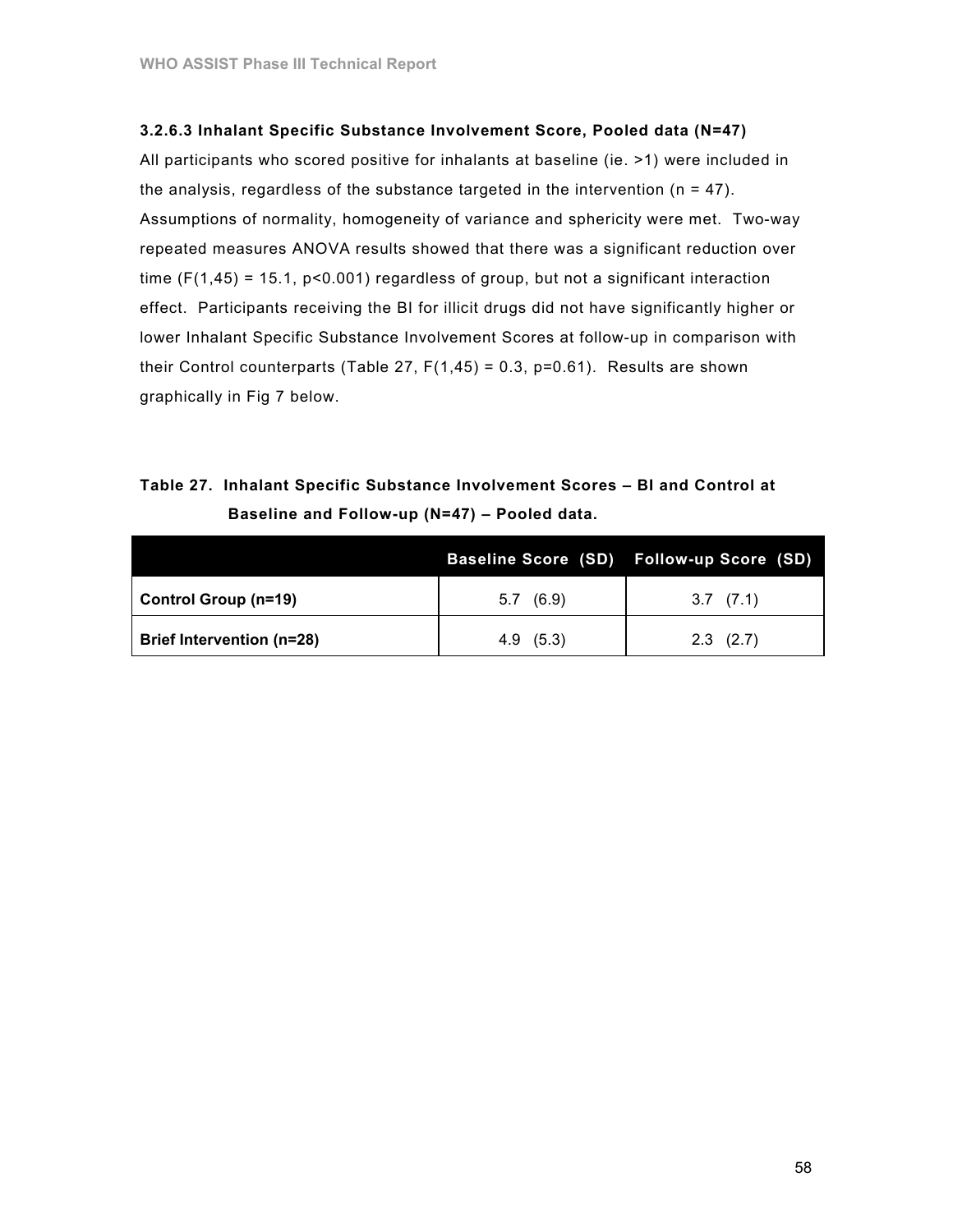Figure 7. Inhalant Specific Substance Involvement scores over time, BI vs. Control (N=47) – Pooled data.



#### 3.2.6.4 Sedative Specific Substance Involvement Score, Pooled data (N=90)

All participants who scored positive for sedatives at baseline (ie. >1) were included in the analysis, regardless of the substance targeted in the intervention ( $n = 90$ ). Assumptions of normality, homogeneity of variance and sphericity were met. Two-way repeated measures ANOVA results showed that there was a significant reduction over time  $(F(1,88) = 53.3, p<0.001)$  regardless of group, but not a significant interaction effect. Participants receiving the BI for illicit drugs did not have significantly higher or lower Sedative Specific Substance Involvement Scores at follow-up in comparison with their Control counterparts (Table 28,  $F(1,88) = 0.2$ , p=0.7). Results are shown graphically in Figure 8 below.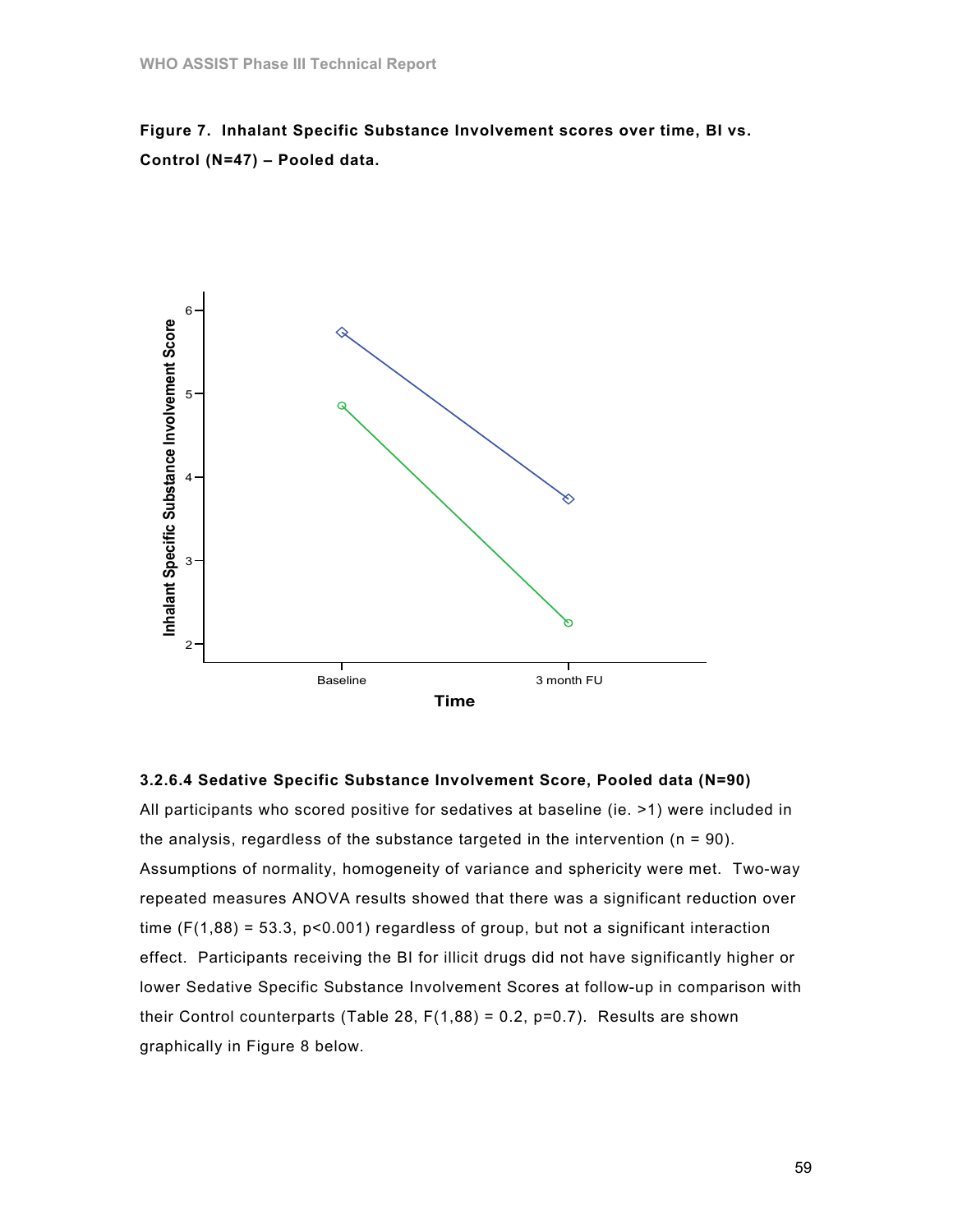Table 28. Sedative Specific Substance Involvement Scores – BI and Control at Baseline and Follow-up (N=90) – Pooled data.

|                                  |           | Baseline Score (SD) Follow-up Score (SD) |
|----------------------------------|-----------|------------------------------------------|
| Control Group (n=46)             | 10.0(8.9) | 4.3(6.5)                                 |
| <b>Brief Intervention (n=44)</b> | 8.8(6.9)  | 2.9(6.0)                                 |

Figure 8. Sedative Specific Substance Involvement scores over time, BI vs. Control (N=90) – Pooled data.

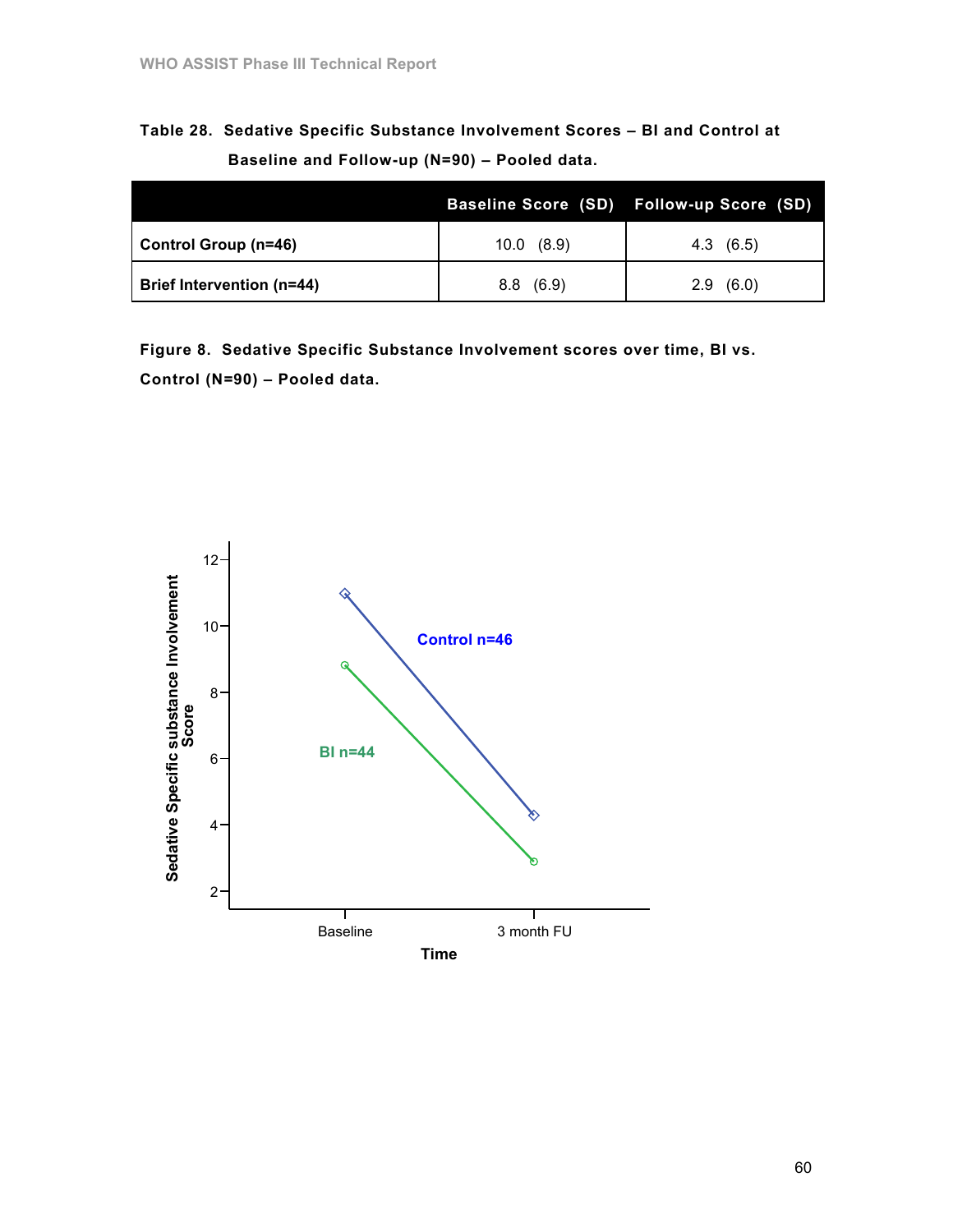## 3.2.6.5 Hallucinogen Specific Substance Involvement Score, Pooled data (N=76)

All participants who scored positive for hallucinogens at baseline (ie. >1) were included in the analysis, regardless of the substance targeted in the intervention ( $n = 76$ ). Assumptions of normality, homogeneity of variance and sphericity were met. Two-way repeated measures ANOVA results showed that there was a significant reduction over time  $(F(1,74) = 29.4, p<0.001)$  regardless of group, but not a significant interaction effect. Participants receiving the BI for illicit drugs did not have significantly higher or lower Hallucinogen Specific Substance Involvement Scores at follow-up in comparison with their Control counterparts (Table 29,  $F(1,74) = 0.1$ , p=0.7). Results are shown graphically in Figure 9 below.

## Table 29. Hallucinogen Specific Substance Involvement Scores – BI and Control at Baseline and Follow-up (N=76) – Pooled data.

|                                  |                   | Baseline Score (SD) Follow-up Score (SD) |
|----------------------------------|-------------------|------------------------------------------|
| Control Group (n=37)             | $5.2 \quad (4.3)$ | $2.2$ $(2.2)$                            |
| <b>Brief Intervention (n=39)</b> | 4.7(4.7)          | $2.1 \quad (3.0)$                        |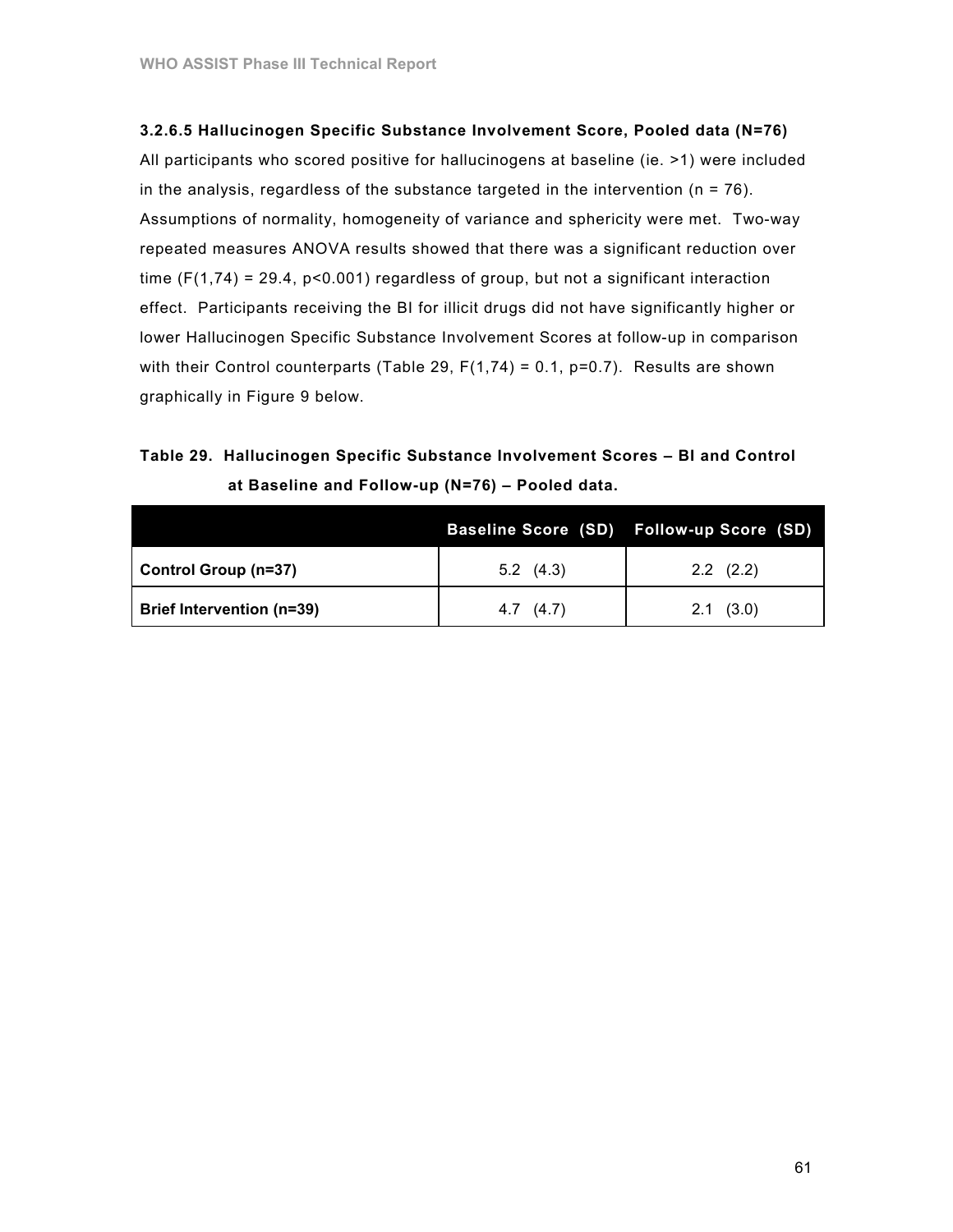Figure 9. Hallucinogen Specific Substance Involvement scores over time, BI vs. Control (N=76) – Pooled data.

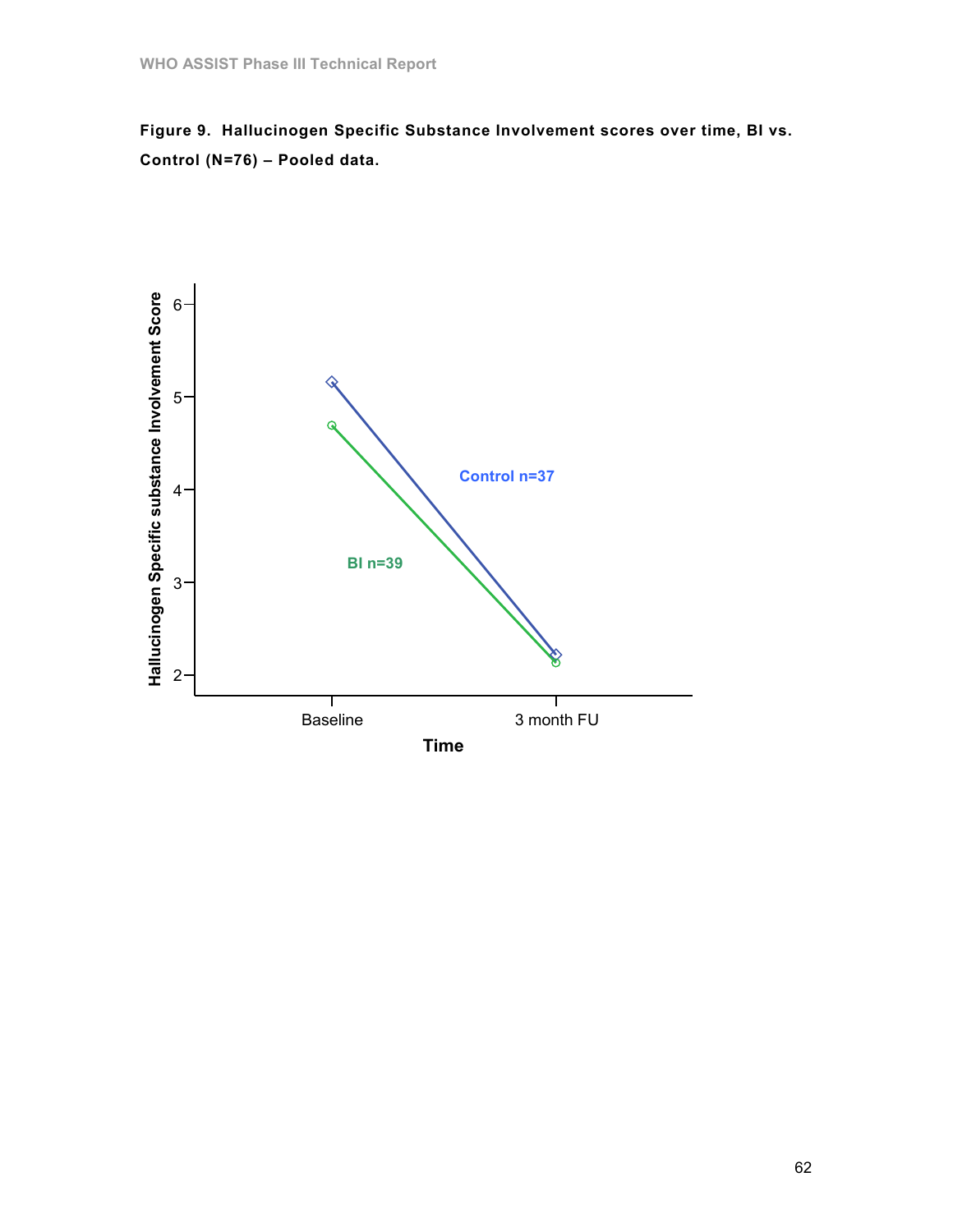### 3.2.7 Effect of group (high or low scoring) on ASSIST scores

### 3.2.7.1 Total Illicit Substance Involvement

An initial two-way repeated measures ANOVA analysis comprising experimental condition (BI or Control) severity level (high/low), gender and country was calculated where the latter three factors were included in the analysis as covariates. The results showed that there was a significant interaction effect ( $F(1,623) = 7.1$ , p<0.01, power = 76%). Gender and country did not have a significant impact on the outcome (p=0.86 and p=0.25 respectively) however, severity (high/low) did have a significant impact (p<0.001) and this was investigated in two discrete analyses below.

All participants allocated to the high scoring group (ie. scoring between 16 and 26) were included in the analysis, regardless of the substance targeted in the intervention (n = 393). Assumptions of normality, homogeneity of variance and sphericity were met. Two-way repeated measures ANOVA results showed that there was a significant reduction over time  $(F(1, 391) = 109.6, p<0.001)$  regardless of group. Moreover, there was a significant interaction effect and the group receiving the Brief Intervention at baseline had significantly lower mean Total Illicit Substance Involvement scores at follow-up compared with the Control group (Table 30,  $F(1,391) = 4.2$ ,  $p < 0.05$ ).

Table 30. Total Illicit Substance Involvement Scores for high scoring participants– BI and Control at Baseline and Follow-up (N=393) – Pooled data.

|                                   |             | Baseline Score (SD) Follow-up Score (SD) |
|-----------------------------------|-------------|------------------------------------------|
| Control Group (n=188)             | 42.9 (20.8) | 36.2 (18.6)                              |
| <b>Brief Intervention (n=205)</b> | 41.4 (19.4) | $31.6$ (18.1)                            |

All participants allocated to the low scoring group (ie. scoring between 4 and 15) were included in the analysis, regardless of the substance targeted in the intervention ( $n =$ 235). Assumptions of normality, homogeneity of variance and sphericity were met. Two-way repeated measures ANOVA results showed that there was a significant reduction over time  $(F(1,233) = 14.4, p<0.001)$  regardless of group. However, a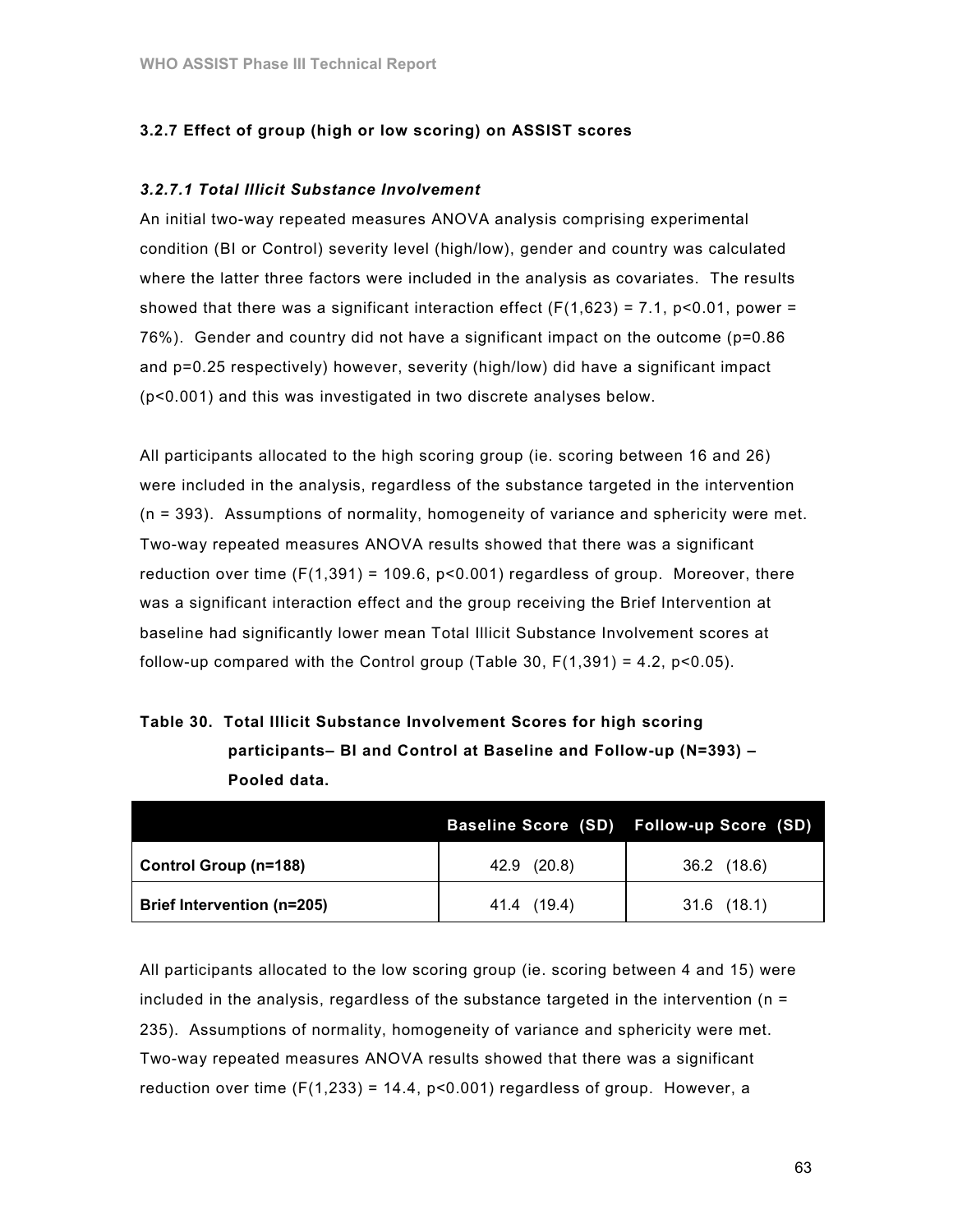significant interaction effect was not observed, and the low-scoring group receiving the Brief Intervention at baseline did not have significantly lower mean Total Illicit Substance Involvement scores at follow-up compared with the Control group (Table 31,  $F(1,233) = 3.0, p=0.09$ .

## Table 31. Total Illicit Substance Involvement Scores for low scoring participants– BI and Control at Baseline and Follow-up (N=235) – Pooled data.

|                                   |             | Baseline Score (SD) Follow-up Score (SD) |
|-----------------------------------|-------------|------------------------------------------|
| Control Group (n=118)             | 27.4 (14.6) | 25.9 (14.7)                              |
| <b>Brief Intervention (n=117)</b> | 28.3 (15.1) | 24.3 (14.7)                              |

Chi-squared comparisons between low and high scorers at follow-up showed that high scoring participants receiving a BI for any substance were significantly more likely to have attempted to reduce their substance use compared with low scoring BI participants (67.9% vs. 32.1%, Chi-squared = 13.4,  $p < 0.001$ ). However an Independent t-test showed that there was no significant difference between high and low-scoring participants in terms of their rating of how much they had reduced their substance use (3.4 vs. 3.5, t=0.4, p=0.7).

## 3.2.7.2 Cannabis Specific Substance Involvement

All participants allocated to the high scoring cannabis group (ie. scoring between 16 and 26) were included in the analysis ( $n = 204$ ). Assumptions of normality, homogeneity of variance and sphericity were met. Two-way repeated measures ANOVA results showed that there was a significant reduction over time  $(F(1,202) =$ 58.4, p<0.001) regardless of group. Moreover, there was a significant interaction effect and the group receiving the Brief Intervention at baseline had significantly lower mean Cannabis Specific Substance Involvement scores at follow-up compared with the Control group (Table 32,  $F(1,202) = 4.8$ ,  $p < 0.05$ ).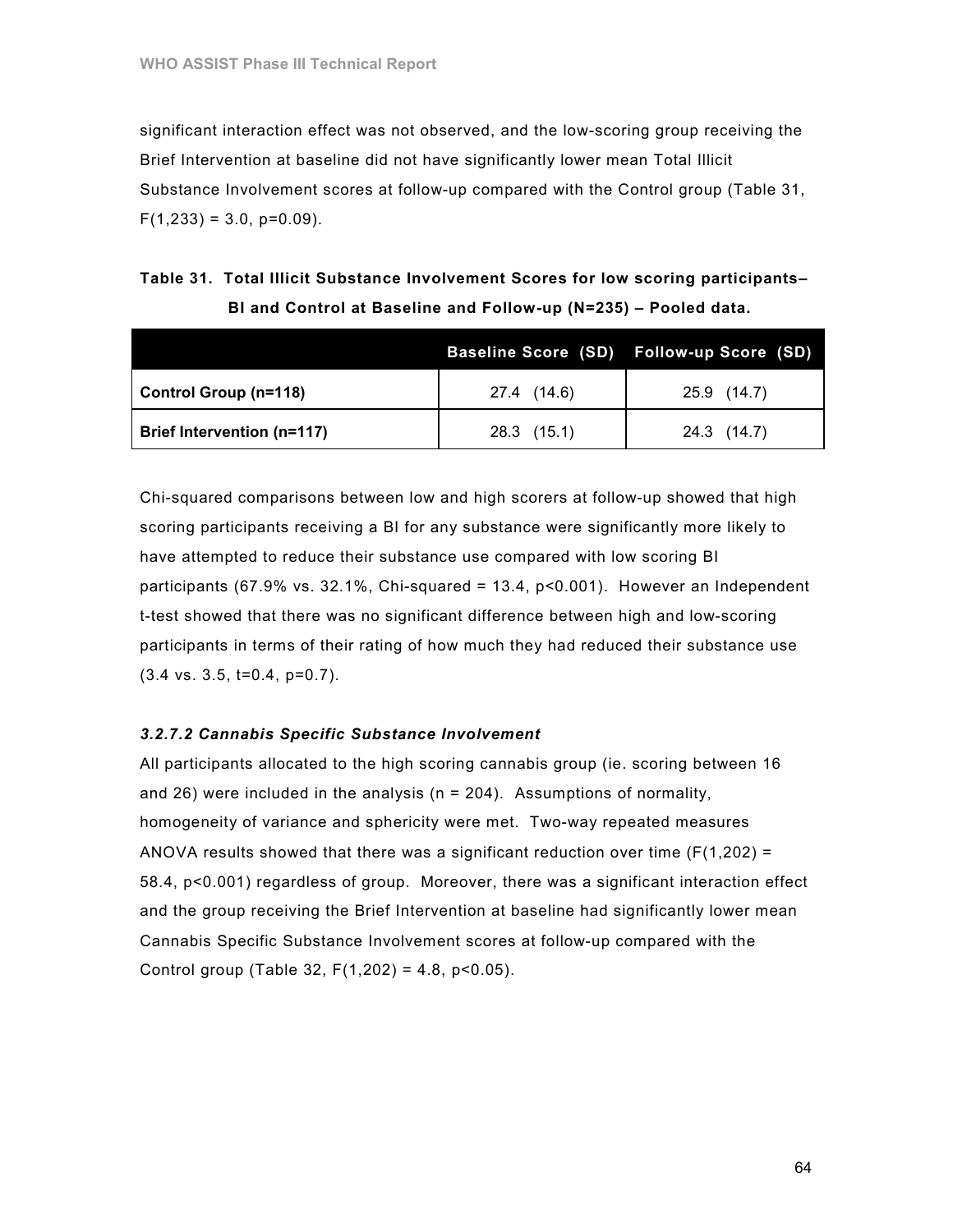Table 32. Cannabis Specific Substance Involvement Scores for high scoring participants– BI and Control at Baseline and Follow-up (N=395) – Pooled data.

|                                   |                | Baseline Score (SD) Follow-up Score (SD) |
|-----------------------------------|----------------|------------------------------------------|
| <b>Control Group (n=96)</b>       | $22.1$ $(3.5)$ | $19.3$ $(7.0)$                           |
| <b>Brief Intervention (n=108)</b> | $22.1$ $(3.5)$ | 17.0(8.2)                                |

All participants allocated to the low scoring group (ie. scoring between 4 and 15) were included in the analysis ( $n = 124$ ). Assumptions of normality, homogeneity of variance and sphericity were met. Two-way repeated measures ANOVA results showed that there was not a significant reduction over time  $(F(1,122) = 3.5, p=0.07)$  regardless of group. Additionally, a significant interaction effect was not observed, and the lowscoring group receiving the Brief Intervention at baseline did not have significantly lower mean Cannabis Specific Substance Involvement scores at follow-up compared with the Control group (Table 33,  $F(1,122) = 0.4$ ,  $p=0.5$ ).

# Table 33. Cannabis Specific Substance Involvement Scores for low scoring participants– BI and Control at Baseline and Follow-up (N=124) – Pooled data.

|                                  |                | Baseline Score (SD) Follow-up Score (SD) |
|----------------------------------|----------------|------------------------------------------|
| Control Group (n=56)             | $10.4$ $(3.9)$ | 9.6(5.9)                                 |
| <b>Brief Intervention (n=68)</b> | $10.3$ $(4.8)$ | $8.8$ $(8.0)$                            |

## 3.2.7.3 Stimulant Specific Substance Involvement

All participants allocated to the high scoring stimulant group (ie. scoring between 16 and 26 for cocaine or ATS) (n = 121). Assumptions of normality, homogeneity of variance and sphericity were met. Two-way repeated measures ANOVA results showed that there was a significant reduction over time  $(F(1,119) = 80.4, p<0.001)$  regardless of group. However, the interaction effect was less strong and the group receiving the Brief Intervention at baseline did not have significantly lower mean Stimulant Specific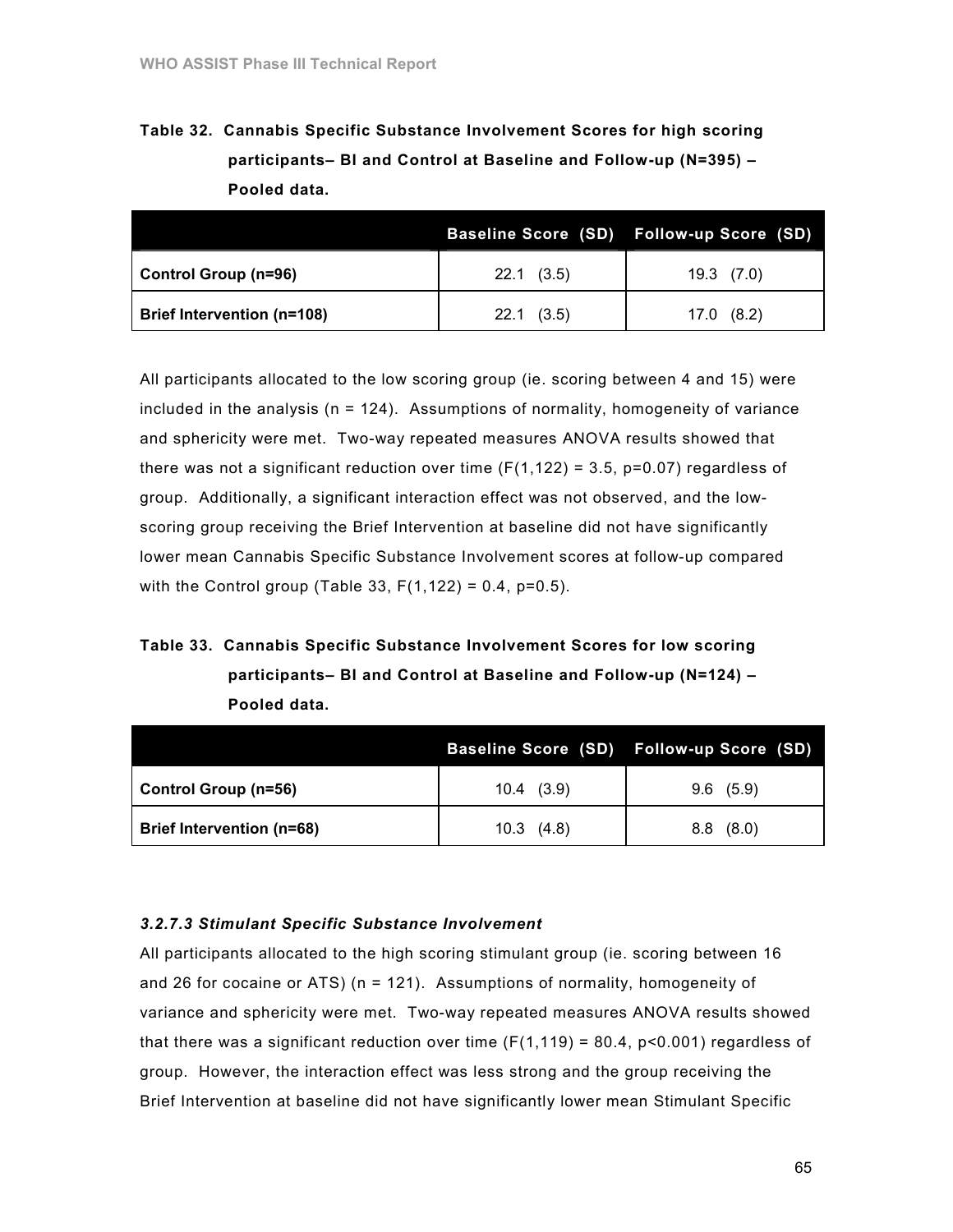Substance Involvement scores at follow-up compared with the Control group (Table 34,  $F(1,119) = 3.0$ , p=0.09, power = 40%).

# Table 34. Stimulant Specific Substance Involvement Scores (cocaine and ATS) for high scoring participants– BI and Control at Baseline and Follow-up (N=121) – Pooled data.

|                                  |              | Baseline Score (SD) Follow-up Score (SD) |
|----------------------------------|--------------|------------------------------------------|
| <b>Control Group (n=59)</b>      | 21.7(4.3)    | $16.1$ (9.2)                             |
| <b>Brief Intervention (n=62)</b> | $22.8$ (4.7) | $14.5$ (9.5)                             |

All participants allocated to the low scoring group (ie. scoring between 4 and 15 for cocaine or ATS) were included in the analysis (n = 108). Assumptions of normality, homogeneity of variance and sphericity were met. Two-way repeated measures ANOVA results showed that there was a significant reduction over time  $(F(1,106) =$ 24.9, p<0.001) regardless of group. Moreover, there was a significant interaction effect and the group receiving the Brief Intervention at baseline had significantly lower mean Stimulant Specific Substance Involvement scores at follow-up compared with the Control group (Table 35, F(1,106) = 8.5, p<0.005, power = 82%).

Table 35. Stimulant Specific Substance Involvement Scores (cocaine and ATS) for low scoring participants– BI and Control at Baseline and Follow-up (N=108) – Pooled data.

|                                  |                   | Baseline Score (SD) Follow-up Score (SD) |
|----------------------------------|-------------------|------------------------------------------|
| Control Group (n=60)             | $9.1 \quad (3.1)$ | $8.2 \quad (5.8)$                        |
| <b>Brief Intervention (n=48)</b> | $10.3$ $(3.0)$    | $6.8$ (4.5)                              |

### 3.3 Participant Feedback – quantitative analysis

### 3.3.1 Did you attempt to cut down on your drug use (after receiving the BI)?

A total of 317 participants provided information on the above question, and of those a total of 262 (82.6%) reported attempting to cut down on their substance use after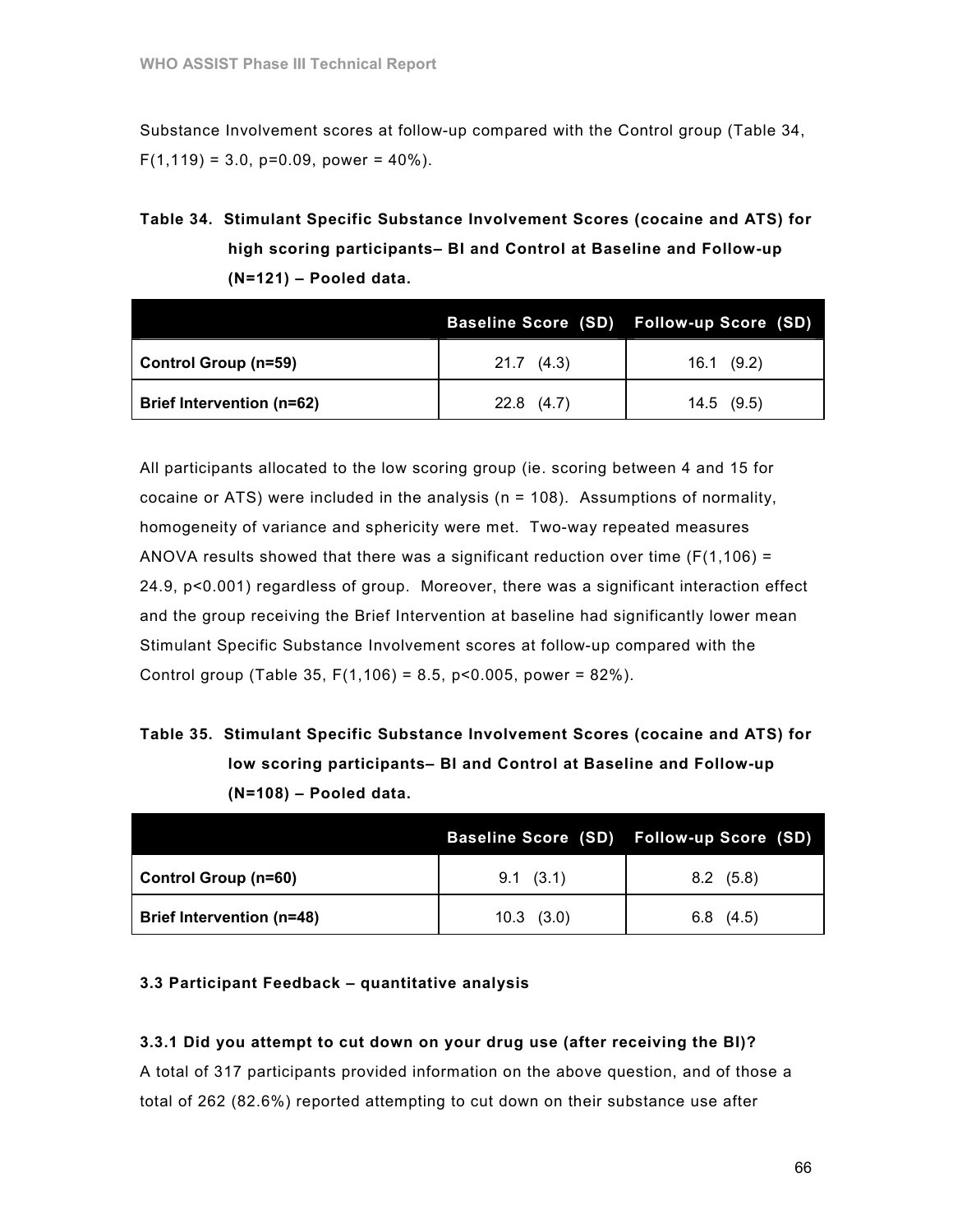receiving the information and feedback as part of the brief intervention (Australia 72%; Brazil 82.7%; India 97.4%; USA 79.5%).

### 3.3.2 Rating of extent of reduction in drug use

Participants receiving the BI were asked to rate out of 5 (1 being not at all, 5 being completely stopped) the extent to which they had reduced their substance use. Of the 315 responses, an average rating of 3.4 (sd=1.3) was given. There was a small but significant difference between countries with regards to this rating  $(F(3,270) = 2.8$ ,  $p=0.04$ ) with Brazilian participants reporting the highest rating  $(3.7, sd=1.3)$  and Australian participants the lowest (3.2, sd=1.0).

#### 3.3.3 How long in weeks did the reduction in drug use last?

Of the participants who did manage to reduce their substance use (n=224, 60.2%) the average time participants maintained this reduction was 11.2 weeks. The maximum length of time was 49 weeks, and the minimum was 1 week (sd =  $5.4$  weeks, median = 12 weeks). While there were differences in this length of time between countries, it did not quite reach statistical significance  $(F(3,224) = 2.5, p=0.06)$ .

#### 3.3.4 Rating of influence on general health

Participants receiving the BI were asked to rate out of 5 (1 being no influence, 5 being completely influenced) the extent to which receiving the information and feedback had impacted on their general health. Of the 315 responses, an average rating of 3.1 (sd=1.3) was given. There was a significant difference between countries with regards to this rating  $(F(3,311) = 12.1, p<0.001)$  with Indian participants reporting the highest rating (3.6, sd=1.2) and Australian participants the lowest (2.5, sd=1.1).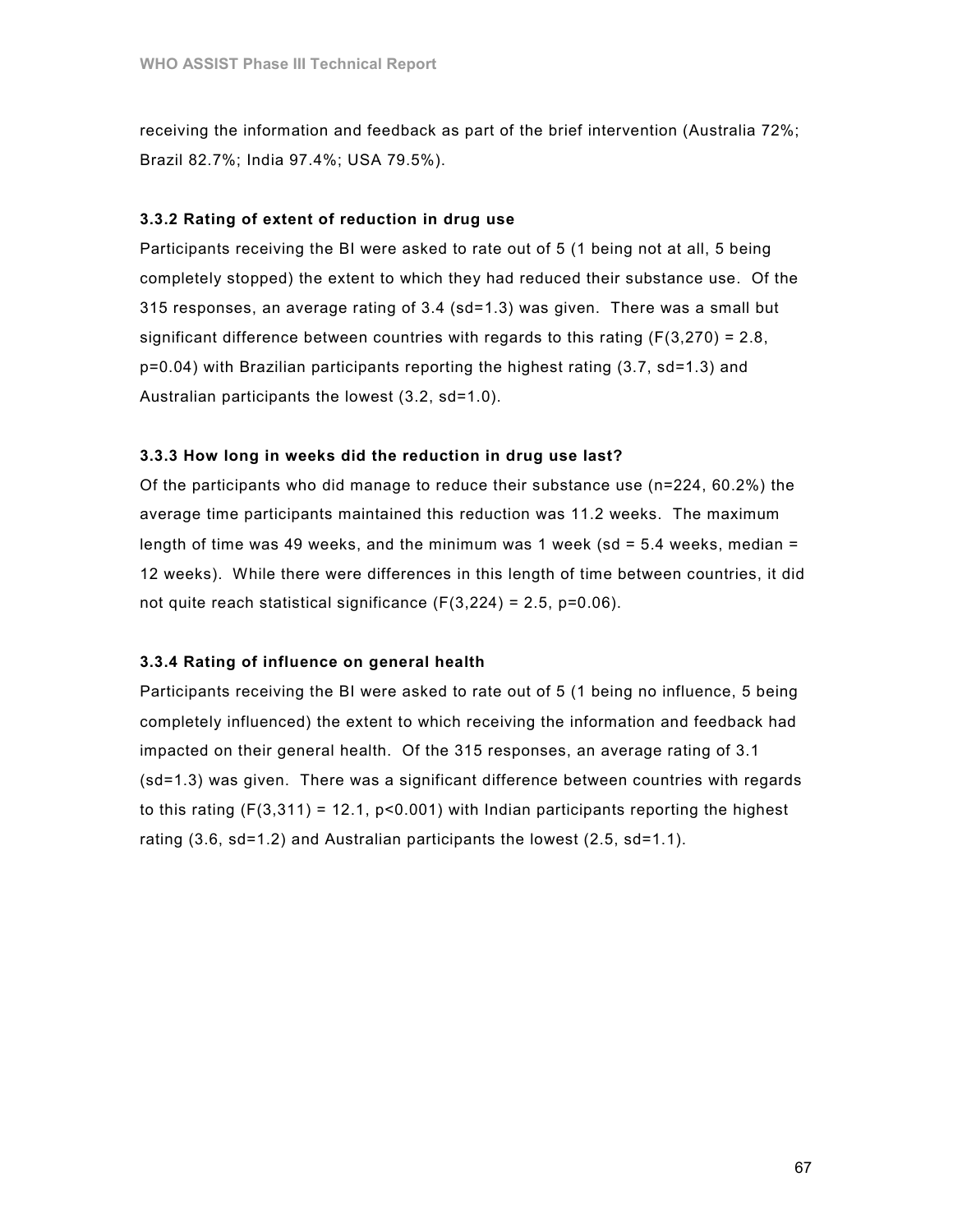## 4. DISCUSSION

The recruitment sample for this randomized controlled trial was likely to be employed, in their early thirties and residing in stable accommodation. Sixty per cent of the sample identified as Caucasian which reflected the main race of two of the four countries from which the samples were recruited. There were some expected profile differences between the countries (for example marital status, age, race, education and religion) however, these were considered to be a reflection of the culture from which the samples were drawn, or a reflection of the type of primary health care clinics from which they were drawn. Similarly, there were differences in the frequency and type of substances used by the participants of each country, with the exception of alcohol and tobacco which were readily used by the majority of participants in all countries. These differences impacted on the ability of each country to recruit specific drug users to the study. Accordingly the majority of opioid users were recruited from India, the majority of ATS users were recruited from Australia, and Brazil and the USA recruited the majority of cocaine users. No country had difficulty recruiting cannabis users, but it is worth noting that cannabis recruitment was greater in those countries where it was difficult to recruit other kinds of drug users. Accordingly a larger number of cannabis users were recruited to the study (n=395) compared to those using ATS (n=155), cocaine (n=92) or opioids (n=89) despite the initial intention of the study having equity in recruitment numbers across drug types.

There were differences between the countries with regards to the Total Illicit Substance Involvement Score at baseline, and Australia and the USA tended to have higher scores than Brazil and India. This could reflect more frequent drug use in these countries, but may also be indicative of the availability of more substance types in these countries and a tendency towards higher levels of polydrug use. However, there were no significant differences between control and BI subjects in terms of their Total Illicit Substance Involvement Scores, or any of their Specific Substance Involvement Scores, or the percentage of those who had used drugs intravenously.

Fifteen per cent of the total sample had previously received some kind of treatment for drug and alcohol issues, generally counselling, although this tended to be some years in the past. Moreover, just over three per cent of participants had injected substances

68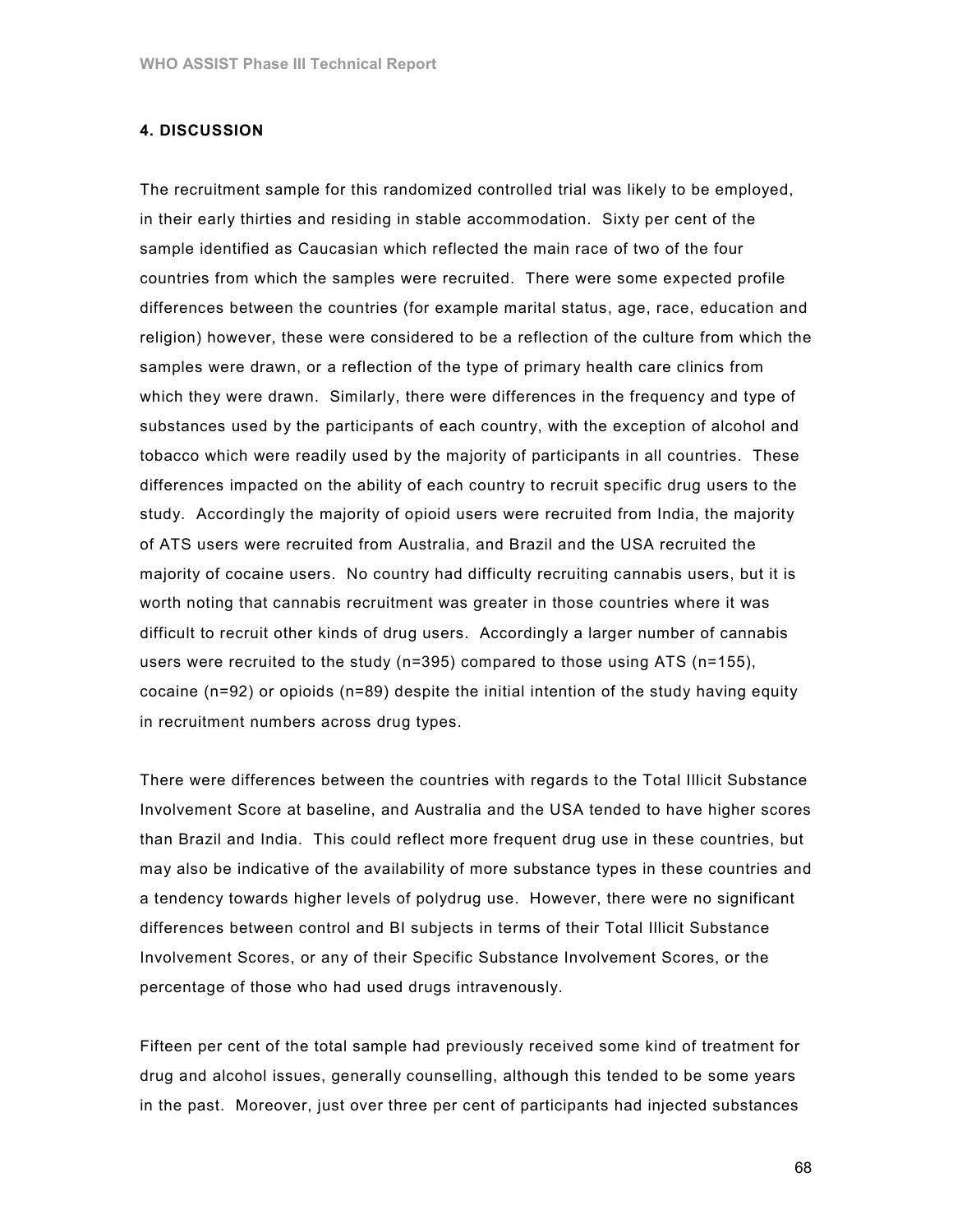in the last three months, and these features, alongside the overall demographic profile of the sample, suggest that the participants in this study were not dependent or high risk substance users. Furthermore, the high overall follow-up rate (86%) also indicates that this was a relatively stable sample.

The inferential analysis of the pooled data (i.e. all countries' data combined) demonstrated that follow-up scores were significantly lower than baseline scores for Total Illicit Substance Involvement, Cannabis Specific Substance Involvement, Stimulant Specific Substance Involvement and Opioid Specific Substance Involvement. This analysis did not differentiate between Control and BI groups and indicates that there was an overall decrease in substance use and risk over time. However, when group type was taken into consideration, (i.e. Control or BI) participants receiving the brief intervention had significantly reduced scores for all measures (excluding Opioid Specific Substance Involvement) compared with Control participants. These findings indicate that the brief intervention was effective compared with no intervention in getting participants to reduce their substance use and risk, as determined by the ASSIST questionnaire. However, it also indicates that even when a brief intervention was not received (as in the case of Control participants at baseline) a reduction in ASSIST scores also was observed, albeit not to the same degree as the BI participants. This may suggest a "regression towards the mean" effect whereby participants spontaneously reduced their substance use toward the mean use of the general population, however, may also indicate that administration of the ASSIST questionnaire alone influenced participants to reduce their substance use. The data collected by this study does not allow for further scrutiny of this phenomenon.

While a significant interaction effect was not observed for the Opioid Specific Substance Involvement Score with the pooled data, there certainly was a tendency for participants receiving the opioid-targeted BI to have lower scores at follow-up compared with the Control participants, and probability tended towards significance (p=0.07). It is likely that the lack of actual significance reflected the small sample size for this calculation (n=73), however, when Indian participants - who comprised the majority of opioid users - were considered on their own, there was a significant interaction effect (p<0.05). This suggests that there may have been a small confounding effect when

69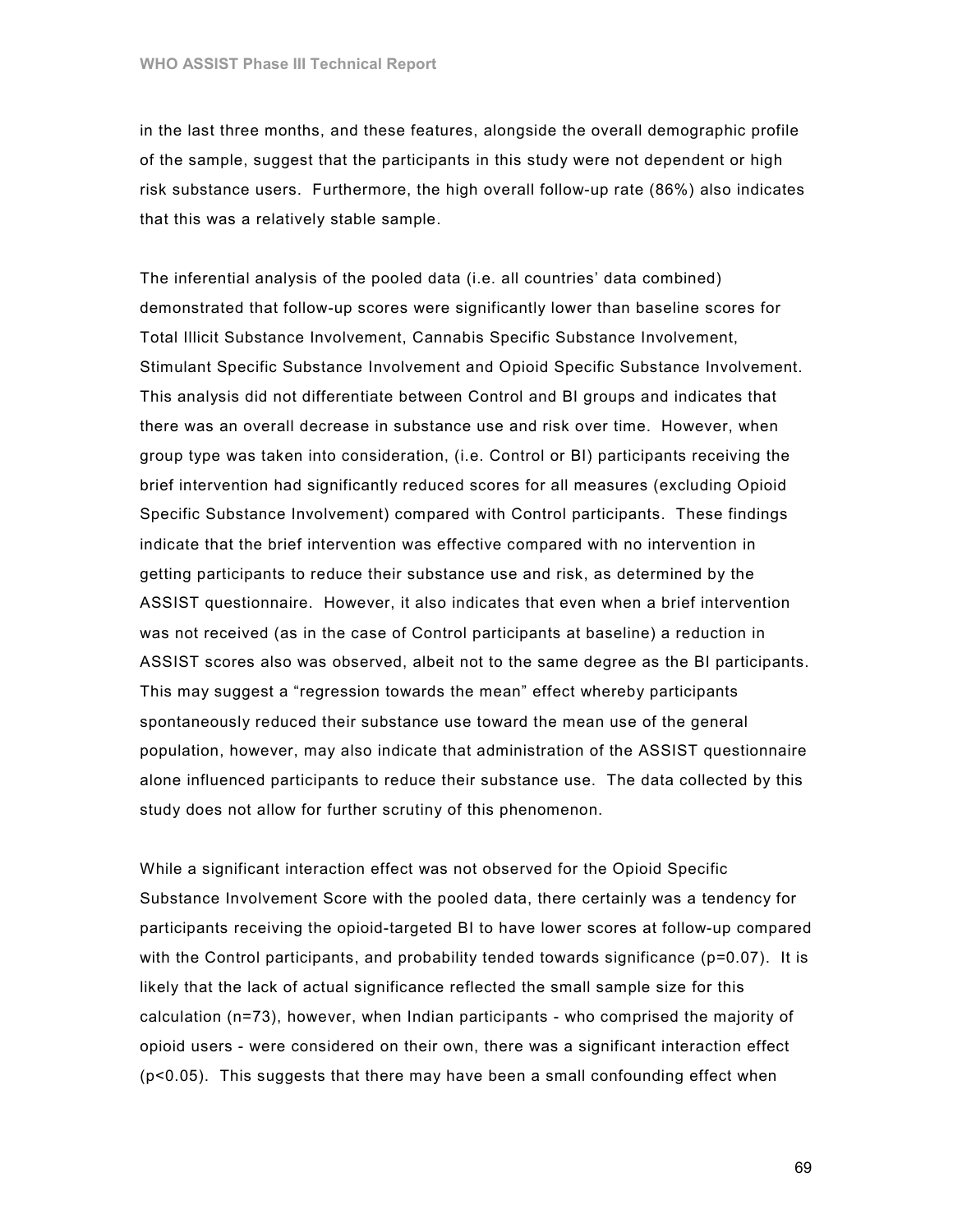data from the other countries (Australia and USA) was included in the overall pooled analysis, albeit considering their small sample sizes (Australia, n=2; USA, n=16).

From the probability values obtained from the analysis of the pooled data, it appears that the BI targeting stimulants (ATS and cocaine) was the most effective statistically  $(p<0.005)$  followed by the BI for cannabis  $(p<0.05)$ , then opioids  $(p=0.07)$ . However, statistical significance may not necessarily dictate the level of clinical effectiveness, and could reflect differences in the patterns of use of these drugs by participants. Both cannabis and opioids were more likely to be daily/almost daily if used in the last three months compared with stimulants which were most likely to be used monthly or less by participants. More frequent drug use may be associated with entrenched behaviour and less susceptibility to change. However, this assumption is based on a comparison of the pooled data from all countries, and country by country comparisons reveal differences in interaction effects for each of the drugs targeted, as discussed below.

With the exception of the USA site, all countries demonstrated that the BI participants had significantly lower Total Illicit Substance Involvement scores at follow-up compared with the Control subjects. This difference appeared to be greatest among Australian participants. The USA site tended towards an interaction effect (p=0.11) and while both groups (control and BI) had reduced scores at follow-up, the direction favoured Control participants having a larger decrease in scores over time than participants receiving the BI. A similar pattern, including the lack of a brief intervention effect, also was observed for Cannabis and Stimulant Specific Substance Involvement Scores in participants recruited in the USA, but the pattern was unable to be determined for opioids due to the inadequate sample size. Conversely, Indian and Brazilian sites demonstrated a very strong brief intervention effect for Cannabis Specific Substance Involvement Scores (p<0.005), as did Australia (p<0.005) and Brazil (p<0.01) for Stimulant Specific Substance Involvement Scores. And while a significant brief intervention, or interaction, effect was not demonstrated in Australian participants for the Cannabis Specific Substance Involvement Score, the direction certainly tended towards a brief intervention interaction effect and it is likely that the lack of actual significance  $(p=0.14)$ reflected the small sample size for this calculation (n=30).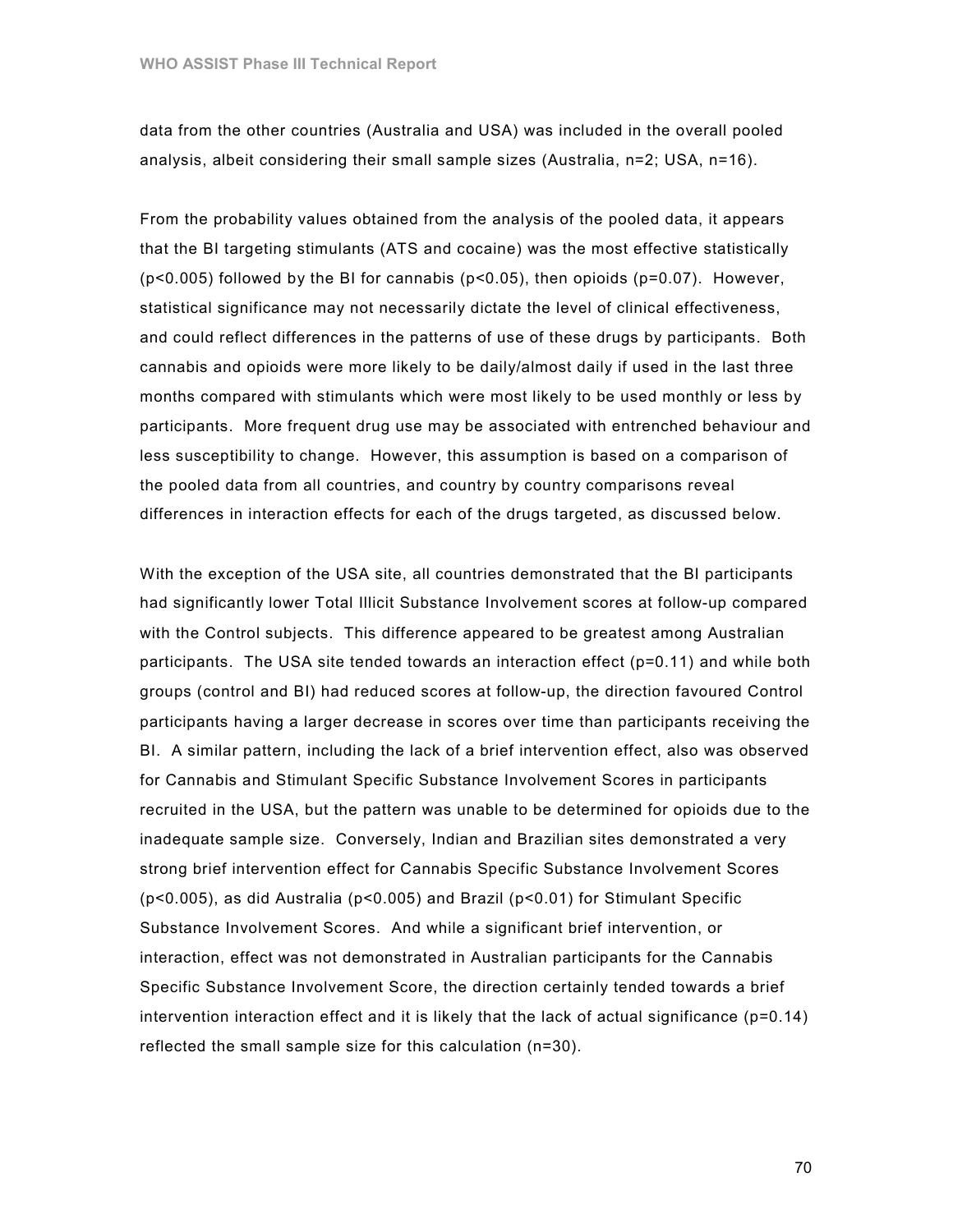The reasons underlying the contrast between the Australian, Brazilian and Indian sites and the USA site with regards to a brief intervention effect is not completely clear. Within the USA site the randomization was successful in balancing the experimental and control groups on key variables, and the follow-up rate was adequate for clinical studies of this kind, with no apparent bias introduced by either the randomization or differential attrition at follow-up. However, there were some protocol and participant differences between the USA and other sites which may have contributed to the lack of a brief intervention effect.

One issue at the USA Connecticut site that may have affected the intervention was the introduction of a new ethics/IRB protocol early on in the study in which the attainment of informed consent comprised a lengthy and detailed process lasting 10-15 minutes. Prior to the induction of this new protocol, and in the other participating countries, the informed consent process took less than a few minutes to administer. This extra 10-15 minutes spent with USA participants may have either diluted the effect of the BI or served as a BI to the control group. The findings in California which appear to be similar to the Connecticut findings, albeit on a smaller scale (n=33 compared with n=136), may have been affected in a similar way. The IRB required that all potential participants provide informed consent before the initial screening, as well as providing informed consent for study participation. Obtaining consent on the two occasions put the time spent obtaining consent from the participants well within the 10 to 15 minute time period found in Connecticut. Comments made by control participants in California were consistent with the consent and testing procedures serving as a BI for the control group.

A second issue was the time taken to follow-up participants at the USA site. While the mean and median times were not dissimilar between sites (i.e. between 3 and 4 months), the standard deviation and range indicate high variability, and follow-up ranged from as little as one month after baseline (32 days), to over one year after the baseline interview (435 days). For some participants this may have impacted on the time available for the brief intervention to work, or have captured a period of time many months later where the effects of the brief intervention may have been eroded. It is worth noting however, that even when outliers were removed from statistical

71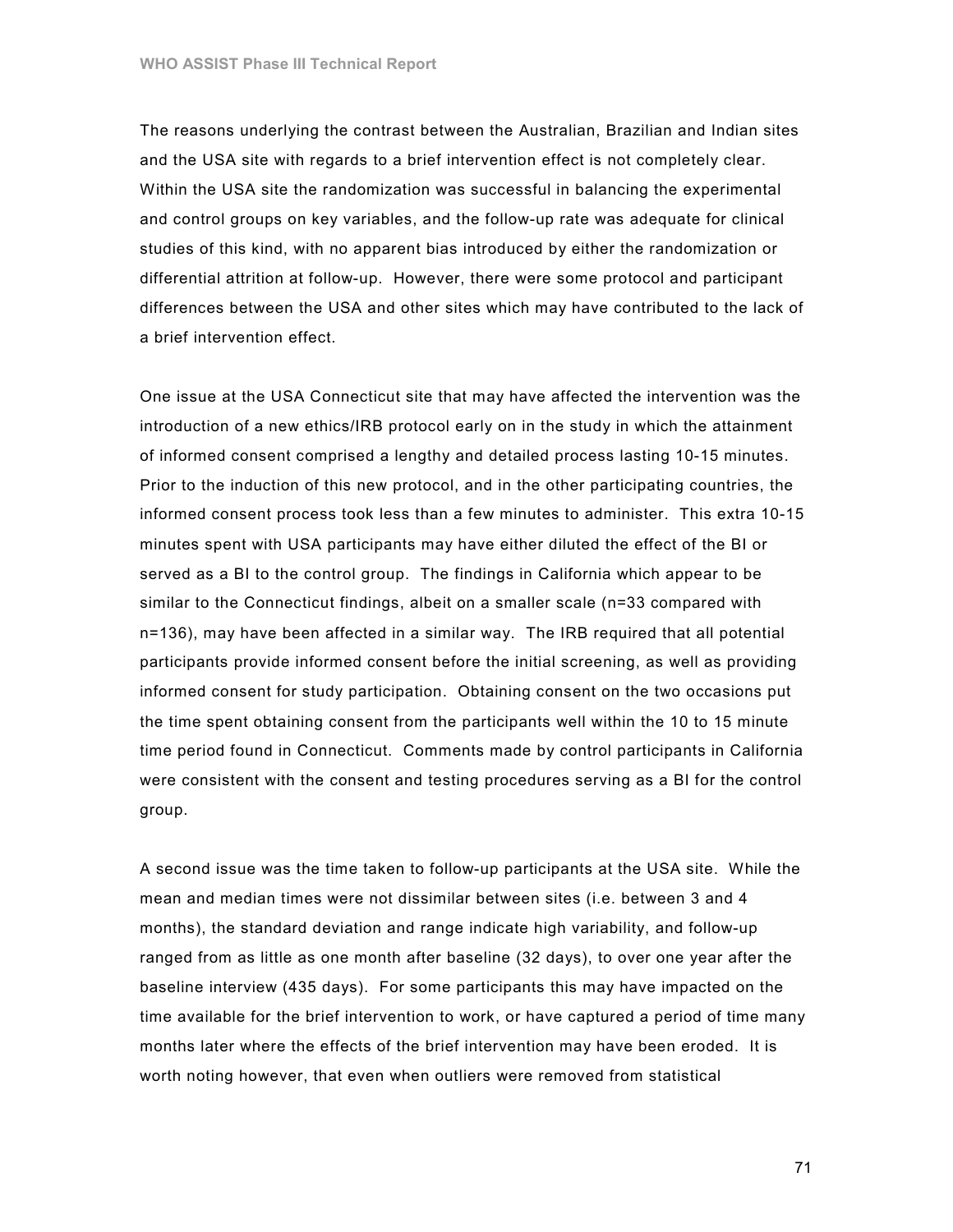calculations of effectiveness that this difference between the USA and other sites still remained.

A third difference in protocol that may have impacted on the effectiveness of the brief intervention concerned interviewer protocol. The Australian, Brazilian and Indian sites tended to use the same interviewer for both the baseline and follow-up interviews for any one participant. The USA used this method for around half of their participants, however the reminder of participants were interviewed by a different interviewer at baseline and follow-up, although there is no obvious reason how this would account for the difference between the USA and other sites.

Furthermore, another point that arose during conversations with the clinical research staff at the USA site was the possibility that some participants may have minimized their alcohol and drug use at baseline, but reported more honestly at follow-up. It is not possible to investigate this further with the data available, and any further investigation would need to show that the BI group were more likely to behave in this was than the Control group.

Finally, participants from the USA site were more likely to have received previous treatment for drug or alcohol issues in the past (around 30%) than participants from the other sites, and it is possible that on some level this modified the sensitivity of participants with respect to talking about their substance use within the context of the ASSIST questionnaire and of receiving a brief intervention. However, it is worth noting that prior treatment did not appear to have an impact on the outcome in other sites. For example, a brief intervention focussed on Cannabis in Brazil where 18% of participants had received prior drug and alcohol treatment, worked equally as well as it did in India where none of the participants reported receiving prior drug and alcohol treatment.

The use of illicit substances often occurs within a context of other substance use. Moreover, there is evidence that reduction in one illicit substance such as heroin, can result in substitution and or increased use of another substance (Fairbank et al., 1993; Topp et al., 2003), and this phenomenon also has been observed within clinical settings. Results from this study demonstrate that the reduction in illicit drug use due to the implementation of the ASSIST and linked BI does not appear to have resulted in

72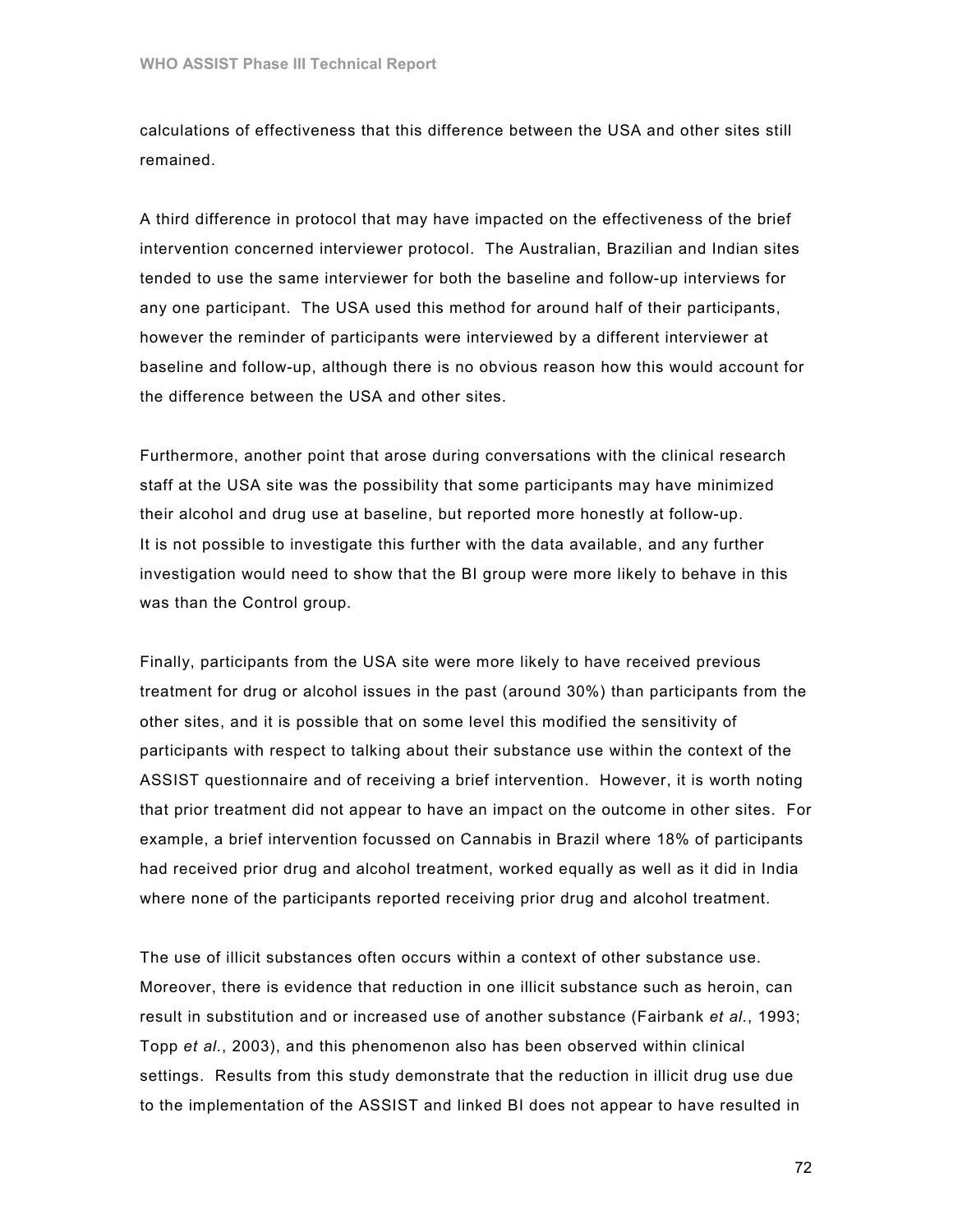increased use of other substances including tobacco, alcohol, inhalants, sedatives or hallucinogens. For all of these substances there was a significant time effect in which follow-up scores were significantly lower than baseline scores, regardless of group, and once again this may indicate regression toward the mean or an ASSIST questionnaire administration effect.

A final aim within the quantitative analysis section of this study was to determine whether higher-scoring participants were impacted by the brief intervention any differently than were lower scoring participants. Higher-scoring participants did show a significant interaction effect with regards to their Total Illicit Substance Involvement scores, in comparison with lower-scoring participants who only tended towards significance (p=0.09). Moreover, significantly more of the higher-scoring participants reported attempting to decrease their drug use compared with the lower-scoring participants, although there was no significant difference between the two groups with respect to the rating of their reduction. However, these findings were not consistent across substances, and while high-scorers did better than low-scorers with respect to Cannabis Specific Involvement scores, the opposite was true for Stimulant Specific Involvement scores. While these findings may reveal some differences in susceptibility to a brief intervention by drug type and score, it is worth noting that the sample sizes from which these conclusions are drawn are somewhat limited and further investigation may be required.

Overall it appears that the ASSIST-linked brief intervention was effective in getting participants to reduce their substance use and risk as measured by their ASSIST score. These findings were commensurate with participant feedback which was gathered at the 3 month follow-up interview and Section 5 in this technical report details the findings of the qualitative participant feedback to attempt to illuminate how this change actually occurred. Over eighty per cent of all participants who received the brief intervention at baseline reported attempting to cut down on their substance use as a result of the feedback and information they had received. Despite the differences between the USA and other sites with respect to the inferential analysis described above, almost eighty per cent of the USA participants who received the brief intervention also reported attempting to cut down. While it is not possible to make a direct comparison with USA participants who were randomized to the control group, it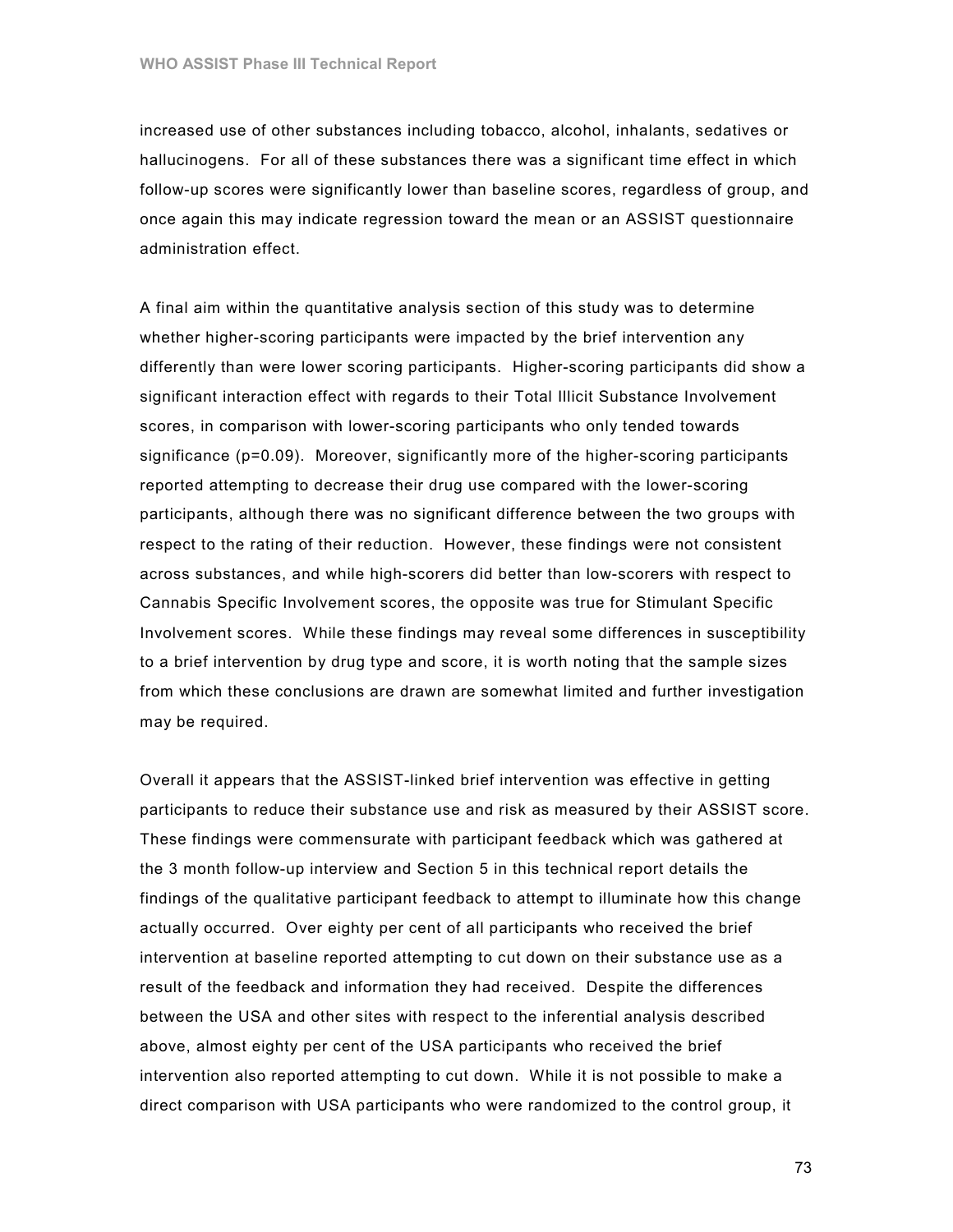does suggest that the treatment that USA participants received was effective in facilitating an attempt to reduce substance use.

#### 4.1 Conclusion: Implications for a Public Health Approach

Early intervention for substance misuse and related disorders has gained momentum internationally with the validation of alcohol and tobacco screening tests, and the development of an impressive evidence base for the efficacy of brief interventions for hazardous drinking and nicotine dependence. The WHO project described in this report has built upon this research to support an early intervention approach for illicit drug use. Although the findings from a single study do not constitute sufficient reason to disseminate drug screening and brief intervention strategies internationally, this study does have important implications for the initiation of demonstration programmes in the context of a public health approach to early intervention in general medical settings.

There are a variety of reasons why a public health approach to the early identification of illicit drug use is warranted in health care and social service settings.

The availability of new validated screening tests, such as the WHO ASSIST, which provide the basis for an integrated approach to substance misuse across alcohol, tobacco and eight other psychoactive substances (Humeniuk et al., in press). Scientific studies that brief interventions, brief treatments, and traditional treatments for cannabis (and other substance) use disorders are effective (Babor et al., 2006). The compelling needs of medical and public health practitioners in both developing and developed countries for a comprehensive approach to HIV infection and other conditions related to substance misuse.

The economies of scale associated with multiple risk factor screening and intervention for co-occurring conditions such as risky alcohol use, cigarette smoking and illicit drug use.

To the extent that brief interventions for illicit drug use can be formulated in the context of a public health approach directed at high risk populations, we believe that strong consideration should be given to translating into clinical practice the kinds of programmes studied in the WHO ASSIST Project.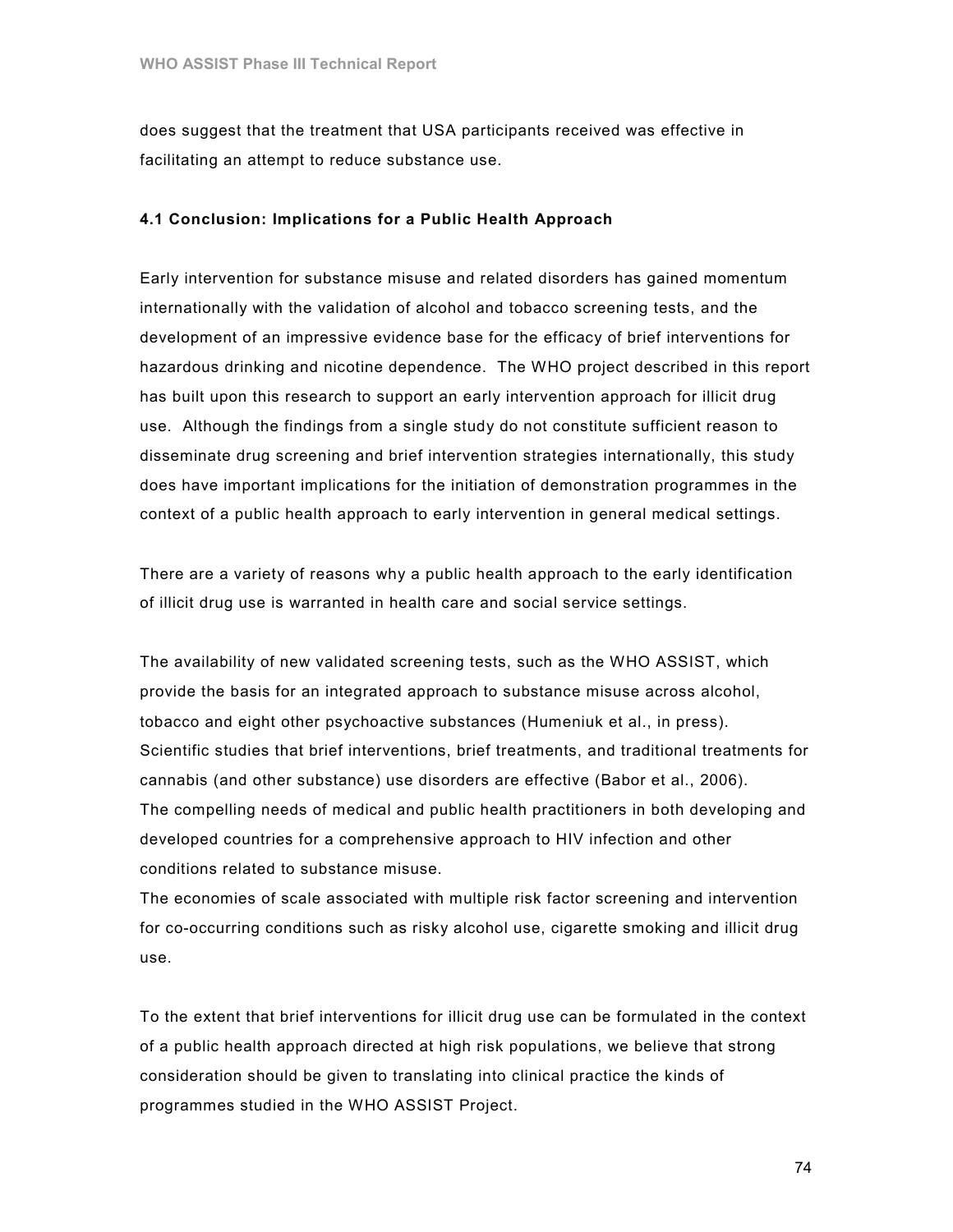Translation from research to practice can be considered at two levels: 1) making scientific knowledge accessible and relevant to practitioners; and 2) improving the health of the population by broad dissemination of effective health promotion and secondary prevention technologies. Based on the results of this project, the following recommendations seem warranted:

Broad dissemination by WHO of the ASSIST screening and brief intervention manuals, which should proceed under the guidance of an international Advisory group that can monitor utilization and oversee further developments in the instrument and clinical procedures.

Establishment of training and reference centres that are capable of providing workshops and consultation on the applications of the ASSIST materials in different parts of the world.

Planning and monitoring of large-scale demonstration programmes that attempt to integrate the ASSIST technologies into the routine work of health care delivery systems.

Further research focusing on ASSIST training, programme implementation and cost effectiveness should be encouraged at both the national and international levels.

There is general agreement on the need to "broaden the base" of drug treatment by expanding services to less severe cases and populations at risk. In order for this to happen, the traditional, specialized care model of substance abuse treatment will have to be expanded to include a new population-based healthcare management perspective in which persons experiencing or at risk of substance use disorders are provided with a range of early intervention services, including screening, brief intervention, and brief treatment. These services should be designed to fit the needs of defined populations, with different providers, such as nurses and community health workers, appropriately trained, supervised and supported so that they can integrate ASSIST technologies and procedures into routine practice. Alternative implementation models for screening, brief intervention, and referral should be considered where there are limited resources or staff resistance, such as using interns from professional programmes that train physicians, nurses, psychologists and social workers. In all cases, it is important to fit the ASSIST programme to the population. It is clear from the findings of this project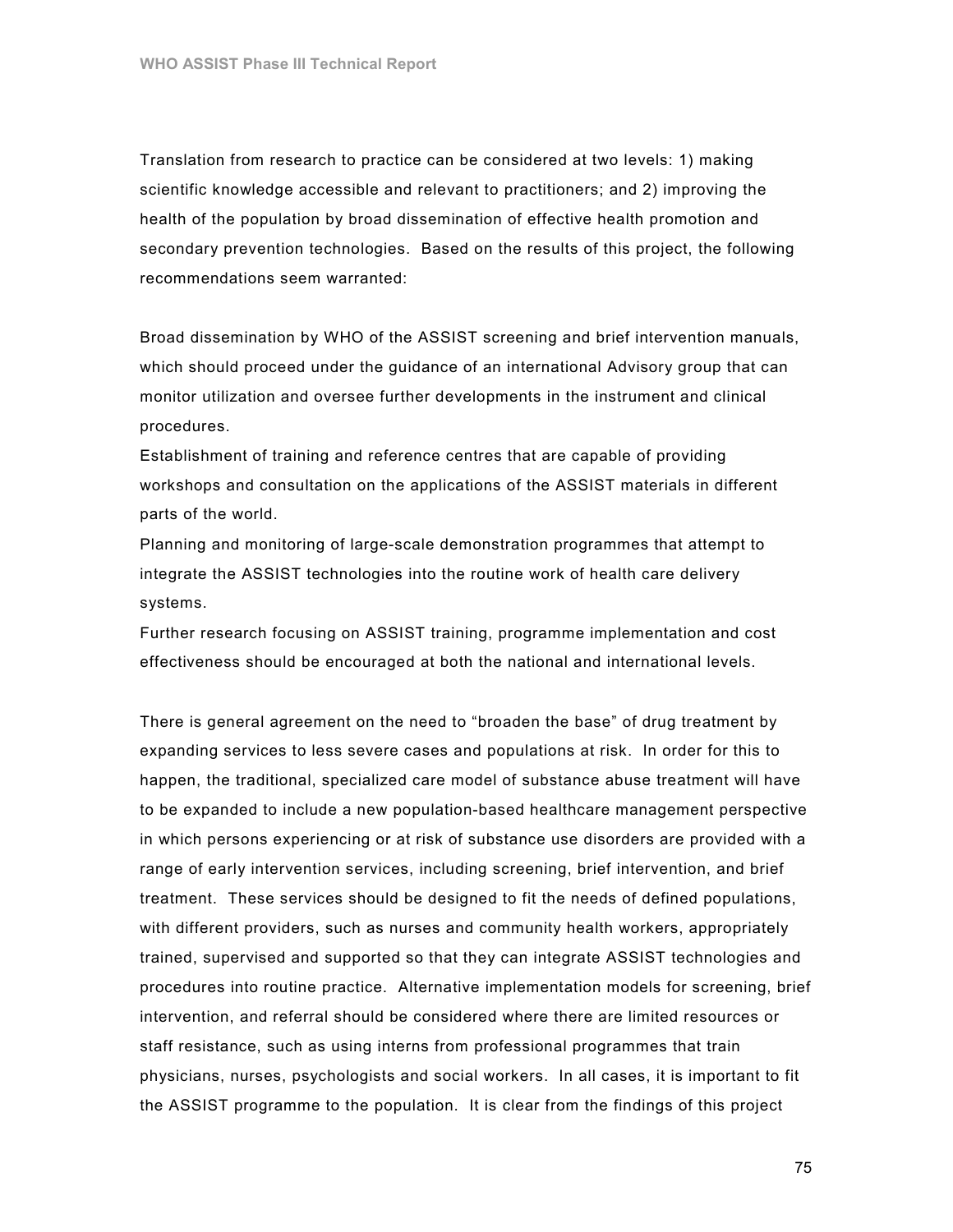that population-wide measures to implement the various ASSIST components have the potential to reduce the burden of illness associated with substance use disorders.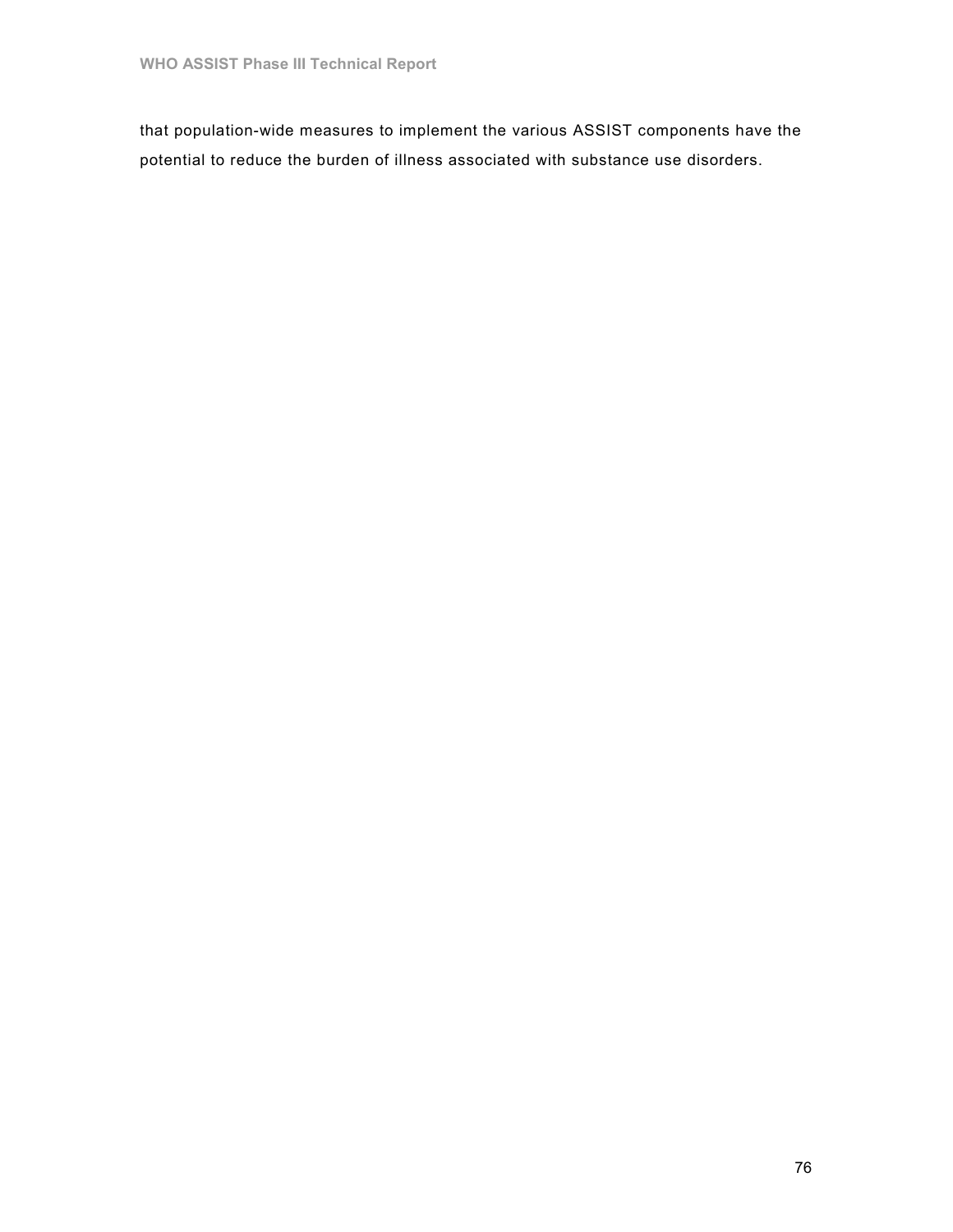#### 5. RESULTS – ANALYSIS AND DISCUSSION OF FEEDBACK ON BI

#### 5.1 Overview of Process and Analysis

The ASSIST Brief Intervention Process Rating form (see APPENDIX 4) was administered at the follow-up interview to a total of 372 participants (Australia  $n = 86$ ; Brazil  $n = 94$ ; India  $n = 89$ ; USA  $n = 103$ ). This rating form gave participants the opportunity to provide feedback about the ASSIST-linked brief intervention via semistructured questionnaire consisting of a series of open-ended questions and rating scales. Prior to the administration of the questionnaire participants were reminded that during their baseline interview the interviewer had given them feedback and information on their substance use, and had discussed with them some of the positive and negative aspects of their substance use. Participants were informed that the aim of this semistructured questionnaire was to find out what they honestly thought of the feedback and information they received in general; which specific aspects of the session (if any) changed their substance use behaviour, and whether the Substance Users Guide (Humeniuk et al., 2003) that was provided at the end of their session was useful. The results of three parts of the questionnaire are presented below.

The aim of the analyses of participants' comments was to elucidate client perspectives about which aspects of the ASSIST-linked BI were most helpful in mediating change from the perspective of the participant.

Participant responses were recorded on the questionnaire by the interviewer. Responses for each question were considered to be a data set and each response within that data set was allocated an individual identification number; the question number followed by individual identification number is shown in brackets at the end of each respective response. Where necessary [square brackets] surround words inserted for purposes of clarity. Responses to each open-ended question were coded using thematic analysis (Braun & Clarke, 2006). Responses in each data set were examined for similarities and/or differences, and themes were identified and coded manually. The analyses of several themes identified are presented below and where applicable, these themes are discussed in conjunction with results from participants' rating scales. The analyses identified several broad themes from the content of the comments made by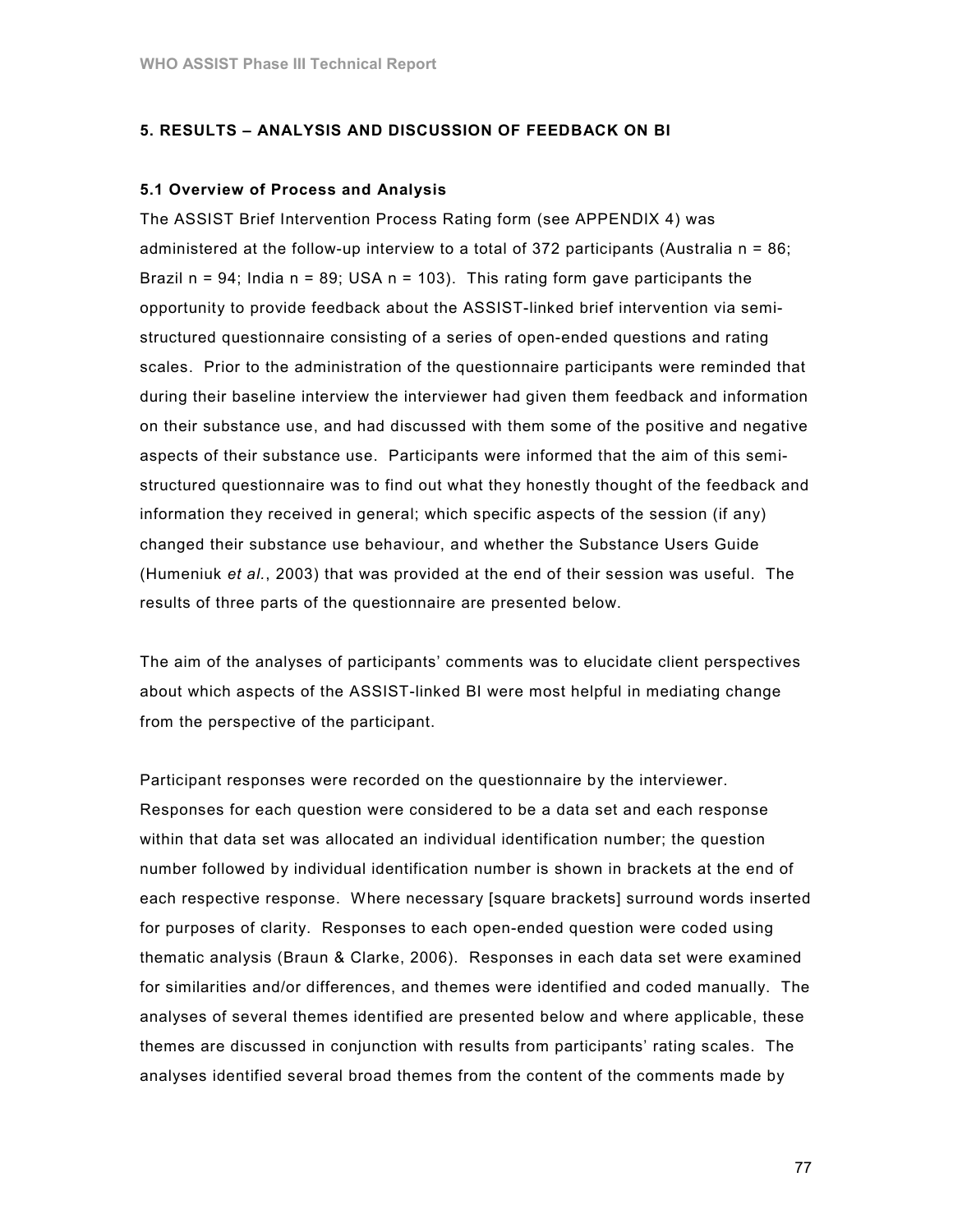participants. It is important to note that very few comments related entirely to one theme and the themes identified below are not necessarily mutually exclusive.

# 5.2 Participants' general comments on the Information and Feedback provided (Q9.1)

Three hundred and eleven (83.6%) of the 372 participants who were available for follow up at three months commented on their understanding of the purpose of the feedback and information they received on substance use as part of the BI. Eleven (3.5%) participants stated they did not know or could not remember. The analysis of participants' comments identified three 'purpose' related themes: (1) to help, (2) to inform, and (3) to raise awareness. Each of these themes is described below.

### 5.2.1 'To Help'

Participants frequently (n=59, 19%) referred to ways in which the feedback and information they had received been helpful in several ways. For example, some participants directly linked the purpose of the feedback and information to 'helping' them stop:

- Give me information about my drug use and help me to stop (9.1: 80)
- To help him not use  $(9.1:347)$
- To help her quit using marijuana (9.1:320)
- To help people stop using  $(9.1:296)$

or reduce their substance use,

- Try and help people reduce their use of drugs. Make them aware of the health risks (9.1:36)
- To help me reduce my drug use  $(9.1:64)$
- Pamphlets helped to realize what he does to his body, helped him cut down (9.1:295)

Other participants stated that they thought the purpose of the feedback and information provided ASSIST-linked BI was to help them understand their substance use:

- To help us try and understand the harms associated with drug use (9.1:17)
- Try help me to understand the harmful effects on me of using ATS (9.1: 72)
- To help me understand risks (9.1:75)
- To help him understand what he is doing with regards to drugs and make a better judgment about whether to stop or not (9.1:28)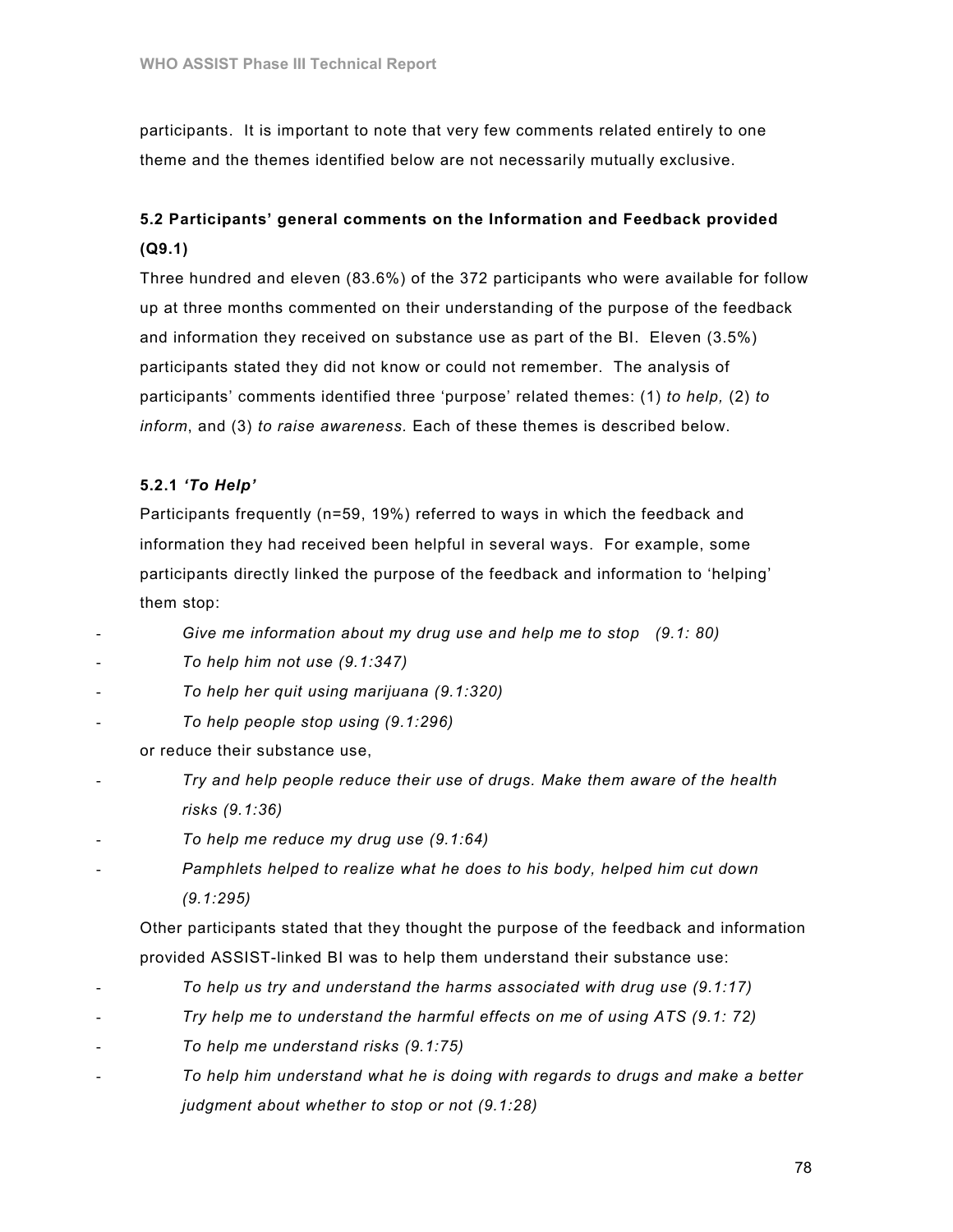Overall, the sentiments expressed under the theme of 'help' were couched in terms of the benefits gained from taking part in the study.

- I found it good and it helped me (9.1:131)
- Thought we helped her to boost confidence, work through set backs, useful hand outs (9.1:339)
- Helpful info, to give options for cutting back/quitting. At this point and time he isn't ready so the info was useful but cannot replace the feeling he is receiving from the drugs (9.1:348)

## 5.2.2 'To Inform'

A total of 57 (18.3%) participants referred to purpose of the feedback and information on drug use as a way of providing information. Participants talked about 'information' and being 'informed' in a variety of ways. For some participants the purpose of the session was simply a means of providing information:

- To give people information about drugs I suppose (9.1:40)
	- To give information about drugs (9.1:120)

While other participants related the information provided as being purposely driven to inform about the harms or health risks associated with substance use:

- For informing me that cannabis is harmful for me (9.1: 197)
- To give information on drugs and their harm (9.1: 117)
- For informing me that cannabis is harmful for me (9.1: 185)

Participants frequently connected the provision of information about health risks and harms to the benefits of reducing or ceasing substance use:

- Help inform, to understand why you use something and give info to help stop. Lots of medical info that people don't know about withdrawal is very helpful (9.1:337)
- To make me think about cutting back my drug use/to inform me of the health risk of the drugs I use (9.1:20)
- For informing me that cannabis is dangerous for my life, I should give up cannabis (9.1:194)
- Informing me of long term problems and repercussions of my smoking. At the time it made me question my uses. I have been weak lately but will cut down (9.1:6)
- Provide information to people and get people to stop (9.1:65)
- For informing me that I should quit drugs  $(9.1:184)$
- For informing me that I should give up cannabis  $(9.1:192)$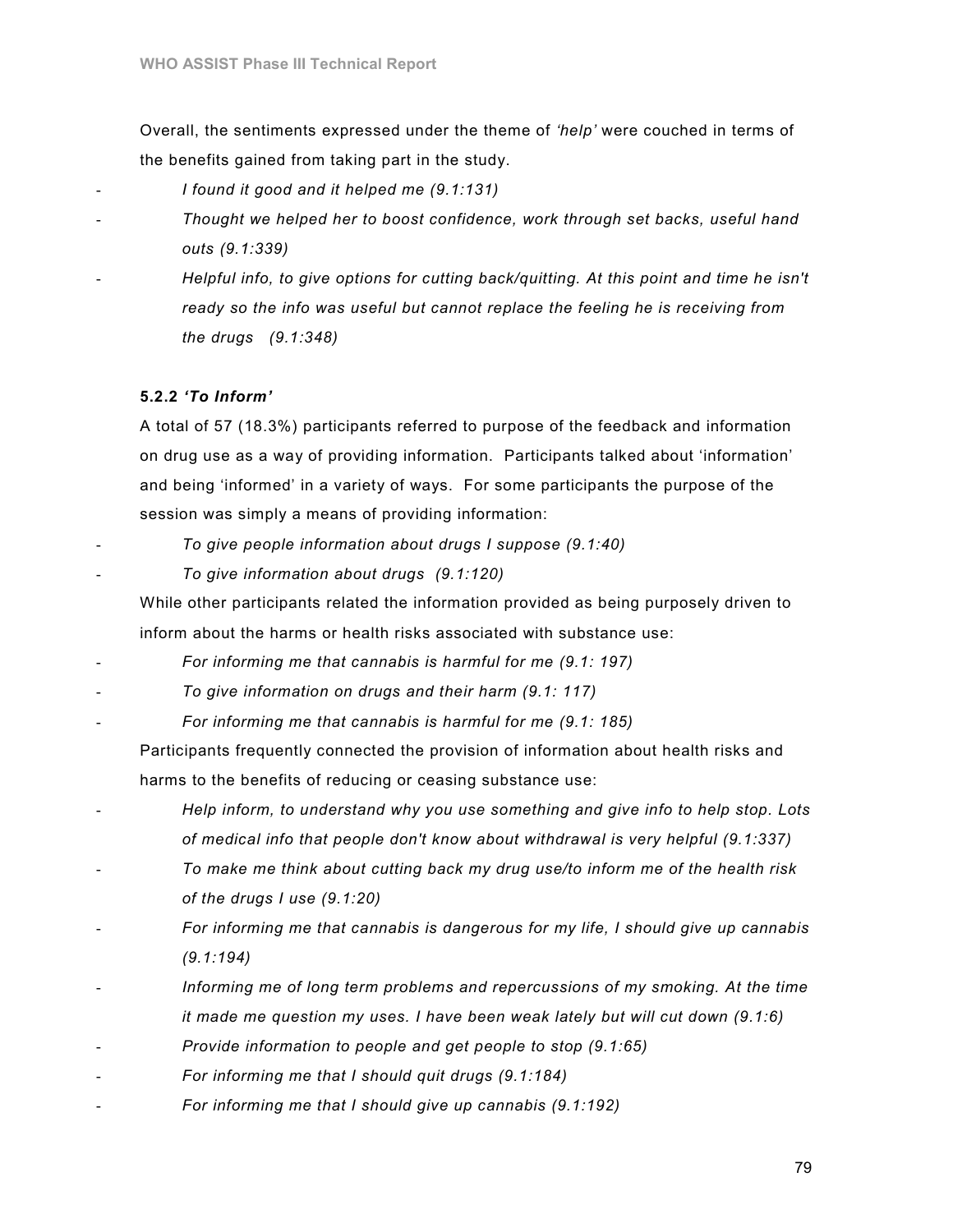- For informing me that I should give up using cannabis, it will spoil my life (9.1:228)
- For informing me that I should give my opioids  $(9.1:231)$
- For improvement of my life, I should give my cannabis (9.1:257)
- Informative in case he wanted to change his habits  $(9.1:307)$
- Smoking so information gave me extra help to stay cut down (9.1:345)

More than half (63.2%) of the 57 comments that referred to information came from India where it appears that a literal interpretation of 'information' was taken.

### 5.2.3 'To Raise Awareness'

Forty nine (15.8%) of the comments that arose in this theme related to the provision of information and feedback to a creating a raised awareness of the harms, health effects, risks, consequences, problems, implications, dangers of using substances:

- To make me aware  $(9.1: 13)$
- To give overall description of effects of these substances. Makes you aware of the health effects of using these substances (9.1: 25)
- To make me aware of effect of drugs on self (9.1: 27)
- Create an awareness of risks associated with use (9.1: 29)
- To make the user more aware of harmful effects of drugs (9.1: 31)
- To make me aware of what substances were doing of the consequences (9.1: 33)
- To make me aware of problems with drug use  $(9.1: 46)$
- Made her aware of risks of using drugs (9.1: 49)
- Made me aware of risks and how much I had been taking (54). As with the comments in the 'To help' theme participants made about being more aware were often related to reducing substance use:
- Try and help people reduce their use of drugs. Make them aware of the health risks (9.1: 36).
- To help cut down their drug use-make them aware of the harms involved in using a particular drug (9.1: 73).
- To create awareness in me so that  $I$  can give up cannabis and other drugs.  $(9.1)$ : 222).

Comments from some participants also referred to becoming more aware of their levels of use: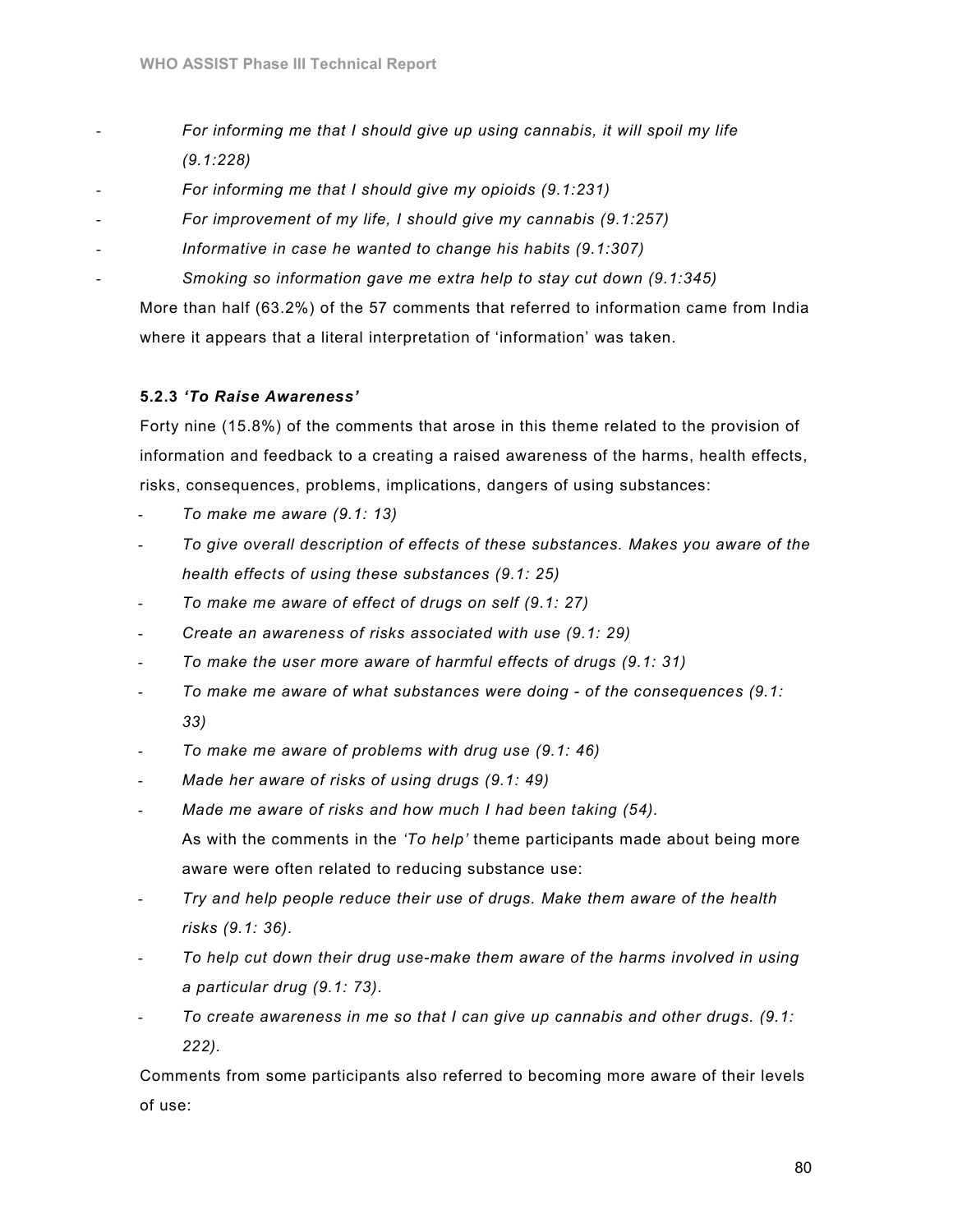- To see how much I used; to make me more aware of my drug use and harms associated with my level of drug use (9.1:12).
- Increase awareness and to bring to my attention what my intake was (9.1:79). And the effects or consequences of using:
	- To make me aware of my drug use/how it effects me and other people/work (9.1: 69).
- 

Makes me aware of risks and dangers associated and think more carefully about actions (9.1: 76).

Awareness of the consequences of drug use (9.1: 283).

Comments, outlined in the three themes above were representative of the kinds of positive feedback received from participants about the ASSIST-linked BI process and its ability to raise awareness about levels of substance use and subsequent potential health effects of continued use. Evidence of participants' increased awareness of levels of use and possible consequences of continued use suggest that the ASSISTlinked BI facilitated movement from pre-contemplation to contemplation (Prochaska & Di Clemente, 1982; Prochaska et al., 2004), although it is worth noting that this concept was not formally recorded. The overall message participants conveyed about the purpose of the feedback and information they received is perhaps best summed up by a comment made by one participant who said the BI was like a "Slap in the face it woke me up to realise what I was doing" (40).

### 5.3 Influence of ASSIST BI on health behaviour (Q9.2)

Participants (N=315) were asked to rate the influence of the ASSIST-linked BI on their health behaviour on a five point Likert scale (rating scale: 1 = 'no influence', 5 = 'completely influenced'). The bar chart below (see Figure 9) shows the majority of participants (260, 82.5%) rated the influence of the ASSIST-linked BI at two or more and the mean score was 3.1. There was a significant difference between countries with respect to this rating with India having the highest average score (3.6) and Australia the lowest (2.5).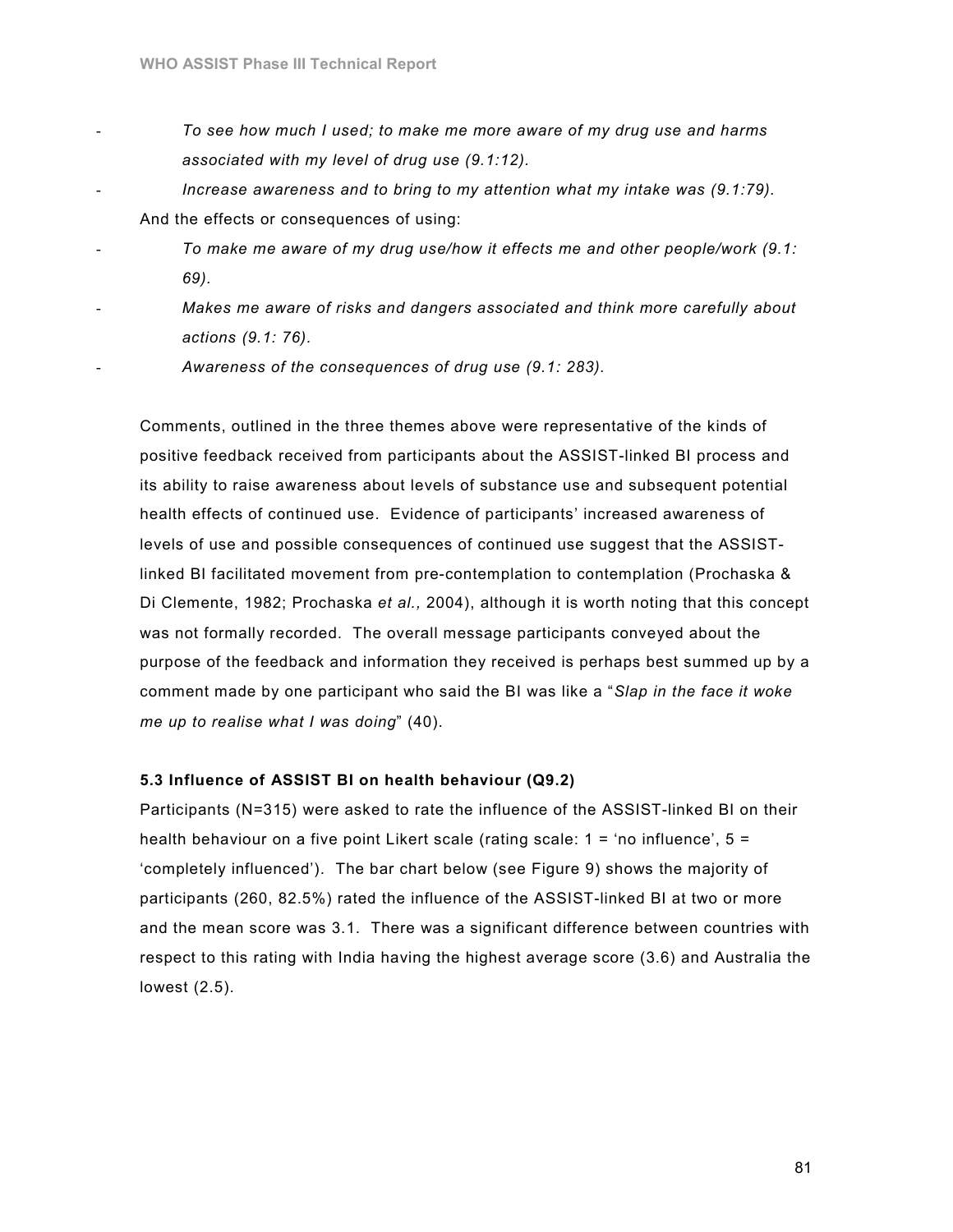

Intervention group only (received BI at baseline) Rating of influence on health behaviour Q9.2a

Comments made by participants who rated the influence of the BI at two or more (260, 82.5%) were analysed separately from those who rated the influence at one (55, 17.5%).

#### 5.3.1 Themes identified (Q9.2b)

Four broad themes 'Cutting down', 'Stopping use', 'Thinking about it' and 'Feeling better' were identified from the analysis of comments from the 260 participants who stated the ASSIST BI had influenced their health behaviour (rating 2 or more).

### 5.3.1.1 'Feeling Better'

Comments identified in this theme occurred only with participants from India (49, 18.5%). All participants from India expressed influence on health behaviour in terms of the resultant outcomes that had been achieved after they had cut down, rather than expressing the influence in terms of the process of reducing their substance use: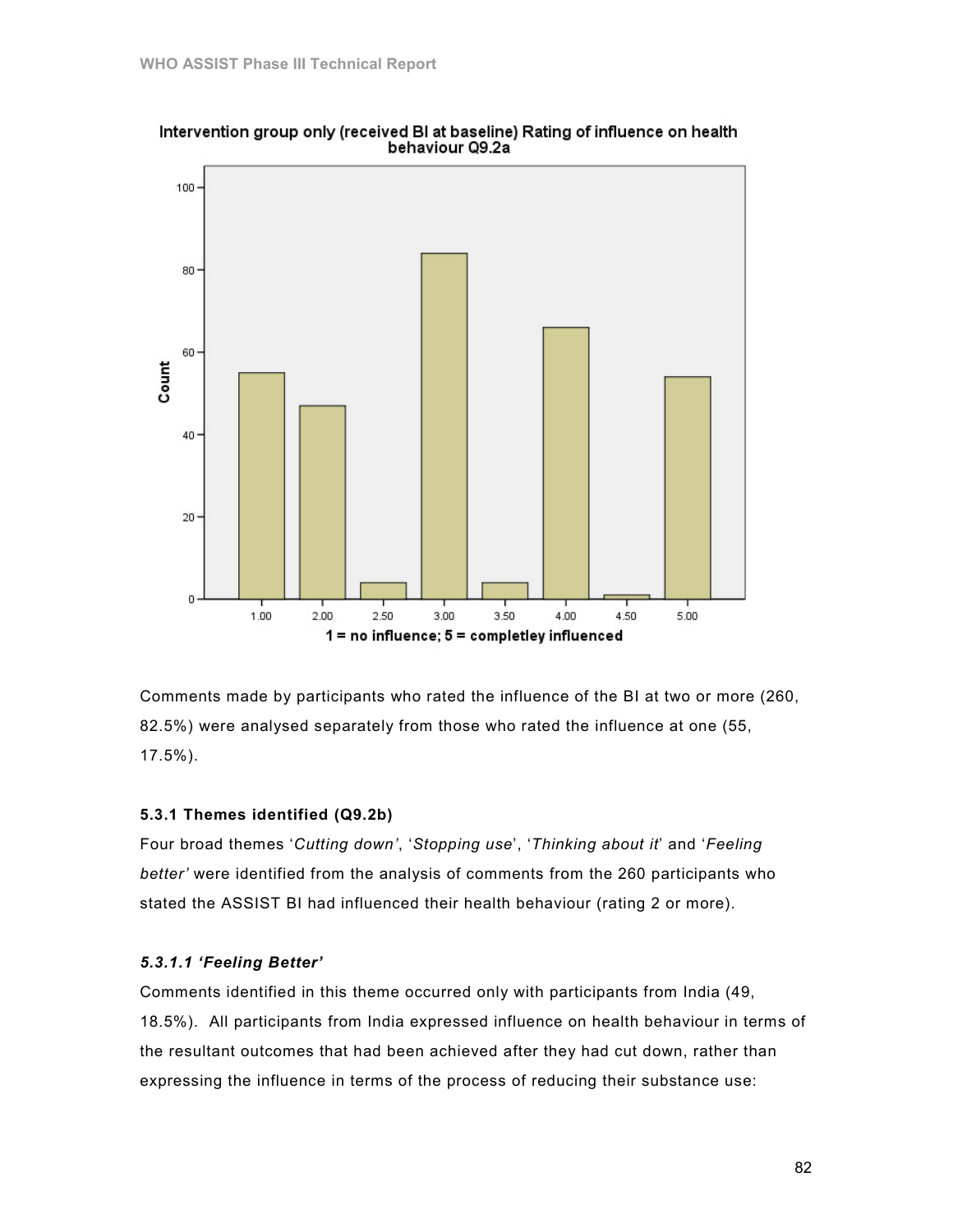- I feel better (9.2c:188)
- My health is better  $(9.2c:200)$ 
	- My health is improved  $(9.2c:202)$

Feeling happy featured strongly and (22, 44.9%) participants mentioned feeling happy:

- $I$  am happy now  $(9.2c:255)$
- I feel energetic and happy (9.2c: 201)
- I am healthy and happy now (9.2c: 212)

Participants also referred to physical improvements such as a gain in appetite (10, 20.4%), or improved sleep (7, 14.3%):

- My health is improving and my appetite is increased (9.2c: 251)
- I am physically better. I sleep well, eat well (9.2c:203)
- Now I FEEL PHYSICALLY FIT. My social life is also better (9.2c:224)

Only three of the Indian participants' actually expressed the influence on their health behaviour in terms of cutting down or reducing their substance use:

- I am feeling better now after reducing the frequency and quantity of cannabis (9.2c:222)
- After reduced using the opioids (frequency & quantity). I feel better (9.2c: 230)
	- After quitting smack now I am feeling well and lead a normal good life (9.2c: 243)

Comments made by participants from India, highlighted in the above theme, indicate that these participants either understood the question about the effect of the information and feedback on their health behaviour in a different way to participants from other sites, or the question was interpreted in a way that evoked responses in terms of outcomes, and in particular positive outcomes, rather than processes.

As the above theme was unique to the Indian data set, comments from this cohort do not appear in the three themes that follow

## 5.3.1.2 'Cutting down'

The most dominant theme identified from the analysis of those who rated the influence of the ASSIST-linked BI on their health behaviour at two or more, centred around issues of 'cutting down'. Participants mentioned they had cut down their substance use and many related this action to a raised awareness of the effects of substance use. For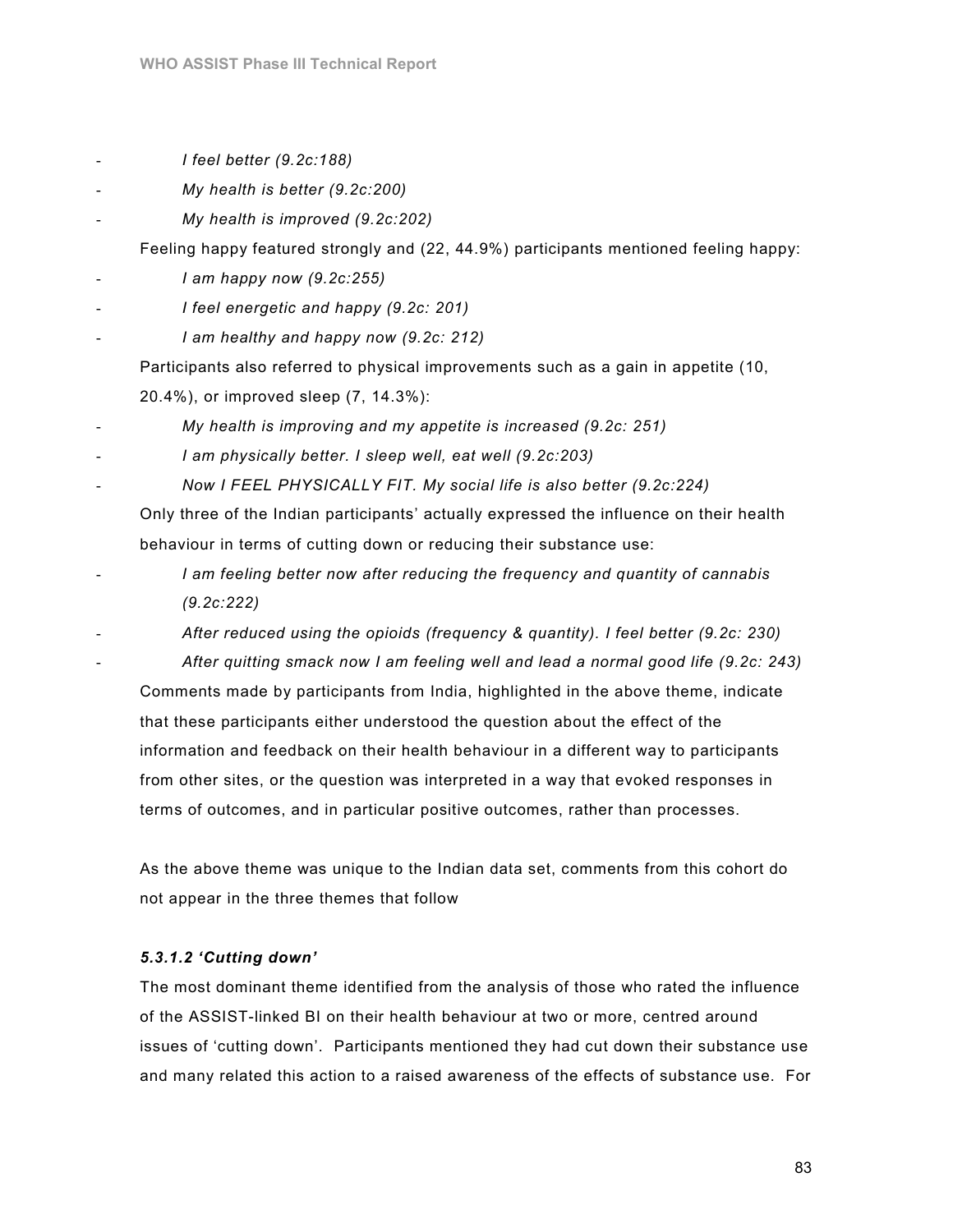example, participants stated that the information they received provided the impetus for cutting down:

- Made me aware of what I was doing to myself. Gave incentive to cut down (9.2c:330)
- Realised what damage dope and ecstasy can do and cut down (9.2c:32)
- Reminded me of effects of drugs cut down use (9.2c:31)
- Survey made me see how I was using drugs-made me more aware/more conscious of the problems associated with drug use. I did cut down my ATS use (9.2c:37).
- Definitely stopped crack after talking, cut down on marijuana by weaning down amount then stopped, also cut down on cigs (amount) (9.2c:332)
- When talking about cutting down, participants also referred to the booklet:
- Read about all the drugs I used in the booklet. Knew it already but it gave me a bit more info. I cut down on pills but still smoking dope (9.2c: 47)
- Read it and thought about it and it lasted a couple of weeks but didn't last. Cut down on alcohol and ATS.(9.2c: 26),

and to specific techniques that were outlined in the take home material (Humeniuk et al., 2003) received at the conclusion of the ASSIST-linked brief intervention. These techniques included: increasing physical activity; setting financial goals, and getting a check-up on their health,

- Cut down smoking dope during the week and increased physical activity (9.2c:24) Cut down ATS use. Went and got check up by Dr. Found booklet informative and made me aware of harms. (9.2c:55)
- Cut down on ATS & alcohol use. Set some financial goals-trying to save moneylimited the amount of money I take with me so that I don't buy drugs/focusing in on my health-exercise more (9.2c:60)

There were frequent comments to the influence of an increased of awareness of the problems and/or side effects of particular illicit substances:

- Particular with 'e' use-made me aware of problems/side effects and I have cut down using (9.2c: 63)
- Thought about side effects and risks and decided to cut down on cigarettes, drinking and amphetamines. Cemented what I already knew. (9.2c: 76)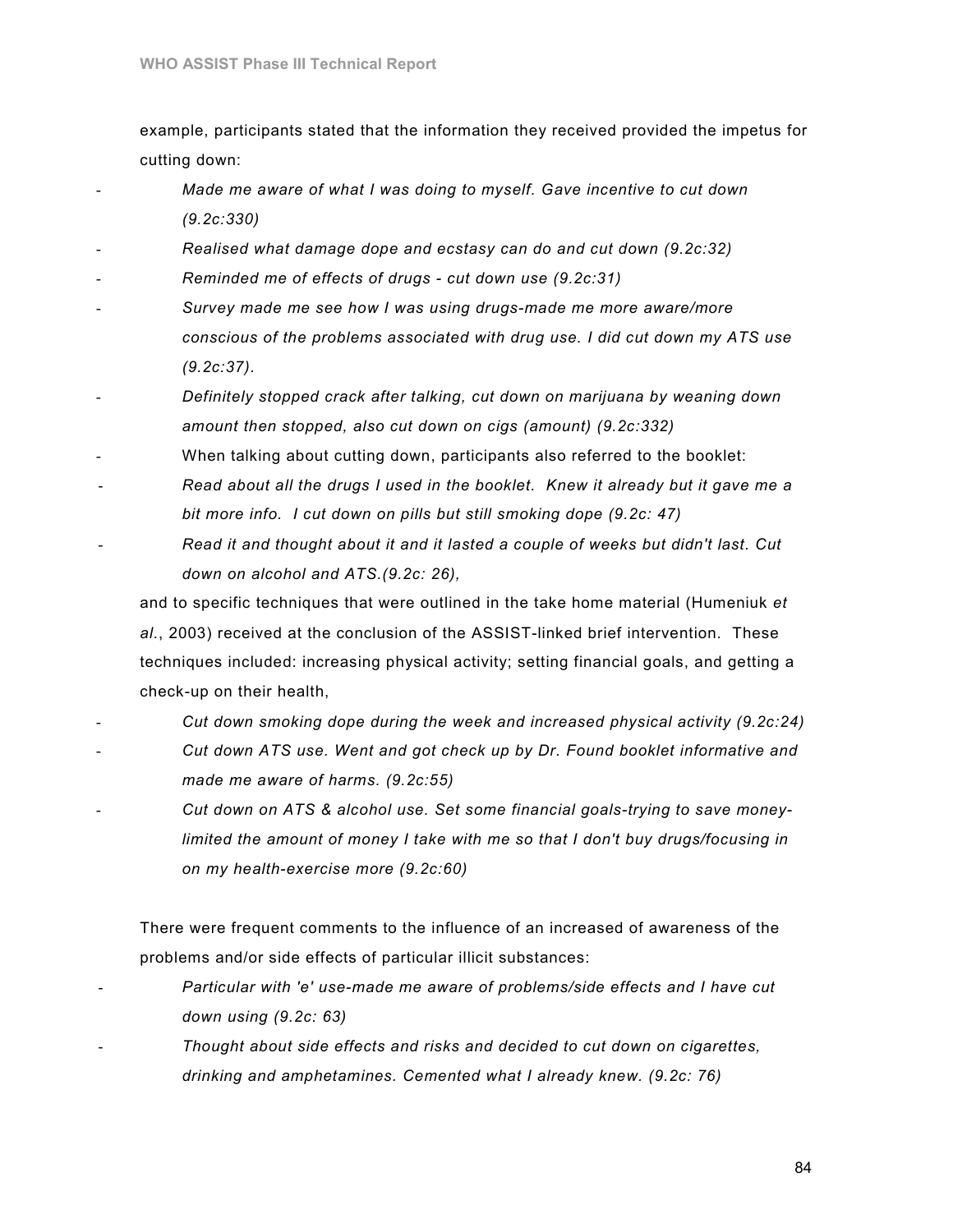- Cutting down on amphets and dope and become more aware of what was happening in that lifestyle (9.2c: 53)
	- Cut down on dope not smoking during the day at all and cut down on amount smoked and frequency (9.2c: 50)

Participants also noted the influence of friendships and social settings and the impact these have on substance use:

- Made me more aware and cut down and not go out as much. Also made my friends aware as I spoke with them about it (62)
- Mates hassling me and information you gave me cut down on pills (9.2c: 65)
- Have cut down on ATS not completely and I probably will have lapses but it has been difficult staying away from drug-using friends. I left Adelaide to get away from drug using friends in part but I have cut down a significant amount (9.2c: 80)

#### 5.3.1.3 'Stopping use'

Most participants reported that they had reduced their substance use however, there were a few participants who reported that receiving the information and feedback compelled them to stop using illicit substances completely:

- Gave me self worth-changed my whole life. We changed our entire environment, cut connection with all users. Didn't go to parties and made a decision to stop using. My health has improved and I feel great! (9.2c:82)
- I stopped the use of drugs, it was wonderful, I loved your talk (9.2c:163)
- Thought I should cut down-weighed up positives & negatives. Last 8 weeks haven't used ATS at all (9.2c:42).
- Stopped using and haven't since (9.2c:54)
- Whenever I wanted to smoke I remembered what you had said, I saw it was serious (9.2c:143)
- It was an encouragement to quit altogether (9.2c:154)
- Stopped using everything completely (9.2c:34)

The comments outlined in the two themes above focused on 'cutting down' and 'stopping' substance use and may reflect at least some resolution in ambivalence by these participants. However, in the following theme 'I'm thinking about it' participants' comments show a continued ambivalence about drug use.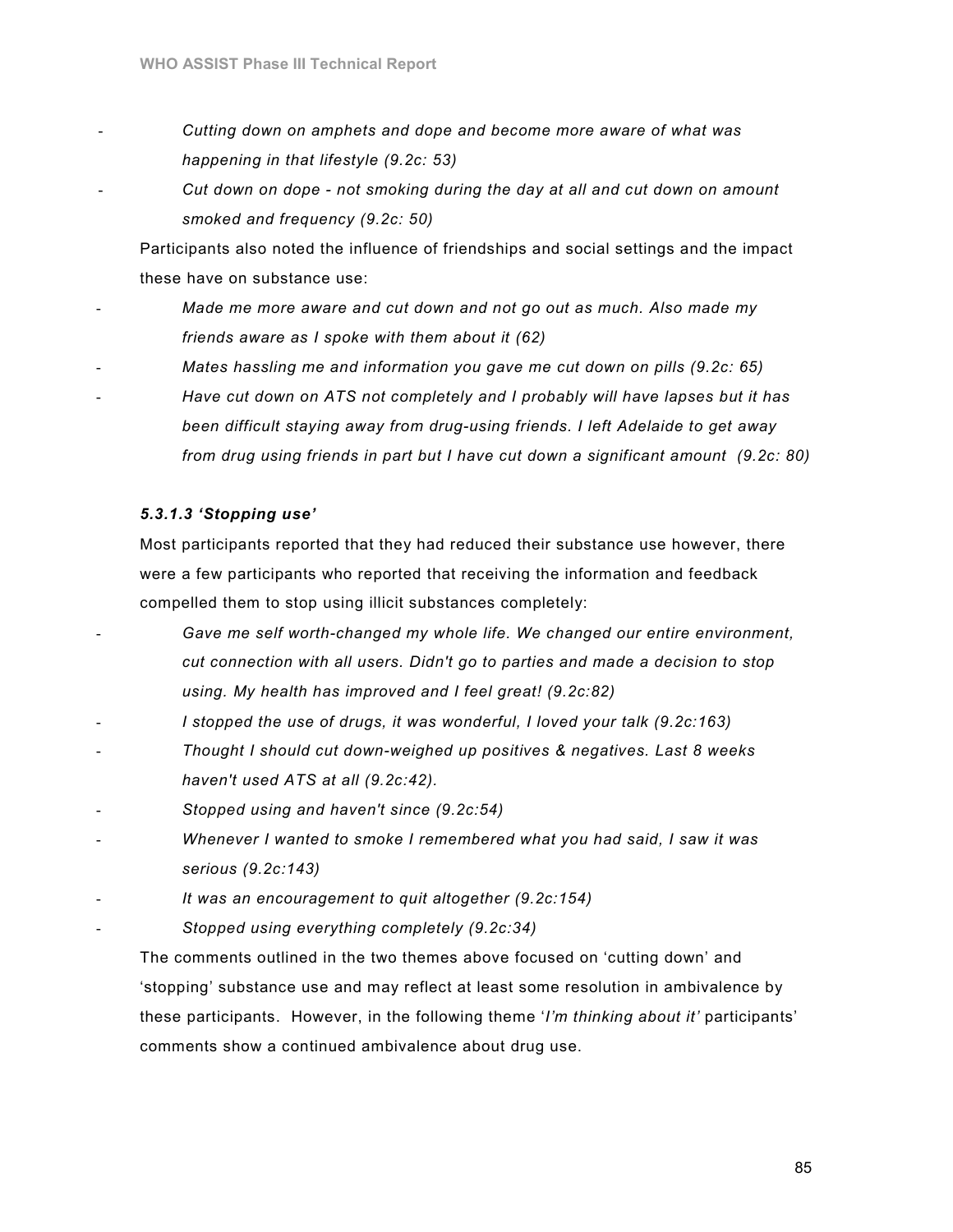### 5.3.1.4 'Thinking about it'

Many participants reported that they were making plans to modify their illicit substance use in future. For example, participants commented that the information provided reinforced their understanding that long term illicit substance use is untenable:

- Hasn't influenced my behaviour so far but has reinforced my belief that smoking can't be a long term habit and that I must cut down. I have plans to cut down over the next few weeks (9.2c:6).
- Planning to cut down and still want to but with Xmas/NY it has been difficult (9.2c:59).
- Still using weekly to monthly but cut down no. of pills taking at each sitting. Getting to stage where I have had enough and I am thinking about giving up completely (9.2c:72).
	- Made me more aware of harmful consequences of smoking cannabis. Experiencing depression from my cannabis use. Weighed out pros and cons of use. Still cutting down on use (9.2c: 81.)

There were clear differences in the way in which individuals took up the information and feedback provided as part of the ASSIST-linked BI. Comments in the section above indicate that many participants were already aware of the dangers of illicit substance use but the process of being presented with the information again actually impacted on their health behaviour, making them rethink, or remember the dangers, risks associated with illicit substance taking.

The comments grouped under the theme 'I'm thinking about it' are consistent with what would be expected from people who are 'contemplating' change (Prochaska & Di Clemente, 1982). Although these comments indicate that these participants have not yet changed their pattern of substance use, many of these comments show that the BI influenced their thinking about the health implications of their behaviour, and as such they indicate a potential for change in the future.

Comments chosen to illustrate the three themes above (Cutting down; Stopping use and Thinking about it) capture the main ideas put forward by the majority of participants who reported their health behaviours were influenced by the BI.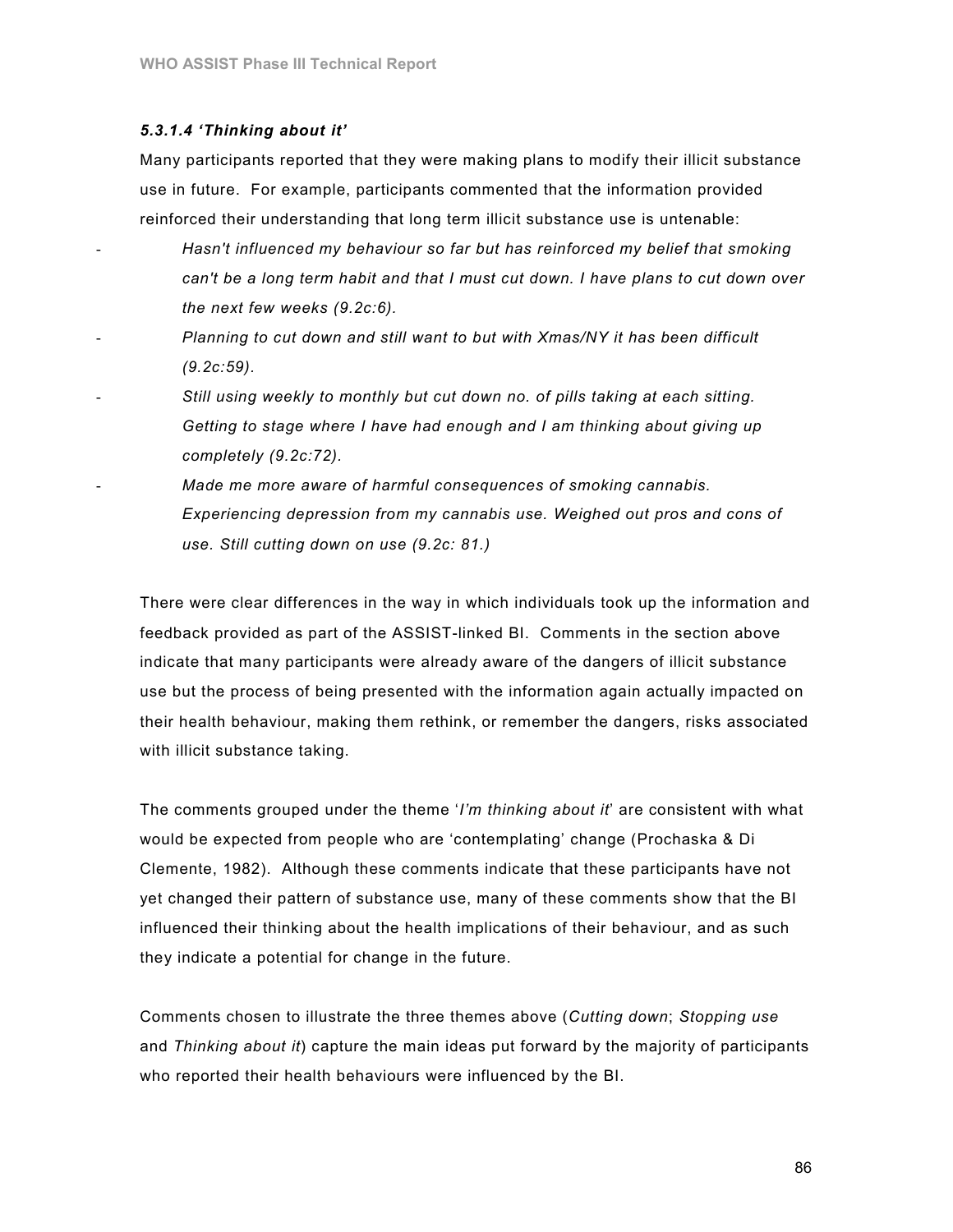Many of these comments include instances of self motivated statements that can be seen to be markers of change– these comments indicate an engagement in the processes of change as highlighted by DiClemente (2007): "Critical change tasks include the creation of concern and interest in change (precontemplation), decisional considerations, and decision making (contemplations), commitment and implementation planning (preparation), initial modification of the behaviour (actions, and sustaining the new behaviour and creating a stable new pattern (maintenance)".

#### 5.3.2 Themes identified (Q9.2b)

Comments from those participants (55, 17.5%) who reported that the feedback and information they had received as part of the ASSIST-linked BI had no influence on their health behaviour (i.e., those who rated question 9.2a at one) identified four themes, 'Heard it all before', 'Choice', 'It's not an issue' and 'I can't give up', each of which is discussed below:

#### 5.3.2.1 'Heard it all before'

These participants reported already being aware of the information and, as a result, the information had little or not influenced them to change their health behaviour:

- Heard the stuff before (9.2b: 14)
- I already knew about the effects of drugs. I read a lot (9.2b: 99)
- I already know everything the use can cause; I have experience; this survey is useless for me (9.2b: 100)
- Has heard it all before, gave info to someone else who is a heavy smoker (9.2b:306)
- Already aware of dangers (9.2b:7).

The comments that make up the theme '*It's not an issue'* can be seen to add a slightly different perspective to the theme outlined above. In this theme participants intimate that not only have they heard it before, but it is their previous knowledge about problem drug behaviour that enables them to say that their own substance taking behaviour is not problematic. For example, some participants reported that they were well informed regarding illicit substance use and they positioned their substance use as not being an issue for them: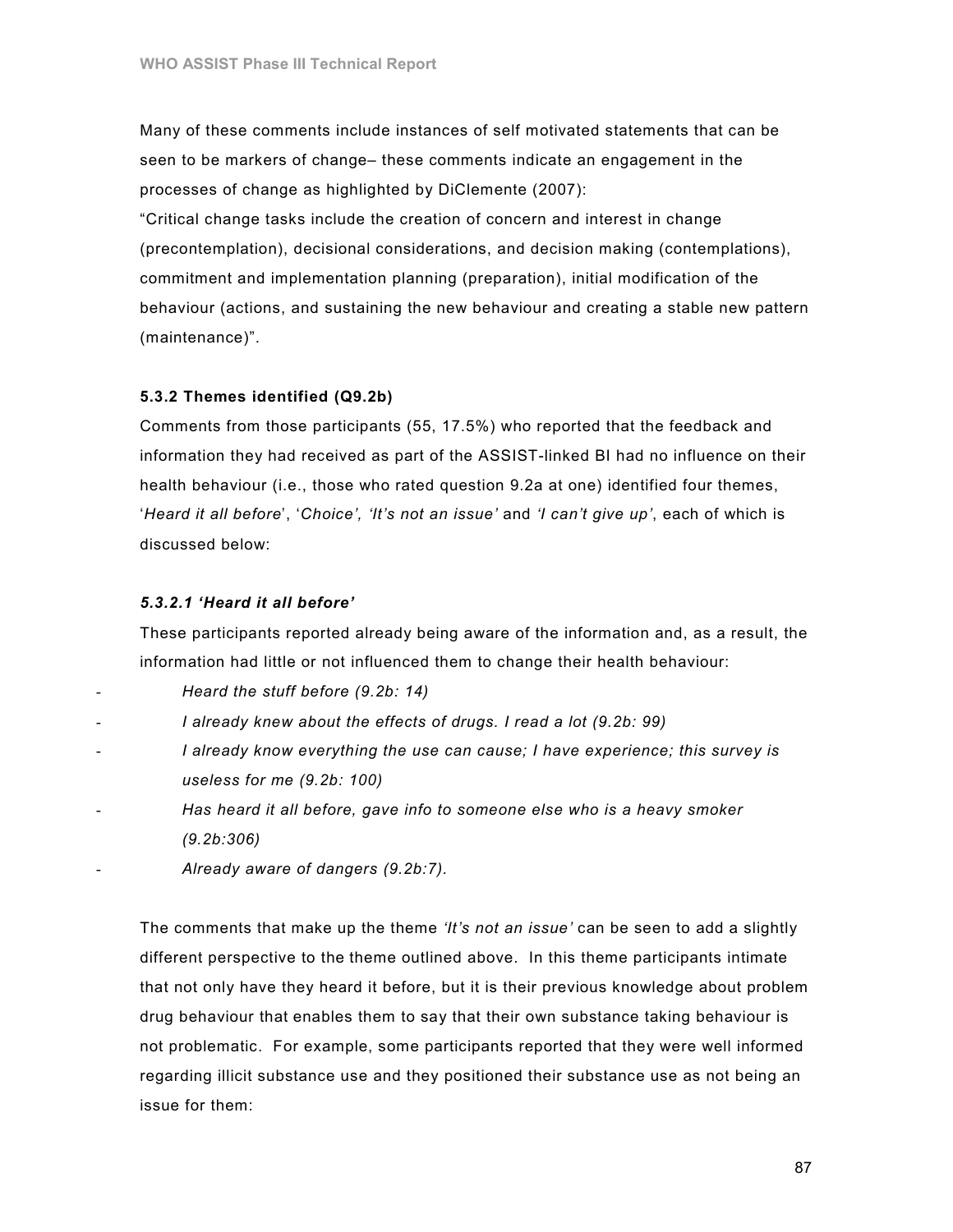## 5.3.2.2 'It's not an issue'

- As long as you are in control and it doesn't effect anyone else 'why change what is working for you?' (9.2b:307)
- I don't think I read the information. I am happy with my level of using and don't think I'm in any danger (9.2b:20)
- Never had problems so there was nothing to change. Legalize marijuana (9.2b:305)

Sometimes the idea that illicit substance use was a 'non issue' was expressed as the result of being informed about the associated risks:

- Choosing to smoke at the moment. I know the risks associated with it (9.2b:2).
- I already 'knew' the info, I make my own choices (9.2b:310).
- Class myself as well informed re drugs. I don't believe I am in a hazardous group, i.e. drug use (9.2b:9.)
- The drug information was interesting but as I don't have a problem it didn't affect my behaviour. Thought the manual was too general and not relevant (9.2b:19).

The comments above convey the idea that these participants have previously engaged with information on substance use and their decision not to change their own substance taking behaviour can be seen as an active choice.

## 5.3.2.3 'I can't give up'

Although not as dominant as the two themes above, the comments below highlight that some participants felt set in their ways, and for some this feeling was expressed in terms of being unable to change:

- I'm set in my ways  $(9.2b:15)$
- I don't know. I guess I'm set in my ways. Was trying to cut down on dope but not because of the information (9.2b:4)
- Set in his ways, he enjoys marijuana (9.2b:278)
- I don't have it in me, and don't even manage to try to improve (9.2b:94)
- I am habituated now, no one can affect my habit (9.2b:254)
- I am habituated now, I cannot live without cannabis.(9.2b:183)
- I am set in my ways, not changing, marijuana should be legalized. I do like to learn things though.(9.2b:302)
- I cannot give up drugs (9.2b:215)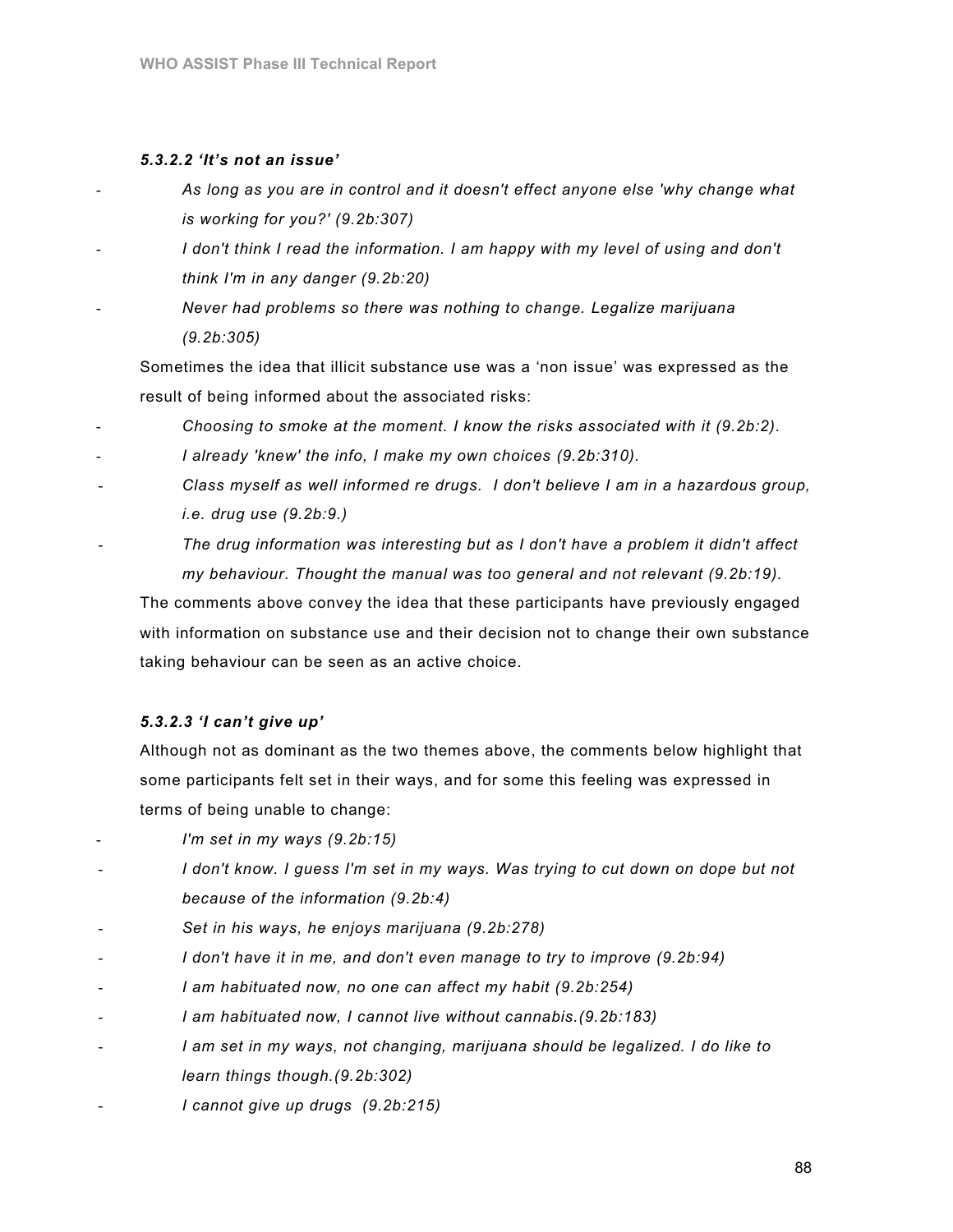In order to explore the extent of this influence on their health behaviour participants were asked to indicate whether they actually reduced their substance use and, if they did, how long they maintained this reduction.

#### 5.4 Did you reduce your substance use? (Q9.3a and b)

Two hundred and sixty two (82.8%) participants indicated that they did attempt to reduce their substance use after receiving feedback and information at baseline. India reported the highest proportion of participants attempting to cut down (97%) while Australia reported the lowest (72%). These participants were asked to rate the extent to which they reduced their substance use  $(1 = 'No Reduction'; 5 = 'Completely$ Stopped') and the mean response was 3.4 (median = 3). There was a small but significant difference between the sites with Brazil having the highest score and Australia the lowest.

### 5.5 Length of time of reduction (Q9.3c)

Of the participants who did manage to reduce their substance use (n=224, 60.2%) the average time participants maintained this reduction was 11.2 weeks. The maximum length of time was 49 weeks, and the minimum was 1 week (sd =  $5.4$  weeks, median = 12 weeks).

### 5.6 What influenced your health behaviour? (Q9.4)

Participants also were invited to comment on which aspects of the information and feedback most influenced their health behaviour (substance use). A total of 266 (71.5%) of participants responded to this question.

There were two dominant themes identified in the analysis 'Obligations and responsibilities' and 'Identifying and defining the problem'. The first theme: 'Obligations and responsibilities' was identified almost exclusively in comments from participants in India (n= 75, 20.2%). The second theme: Identifying and defining the problem' centred around comments relating to three aspects of the information and feedback identified by participants as being most influential: 1) the score, 2) the interview and 3) hearing myself speak. These themes are discussed separately below.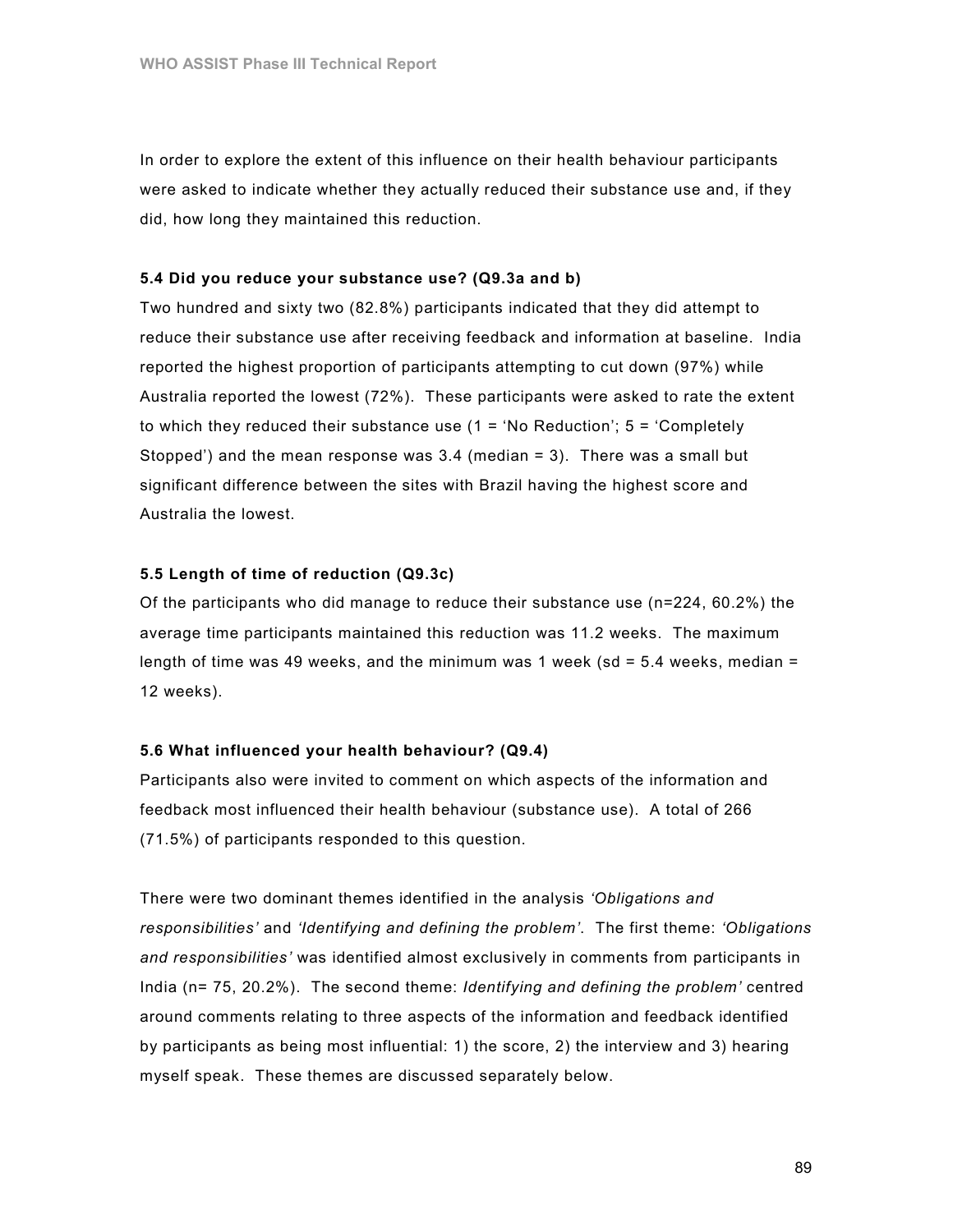### 5.6.1 'Obligations and responsibilities'

Participants' comments in this theme expressed notions of obligations and responsibilities. These issues were frequently framed in terms of the impact of substance use on family (59 of 62 occasions):

- Cannabis is harmful for my health, family and future of my children (9.4:2).
- I should avoid using cannabis for welfare of my family and my future.  $(9.4.4)$ 
	- I should engage myself in family and immediately give up cannabis  $(9.4:19)$ ,

Family was also mentioned three times in the comments from participants in Brazil:

- That health was being impaired by the use of drug and alcohol, that I could ask my family for help (9.4:107).
- Health, money (I was spending a lot on the drug and disregarding home and family things) (9.4:145).
- How much crack was harming the pocket, the family and the health (9.4:160). It was also notable that 'family' was not mentioned by Australian or American participants. Expressions in terms of obligations were made frequently and exclusively by Indian and Brazilian (to a lesser degree) participants. For example the word 'should' arose 63 times in comments from Indian participants:
- My future is in my hand. I should immediately give up cannabis for my future and health (9.4:22)
- For improving my social, economic and physical condition, I should give up cannabis (9.4:37)
- I should involve myself in family cannabis will spoil my life. I am responsible for quitting cannabis (9.4:47)
- I should involve myself in family. I can save my future be quitting drugs (9.4:47) and twice in comments from Brazilian participants:
- That I should cut down on the use  $(9.4:91)$ .
- Hints on how to stop, places and friends I should stay away from, health problems it could cause, (9.4:148).

It is also of interest that expressions of personal responsibility for substance taking behaviour only arose in comments from participants in India:

I am responsible for avoiding cannabis, I should avoid meeting my friends (who use cannabis) (9.4:75)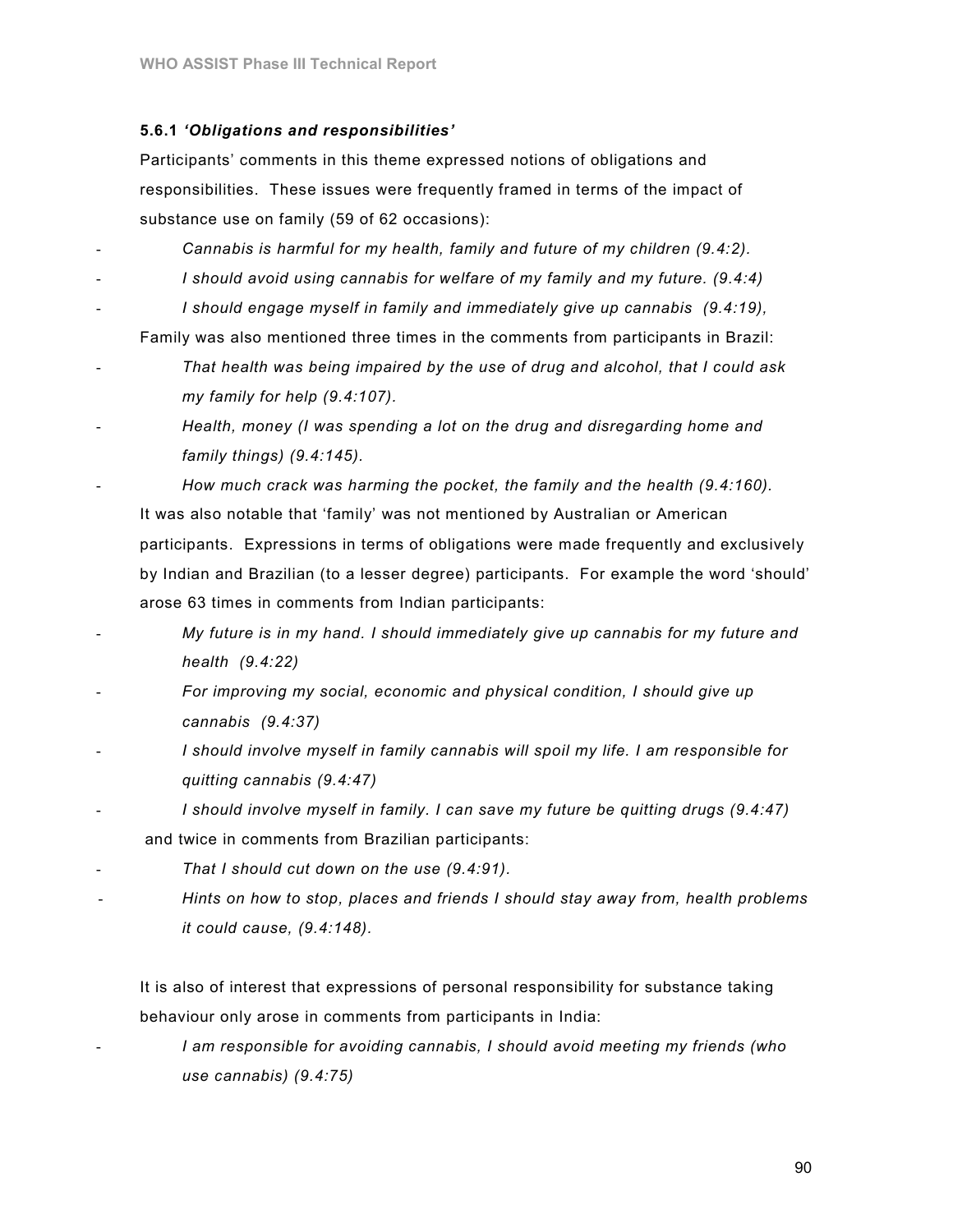- If I avoid cannabis, my family will be happy and I AM RESPONSIBLE FOR IT. (9.4:76)
- I am responsible for quitting cannabis as I STARTED IT (9.4:7)
- I am responsible for quitting cannabis as I MYSELF STARTED IT I should immediately quit cannabis (9.4:15)
- I am responsible for quitting cannabis. I should involve myself in family (9.4:16)

Overall, participants from India framed their answers to this question in terms of the general influence of the ASSIST-linked brief intervention, and their answers focussed on stopping substance use and the benefits that would be obtained when this was achieved.

## 5.6.2 Identifying and defining 'the problem'

## 5.6.2.1 'The problem'

Several participants spoke specifically about the way in which receiving a 'score' highlighted the problem of illicit substance use and the influence of that on their health behaviour. For example, for quite a few participants having a score made 'it' (their substance taking behaviour) more real:

- The score for alcohol and cannabis  $(9.4:7)$
- The score put it into perspective, it made it more definite  $-$  more objective  $(9.4:43)$ .
- Seeing it on paper and the risk score (9.4:44).
- The score on the form more than anything was pertinent to me as a number. I take more notice of numbers than words (9.4:42).
- The score  $(54)$ .
- The numbers frightened me, made me think a lot  $(9.4:152)$

Participants also commented on the way in which they were influenced by the information they received about the impact of illicit substance use on their health:

- The information about health impairment caused by drugs  $(9.4:129)$
- Refreshed information about marijuana use that I had learned in past, made me think about those things again (9.4:312)
- Information about permanency of damage regarding  $ATS (9.4:32)$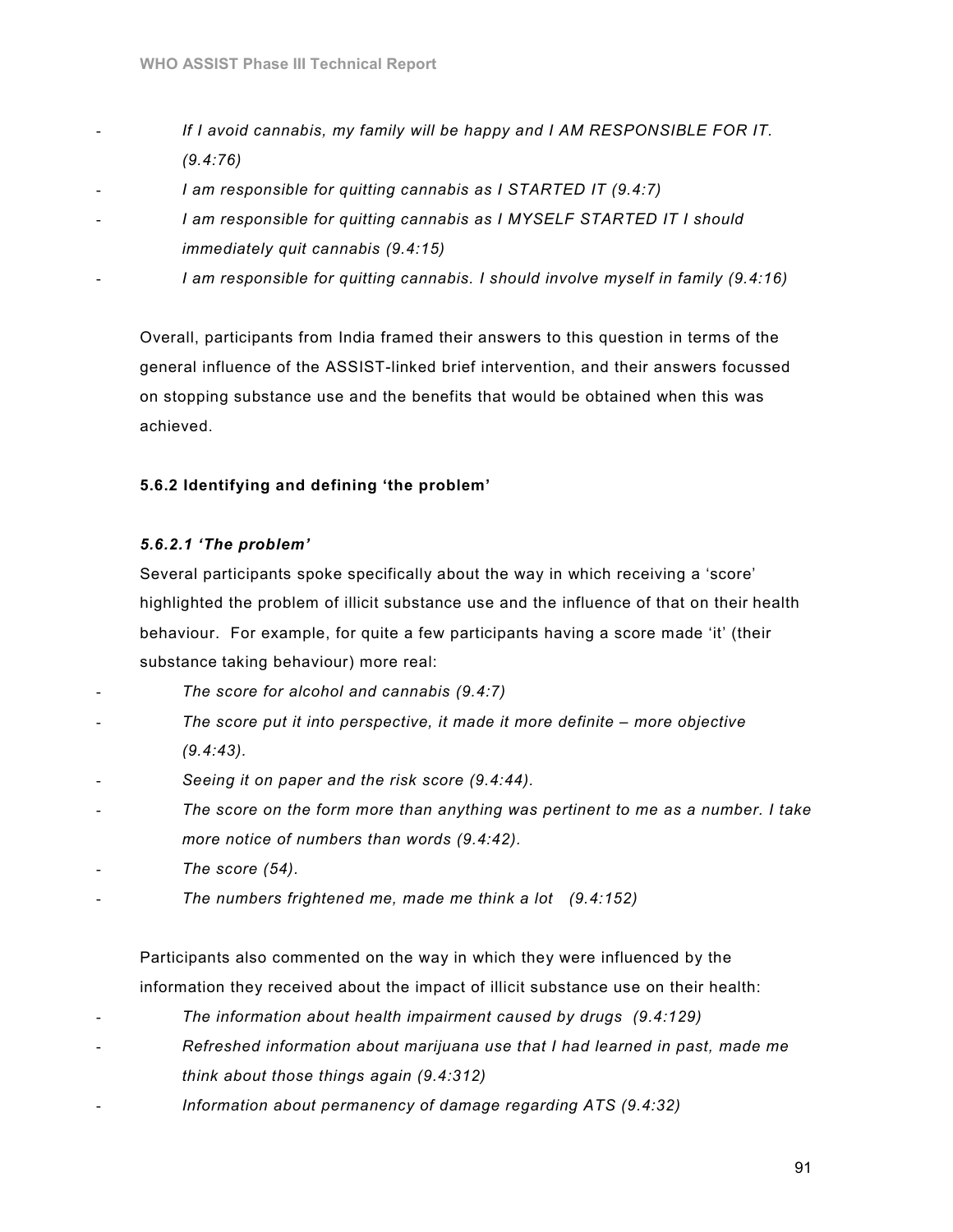- Read pamphlets. Interesting information re side effects most useful. (9.4:38)
- Receiving booklet information. (9.4:42)
- Information and feedback, i.e. side effects of drugs, and the information book.(9.4:51)
- Having the information and my drug use put down in front of me (9.4:70)
- The information about adverse effects of drugs  $(9.4:121)$

Participants' comments in relation to this question again highlighted the way in which the information and feedback they received had increased their awareness. Some participants mentioned that taking part in the survey had made them think about or realise the effects of illicit substance use:

- Doing survey helped convince him, made him think about doing something (9.4:286)
- Refreshed information about marijuana use that I had learned in past, made me think about those things again (9.4:312)
- Health risks, asthma, and future risks to kids made me try to cut down. (9.4:324)
- It made me realise how much I was doing and how much it costs  $(9.4.333)$
- A bunch of the things, the questions made him aware  $(9.4.342)$
- Nothing in particular. Overall package made an impact (including self-help strategy booklet) (9.4:25)
- Made me check about potential harms. Particularly of e's in SA. I received feedback about the drugs I was taking (9.4:30)
- Feedback on how much I was using. Being made aware of my drug use. (9.4:37)
- Made me realise that it wasn't a normal part of my life.(54)
- Asking me how much I use made me realise what I'm putting my body through (9.4:58)
- Risks and dangers on that pamphlet (feedback form) made me aware and opened my eyes up (9.4:74)
- The whole lot made me pull my head out of the sand and cut down on pills (9.4:78)

## 5.6.2.2 'Hearing myself speak'

Participants' comments identified in this theme suggest that it was during the process of actually verbalising answers to questions about their substance use that they came to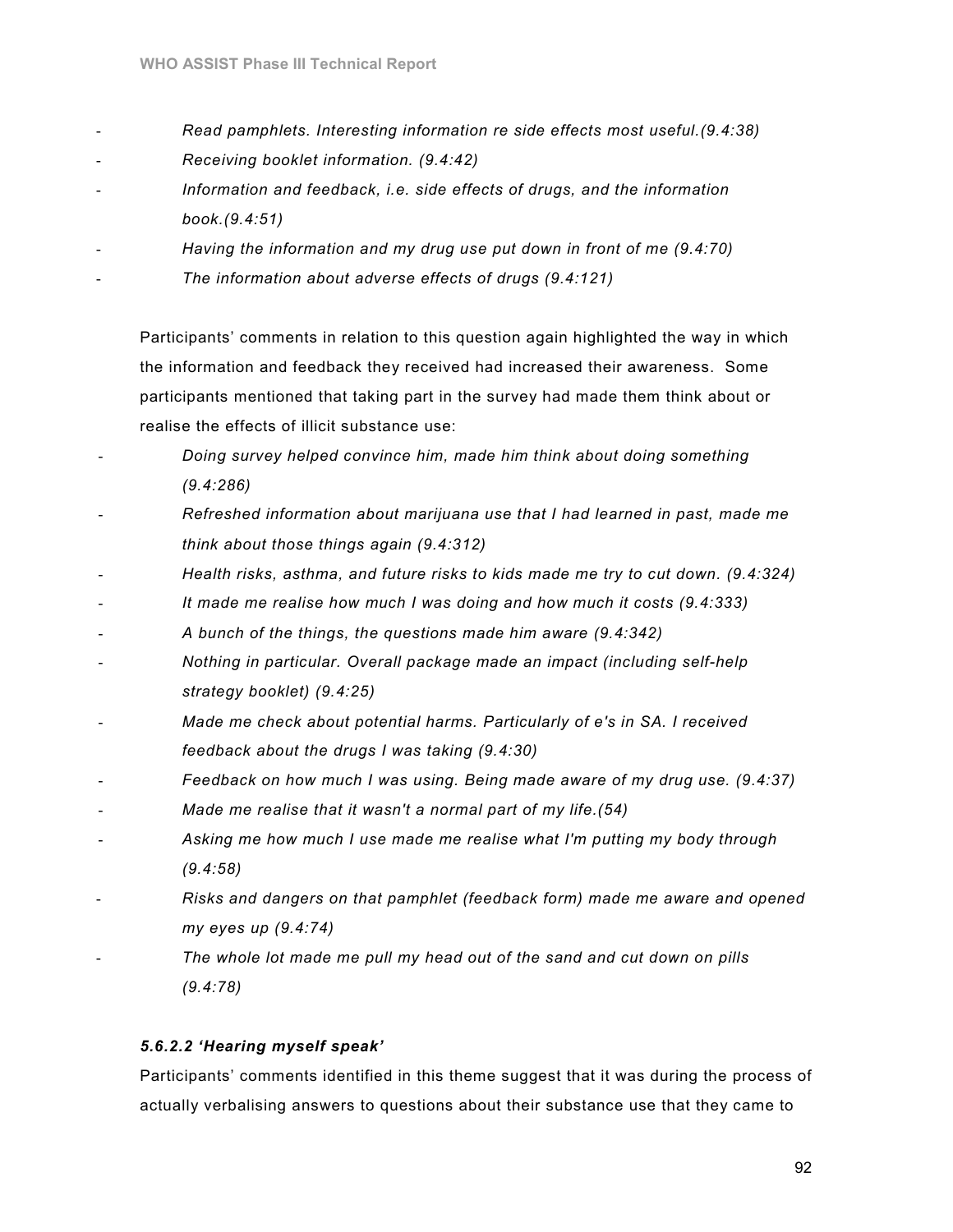appreciate the significance of their substance taking behaviour. The comments below were chosen to highlight some of the more common realizations participants mentioned they came to in the process of answering the BI questions and talking about their substance use:

- Answering the questions made me realise how much I was using. The talk afterwards was also helpful and I was able to weigh up the good and bad (9.4:82) I had never talked to a psychologist and liked it a lot, but it's hard to stop right away (9.4:115)
- Talking about her use (9.4:284)
- Talking in general; after session went home and talked to mom about it (9.4:285)
- If no talking happened the booklet was not useful  $(9.7:167)$ :
- Talking about it (9.4:292)
- Just addressing the issue in general and talking about it (9.4:306)
- Talking and getting literature about dealing with the stress (9.4:315)
- Good pros & cons, opened my eyes. Helped me motivate to try even though not successful. You caught me when I wanted to stop so it gave me someone to talk to (9.4:325)
- Just talking he became aware of what he was doing  $(9.4.328)$
- Learning about emotional and physical side effects, plus the confidentiality of the talk, I trusted her (9.4:331)
- First time I really talked to anyone and admitted that I used drugs and it was problem. Felt like she listened to me and gave me helpful literature and advice. Couldn't believe how drugs affected my teeth too (9.4:332)
- Didn't treat like research, felt like real counselling. Opportunity for me to talk out loud about things (9.4:339)
- Talking about my drug use put it in my thoughts. $(9.4:6)$

The practice of providing people with the opportunity to weigh up the pros and cons of their behaviour in a non-confrontational manner is a key factor in motivational interviewing (Miller & Rollnick, 2002). Although MI is considered a client centred approach, it is not applied entirely without direction and one important intention of MI is to ensure that it is the client who voices the arguments for change (Miller & Rollnick, 2002). Integral to the success of brief motivational interviewing is the ability to elicit 'change talk' from participants and this is fundamentally linked to the interviewers'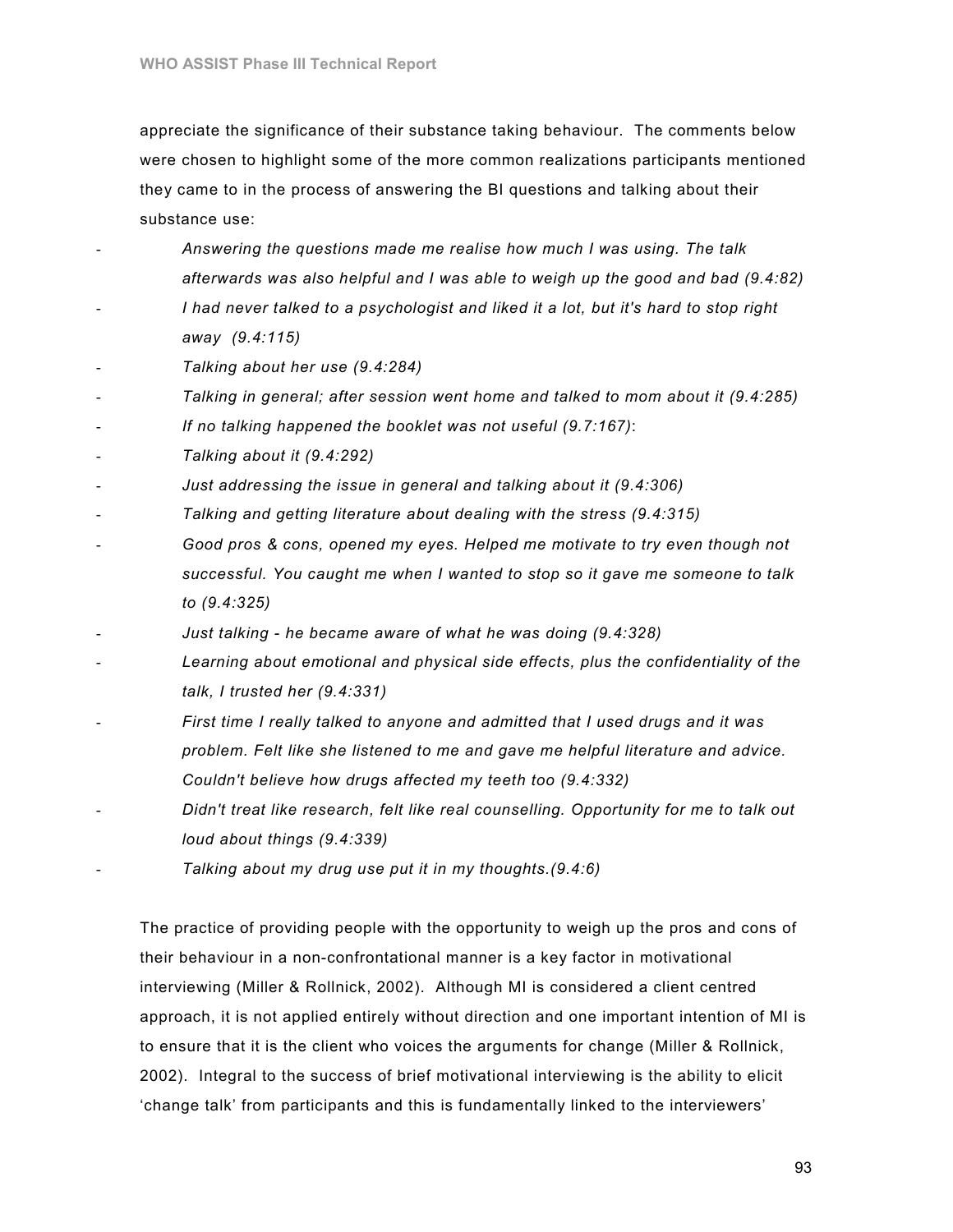ability to empathise and listen reflectively (Miller & Rollnick, 2002). These ideas have there foundations in social psychology, and in particular self-perception theory which posits that as one argues on behalf of a particular position he or she becomes more committed to that position:

"In the language of self-perception theory, "As I hear myself talk, I learn what I believe." In everyday language we can literally talk ourselves into (or out of) things (Bem, 1967, 1972, cited in Miller, 2002, p. 21).

The success of incorporating motivational interviewing techniques into the ASSISTlinked BI is evident in the comments outlined above, which illustrate some of the ways in which participants' valued the opportunity to hear themselves talk about the effects of their substance use more fully. These comments also indicate that the opportunity to generate such 'change-talk' played an integral role in positively influencing their health behaviour. As one participant put it, they were influenced by thinking, and thinking objectively about drug use, rather than rationalizing your use to your self (61). Moreover, research suggests that people who generate self-motivated behaviour for change are more likely and more willing to maintain that change (Deci & Ryan, 1985; Ryan, 1995).

#### 5.7 Analysis and discussion of feedback on 'Self-help' material (Q9.5)

At completion of the BI at baseline participants (n = 372) were given a self-help booklet containing material designed to reinforce information discussed during the brief intervention (Humeniuk et al., 2003). At the three month follow-up each participant was asked whether they recalled receiving the booklet, how much of it they read, and how useful they found it. Analysis and discussion of participant responses to these questions is presented below.

#### 5.7.1 How much of the 'Self-help' booklet did you read? (Q9.5a)

Each of the 242 participants (64.8%) who responded 'yes' to receiving the self-help strategies booklet at baseline were asked to rate how much of it they had read (1 = none, and 5 = read all). One hundred and ninety nine participants (82.2%) reported reading some of the book (rating 1.5 or more) and of those 85 (35.1%) reported having read it all (rating 5).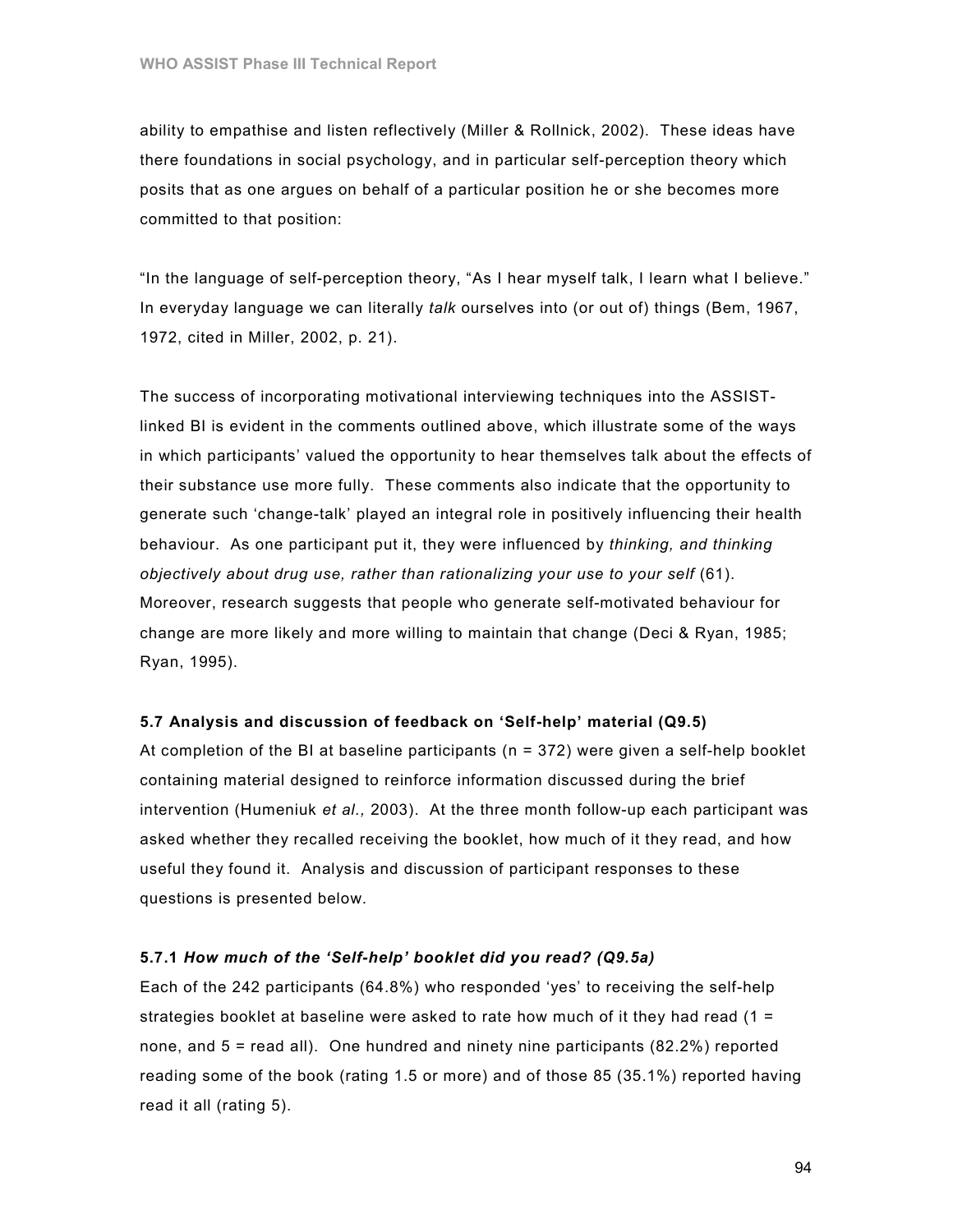There were differences between countries in the median rating of how much of the booklet had been read: Australia = 2.75, Brazil = 3.0, India = 5.0, USA =3.0.

Those participants who reported having read little or none (rated '2' or less) of the selfhelp booklet were asked "what stopped you from reading through all of the booklet?" (82, 33.9%). Only one participant in the Indian cohort reported not reading the booklet, and the reason given was illiteracy. Four other participants mentioned that the reason they did not read the booklet was because they do not like to read. However, the most common response (53, 64.6%) given for not reading the booklet related to lack of time or interest:

- Went in my glove box and I just forgot about it (9.5c:4)
- Lack of interest/time (9.5c:11)
- No time to read it (9.5c:23)
- Partly did not have time, couldn't be bothered, didn't want to hear what it was
- telling me, sort of know some of it already (9.5c:33)
- Couldn't be bothered-time issue (9.5c:40)

There were a few participants (12, 14.6%) who commented that they did not need the booklet because they already knew the information or it was not relevant to them:

- Not relevant to me (9.5c:10)
- Felt like I did not need the information (9.5c:20)
- Did not need strategies because already intended to stop (9.5c:34)
- Wasn't that concerned with my usage of ATS or BZD (9.5c:41)
- Felt like she knew most of it already and didn't need it (9.5c:54)

Confidentially was an issue for one participant who mentioned that they did not take the booklet because they were afraid of parents seeing information:

Taking it home and parents seeing (9.5c:45)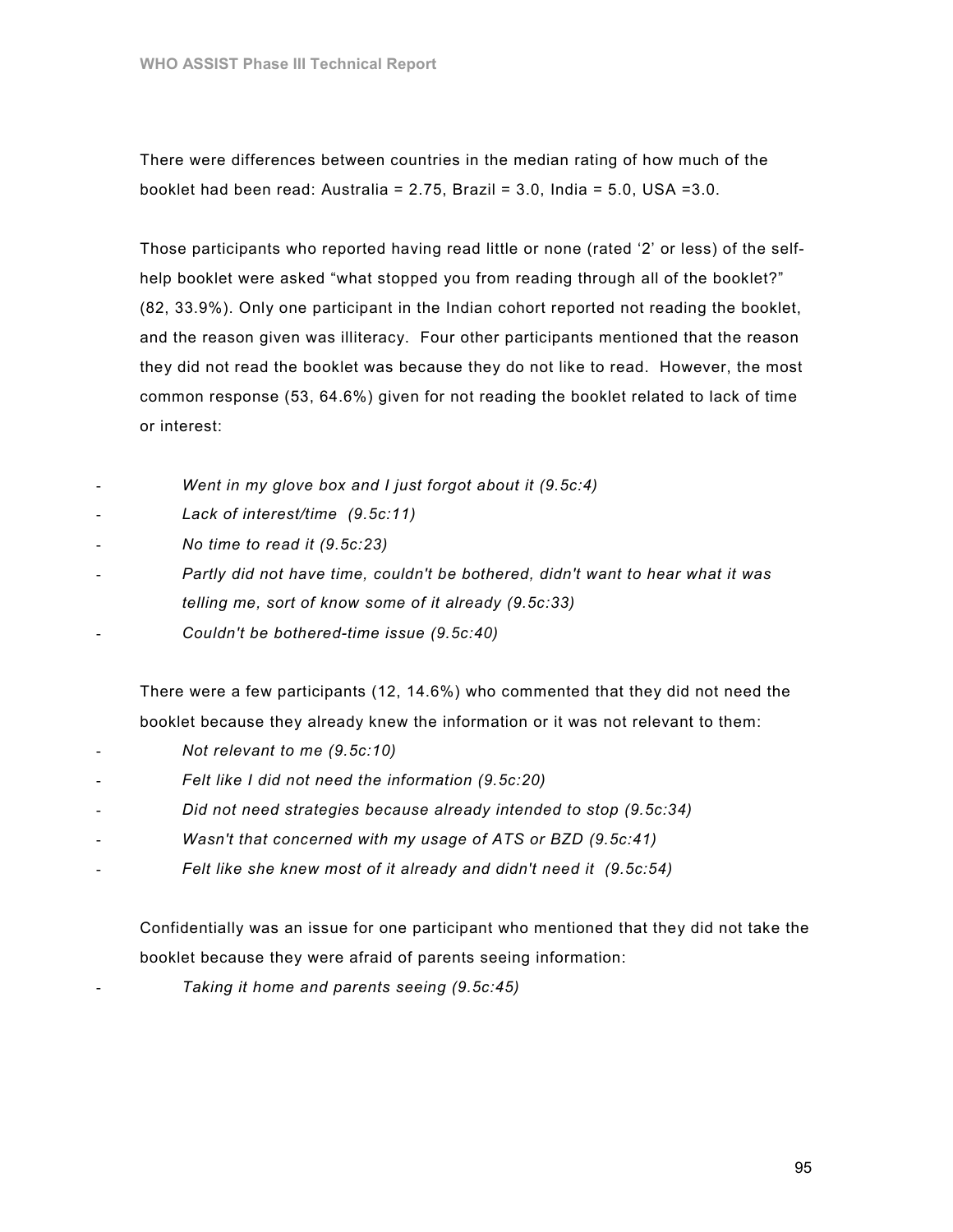## 5.7.2 How useful did you find the booklet for…? (Q9.6)

Those participants who indicated that they had read some or all the self-help booklet (rating 2 or more) were asked to rate the usefulness of this material (193, 75.8%). Five areas of 'usefulness' were explored:

- 1. helping them understand their level of risk;
- 2. weighing up the positive and negatives of using (drug);
- 3. understanding options concerning changing their drug use;
- 4. providing realistic strategies and guidelines for change, and
- 5. whether it actually helped them cut down or stop using.

Four responses were available for the five areas of usefulness ('Not at all useful', 'Somewhat useful', 'Very useful' or 'Don't know'). The majority of participants found the information in the self-booklet useful (combining the middle categories 'somewhat useful' and 'very useful') for understanding their level of risk, weighing up their drug use, and understanding options about changing drug use. Providing realistic strategies and guidelines and helping cut down on drug use were also rated positively, but less so than the previous three categories (see Table 36 below).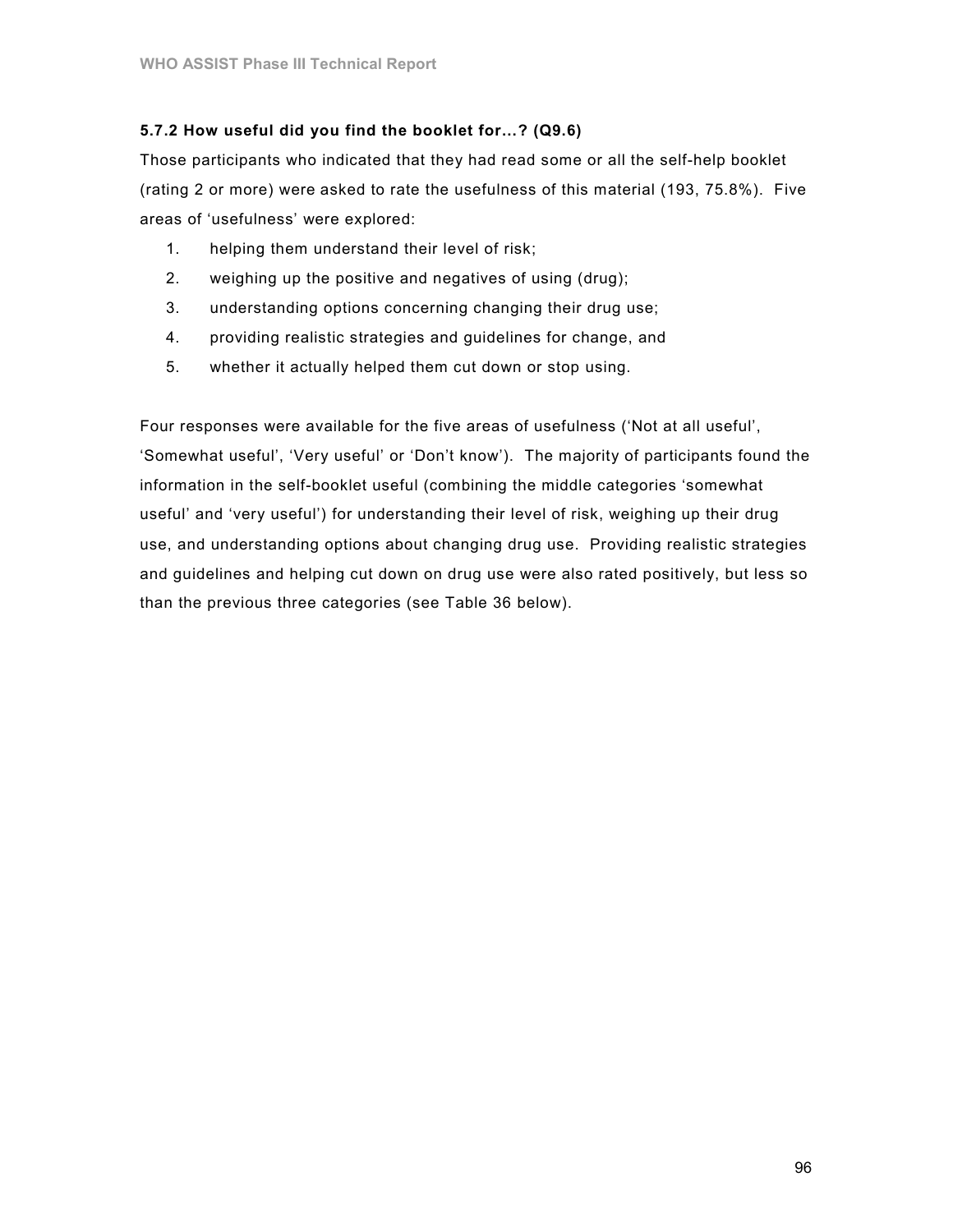| How useful was the booklet?       | Not at all | <b>Somewhat</b> | <b>Very</b> | Don't   | <b>Total</b> |  |
|-----------------------------------|------------|-----------------|-------------|---------|--------------|--|
|                                   | useful     | useful          | useful      | know    | N(% )        |  |
| Understanding level of risk?      | 8(4.4)     | 54 (29.5)       | 109         | 12(6.6) | 183 (100)    |  |
|                                   |            |                 | (59.6)      |         |              |  |
| Weighing up your drug use?        | 14 (7.7)   | 58 (31.7)       | 103         | 8(4.1)  | 183 (100)    |  |
|                                   |            |                 | (56.3)      |         |              |  |
| <b>Understanding your options</b> | 18(10.0)   | 70 (38.9)       | 82 (45.6)   | 10(5.6) | 180 (100)    |  |
| about changing drug use?          |            |                 |             |         |              |  |
| Providing realistic strategies &  | 21(11.6)   | 75 (41.4)       | 74 (40.9)   | 11(6.1) | 181 (100)    |  |
| guidelines?                       |            |                 |             |         |              |  |
| Helping you cut down on use?      | 33(18.1)   | 59 (32.4)       | 84 (46.2)   | 6(3.3)  | 182 (100)    |  |

Table 36 How useful was the booklet for …? n(%)

### 5.8 Participants' final comments

At the conclusion of the follow-up interview, participants were asked whether there was anything else they would like to say about their participation in this project and a total of 164 (44.1%) participants took the opportunity to comment: Australia (56, 65.1%); Brazil (43, 45.7%); India (5, 5.6%); and USA (60, 58.2%). Analysis revealed the majority of comments were positive with participants frequently expressing, in a variety of ways, the benefits they gained from taking part in the study. Many of these comments echoed the positive statements made earlier in the interview. For example, several participants stated that the ASSIST-linked BI was a 'good program' and that it had made them think about their substance use:

- Good to have the personal feedback-makes it more meaningful (9.7:37) Liked a lot because there was feedback and referral to help him, thanked a lot (9.7: 94)
- Not really-I was thinking about cutting down & your info just cemented this. The interview was good-the info useful-self help book really helped me (9.7:73)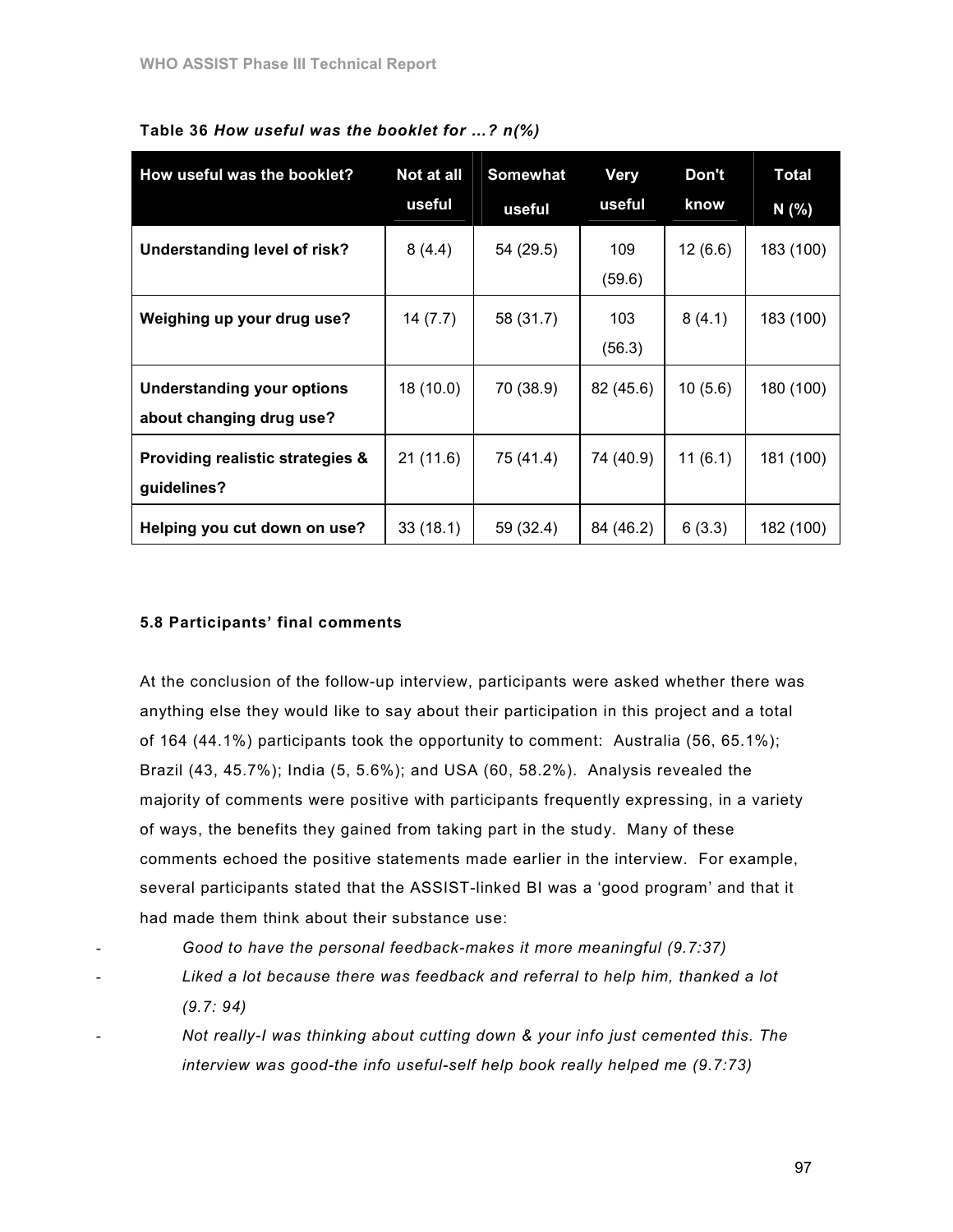- Just what I needed-came at right time. Have since thought about the baseline interview at least once a week (9.7:83)
- I don't like to read anything, so the interview was more interesting  $(9.7:165)$ 
	- No, except that interviewer is a good coach, can't talk about this with other people (9.7:335)

Several participants took the opportunity to make comment about the project itself and provide feedback about issues that were not able to be raised previously. For example, while participants talked about the benefits of having the opportunity to talk about their substance use, they also raised the issue of confidentiality, which is of particular importance when dealing with illicit substance use. While the specifics of confidentiality issues varied, the general message participants gave was one of having been unable to talk about their substance use with others because they did not feel safe.

- Afraid to talk to doctors b/c not surgery candidate for surgery, back pain (9.7:289) First time I ever talked to anyone about marijuana besides my grandmother or smoking friends (9.7:293)
- Very good because when you hide it even though you know you have problems and talk about it, it feels good for a change. I was in fear of the habit, afraid of drugs I used (9.7:332)
- No, except that interviewer is a good coach, can't talk about this with other people (9.7:335)
- Common sense, easy to talk to, he likes it because confidential (9.7:333)
- One on one session good. Comfortable & easygoing session. Very discreet. Not too long. (9.7:77)
- Glad this doesn't go in medical record, bad for insurance (9.7:313)
- Like the realistic approach, people need to get this information but they need to feel safe when they talk about it (9.7:331)
- Should stay in touch with people, don't forget to check on them. Good to have another person to talk about marijuana with.(9.7:337)
- Good to have someone to talk about drugs with (9.7:346)
- Appreciate us helping him have somebody to talk to besides sister who is good support (9.7:345)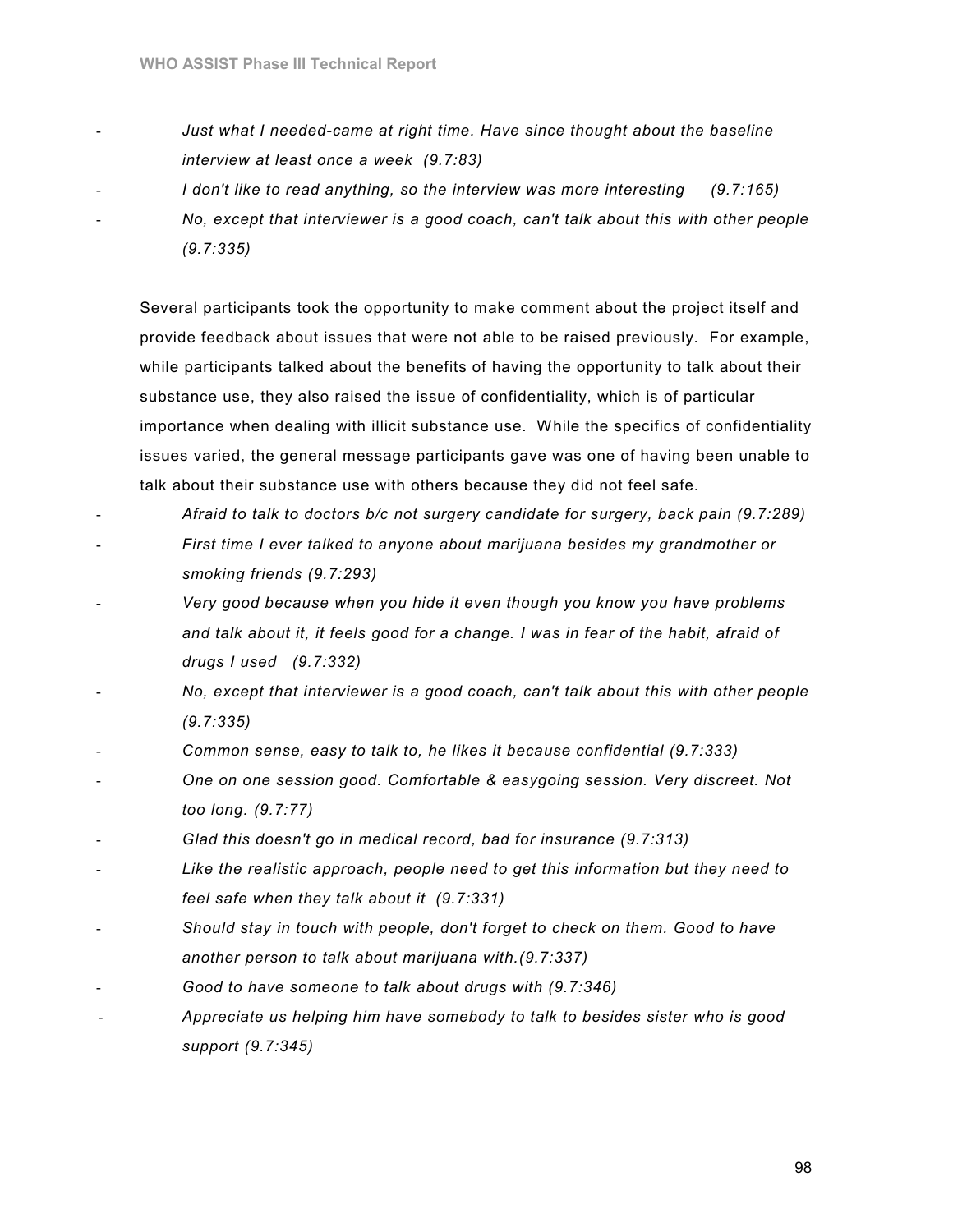These comments identify that many illicit substances users have a need to talk confidentially about their substance use. These comments also indicate that the ASSIST-linked BI was able to meet that need.

Others comments drew attention to participants' need to make contact and talk about their substance use, and several participants raised the issue of keeping in touch or having more sessions:

- It was very good and I'd like to talk to you more times, if it's possible (9.7:115) - There could be more meetings to help reduce or quit the use, more sessions (9.7:162)
- That booklet and information packet was really helpful. Maybe you could add reminders or emails about 1/2 way through, 3 months is long (9.7:323) It's hard to do the exercise in the manual alone, you need follow-up of a specialist (9.7:142)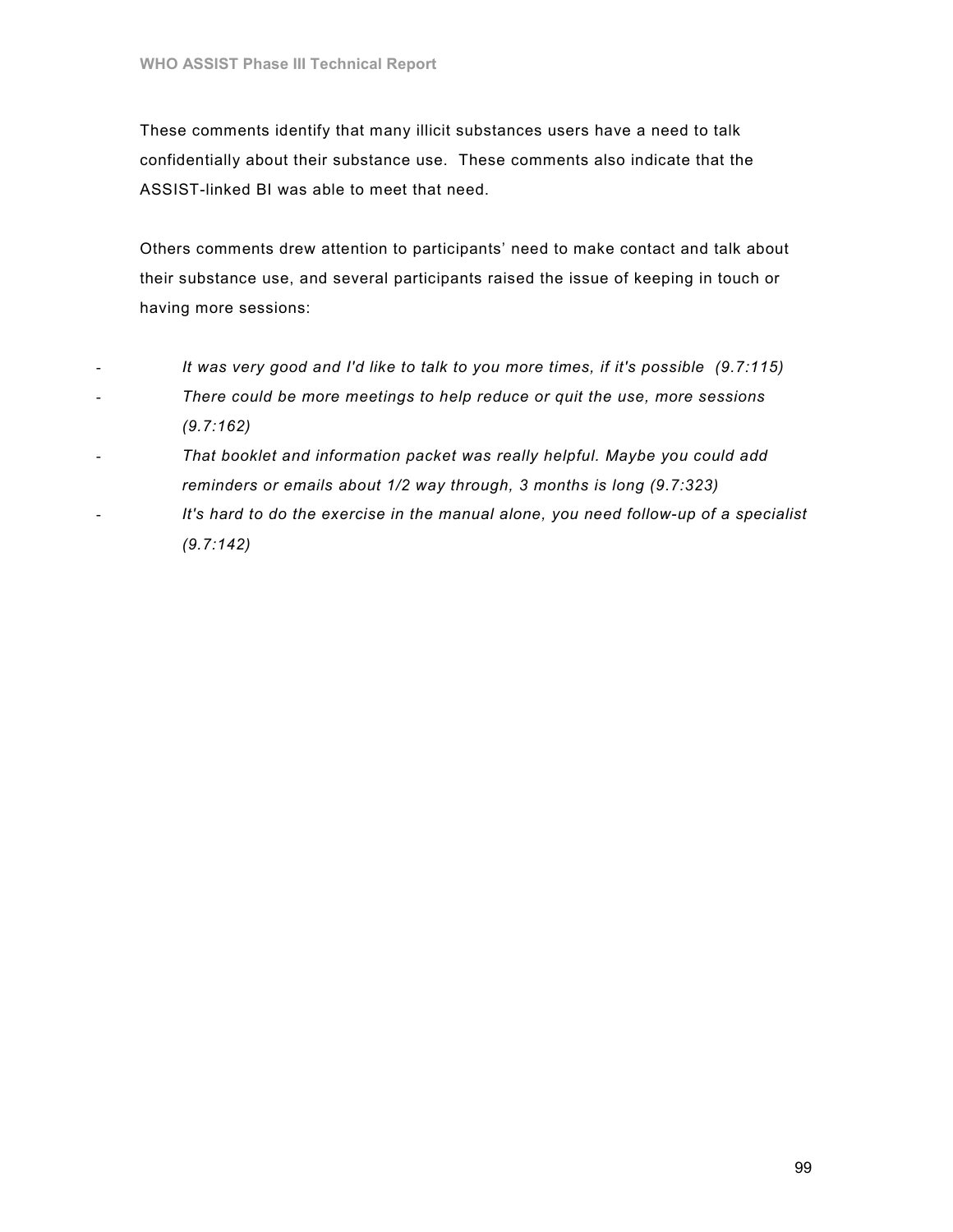#### 6. CONCLUDING COMMENTS

The findings from the qualitative analysis above are commensurate with the inferential analysis of the effectiveness of the brief intervention. While there did appear to be some cultural differences in interpretation of the questions and expression of how the brief intervention had impacted on them, participants' comments point to the successful and appropriate incorporation of ASSIST scores within a motivational interviewing context. The personal feedback given to participants through their ASSIST scores provided a non-confrontational way of drawing attention to the less positive aspects (risks) of continued substance use in ways that elicit the person's own reasons for and advantages of change. The overall results of this study show that participants allocated to the Brief Intervention Group did change their substance taking behaviour when compared to the Control group. While stage of change was not formally recorded these findings do suggest that the implementation of the ASSIST-linked BI facilitated participants' 'readiness to change', and the many positive comments from participants regarding the feedback and information provided indicate that participants responded well to this opportunity for change.

It was interesting to note that participants from the USA provided feedback on their experiences which was comparable with the other sites. That is, despite not seeing a statistical interaction effect, USA participants still appeared to change their behaviour as a result of receiving the ASSIST-linked brief intervention. However, this conclusion is somewhat limited because it is not known how or why the Control participants changed their behaviour.

Generally, participants' comments, outlined in the analyses above, showed an awareness of substance taking behaviour occurs on a continuum of time (which is their life) and reveal participants' understanding that this behaviour can have a past, a present and a future. These comments also confirm that participants recognise that their substance taking behaviour is not a feature of their personality or a static character trait, and thus (especially for those who have not yet changed) there always remains the possibility of changing behaviour in the future. The 'not ready yet' quality evidenced in many of the comments confirms that the most participants understand that substance taking behaviour is a non-static behaviour that is amenable to change, and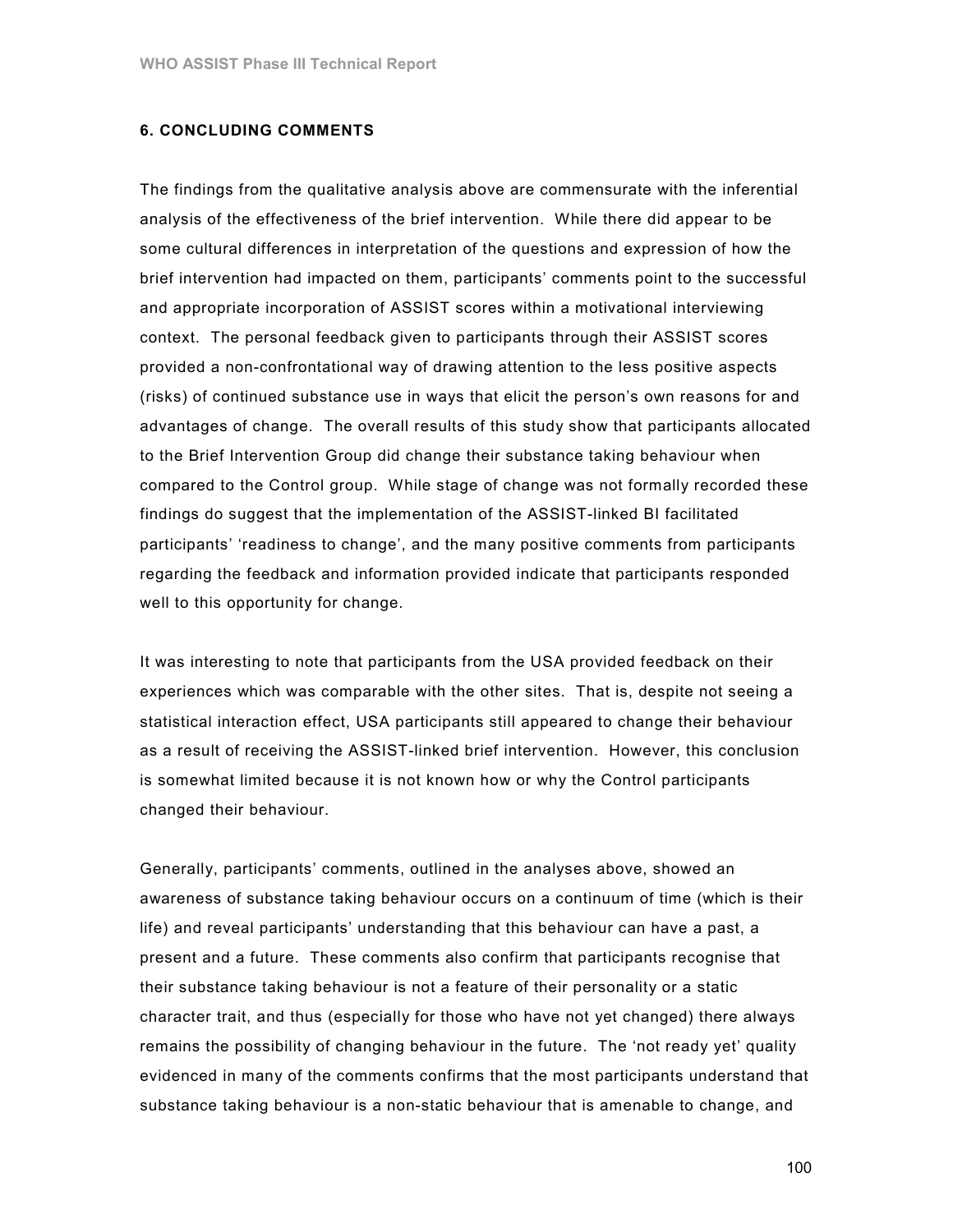many of these comments did allude to the possibility of change at some future time – just not now.

Evidence for the efficacy and successful implementation of brief interventions for illicit drugs within primary health care settings is limited. Brief intervention studies reported in the literature most frequently target at-risk populations of alcohol users, while a small proportion focus on targeting illicit drug use. Methodologies in these studies are varied and range from various forms of counselling and feedback, to more formal structured therapy (Barry et al., 2004). This study was concerned with treatment efficacy, and the results demonstrate that the ASSIST-linked BI is effective in reducing illicit drug use as measured by ASSIST scores after a three month period within Primary Health Care settings across different cultures.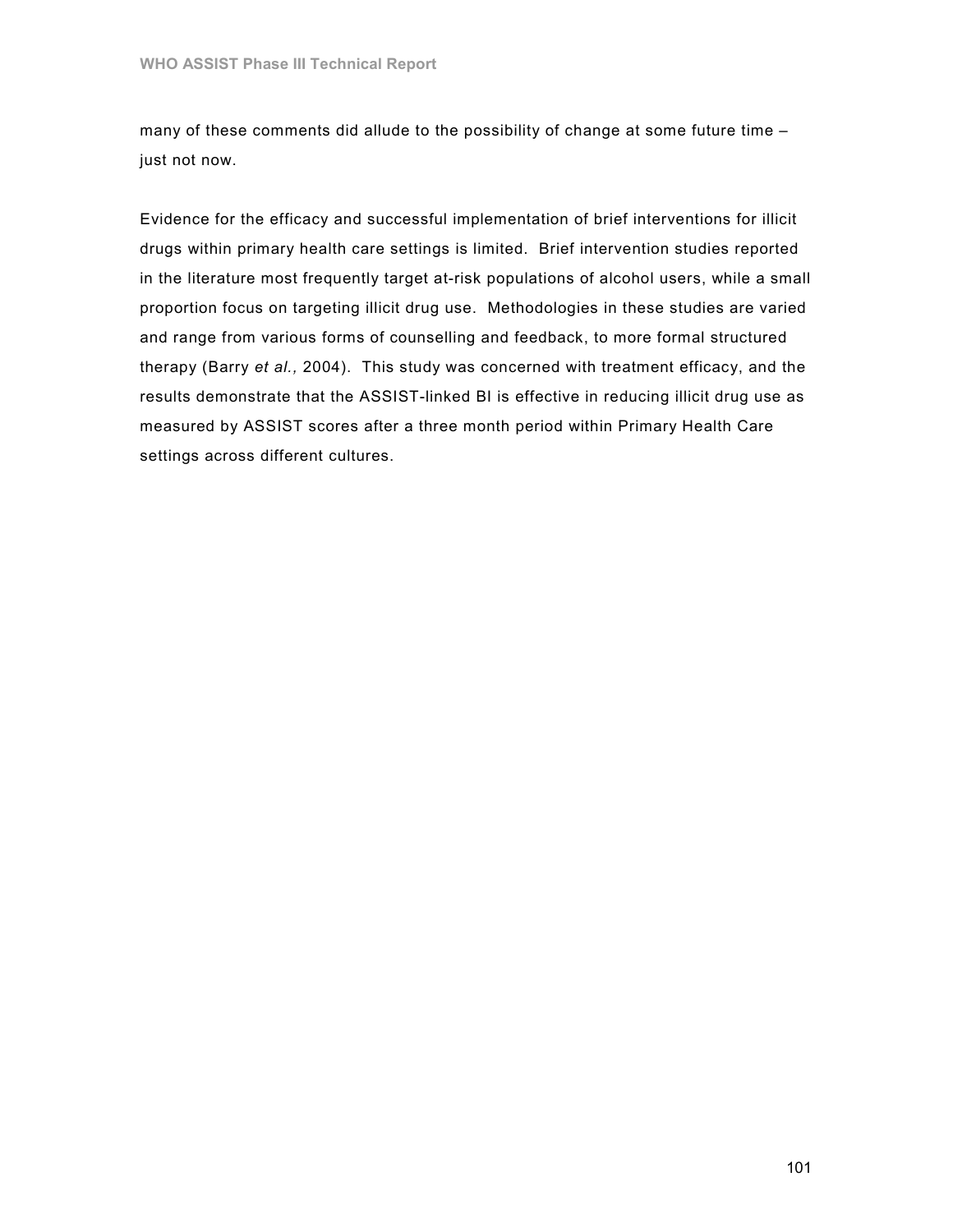#### 7. REFERENCES

- Amrhein, P. C., Miller, W. R., Yahne, C. E., Palmer, M., & Fulcher, L. (2003). Client Commitment Language During Motivational Interviewing Predicts Drug Use Outcomes. Journal of Consulting and Clinical Psychology, 71(5), 862-878.
- Babor, T. F., de la Fuente, J. R., Saunders, J., & Grant, M. (1989). The alcohol use disorders identification test: Guidelines for use in primary health care. Geneva: World Health Organization.
- Babor, T. F., & Higgins-Biddle, J. C. (2001). Brief intervention for hazardous and harmful drinking. A manual for use in primary care: World Health Organisation.
- Babor, T. F., Higgins-Biddle, J. C., Saunders, J. B., & Monteiro, M. G. (2001). The alcohol use disorders identification test (AUDIT): Guidelines for use in primary care. (Second ed.): World Health Organisation.
- Babor T. F., McRee B. G., Kassebaum P. A., Grimaldi P. L., Ahmed K. & Bray J. (2007) Screening, Brief Intervention and Referral to Treatment (SBIRT): towards a public health approach to the management of substance abuse. Substance Abuse, 28(3) 7-30.
- Baker, A., Boggs, T. G., & Lewin, T. J. (2001). Randomised controlled trial of brief cognitive-behavioural interventions among regular users of amphetamine. Addiction, 96, 1279-1287.
- Barry, K. L., Blow, F. C., Willenbring, M., McCormack, R., Brockmann, L. M., & Visnic, S. (2004). Use of alcohol screening and brief interventions in primary care settings: Implementation and barriers. Substance Abuse, 25(1), 27-36.
- Bashir, K., King, M., & Ashworth, M. (1994). Controlled evaluation of brief intervention by general practitioners to reduce chronic use of benzodiazepines. British Journal of General Practice, 44, 408-412.
- Bernstein, J., Bernstein, E., Tassiopoulos, K., Heeren, T., Levenson, S., & Hingson, R. (2004). Brief motivational intervention at a clinic visit reduces cocaine and heroin use. Drug and Alcohol Dependence, 77(1), 49-59.
- Bien, T. H., Miller, W. R., & Tonigan, S. (1993). Brief interventions for alcohol problems: A review. Addiction, 88, 315-336.
- Braun, V., & Clarke, V. (2006). Using thematic analysis in psychology. Qualitative Research in Psychology, 3, 77-101.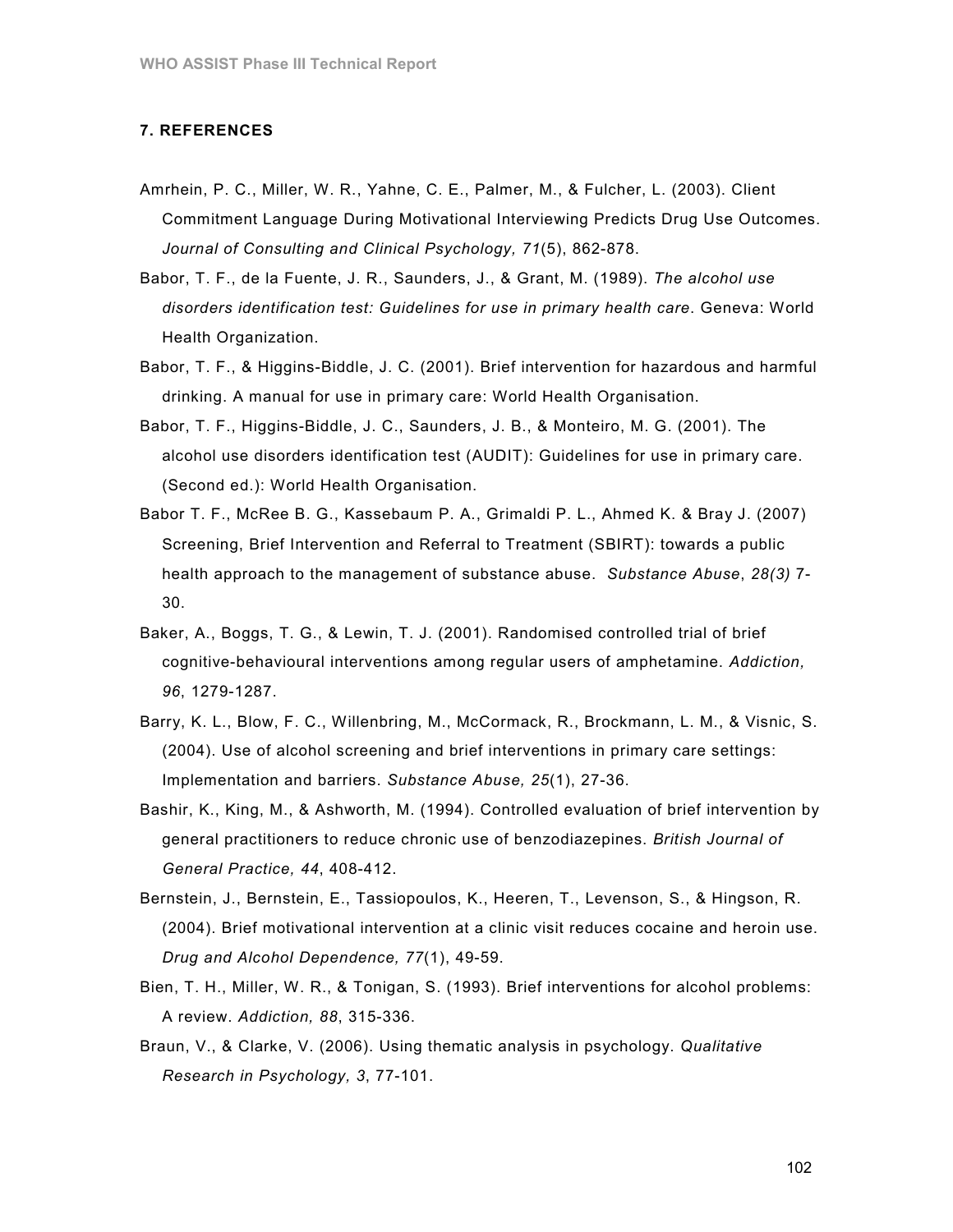- Copeland, J., Swift, W., Roffman, R., & Stephens, R. (2001). A randomised controlled trial of brief cognitive-behavioural interventions for cannabis use disorder. Journal of Substance Abuse Treatment, 21, 55-64.
- Cordoba, R., Delgado, M. T., Pico, V., Altisent, R., Fores, D., Monreal, A., et al. (1998). Effectiveness of brief intervention on non-dependent alcohol drinkers (ebial): A Spanish multi-centre study. Family Practice, 15(6), 562-588.
- Deci, E. L., & Ryan, R. M. (1985). Intrinsic motivation and self-determination in human behavior. New York: Plenum.
- DiClemente, C. C. (1999). Motivation for change: Implications for substance abuse treatment. Psychological Science, 10(3), 209-213.
- DiClemente, C. C. (2007). Mechanisms, Determinants and Processes of Change in the Modification of Drinking Behavior. Alcoholism: Clinical and Experimental Research, 31(s3), 13s-20s.
- Dunn, C., Deroo, L., & Rivara, F. P. (2001). The use of brief interventions adapted from motivational interviewing across behavioural domains: A systematic review. Addiction, 96, 1725-1742.
- Fairbank, J. A., Denteman, G. H., & Condellie, W. S. (1993). Do methadone patients substitute other drugs for heroin? Predicting substance use at 1-year follow-up. merican Journal of Drug and Alcohol Abuse, 19, 465-474.
- Fleming, M. F., Mundt, M. P., French, M. T., Manwell, L. B., Stauffacher, E. A., & Barry, K. L. (2000). Benefit-cost analysis of brief physician advice with problem drinkers in primary care settings. Medical Care, 38(1), 7-18.
- Heather, N. (1996). The public health and brief intervention for excessive alcohol consumption: The British experience. Addictive Behaviours, 21, 857-868.
- Humeniuk RE, Ali RA, Babor TF, Farrell M, Formigoni ML, Jittiwutikarn J, Boerngen de Larcerda R, Ling W, Marsden J, Monteiro M, Nhiwhatiwa S, Pal H, Poznyak V & Simon S (In press). Validation of the Alcohol Smoking and Substance Involvement Screening Test (ASSIST). **Addiction**
- Humeniuk, R. (2006). Validation of the alcohol, smoking and substance involvement screening test (ASSIST) and pilot brief intervention: A technical report of phase II findings of the WHO ASSIST Project.

http://www.who.int/substance\_abuse/activities/assist\_technicalreport\_phase2\_final.pdf

Humeniuk, R. E., Henry-Edwards, S., & Ali, R. L. (2003). Self-help strategies for cutting down or stopping substance use: A guide.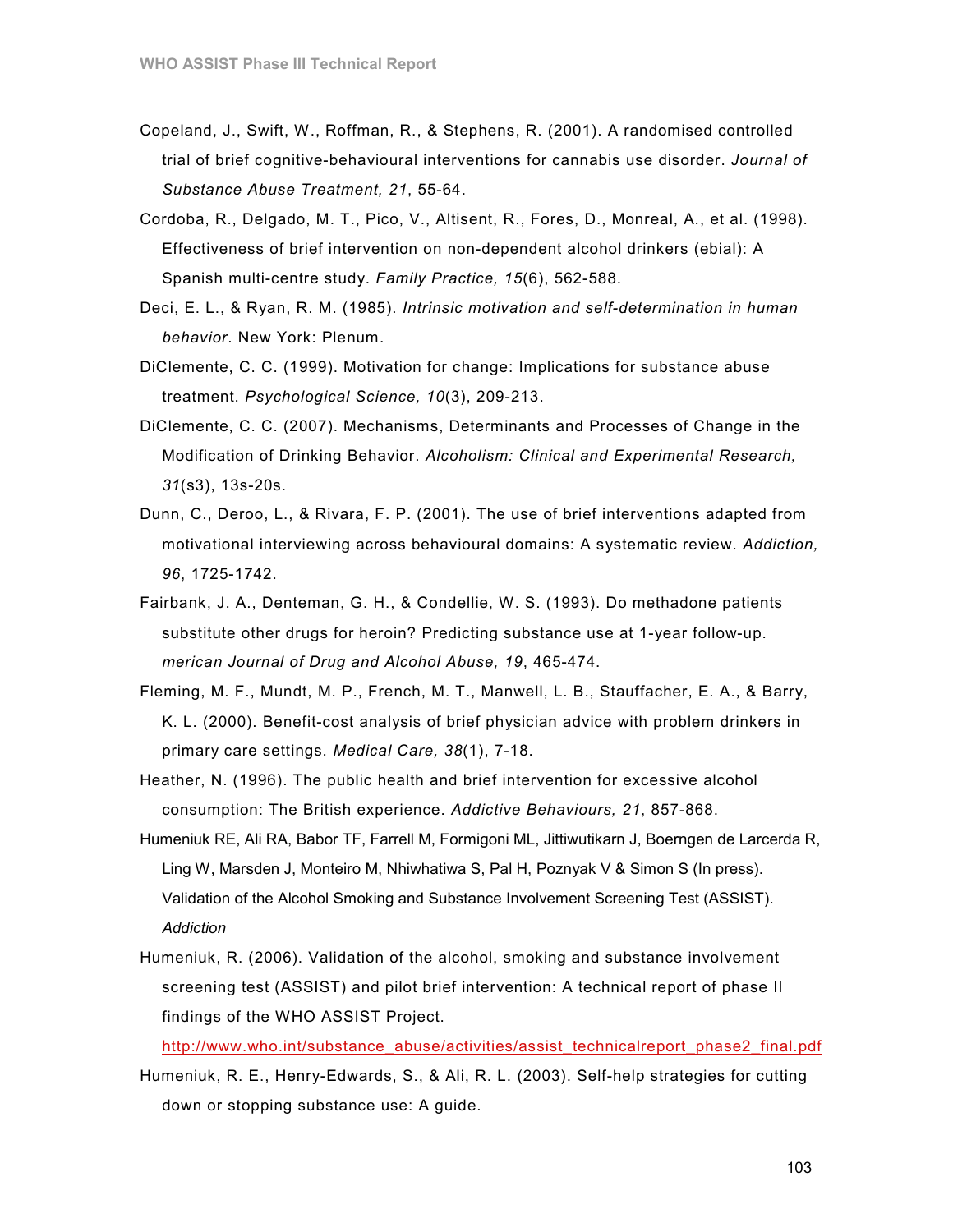http://www.who.int/entity/substance\_abuse/activities/en/Draft\_Substance\_Use\_Guide. pdf

- Institute of Medicine. (1990). Broadening the base of treatment for alcohol problems. Washington, DC: National Academic Press.
- Lang, E., Engelander, M., & Brook, T. (2000). Report of an integrated brief intervention with self-defined problem cannabis users. Journal of Substance Abuse Treatment, 19, 111-116.
- Maisto, S. E., Conigliaro, J., McNeil, M., Kraemer, K., Conigliaro, R. L., & Kelley, M. E. (2001). Effects of two types of brief intervention and readiness to change on alcohol use in hazardous drinkers. Journal of Studies on Alcohol, 62(5), 605-614.
- Miller, W. R., & Rollnick, S. (1991). Motivational interviewing: Preparing people to change addictive behaviours. New York: Guilford Press.
- Miller, W. R., & Rollnick, S. (2002). Motivational interviewing: Preparing people for change (2nd ed.). New York: The Guilford Press.
- Newcombe, D., Humeniuk, R. E., & Ali, R. L. (2005). Validation of the World Health Organization alcohol smoking and substance involvement screening test (ASSIST): Phase II study. Report from the Australian site. Drug and Alcohol Review, 24(3), 217-226.
- Nock, M. K. (2007). Conceptual and Design Essentials for Evaluating Mechanisms of Change. Alcoholism: Clinical and Experimental Research, 31(s3), 4s-12s.
- Prochaska, J. A., & DiClemente, C. C. (1982). Transtheoretical therapy: Towards a more integrative model of change. Psychotherapy: theory research and practice, 19, 276- 288.
- Prochaska, J. M., Prochaska, J. O., Cohen, F. C., Gomes, S. O., Laforge, R. G., & Eastwood, A. L. (2004). The transtheoretical model of change for multi-level interventions for alcohol abuse on campus. Journal of Alcohol and Drug Education, 47(3), 34-50.
- Roche, A., & Freeman, T. (2004). Brief interventions: Good in theory but weak in practice. Drug and Alcohol Review, 23, 11-18.
- Ryan, R. M. (1995). Psychological needs and the facilitation of integrative processes. Journal of Personality, 63(3), 397.
- Saunders, B., Wilkinson, C., & Phillips, M. (1995). The impact of a brief motivational intervention with opiate users attending a methadone programme. Addiction, 90, 415- 424.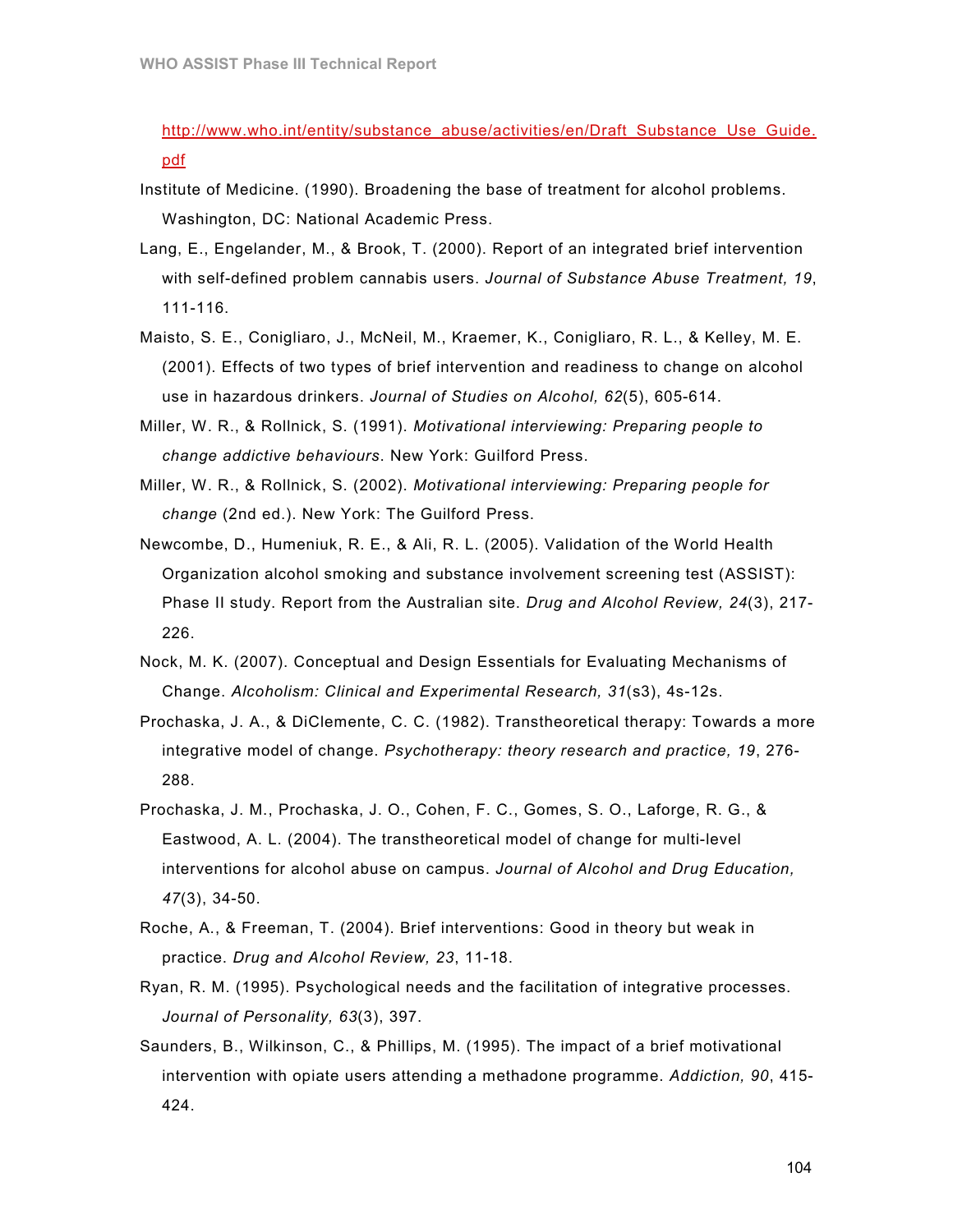- Senft, R. A., Polen, M. R., Freeborn, D. K., & Hollis, J. F. (1997). Brief intervention in a primary care setting for hazardous drinkers. American Journal of Preventive Medicine, 13(6), 464-470.
- Skinner, H. A. (1987). Early detection of alcohol & drug problems why? Australian Drug & Alcohol Review, 6, 293-301.
- Stephens, R. S., Roffman, R. A., & Curtin, L. (2000). Comparison of extended versus brief treatments for marijuana use. Journal of Consulting and Clinical Psychology, 68(5), 898-908.
- Stern, S. A., Meredith, L. S., Gholson, J., Gore, P., & D'Amico, E. J. (2007). Project chat: A brief motivational substance abuse intervention for teens in primary care. Journal of Substance Abuse Treatment, 32(2), 153-165.
- Stotts, A. L., Schmitz, J. M., Rhoades, H. M., & Grabowski, J. (2001). Motivational interviewing with cocaine-dependent patients: A pilot study. Journal of Consulting and Clinical Psychology, 69(5), 858-862.
- Topp, L., Day, C., & Degenhardt, L. (2003). Changes in patterns of drug injection concurrent with a sustained reduction in the availability of heroin in Australia. Drug and Alcohol Dependence, 70(275-286).
- WHO ASSIST Working Group. (2002). The alcohol, smoking and substance involvement screening test (ASSIST): Development, reliability and feasibility. Addiction, 97, 1183- 1194.
- WHO Brief Intervention Study Group. (1996). A randomized cross-national clinical trial of brief interventions with heavy drinkers. American Journal of Public Health, 86(7), 948- 955.
- World Health Organization. (2002). The world health report 2002: Reducing risks, promoting healthy life. Geneva.
- Wutzke, S. E., Shiell, A., Gomel, M. K., & Conigrave, K. M. (2001). Cost effectiveness of brief interventions for reducing alcohol consumption. Social Science & Medicine, 52(6), 863-870.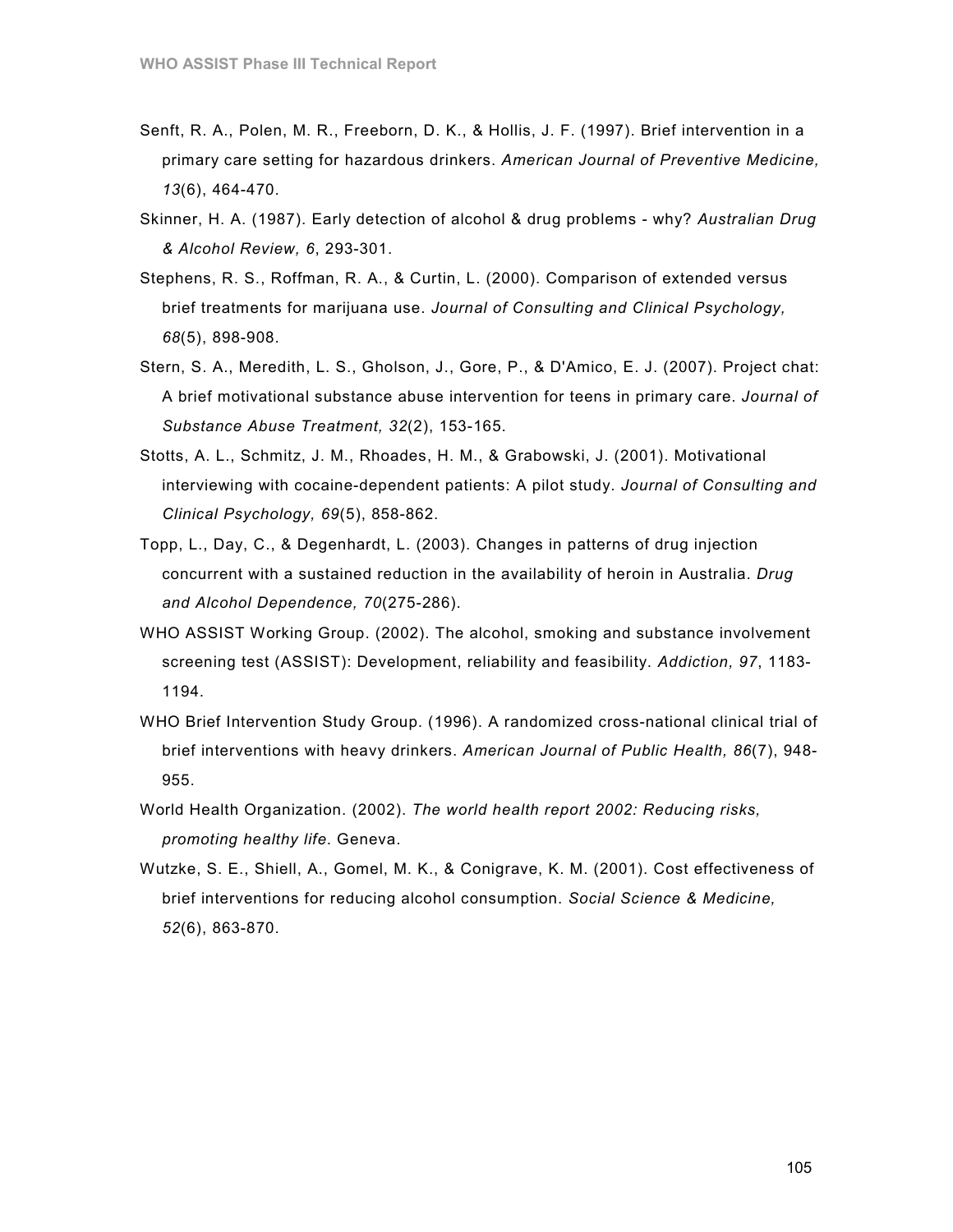## 8. APPENDICES

- 8.1 WHO ASSIST V3.0 Questionnaire
- 8.2 WHO ASSIST Feedback Report Card
- 8.3 WHO ASSIST Brief Intervention Record
- 8.4 WHO ASSIST Brief Intervention Process Rating Form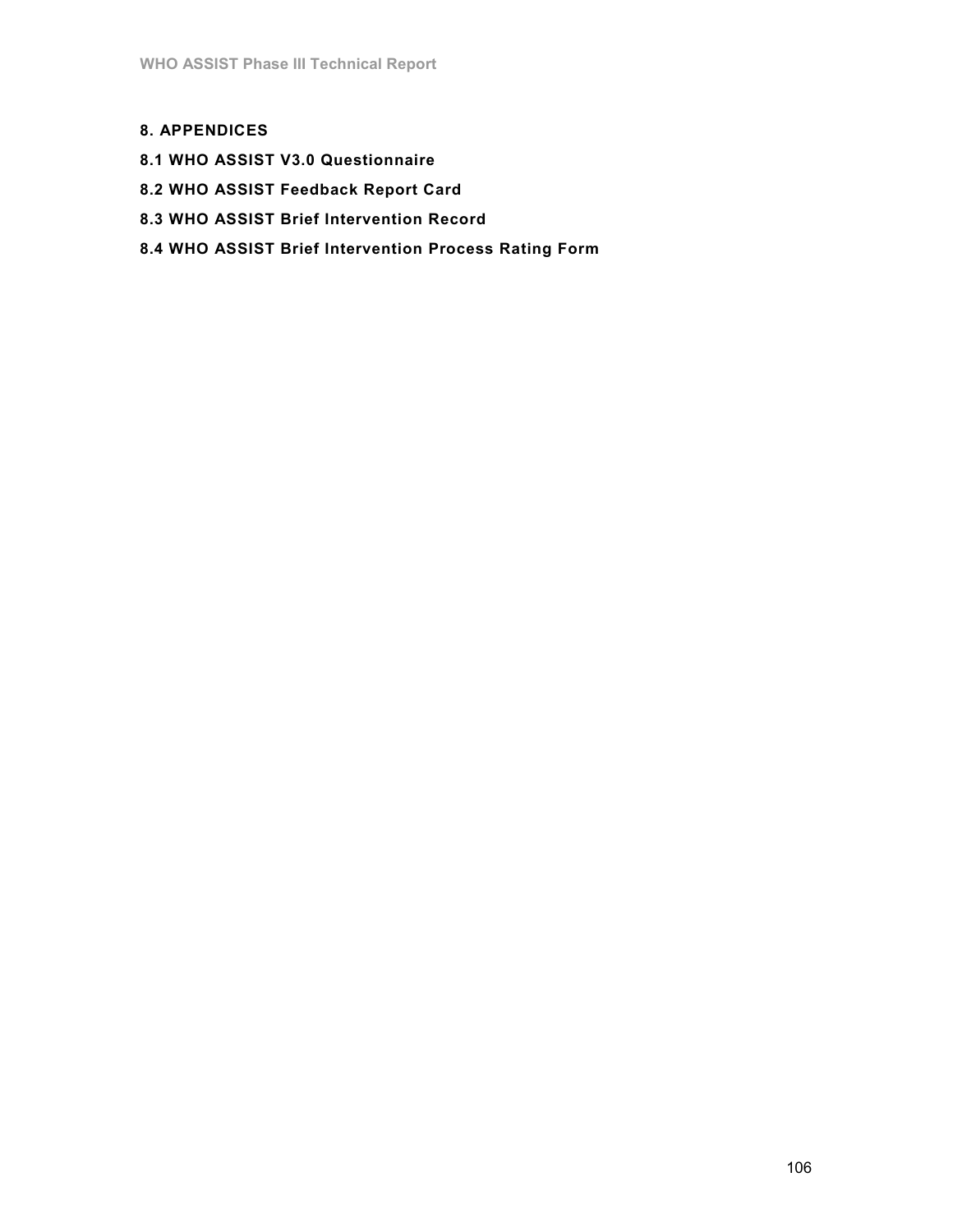# WHO ASSIST V3.0 Questionnaire

| <b>CLINICIAN ID</b>                                                           |  | <b>CLINIC</b> |  |  |  |  |
|-------------------------------------------------------------------------------|--|---------------|--|--|--|--|
| <b>PATIENT ID</b>                                                             |  | <b>DATE</b>   |  |  |  |  |
| INTRODUCTION (Please read to patient. Can be adapted for local circumstances) |  |               |  |  |  |  |

(Many drugs & medications can affect your health. It is important for your health care provider to have accurate information about your use of various substances, in order to provide the best possible care.)

The following questions ask about your experience of using alcohol, tobacco produces and other drugs across your lifetime and in the past three months. These substances can be smoked, swallowed, snorted, inhaled, injected or taken in the form of pills (show drug card).

Some of the substances listed may be prescribed by a doctor (like amphetamines, sedatives, pain medications). For this interview, we will not record medications that are used as prescribed by your doctor. However, if you have taken such medications for reasons other than prescription, or taken them more frequently or at higher doses than prescribed, please let me know. While we are also interested in knowing about your use of various illicit drugs, please be assured that information on such use will be treated as strictly confidential.

#### NOTE: BEFORE ASKING QUESTIONS, GIVE ASSIST RESPONSE CARD TO PATIENT

# Question 1

| In your life, which of the following substances have you<br>ever used? (NON-MEDICAL USE ONLY) | No.      | Yes |
|-----------------------------------------------------------------------------------------------|----------|-----|
| a. Tobacco products (cigarettes, chewing tobacco, cigars, etc.)                               | 0        | 3   |
| b. Alcoholic beverages (beer, wine, spirits, etc.)                                            | $\Omega$ | 3   |
| c. Cannabis (marijuana, pot, grass, hash, etc.)                                               | 0        | 3   |
| d. Cocaine (coke, crack, etc.)                                                                | $\Omega$ | 3   |
| e. Amphetamine type stimulants (speed, diet pills, ecstasy, etc.)                             | $\Omega$ | 3   |
| f. Inhalants (nitrous, glue, petrol, paint thinner, etc.)                                     | $\Omega$ | 3   |
| g. Sedatives or Sleeping Pills (Valium, Serepax, Rohypnol, etc.)                              | 0        | 3   |
| h. Hallucinogens (LSD, acid, mushrooms, PCP, Special K, etc.)                                 | $\Omega$ | 3   |
| i. Opioids (heroin, morphine, methadone, codeine, etc.)                                       | 0        | 3   |
| j. Other - specify:                                                                           | $\Omega$ | 3   |

Probe if all answers are negative: "Not even when you were in school?" If "No" to all items, stop interview.

If "Yes" to any of these items, ask Question 2 for each substance ever used.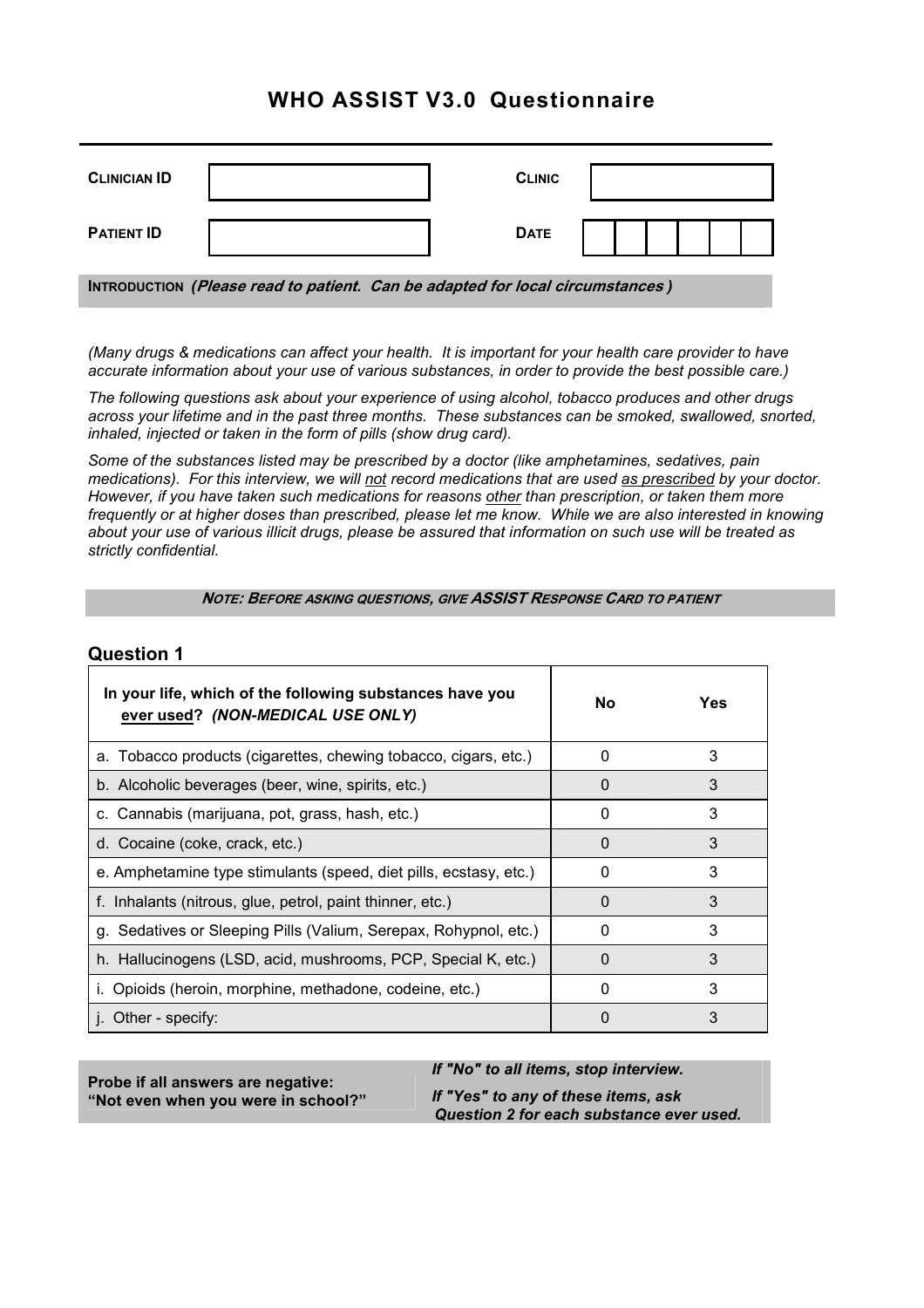# Question 2

| In the past three months, how often have you used<br>the substances you mentioned (FIRST DRUG,<br><b>SECOND DRUG, ETC)?</b> | Never    | Once or<br>Twice | Monthly | Weekly         | lmost<br>aily<br>Daily |
|-----------------------------------------------------------------------------------------------------------------------------|----------|------------------|---------|----------------|------------------------|
| a. Tobacco products (cigarettes, chewing tobacco, cigars, etc.)                                                             | 0        | 2                | 3       | 4              | 6                      |
| b. Alcoholic beverages (beer, wine, spirits, etc.)                                                                          | 0        | 2                | 3       | $\overline{4}$ | 6                      |
| c. Cannabis (marijuana, pot, grass, hash, etc.)                                                                             | 0        | $\overline{2}$   | 3       | 4              | 6                      |
| d. Cocaine (coke, crack, etc.)                                                                                              | 0        | 2                | 3       | 4              | 6                      |
| e. Amphetamine type stimulants (speed, diet pills, ecstasy, etc.)                                                           | 0        | 2                | 3       | 4              | 6                      |
| f. Inhalants (nitrous, glue, petrol, paint thinner, etc.)                                                                   | $\Omega$ | 2                | 3       | 4              | 6                      |
| g. Sedatives or Sleeping Pills (Valium, Serepax, Rohypnol, etc.)                                                            | 0        | 2                | 3       | 4              | 6                      |
| h. Hallucinogens (LSD, acid, mushrooms, PCP, Special K, etc.)                                                               | 0        | 2                | 3       | $\overline{4}$ | 6                      |
| i. Opioids (heroin, morphine, methadone, codeine, etc.)                                                                     | $\Omega$ | 2                | 3       | 4              | 6                      |
| j. Other - specify:                                                                                                         | 0        | 2                | 3       | 4              | 6                      |

## If "Never" to all items in Question 2, skip to Question 6.

If any substances in Question 2 were used in the previous three months, continue with Questions 3, 4 & 5 for each substance used.

# Question 3

| During the past three months, how often have you<br>had a strong desire or urge to use (FIRST DRUG,<br><b>SECOND DRUG, ETC)?</b> |          | ō<br><b>Twice</b><br>Once | Monthly | Weekly | lmost<br>aily<br>viip |
|----------------------------------------------------------------------------------------------------------------------------------|----------|---------------------------|---------|--------|-----------------------|
| a. Tobacco products (cigarettes, chewing tobacco, cigars, etc.)                                                                  | 0        | 3                         | 4       | 5      | 6                     |
| b. Alcoholic beverages (beer, wine, spirits, etc.)                                                                               | 0        | 3                         | 4       | 5      | 6                     |
| c. Cannabis (marijuana, pot, grass, hash, etc.)                                                                                  | 0        | 3                         | 4       | 5      | 6                     |
| d. Cocaine (coke, crack, etc.)                                                                                                   | 0        | 3                         | 4       | 5      | 6                     |
| e. Amphetamine type stimulants (speed, diet pills, ecstasy, etc.)                                                                | $\Omega$ | 3                         | 4       | 5      | 6                     |
| f. Inhalants (nitrous, glue, petrol, paint thinner, etc.)                                                                        | $\Omega$ | 3                         | 4       | 5      | 6                     |
| g. Sedatives or Sleeping Pills (Valium, Serepax, Rohypnol, etc.)                                                                 | 0        | 3                         | 4       | 5      | 6                     |
| h. Hallucinogens (LSD, acid, mushrooms, PCP, Special K, etc.)                                                                    | 0        | 3                         | 4       | 5      | 6                     |
| i. Opioids (heroin, morphine, methadone, codeine, etc.)                                                                          | 0        | 3                         | 4       | 5      | 6                     |
| j. Other - specify:                                                                                                              | 0        | 3                         | 4       | 5      | 6                     |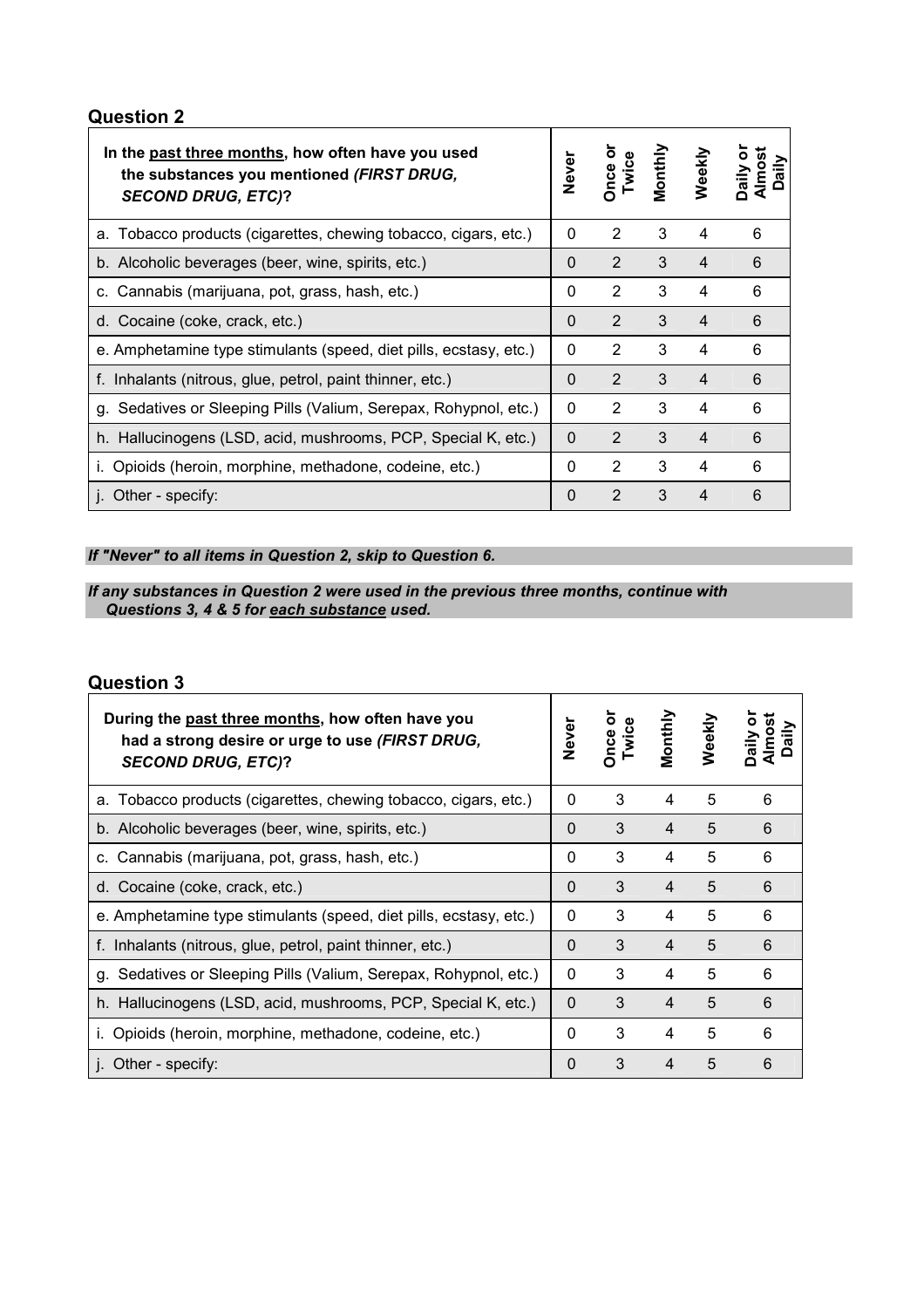## Question 4

| During the past three months, how often has your<br>use of (FIRST DRUG, SECOND DRUG, ETC)<br>led to health, social, legal or financial problems? | <b>Never</b> | ۰<br>Once o<br>Twice | Monthly | Weekly | lmost<br>Μi<br>viip |
|--------------------------------------------------------------------------------------------------------------------------------------------------|--------------|----------------------|---------|--------|---------------------|
| a. Tobacco products (cigarettes, chewing tobacco, cigars, etc.)                                                                                  | $\Omega$     | 4                    | 5       | 6      |                     |
| b. Alcoholic beverages (beer, wine, spirits, etc.)                                                                                               | 0            | 4                    | 5       | 6      |                     |
| c. Cannabis (marijuana, pot, grass, hash, etc.)                                                                                                  | 0            | 4                    | 5       | 6      |                     |
| d. Cocaine (coke, crack, etc.)                                                                                                                   | 0            | 4                    | 5       | 6      |                     |
| e. Amphetamine type stimulants (speed, diet pills, ecstasy, etc.)                                                                                | 0            | 4                    | 5       | 6      |                     |
| f. Inhalants (nitrous, glue, petrol, paint thinner, etc.)                                                                                        | 0            | 4                    | 5       | 6      | 7                   |
| g. Sedatives or Sleeping Pills (Valium, Serepax, Rohypnol, etc.)                                                                                 | 0            | 4                    | 5       | 6      |                     |
| h. Hallucinogens (LSD, acid, mushrooms, PCP, Special K, etc.)                                                                                    | 0            | 4                    | 5       | 6      |                     |
| Opioids (heroin, morphine, methadone, codeine, etc.)                                                                                             | $\Omega$     | 4                    | 5       | 6      | 7                   |
| j. Other - specify:                                                                                                                              | 0            | 4                    | 5       | 6      |                     |

## Question 5

| During the past three months, how often have you failed<br>to do what was normally expected of you because of<br>your use of (FIRST DRUG, SECOND DRUG, ETC)? | <b>Never</b> | Once or<br>Twice | Monthly | Weekly | Nmo<br>Nire |
|--------------------------------------------------------------------------------------------------------------------------------------------------------------|--------------|------------------|---------|--------|-------------|
| a. Tobacco products                                                                                                                                          |              |                  |         |        |             |
| b. Alcoholic beverages (beer, wine, spirits, etc.)                                                                                                           | 0            | 5                | 6       | 7      | 8           |
| c. Cannabis (marijuana, pot, grass, hash, etc.)                                                                                                              | 0            | 5                | 6       | 7      | 8           |
| d. Cocaine (coke, crack, etc.)                                                                                                                               | $\Omega$     | 5                | 6       | 7      | 8           |
| e. Amphetamine type stimulants (speed, diet pills, ecstasy, etc.)                                                                                            | 0            | 5                | 6       | 7      | 8           |
| f. Inhalants (nitrous, glue, petrol, paint thinner, etc.)                                                                                                    | 0            | 5                | 6       | 7      | 8           |
| g. Sedatives or Sleeping Pills (Valium, Serepax, Rohypnol, etc.)                                                                                             | 0            | 5                | 6       | 7      | 8           |
| h. Hallucinogens (LSD, acid, mushrooms, PCP, Special K, etc.)                                                                                                | 0            | 5                | 6       | 7      | 8           |
| Opioids (heroin, morphine, methadone, codeine, etc.)                                                                                                         | 0            | 5                | 6       | 7      | 8           |
| j. Other - specify:                                                                                                                                          | 0            | 5                | 6       | 7      | 8           |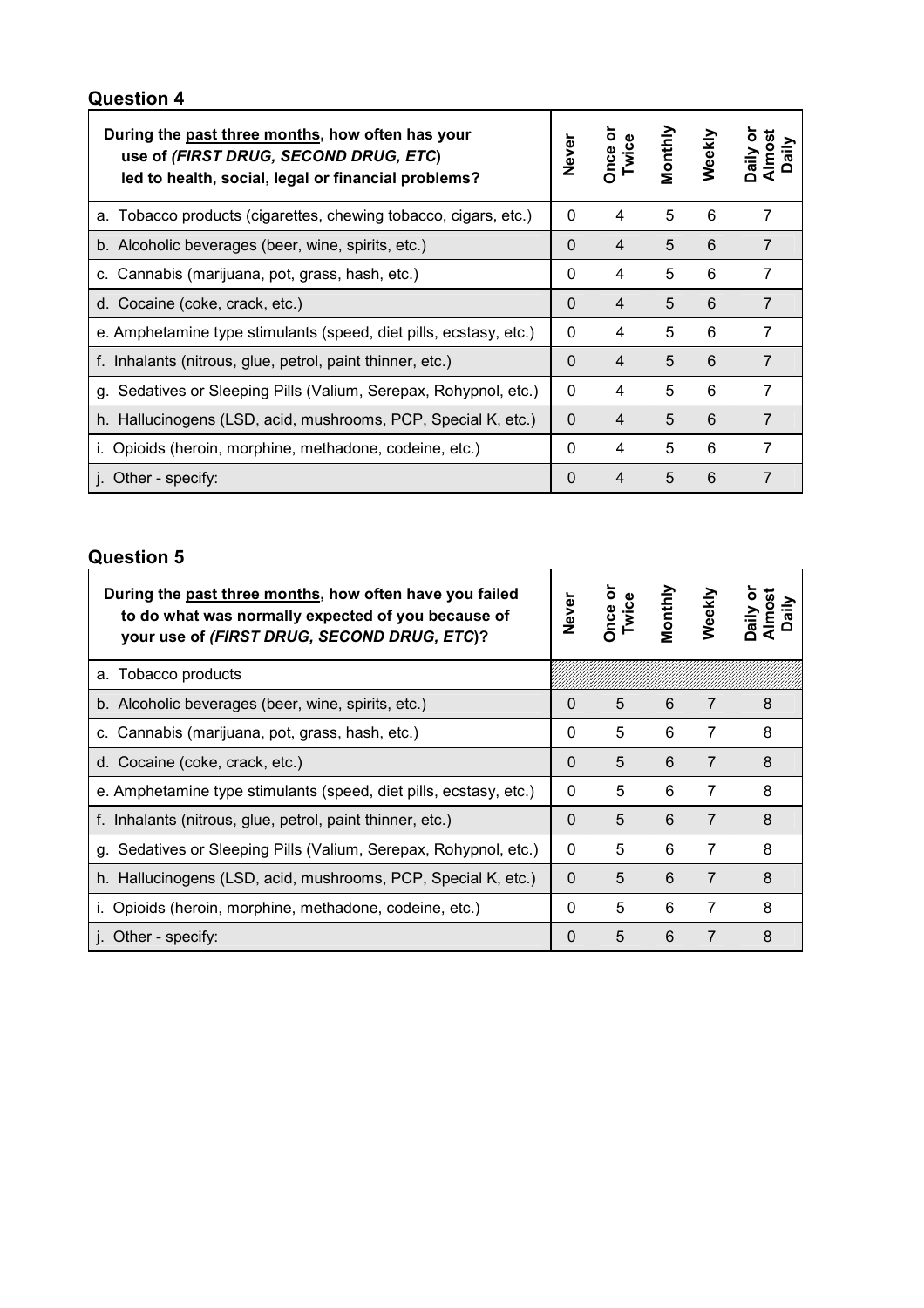Ask Questions 6 & 7 for all substances ever used (i.e. those endorsed in Question 1)

| <b>Question 6</b>                                                                                                       |           |                    |   |  |  |  |  |
|-------------------------------------------------------------------------------------------------------------------------|-----------|--------------------|---|--|--|--|--|
| Has a friend or relative or anyone else ever<br>expressed concern about your use of<br>(FIRST DRUG, SECOND DRUG, ETC.)? | No, Never | months<br>the past |   |  |  |  |  |
| a. Tobacco products (cigarettes, chewing tobacco, cigars, etc.)                                                         | 0         | 6                  | 3 |  |  |  |  |
| b. Alcoholic beverages (beer, wine, spirits, etc.)                                                                      | 0         | 6                  | 3 |  |  |  |  |
| c. Cannabis (marijuana, pot, grass, hash, etc.)                                                                         | 0         | 6                  | 3 |  |  |  |  |
| d. Cocaine (coke, crack, etc.)                                                                                          | 0         | 6                  | 3 |  |  |  |  |
| e. Amphetamine type stimulants (speed, diet pills, ecstasy, etc.)                                                       | 0         | 6                  | 3 |  |  |  |  |
| f. Inhalants (nitrous, glue, petrol, paint thinner, etc.)                                                               | 0         | 6                  | 3 |  |  |  |  |
| g. Sedatives or Sleeping Pills (Valium, Serepax, Rohypnol, etc.)                                                        | 0         | 6                  | 3 |  |  |  |  |
| h. Hallucinogens (LSD, acid, mushrooms, PCP, Special K, etc.)                                                           | 0         | 6                  | 3 |  |  |  |  |
| i. Opioids (heroin, morphine, methadone, codeine, etc.)                                                                 | 0         | 6                  | 3 |  |  |  |  |
| j. Other $-$ specify:                                                                                                   | 0         | 6                  | 3 |  |  |  |  |

## Question 7

| <b>Question 7</b>                                                                                     |                             |   |   |
|-------------------------------------------------------------------------------------------------------|-----------------------------|---|---|
| Have you ever tried and failed to control, cut down or stop<br>using (FIRST DRUG, SECOND DRUG, ETC.)? | Never<br>$\dot{\mathsf{S}}$ |   |   |
| a. Tobacco products (cigarettes, chewing tobacco, cigars, etc.)                                       | 0                           | 6 | 3 |
| b. Alcoholic beverages (beer, wine, spirits, etc.)                                                    | 0                           | 6 | 3 |
| c. Cannabis (marijuana, pot, grass, hash, etc.)                                                       | $\Omega$                    | 6 | 3 |
| d. Cocaine (coke, crack, etc.)                                                                        | $\Omega$                    | 6 | 3 |
| e. Amphetamine type stimulants (speed, diet pills, ecstasy, etc.)                                     | $\Omega$                    | 6 | 3 |
| f. Inhalants (nitrous, glue, petrol, paint thinner, etc.)                                             | $\Omega$                    | 6 | 3 |
| g. Sedatives or Sleeping Pills (Valium, Serepax, Rohypnol, etc.)                                      | 0                           | 6 | 3 |
| h. Hallucinogens (LSD, acid, mushrooms, PCP, Special K, etc.)                                         | 0                           | 6 | 3 |
| Opioids (heroin, morphine, methadone, codeine, etc.)                                                  | $\Omega$                    | 6 | 3 |
| Other $-$ specify:                                                                                    | 0                           | 6 | 3 |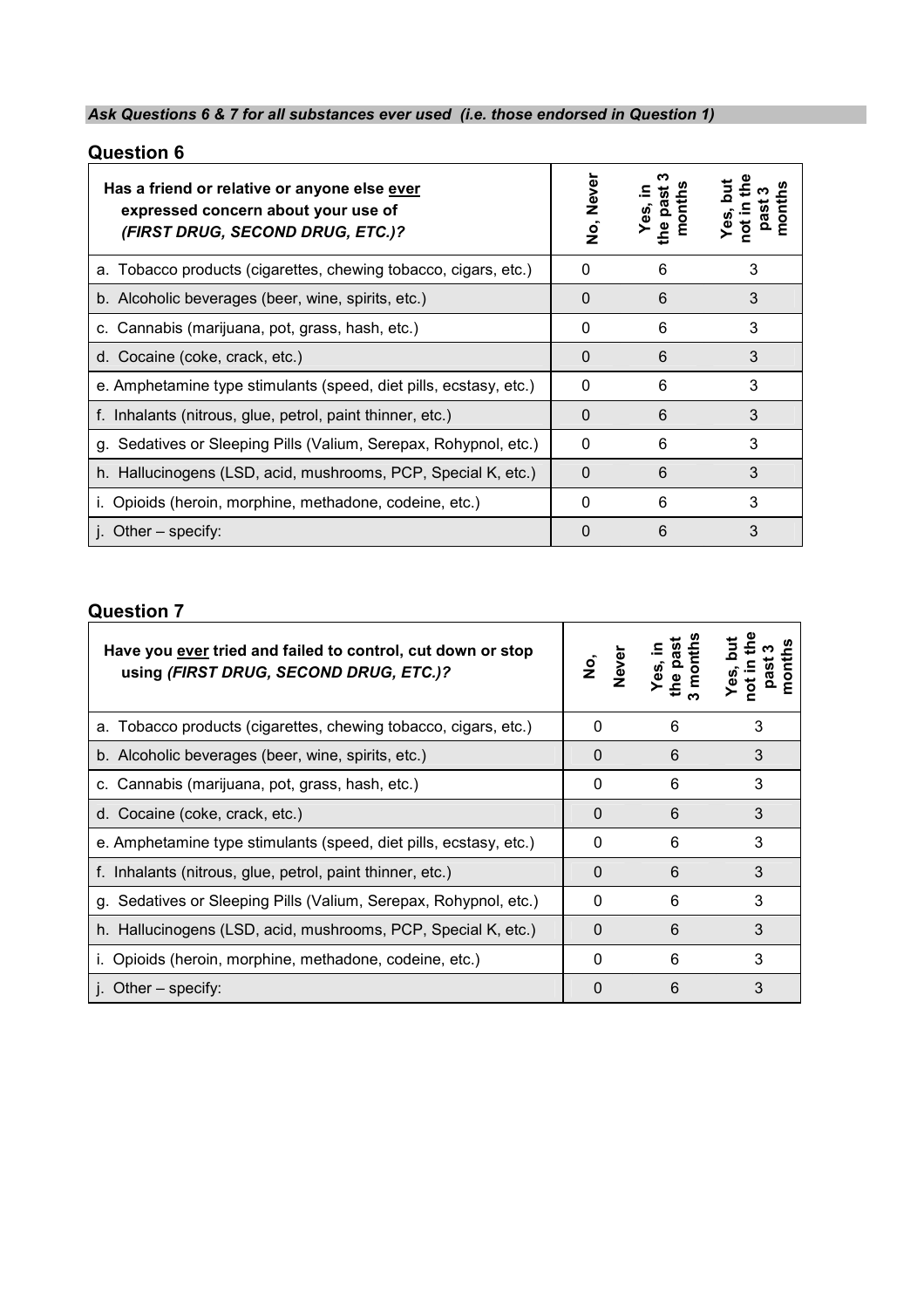| QUESHOIL 0                                                          |                                     |   |  |
|---------------------------------------------------------------------|-------------------------------------|---|--|
|                                                                     | ω<br>$\frac{1}{2}$<br>$\frac{9}{2}$ | ണ |  |
| Have you ever used any drug by injection?<br>(NON-MEDICAL USE ONLY) |                                     | ⌒ |  |

## IMPORTANT NOTE:

Patients who have injected drugs in the last 3 months should be asked about their pattern of injecting during this period, to determine their risk levels and the best course of intervention.

| <b>PATTERN OF INJECTING</b>                        |    | <b>INTERVENTION GUIDELINES</b>                                                |
|----------------------------------------------------|----|-------------------------------------------------------------------------------|
| Once weekly or less<br>Fewer than 3 days in a row  | or | <b>Brief Intervention including "risks</b><br>associated with injecting" card |
| More than once per week<br>3 or more days in a row | or | <b>Further assessment and more</b><br>intensive treatment*                    |

HOW TO CALCULATE A SPECIFIC SUBSTANCE INVOLVEMENT SCORE.

For each substance (labelled a. to j.) add up the scores received for questions 2 through 7 inclusive. Do not include the results from either Q1 or Q8 in this score. For example, a score for cannabis would be calculated as: Q2c + Q3c + Q4c + Q5c + Q6c + Q7c

Note that Q5 for tobacco is not coded, and is calculated as: Q2a + Q3a + Q4a + Q6a + Q7a

#### THE TYPE OF INTERVENTION IS DETERMINED BY THE PATIENT'S SPECIFIC SUBSTANCE INVOLVEMENT SCORE

|                  | <b>Record specific</b> | no           | receive brief | more intensive |
|------------------|------------------------|--------------|---------------|----------------|
|                  | substance score        | intervention | intervention  | treatment *    |
| a. tobacco       |                        | $0 - 3$      | $4 - 26$      | $27+$          |
| b. alcohol       |                        | $0 - 10$     | $11 - 26$     | $27+$          |
| c. cannabis      |                        | $0 - 3$      | $4 - 26$      | $27+$          |
| d. cocaine       |                        | $0 - 3$      | $4 - 26$      | $27+$          |
| e. amphetamine   |                        | $0 - 3$      | $4 - 26$      | $27+$          |
| f. inhalants     |                        | $0 - 3$      | $4 - 26$      | $27+$          |
| g. sedatives     |                        | $0 - 3$      | $4 - 26$      | $27+$          |
| h. hallucinogens |                        | $0 - 3$      | $4 - 26$      | $27+$          |
| i. opioids       |                        | $0 - 3$      | $4 - 26$      | $27+$          |
| j. other drugs   |                        | $0 - 3$      | $4 - 26$      | $27+$          |

NOTE: \*FURTHER ASSESSMENT AND MORE INTENSIVE TREATMENT may be provided by the health professional(s) within your primary care setting, or, by a specialist drug and alcohol treatment service when available.

## Question<sup>0</sup>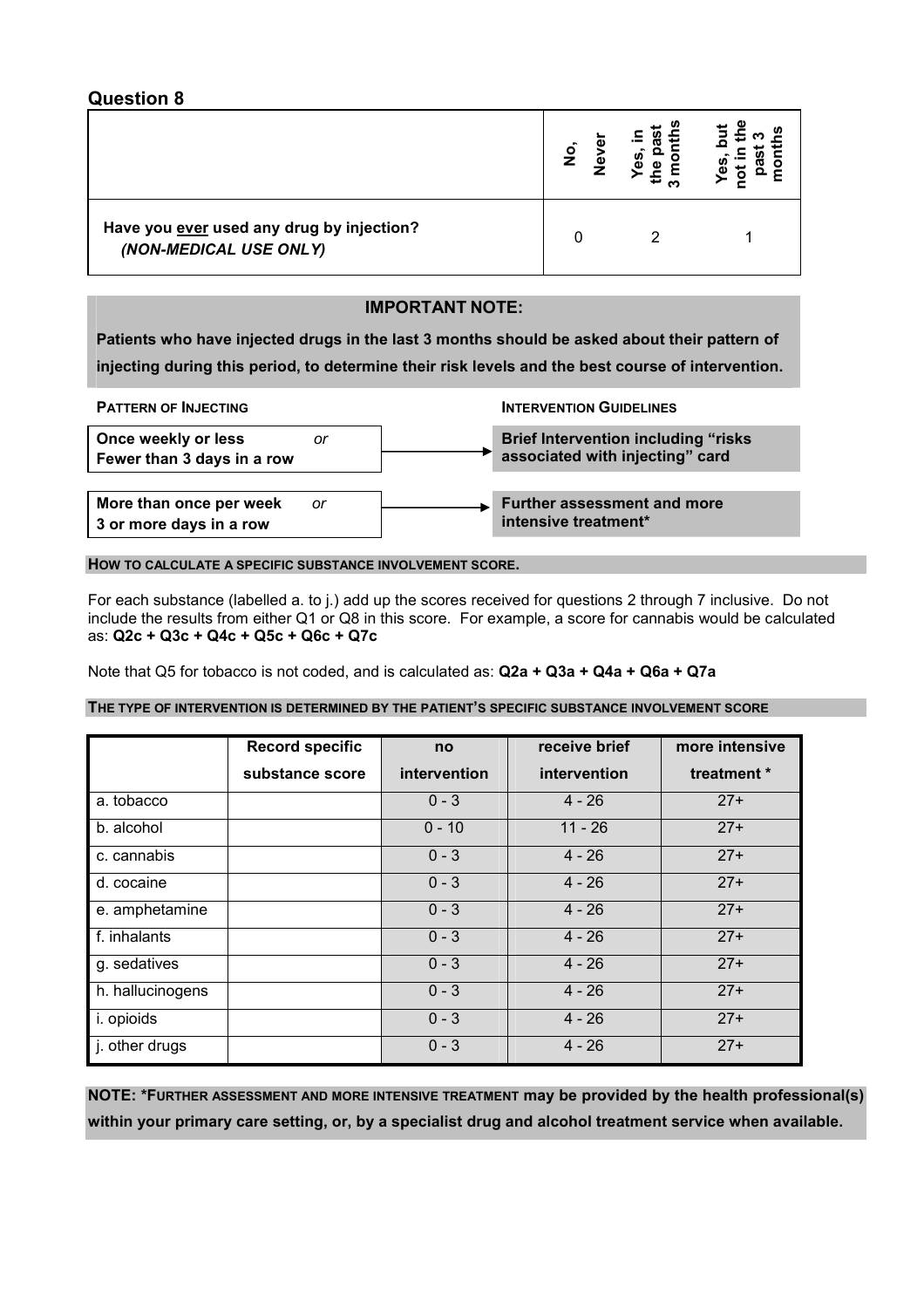# WHO ASSIST Feedback Report Card

Name\_\_\_\_\_\_\_\_\_\_\_\_\_\_\_\_\_\_\_\_\_\_\_\_\_\_\_\_\_\_\_\_ Test Date \_\_\_\_\_\_\_\_\_\_\_\_\_\_\_\_\_\_\_\_\_

Specific Substance Involvement Scores

| <b>Substance</b>               | <b>Score</b> |                              | <b>Risk Level</b>             |
|--------------------------------|--------------|------------------------------|-------------------------------|
| a. Tobacco products            |              | $0 - 3$<br>$4 - 26$<br>$27+$ | I ow<br>Moderate<br>High      |
| b. Alcoholic Beverages         |              | $0 - 10$<br>$27+$            | Low<br>11-26 Moderate<br>High |
| c. Cannabis                    |              | $0 - 3$<br>$27+$             | Low<br>4-26 Moderate<br>High  |
| d. Cocaine                     |              | $0 - 3$<br>$27+$             | Low<br>4-26 Moderate<br>High  |
| e. Amphetamine type stimulants |              | $0 - 3$<br>$27+$             | Low<br>4-26 Moderate<br>High  |
| f. Inhalants                   |              | $0 - 3$<br>$27+$             | Low<br>4-26 Moderate<br>High  |
| g. Sedatives or Sleeping Pills |              | $0 - 3$<br>$27+$             | Low<br>4-26 Moderate<br>High  |
| h. Hallucinogens               |              | $0 - 3$<br>$4 - 26$<br>$27+$ | Low<br>Moderate<br>High       |
| <i>i.</i> Opioids              |              | $0 - 3$<br>$4 - 26$<br>$27+$ | Low<br>Moderate<br>High       |
| j. Other - specify             |              | $0 - 3$<br>$4 - 26$<br>$27+$ | Low<br>Moderate<br>High       |

| What do your scores mean?                   |                                                                                                                                                                                    |  |  |  |  |  |
|---------------------------------------------|------------------------------------------------------------------------------------------------------------------------------------------------------------------------------------|--|--|--|--|--|
| Low:                                        | You are at low risk of health and other problems from your current pattern of use.                                                                                                 |  |  |  |  |  |
| Moderate:                                   | You are at risk of health and other problems from your current pattern of substance<br>use.                                                                                        |  |  |  |  |  |
| High:                                       | You are at high risk of experiencing severe problems (health, social, financial, legal,<br>relationship) as a result of your current pattern of use and are likely to be dependent |  |  |  |  |  |
| Are vou concerned about your substance use? |                                                                                                                                                                                    |  |  |  |  |  |

Are you concerned about your substance use?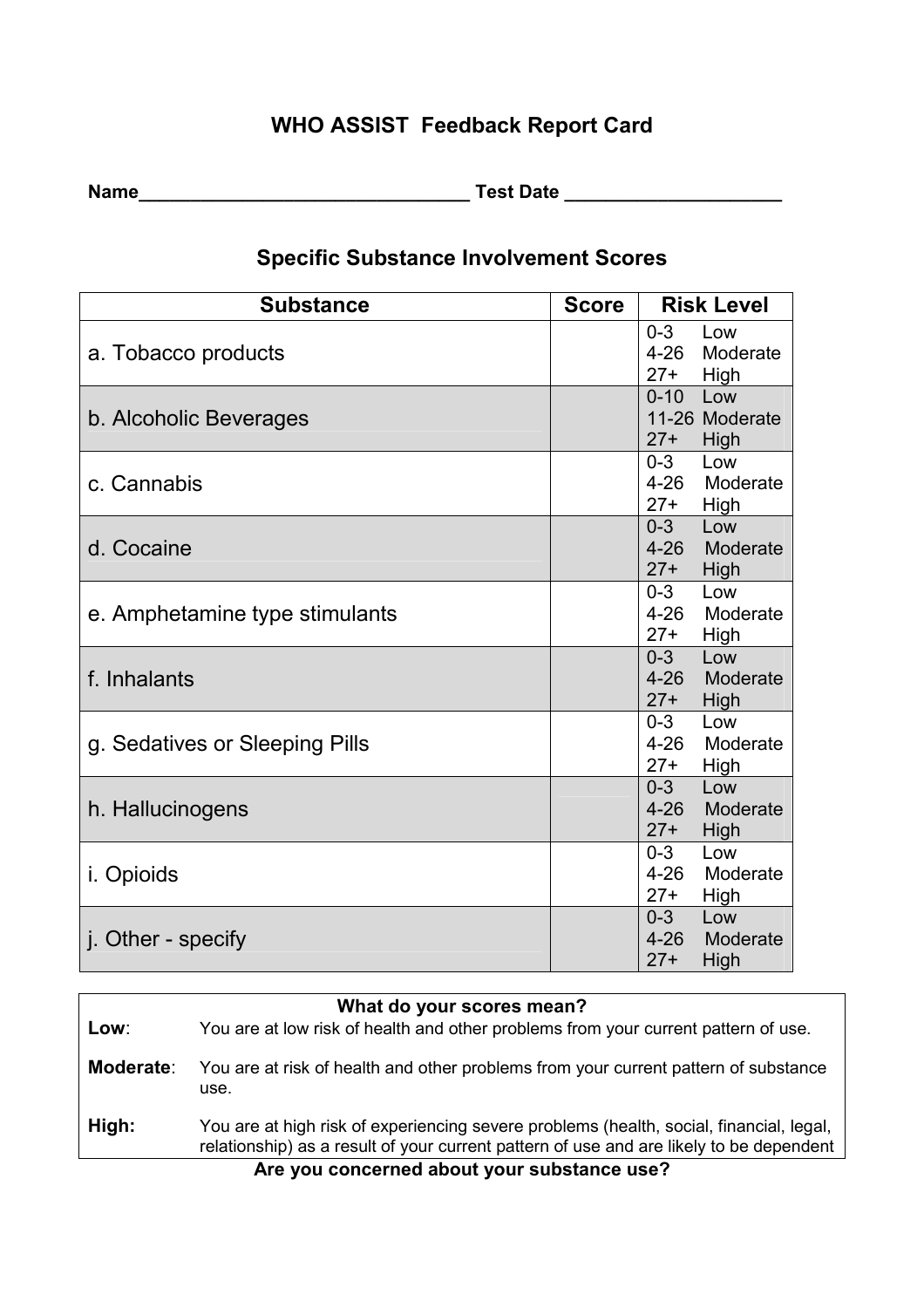| a.<br>tobacco | Your risk of experiencing these harms is:<br>Moderate $\square$<br>High $\Box$<br>Low $\square$<br>(tick one) |
|---------------|---------------------------------------------------------------------------------------------------------------|
|               | Regular tobacco smoking is associated with:                                                                   |
|               | Premature ageing, wrinkling of the skin                                                                       |
|               | Respiratory infections and asthma                                                                             |
|               | High blood pressure, diabetes                                                                                 |
|               | Respiratory infections, allergies and asthma in children of smokers                                           |
|               | Miscarriage, premature labour and low birth weight babies for pregnant women                                  |
|               | Kidney disease                                                                                                |
|               | Chronic obstructive airways disease                                                                           |
|               | Heart disease, stroke, vascular disease                                                                       |
|               | Cancers                                                                                                       |

| b.<br>alcohol | Your risk of experiencing these harms is:                                      | Moderate $\square$<br>High $\square$<br>Low $\square$<br>(tick one) |
|---------------|--------------------------------------------------------------------------------|---------------------------------------------------------------------|
|               | Regular excessive alcohol use is associated with:                              |                                                                     |
|               | Hangovers, aggressive and violent behaviour, accidents and injury              |                                                                     |
|               | Reduced sexual performance, premature ageing                                   |                                                                     |
|               | Digestive problems, ulcers, inflammation of the pancreas, high blood pressure  |                                                                     |
|               | Anxiety and depression, relationship difficulties, financial and work problems |                                                                     |
|               | Difficulty remembering things and solving problems                             |                                                                     |
|               | Deformities and brain damage in babies of pregnant women                       |                                                                     |
|               | Stroke, permanent brain injury, muscle and nerve damage                        |                                                                     |
|               | Liver disease, pancreas disease                                                |                                                                     |
|               | Cancers, suicide                                                               |                                                                     |

| C.<br>cannabis | Your risk of experiencing these harms is:                             | Low $\square$ | Moderate $\square$<br>(tick one) | High $\Box$ |
|----------------|-----------------------------------------------------------------------|---------------|----------------------------------|-------------|
|                | Regular use of cannabis is associated with:                           |               |                                  |             |
|                | Problems with attention and motivation                                |               |                                  |             |
|                | Anxiety, paranoia, panic, depression                                  |               |                                  |             |
|                | Decreased memory and problem solving ability                          |               |                                  |             |
|                | High blood pressure                                                   |               |                                  |             |
|                | Asthma, bronchitis                                                    |               |                                  |             |
|                | Psychosis in those with a personal or family history of schizophrenia |               |                                  |             |
|                | Heart disease and chronic obstructive airways disease                 |               |                                  |             |
|                | Cancers                                                               |               |                                  |             |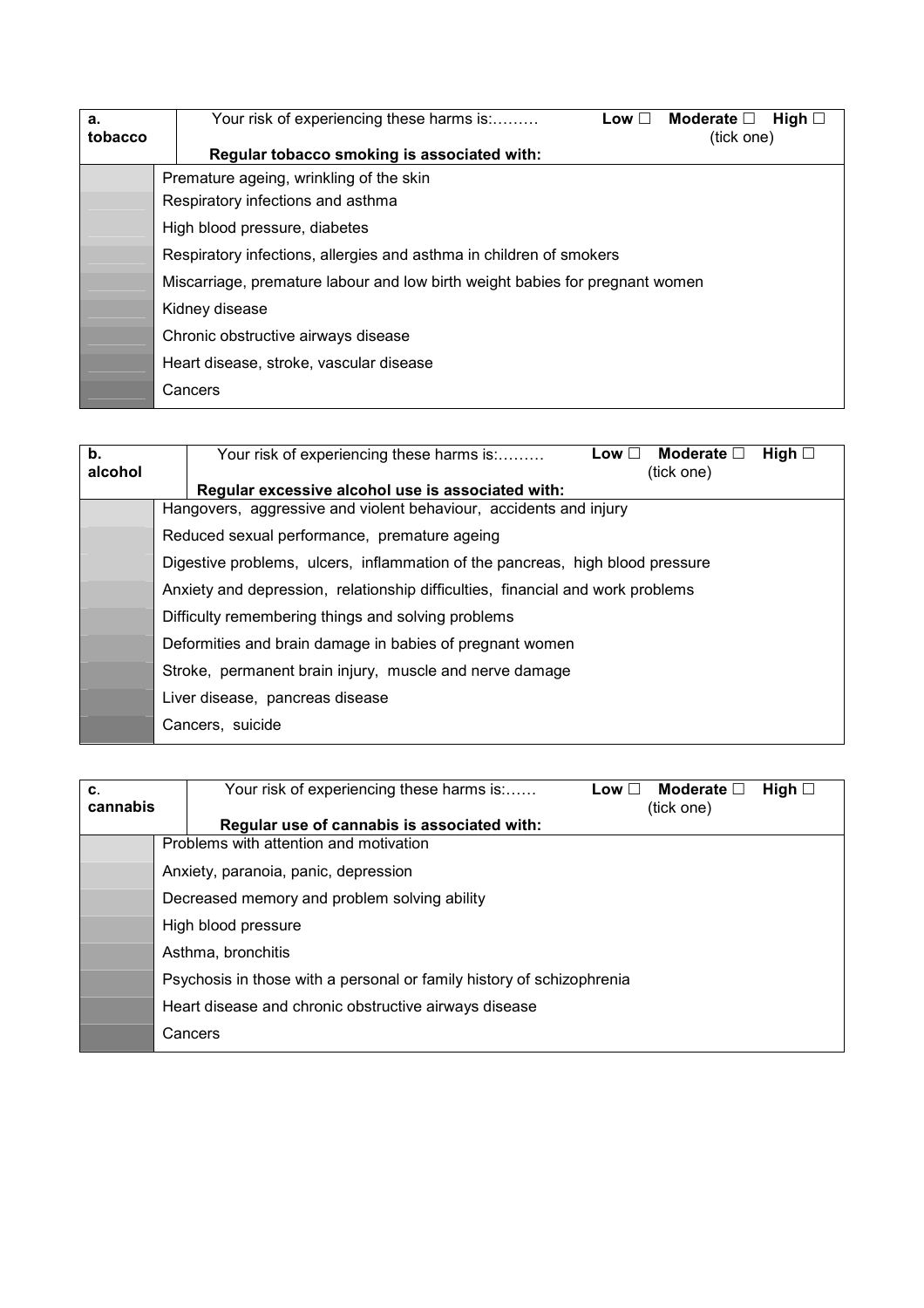| d.<br>cocaine | Your risk of experiencing these harms is:                   | High $\Box$<br>Moderate $\square$<br>Low $\Box$ |  |  |  |  |  |  |
|---------------|-------------------------------------------------------------|-------------------------------------------------|--|--|--|--|--|--|
|               | Regular use of cocaine is associated with:                  | (tick one)                                      |  |  |  |  |  |  |
|               | Difficulty sleeping, heart racing, headaches, weight loss   |                                                 |  |  |  |  |  |  |
|               | Numbness, tingling, clammy skin, skin scratching or picking |                                                 |  |  |  |  |  |  |
|               | Accidents and injury, financial problems                    |                                                 |  |  |  |  |  |  |
|               | Irrational thoughts                                         |                                                 |  |  |  |  |  |  |
|               | Mood swings - anxiety, depression, mania                    |                                                 |  |  |  |  |  |  |
|               | Aggression and paranoia                                     |                                                 |  |  |  |  |  |  |
|               | Intense craving, stress from the lifestyle                  |                                                 |  |  |  |  |  |  |
|               | Psychosis after repeated use of high doses                  |                                                 |  |  |  |  |  |  |
|               | Sudden death from heart problems                            |                                                 |  |  |  |  |  |  |

| е.<br>amphetamine<br>type stimulants |                                                                                 | Your risk of experiencing these harms is:<br>Regular use of amphetamine type stimulants is<br>associated with: | Moderate $\square$<br>High $\Box$<br>Low $\square$<br>(tick one) |  |  |  |  |  |  |  |
|--------------------------------------|---------------------------------------------------------------------------------|----------------------------------------------------------------------------------------------------------------|------------------------------------------------------------------|--|--|--|--|--|--|--|
|                                      |                                                                                 | Difficulty sleeping, loss of appetite and weight loss, dehydration                                             |                                                                  |  |  |  |  |  |  |  |
|                                      |                                                                                 | jaw clenching, headaches, muscle pain                                                                          |                                                                  |  |  |  |  |  |  |  |
|                                      |                                                                                 | Mood swings - anxiety, depression, agitation, mania, panic, paranoia                                           |                                                                  |  |  |  |  |  |  |  |
|                                      |                                                                                 | Tremors, irregular heartbeat, shortness of breath                                                              |                                                                  |  |  |  |  |  |  |  |
|                                      |                                                                                 | Aggressive and violent behaviour                                                                               |                                                                  |  |  |  |  |  |  |  |
|                                      | Psychosis after repeated use of high doses                                      |                                                                                                                |                                                                  |  |  |  |  |  |  |  |
|                                      |                                                                                 | Permanent damage to brain cells                                                                                |                                                                  |  |  |  |  |  |  |  |
|                                      | Liver damage, brain haemorrhage, sudden death (from ecstasy) in rare situations |                                                                                                                |                                                                  |  |  |  |  |  |  |  |

| f.<br>inhalants |                                                      | Your risk of experiencing these harms is:<br>Moderate $\square$<br>High $\Box$<br>Low $\Box$<br>(tick one) |  |  |  |  |  |  |
|-----------------|------------------------------------------------------|------------------------------------------------------------------------------------------------------------|--|--|--|--|--|--|
|                 |                                                      | Regular use of inhalants is associated with:                                                               |  |  |  |  |  |  |
|                 |                                                      | Dizziness and hallucinations, drowsiness, disorientation, blurred vision                                   |  |  |  |  |  |  |
|                 |                                                      | Flu like symptoms, sinusitis, nosebleeds                                                                   |  |  |  |  |  |  |
|                 |                                                      | Indigestion, stomach ulcers                                                                                |  |  |  |  |  |  |
|                 |                                                      | Accidents and injury                                                                                       |  |  |  |  |  |  |
|                 |                                                      | Memory loss, confusion, depression, aggression                                                             |  |  |  |  |  |  |
|                 | Coordination difficulties, slowed reactions, hypoxia |                                                                                                            |  |  |  |  |  |  |
|                 |                                                      | Delirium, seizures, coma, organ damage (heart, lungs, liver, kidneys)                                      |  |  |  |  |  |  |
|                 |                                                      | Death from heart failure                                                                                   |  |  |  |  |  |  |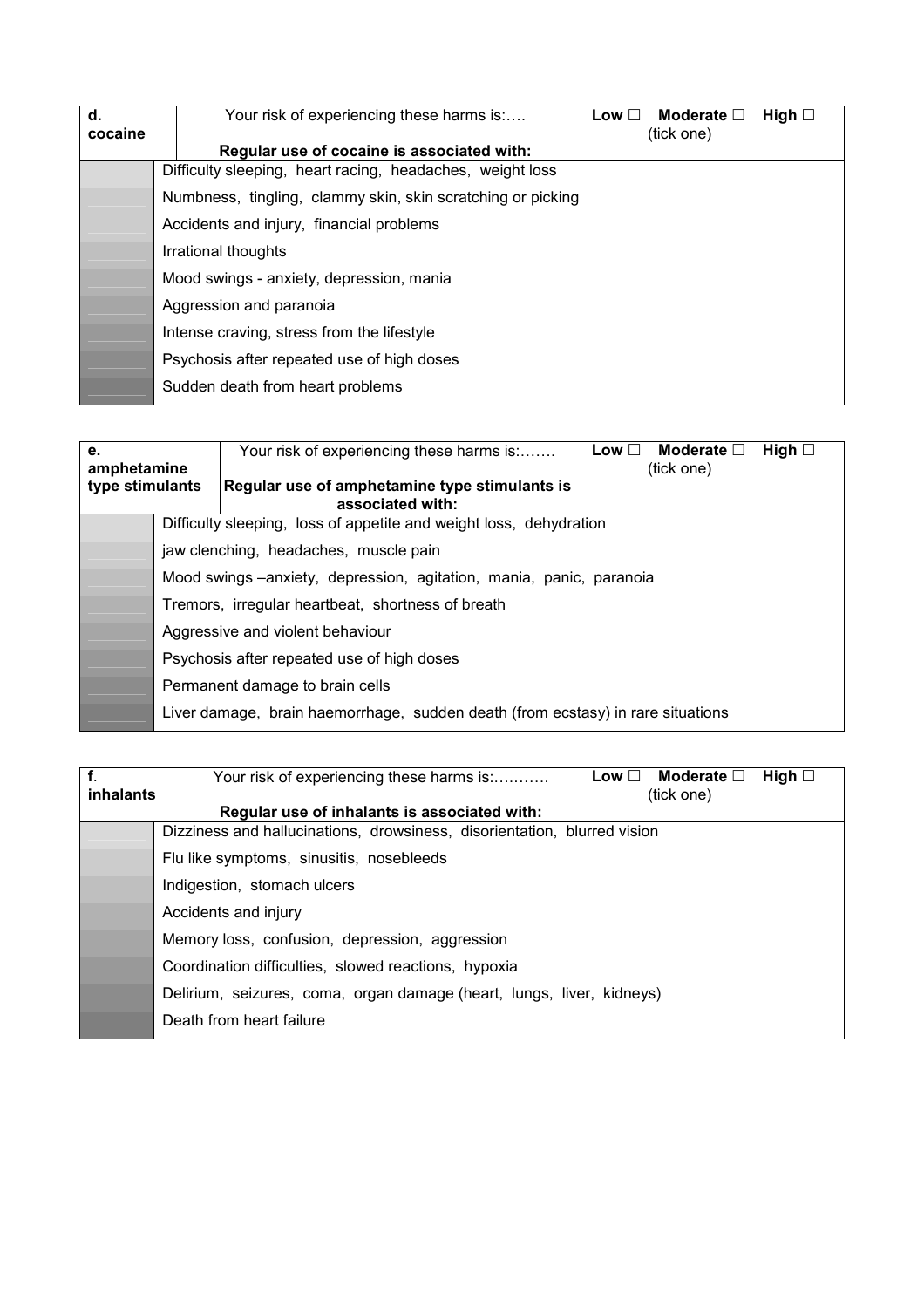| g.<br>sedatives |                                                       | Your risk of experiencing these harms is:                                   | Low $\square$ | Moderate $\square$<br>(tick one) | High $\Box$ |  |  |  |  |
|-----------------|-------------------------------------------------------|-----------------------------------------------------------------------------|---------------|----------------------------------|-------------|--|--|--|--|
|                 |                                                       | Regular use of sedatives is associated with:                                |               |                                  |             |  |  |  |  |
|                 |                                                       | Drowsiness, dizziness and confusion                                         |               |                                  |             |  |  |  |  |
|                 |                                                       | Difficulty concentrating and remembering things                             |               |                                  |             |  |  |  |  |
|                 | Nausea, headaches, unsteady gait                      |                                                                             |               |                                  |             |  |  |  |  |
|                 |                                                       | Sleeping problems                                                           |               |                                  |             |  |  |  |  |
|                 |                                                       | Anxiety and depression                                                      |               |                                  |             |  |  |  |  |
|                 | Tolerance and dependence after a short period of use. |                                                                             |               |                                  |             |  |  |  |  |
|                 |                                                       | Severe withdrawal symptoms                                                  |               |                                  |             |  |  |  |  |
|                 |                                                       | Overdose and death if used with alcohol, opioids or other depressant drugs. |               |                                  |             |  |  |  |  |

| h.<br>hallucinogens                              |                                                                                | Your risk of experiencing these harms is: | Low I | Moderate $\square$<br>(tick one) | High $\Box$ |  |  |  |  |  |  |
|--------------------------------------------------|--------------------------------------------------------------------------------|-------------------------------------------|-------|----------------------------------|-------------|--|--|--|--|--|--|
| Regular use of hallucinogens is associated with: |                                                                                |                                           |       |                                  |             |  |  |  |  |  |  |
|                                                  | Hallucinations (pleasant or unpleasant) – visual, auditory, tactile, olfactory |                                           |       |                                  |             |  |  |  |  |  |  |
|                                                  |                                                                                | Difficulty sleeping                       |       |                                  |             |  |  |  |  |  |  |
|                                                  |                                                                                | Nausea and vomiting                       |       |                                  |             |  |  |  |  |  |  |
|                                                  |                                                                                | Increased heart rate and blood pressure   |       |                                  |             |  |  |  |  |  |  |
|                                                  | Mood swings                                                                    |                                           |       |                                  |             |  |  |  |  |  |  |
|                                                  | Anxiety, panic, paranoia                                                       |                                           |       |                                  |             |  |  |  |  |  |  |
|                                                  | Flash-backs                                                                    |                                           |       |                                  |             |  |  |  |  |  |  |
|                                                  | Increase the effects of mental illnesses such as schizophrenia                 |                                           |       |                                  |             |  |  |  |  |  |  |

| opioids | Your risk of experiencing these harms is:       | Low $\square$<br>(tick one) | High $\Box$<br>Moderate $\square$ |  |  |  |  |  |
|---------|-------------------------------------------------|-----------------------------|-----------------------------------|--|--|--|--|--|
|         | Regular use of opioids is associated with:      |                             |                                   |  |  |  |  |  |
|         | Itching, nausea and vomiting                    |                             |                                   |  |  |  |  |  |
|         | Drowsiness, constipation, tooth decay           |                             |                                   |  |  |  |  |  |
|         | Difficulty concentrating and remembering things |                             |                                   |  |  |  |  |  |
|         | Emotional problems and social problems          |                             |                                   |  |  |  |  |  |
|         | Reduced sexual desire and sexual performance    |                             |                                   |  |  |  |  |  |
|         | Relationship difficulties                       |                             |                                   |  |  |  |  |  |
|         | Financial and work problems, violations of law  |                             |                                   |  |  |  |  |  |
|         | Tolerance and dependence, withdrawal symptoms   |                             |                                   |  |  |  |  |  |
|         | Overdose and death from respiratory failure     |                             |                                   |  |  |  |  |  |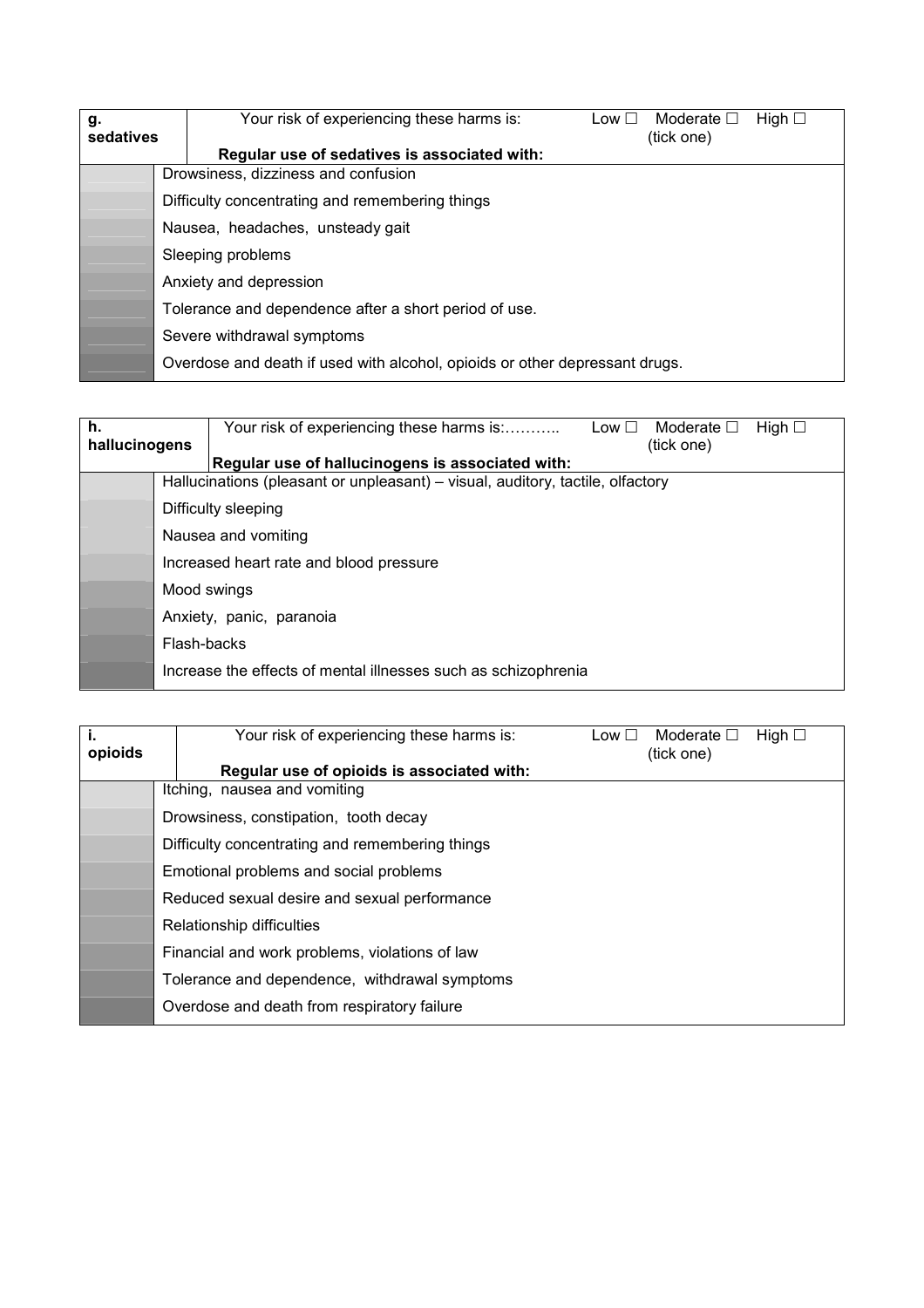## WHO ASSIST BRIEF INTERVENTION RECORD

Please fill in a Brief Intervention Record for each study participant (NB. This form is not administered to participants, but rather filled in by the interviewer concerning the BI session)

| <b>INTERVIEWER ID</b> |  |  | <b>COUNTRY</b> |  | <b>CLINIC</b> |  |
|-----------------------|--|--|----------------|--|---------------|--|
| <b>SUBJECT ID</b>     |  |  |                |  |               |  |
| <b>DATE TODAY</b>     |  |  |                |  |               |  |

#### Part 1 – General Information about the Brief Intervention

- Column A should be completed for participants randomised to the Brief Intervention group who received their Brief Intervention at **baseline**.
- Column B should be completed for participants randomised to the Wait-list Control group who received their Brief Intervention at **follow-up**.

#### Part 2 – Detailed Information about the Brief Intervention

• Same questions for both groups

ANY FURTHER COMMENTS ON EITHER PART 1 OR PART 2 OF THE BRIEF INTERVENTION RECORD CAN BE MADE IN THE TEXT BOX BELOW.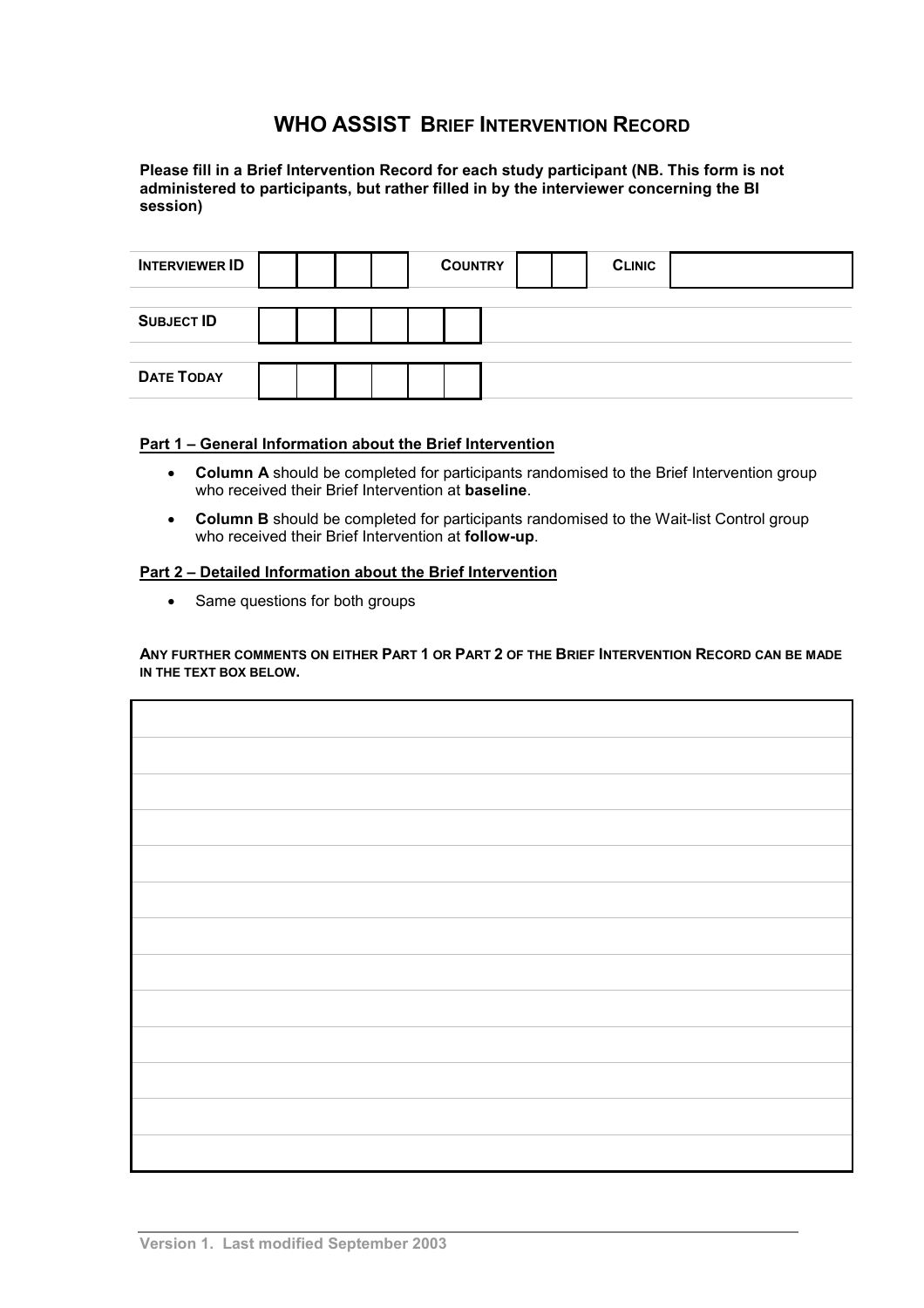## PART 1. General Information about the Brief Intervention

| 7.1 TO WHICH GROUP HAS THE PARTICIPANT BEEN RANDOMISED? (PLEASE FILL IN ONE COLUMN ONLY) |                                                                                   |
|------------------------------------------------------------------------------------------|-----------------------------------------------------------------------------------|
| <b>COLUMN A (Baseline BI)</b>                                                            | <b>COLUMN B (Follow-up BI)</b>                                                    |
| a. Brief Intervention group (tick)                                                       | b. Weight List Control group (tick)                                               |
| <b>7.2a DATE BASELINE INTERVIEW</b><br>7.3a RECORD BASELINE ASSIST SCORES                | 7.2b DATE FOLLOW-UP INTERVIEW<br>7.3b RECORD FOLLOW-UP ASSIST SCORES              |
| (i) Cannabis<br>(ii) Cocaine<br>(iii) Amphetamine-type stimulants<br>(iv) Opioids        | (i) Cannabis<br>(ii) Cocaine<br>(iii) Amphetamine-type stimulants<br>(iv) Opioids |
| 7.4a Which drug is<br>the focus of the BI?                                               | 7.4b Which drug is<br>the focus of the BI?                                        |
| 7.5a START TIME OF BI AT BASELINE?                                                       | 7.5b START TIME OF BI AT FOLLOW-UP?                                               |
| 24 hour<br>٠<br>clock                                                                    | 24 hour<br>clock                                                                  |
| 7.6a END TIME OF BI AT BASELINE?                                                         | 7.6b END TIME OF BI AT FOLLOW-UP?                                                 |
| 24 hour<br>٠<br>$\blacksquare$<br>clock<br>7.7a LENGTH OF BI (MINUTES)                   | 24 hour<br>$\blacksquare$<br>clock<br>7.7b LENGTH OF BI (MINUTES)                 |
|                                                                                          |                                                                                   |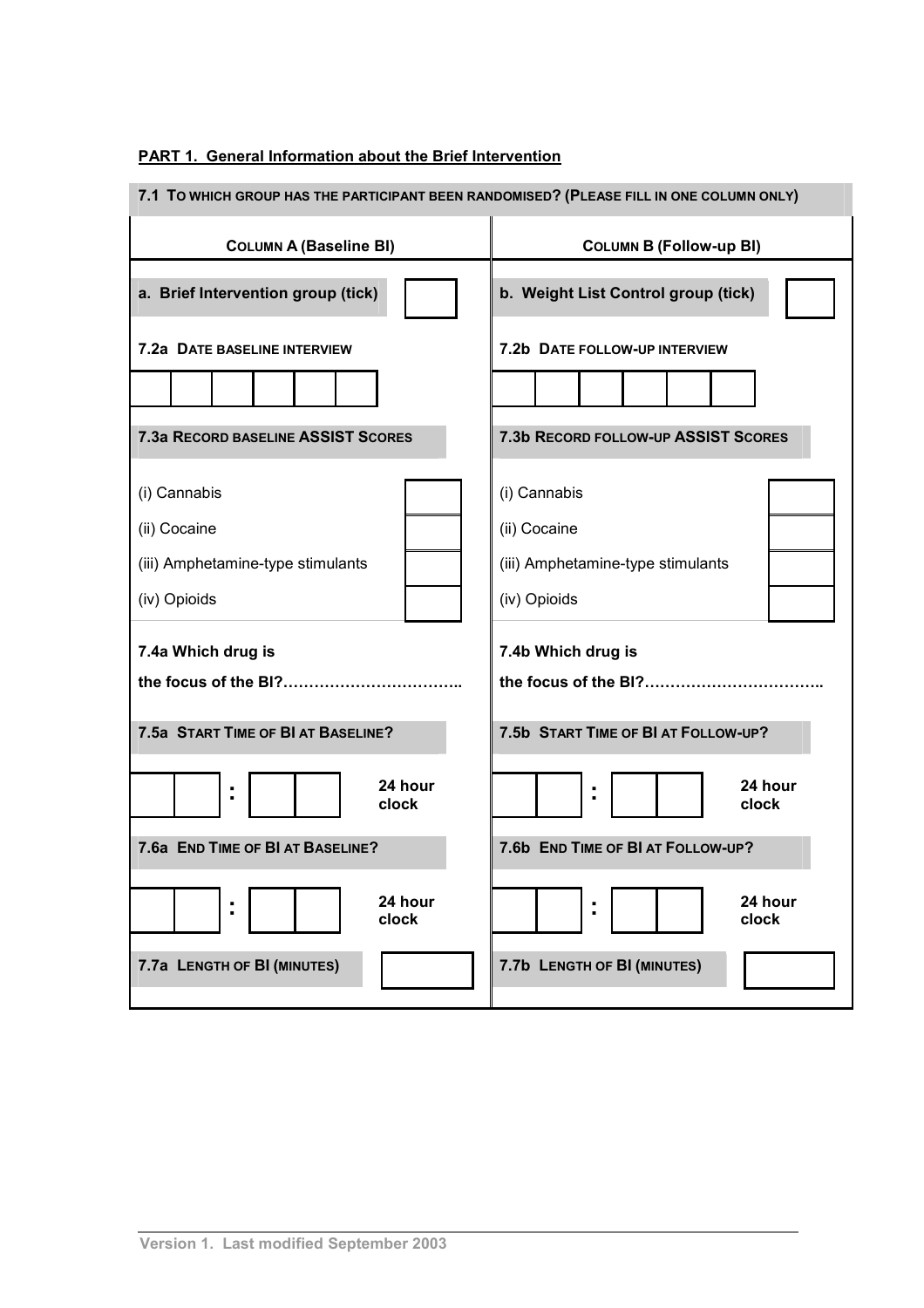#### PART 2. DETAILED INFORMATION ABOUT THE BRIEF INTERVENTION (TO BE COMPLETED IMMEDIATELY AFTER BRIEF INTERVENTION)

#### 7.8a WHAT MATERIALS WERE GIVEN TO PARTICIPANT TO ACCOMPANY BRIEF INT.? (TICK ALL THAT APPLY)

| (i) Substance Users Guide to cutting down or stopping |  |
|-------------------------------------------------------|--|
| (ii) Specific Information Cannabis                    |  |
| (iii) Specific Information Cocaine                    |  |
| (iv) Specific Information Amphetamine-type stimulants |  |
| (v) Specific Information Opioids                      |  |
| (vii) Other (specify)                                 |  |
| (viii) Other (specify)                                |  |
| (ix) Other (specify)                                  |  |
|                                                       |  |

## 7.9 This section is designed to rate the session engagement and expected outcome following the brief intervention. Immediately after the brief intervention, please complete the following rating scale. To what extent to you consider the client was: (please circle)?

|                                                                                                         | ₹<br>Not at |                |   | Great dea |   |              |  |
|---------------------------------------------------------------------------------------------------------|-------------|----------------|---|-----------|---|--------------|--|
| a. Easy to talk to and co-operative during the session                                                  | 1           | $\mathbf{2}$   | 3 | 4         | 5 | 6            |  |
| <b>b.</b> Resistant to talking about their substance use                                                | 7           | 6              | 5 | 4         | 3 | $\mathbf{2}$ |  |
| c. Appeared to have insight into the ways they use<br>substances & potential or actual problems arising | 1           | $\overline{2}$ | 3 | 4         | 5 | 6            |  |
| <b>d.</b> Committed to reducing the frequency of their<br>substance use                                 | 1           | $\overline{2}$ | 3 | 4         | 5 | 6            |  |
| e. Committed to reducing the amount they consume of<br>one or more substances                           | 1           | $\overline{2}$ | 3 | 4         | 5 | 6            |  |
| f. Appeared to be confident that they could avoid future<br>substance-related problems                  | 1           | $\mathbf{2}$   | 3 | 4         | 5 | 6            |  |

#### 7.9g. Total score is derived through cumulation of Questions a.

through f. A high score indicates greater session engagement & greater likelihood of positive change through BI.



7.9g. Total score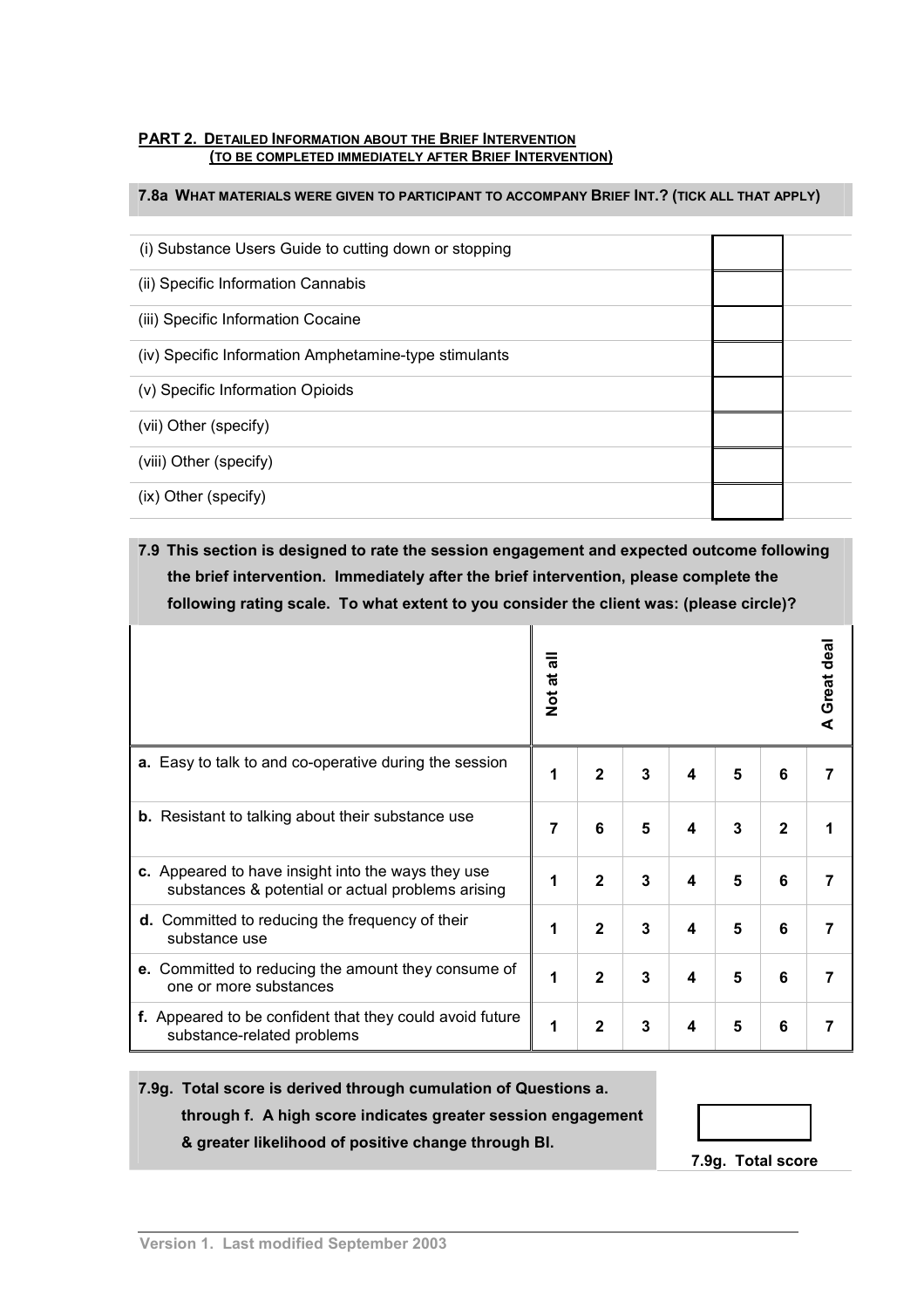## WHO ASSIST BRIEF INTERVENTION PROCESS RATING FORM - FOLLOW-UP

To be administered to participants at **follow-up** concerning the Brief Intervention that they received at baseline (participants from Wait-List Control are not administered this form). There are three main parts to this form:

#### **Part 1** General Information about the feedback and information

Part 2 Specific questions concerning the information and feedback received during the session with the interviewer

**Part 3** Specific questions concerning the written information (Substance Users Guide)

## Please administer to participants at the follow-up interview AFTER you have administered the ASSIST

| <b>INTERVIEWER ID</b>                                                      |  |  | <b>COUNTRY</b> |  | <b>CLINIC</b>                                                   |  |
|----------------------------------------------------------------------------|--|--|----------------|--|-----------------------------------------------------------------|--|
| <b>SUBJECT ID</b>                                                          |  |  |                |  |                                                                 |  |
| <b>DATE TODAY</b>                                                          |  |  |                |  |                                                                 |  |
| What drug was the focus of the BI<br>for this participant? (refer to 7.4a) |  |  |                |  | Use this information where term<br>(drug) is found in this form |  |

How many weeks ago was the baseline interview for this participant? (refer to 7.2a)

#### PLEASE READ TO PARTICIPANT

You may remember that after you completed the questionnaire three months ago, the interviewer gave you feedback & information on your (insert drug name) use, & may have discussed with you the positive & negative aspects of your (drug) use. The interviewer also may have given you some written information to take home & read. This questionnaire aims to find out what you honestly thought of the feedback & information you received in general (Part 1), and also your thoughts on the specific aspects of the session with the interviewer (Part 2), and the written information that you were given to take home (Part 3).

## Part 1. General

9.1 COULD YOU PLEASE BRIEFLY DESCRIBE WHAT YOU THOUGHT WAS THE PURPOSE OF THE FEEDBACK AND INFORMATION YOU RECEIVED ON (DRUG) USE?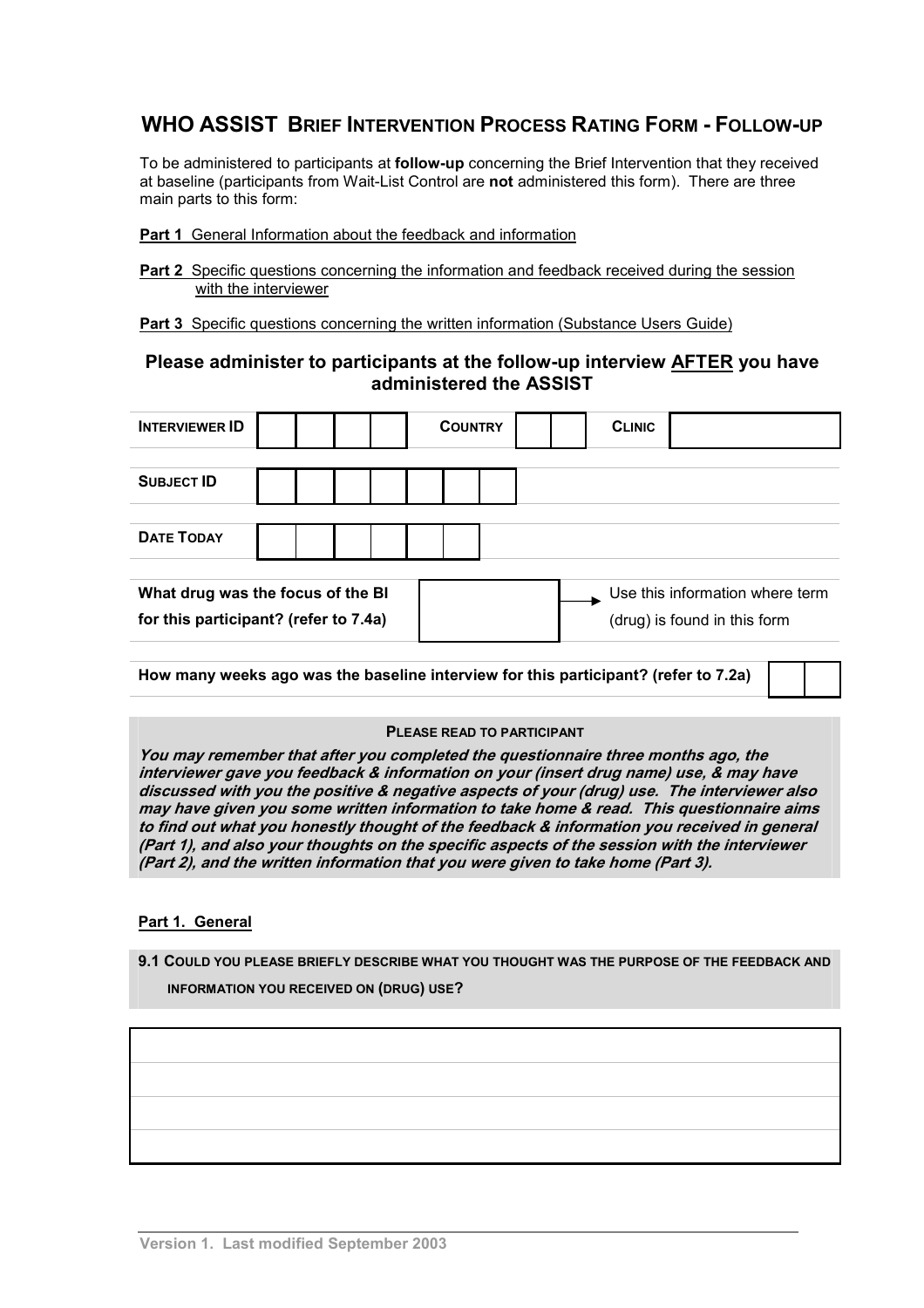9.2a ON A SCALE OF 1 TO 5, HOW DID THE INFORMATION AND FEEDBACK INFLUENCE YOUR HEALTH BEHAVIOUR? - where 1 equals "no influence whatsoever", and 5 equals "completely changed my behaviour" (Please circle)



9.2b. If '1' was circled ask, "Why was there no influence on your behaviour?" (If participant is having problems giving a full answer, you can prompt with questions like; "was there anything particular that you didn't like about the session with the interviewer?" or "what do you think it would take to influence your health behaviour?")

9.2c..If '2' or greater was circled ask, "If it did have some effect, how did it influence your health behaviour?"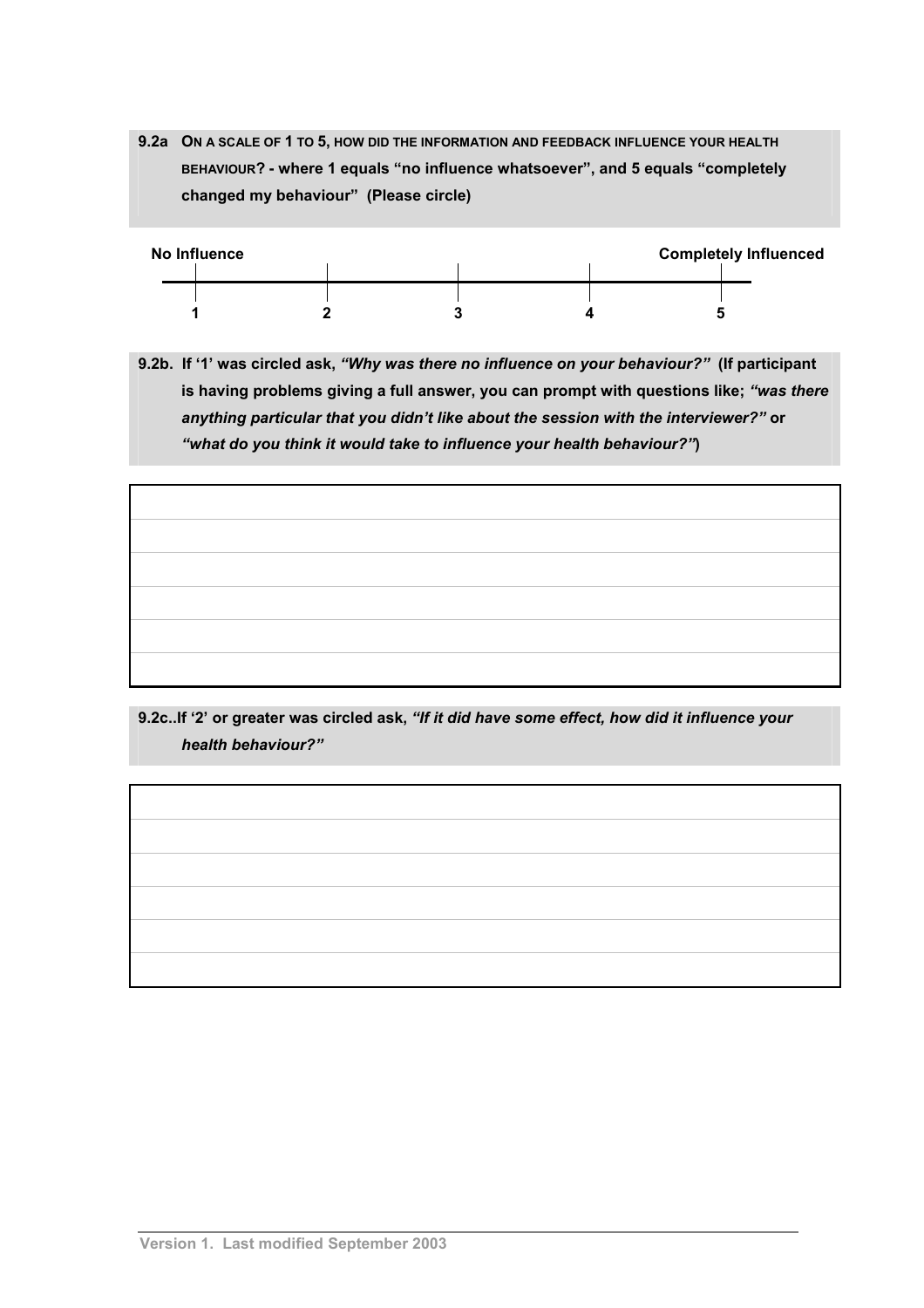

9.3b ON A SCALE OF 1 TO 5, TO WHAT EXTENT DID YOU ACTUALLY REDUCE YOUR (DRUG) USE? - where 1 equals "did not reduce my (drug) use whatsoever", and 5 equals "completely stopped (drug) use after the last interview" (Please circle)



9.3c. If circled '2' or greater ask, "How long did this last?" (Code in weeks. Remind participant of how many weeks it has been since their first interview as per 7.2a)

## Part 2. Information and feedback session with interviewer

9.4 WHAT PARTICULAR ASPECT OF THE FEEDBACK AND INFORMATION SESSION WITH THE INTERVIEWER WAS IT THAT INFLUENCED YOUR HEALTH BEHAVIOUR AND (DRUG) USE? (If the participant is having problems giving a full answer, you can prompt with questions like; "what do you remember most about the session with the interviewer?" or "what struck you the most?")